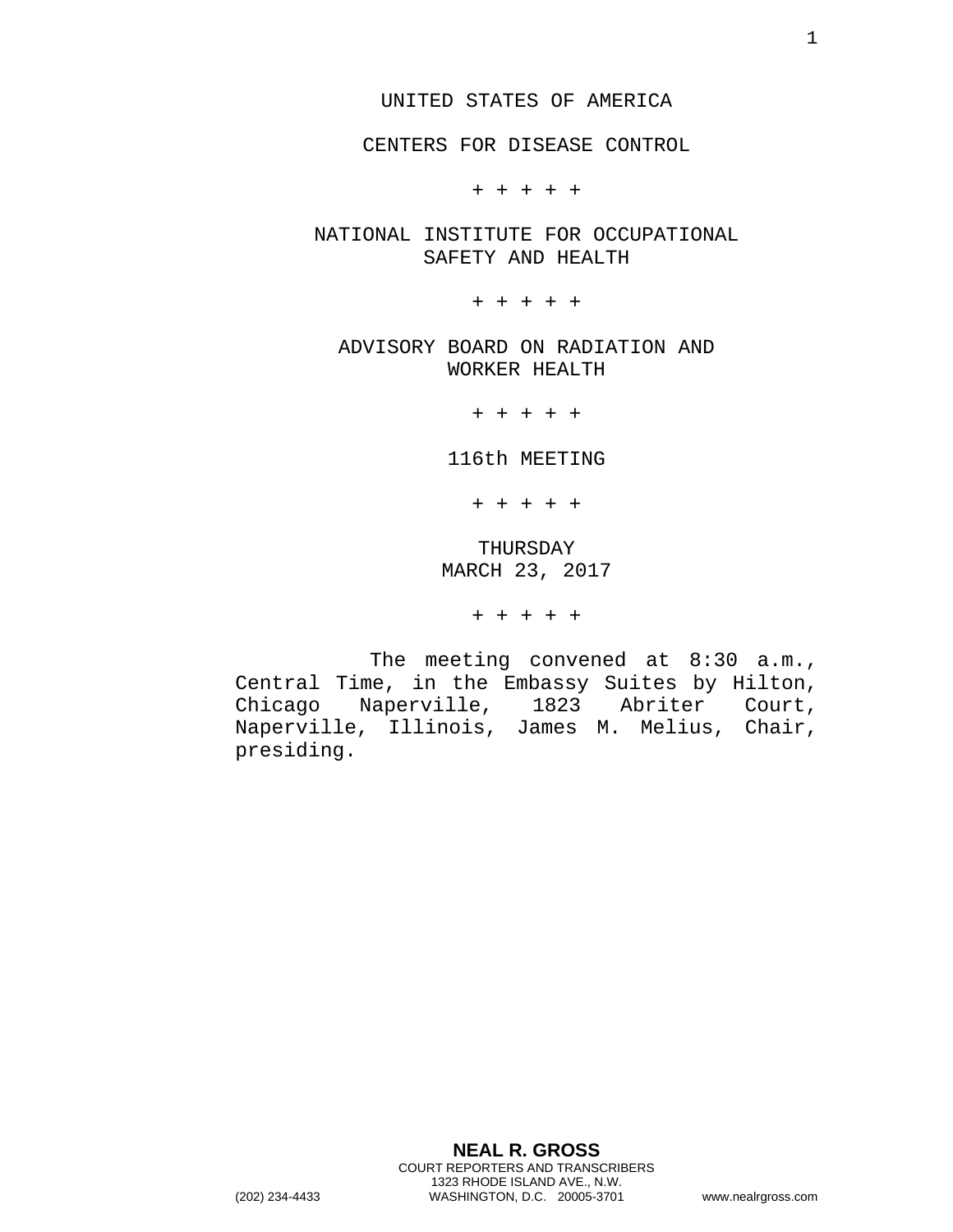JAMES M. MELIUS, Chairman HENRY ANDERSON, Member JOSIE BEACH, Member BRADLEY P. CLAWSON, Member R. WILLIAM FIELD, Member\* DAVID KOTELCHUCK, Member JAMES E. LOCKEY, Member WANDA I. MUNN, Member GENEVIEVE S. ROESSLER, Member PHILLIP SCHOFIELD, Member LORETTA R. VALERIO, Member\* PAUL L. ZIEMER, Member TED KATZ, Designated Federal Official

REGISTERED AND/OR PUBLIC COMMENT PARTICIPANTS:

ADAMS, NANCY, NIOSH Contractor BARRIE, TERRIE BROCK, DENISE, DCAS DOMINA, KIRK FITZGERALD, JOE, SC&A HINNEFELD, STU, DCAS HUGHES, LARA, DCAS KINMAN, JOSH, DCAS JERISON, DEB LIN, JENNY, HHS MCFEE, MATT, ORAU Team NETON, JIM, DCAS PEARSON, TIFFANY RUTHERFORD, LAVON, DCAS STEPHENS, HUGH STIVER, JOHN, SC&A TAULBEE, TIM, DCAS ZIEMER, MARILYN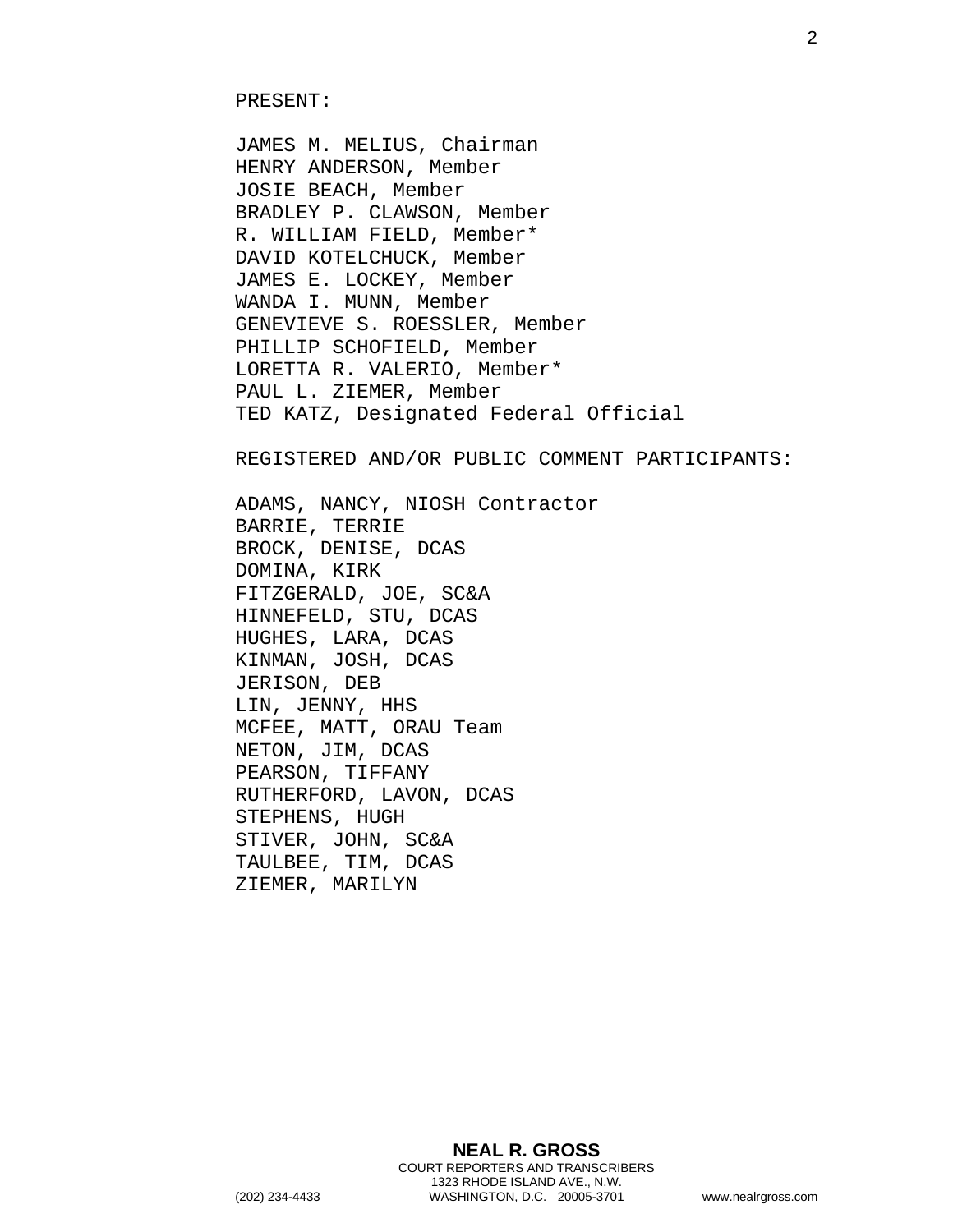## **Contents**

| WELCOME AND INTRODUCTION 4                |  |
|-------------------------------------------|--|
| SAVANNAH RIVER SITE SEC PETITION UPDATE 5 |  |
| ROCKY FLATS SEC PETITION UPDATE 33        |  |
| KANSAS CITY PLANT SITE PROFILE REVIEW 89  |  |
| BOARD WORK SESSION 103                    |  |
|                                           |  |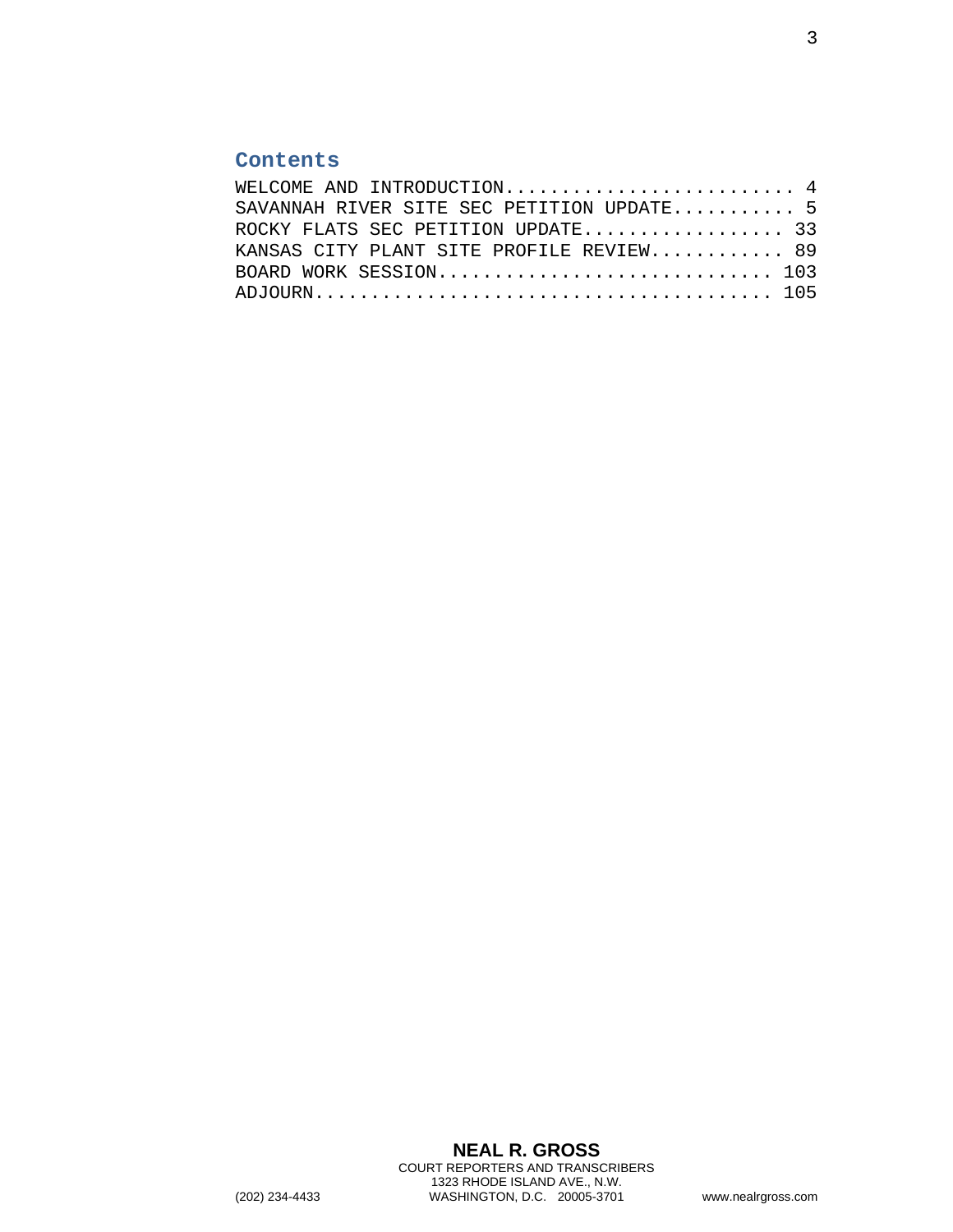<span id="page-3-0"></span>

| $\mathbf 1$    | $P-R-O-C-E-E-D-I-N-G-S$                            |
|----------------|----------------------------------------------------|
| $\overline{2}$ | $8:29$ a.m.                                        |
| $\mathbf{3}$   | WELCOME AND INTRODUCTION                           |
| 4              | CHAIR MELIUS: Good morning,                        |
| 5              | everybody. We will get started this morning and    |
| 6              | I will turn it over to Ted to do the housekeeping. |
| 7              | MR. KATZ: Right. Welcome, this is                  |
| 8              | the Advisory Board on Radiation and Worker         |
| 9              | Health, our second day of our Naperville meeting.  |
| 10             | Welcome, everybody.                                |
| 11             | Folks on the line, if you want to                  |
| 12             | follow along with today's presentations, we have   |
| 13             | the agenda is on the NIOSH website under of        |
| 14             | schedule of meetings, today's date. The agenda     |
| 15             | there, also all the written materials and<br>is    |
| 16             | presentations, written materials as the basis of   |
| 17             | some of the presentations and the presentations    |
| 18             | themselves. They are all posted there. You are     |
| 19             | welcome to follow along that way, you can just     |
| 20             | open up those documents, or we also have -- we     |
| 21             | also -- what's it called -- we also have a Skype   |
| 22             | link, which is on the agenda. And if you go to     |
| 23             | the Skype link, you can see the presentations as   |

**NEAL R. GROSS** COURT REPORTERS AND TRANSCRIBERS 1323 RHODE ISLAND AVE., N.W.

(202) 234-4433 WASHINGTON, D.C. 20005-3701 www.nealrgross.com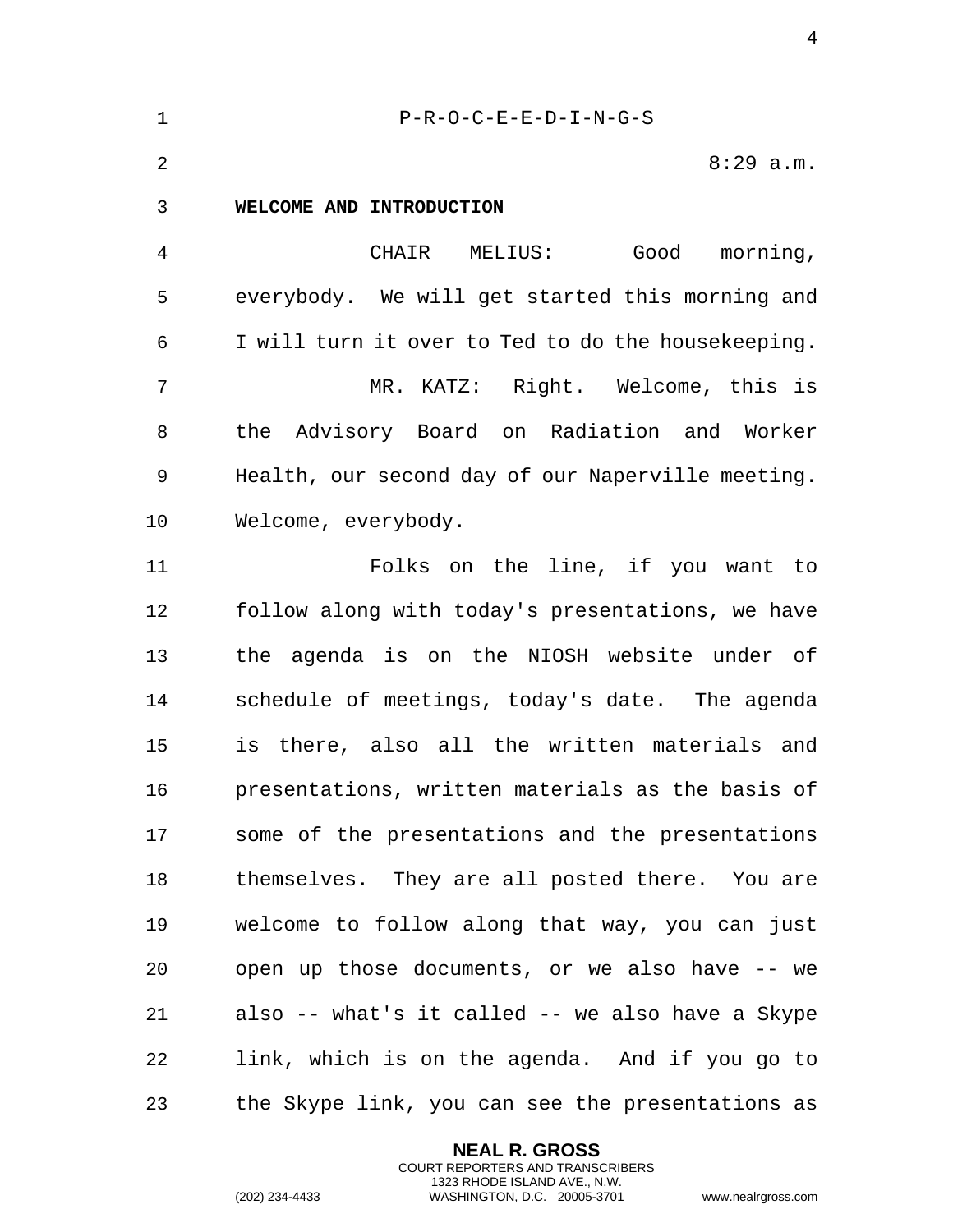1 we see them, as the slides change. So it's not 2 necessary but that is if you would like to do it 3 that way, you are welcome to.

4 There is no public comment session 5 today.

6 And just as a note upfront, please 7 mute your phones press \*6 if you don't have mute, 8 because that will improve the audio for everyone 9 also on the line, as well as in the room.

<span id="page-4-0"></span>10 (Roll call.)

11 **SAVANNAH RIVER SITE SEC PETITION UPDATE** 

12 CHAIR MELIUS: Okay, thanks, Ted. We 13 will start with an update on the Savannah River 14 SEC Petition and Site. I guess there is lots of 15 work going on. So, we will star with Tim 16 Taulbee, ably assisted by Stu Hinnefeld on the 17 computer.

18 DR. TAULBEE: Thank you, Dr. Melius. 19 I am going to give a brief update of where we are 20 at with the Savannah River Site.

21 As you may recall back in I believe 22 last July, we listed nine different deliverables 23 that we were planning to give to the Work Group.

> **NEAL R. GROSS** COURT REPORTERS AND TRANSCRIBERS 1323 RHODE ISLAND AVE., N.W.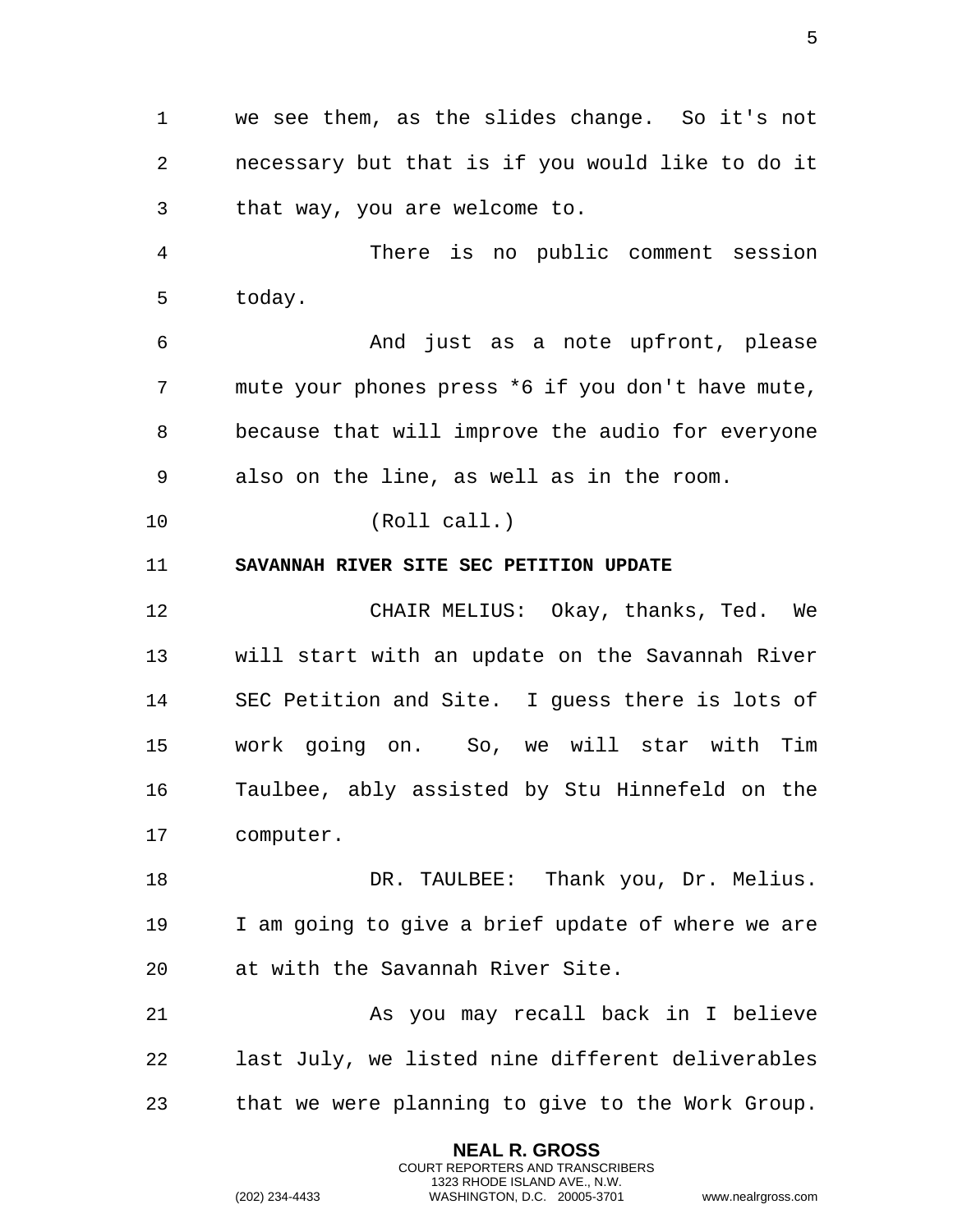1 We have delivered five of those over the past 2 months and you will see our initial estimated 3 completion and when we completed them here on 4 this particular slide.

5 But what I want to focus on is the 6 four remaining, to give you an update on where we 7 are at. All of the green items we have delivered 8 to the Work Group and are ready for discussion on 9 those.

10 So, the first one that I would like to 11 talk about is the coworker models. Revision 3 12 was sent to the Advisory Board on Radiation and 13 Worker Health, the Work Group -- the Savannah 14 River Site Work Group, as well as the SEC Issues 15 Work Group back in November. And then last week 16 or maybe it was the week before, we did receive 17 some comments back from SC&A on that and we are 18 beginning to look at that.

19 Revision 3 just to remind everyone was 20 the americium, curium, californium, thorium 21 models, as well as the tritium model.

22 Revision 4 will cover the remainder of 23 the radionuclides of interest for the Savannah

> **NEAL R. GROSS** COURT REPORTERS AND TRANSCRIBERS 1323 RHODE ISLAND AVE., N.W.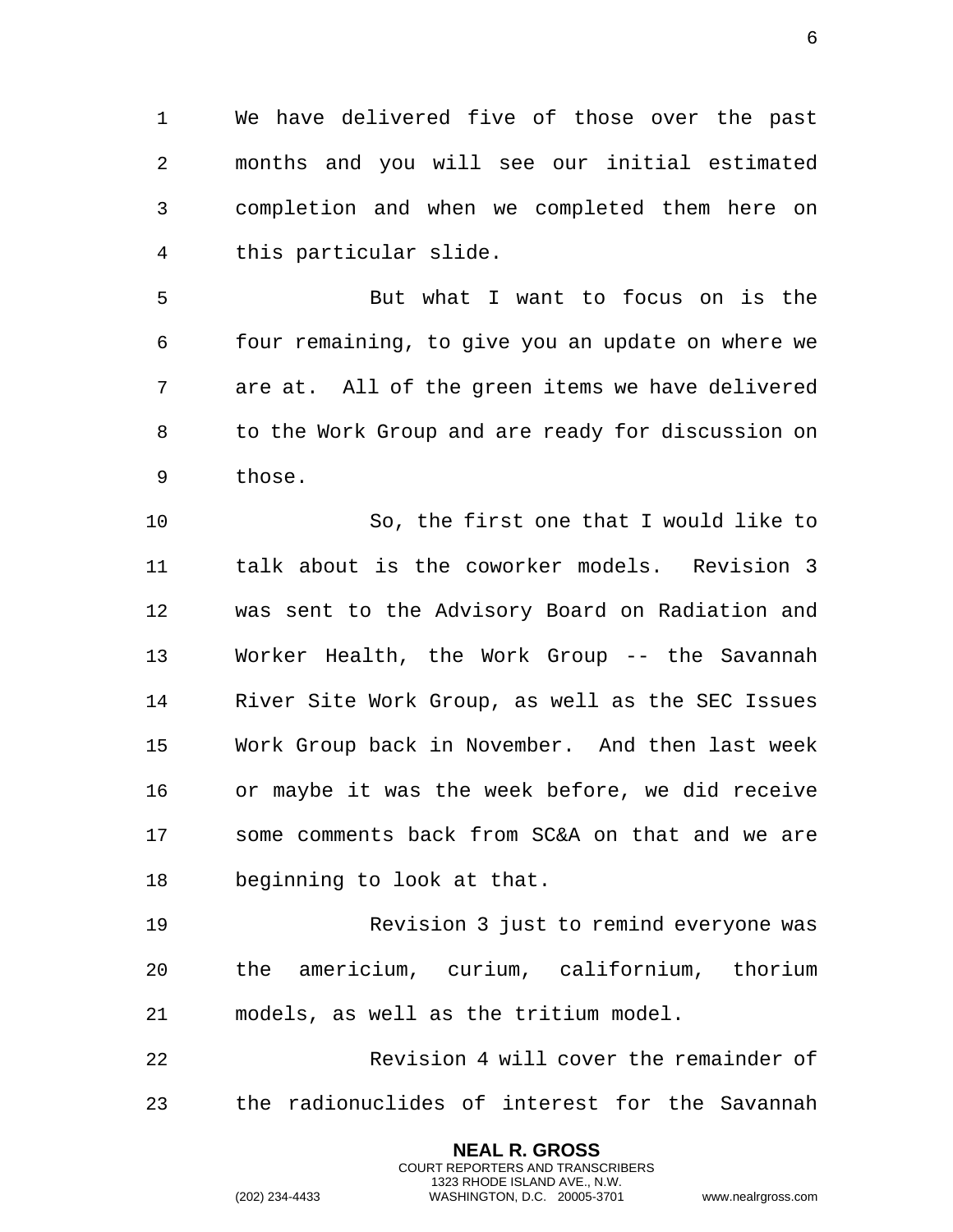1 River Site.

| 2  | Our current status is we coded some                |
|----|----------------------------------------------------|
| 3  | additional NOCTS data and it is undergoing data    |
| 4  | completeness and QA verification right now and it  |
| 5  | is progressing nicely there. The scheduled         |
| 6  | completion is the end of June of 2017.             |
| 7  | The next report that I want talk about             |
| 8  | is what we call Report-70. This is thorium         |
| 9  | exposures at the Savannah River Site in the post-  |
| 10 | 1972 time period.                                  |
| 11 | The coworker model itself will cover               |
| 12 | the time period from 1972 up through May of 1980,  |
| 13 | at which time the thorium fuel cycle research      |
| 14 | being conducted in the 773 Building<br>was         |
| 15 | discontinued. The program was canceled.            |
| 16 | And from there, you see a wind down of             |
| 17 | thorium inventory there in the building.<br>And    |
| 18 | there weren't any significant operations going     |
| 19 | on.                                                |
| 20 | So this report will be describing the              |
| 21 | justification of why we believe that ten percent   |
| 22 | of the derived air concentration will bound the    |
| 23 | thorium doses. This report is in draft form.<br>It |

**NEAL R. GROSS** COURT REPORTERS AND TRANSCRIBERS 1323 RHODE ISLAND AVE., N.W.

(202) 234-4433 WASHINGTON, D.C. 20005-3701 www.nealrgross.com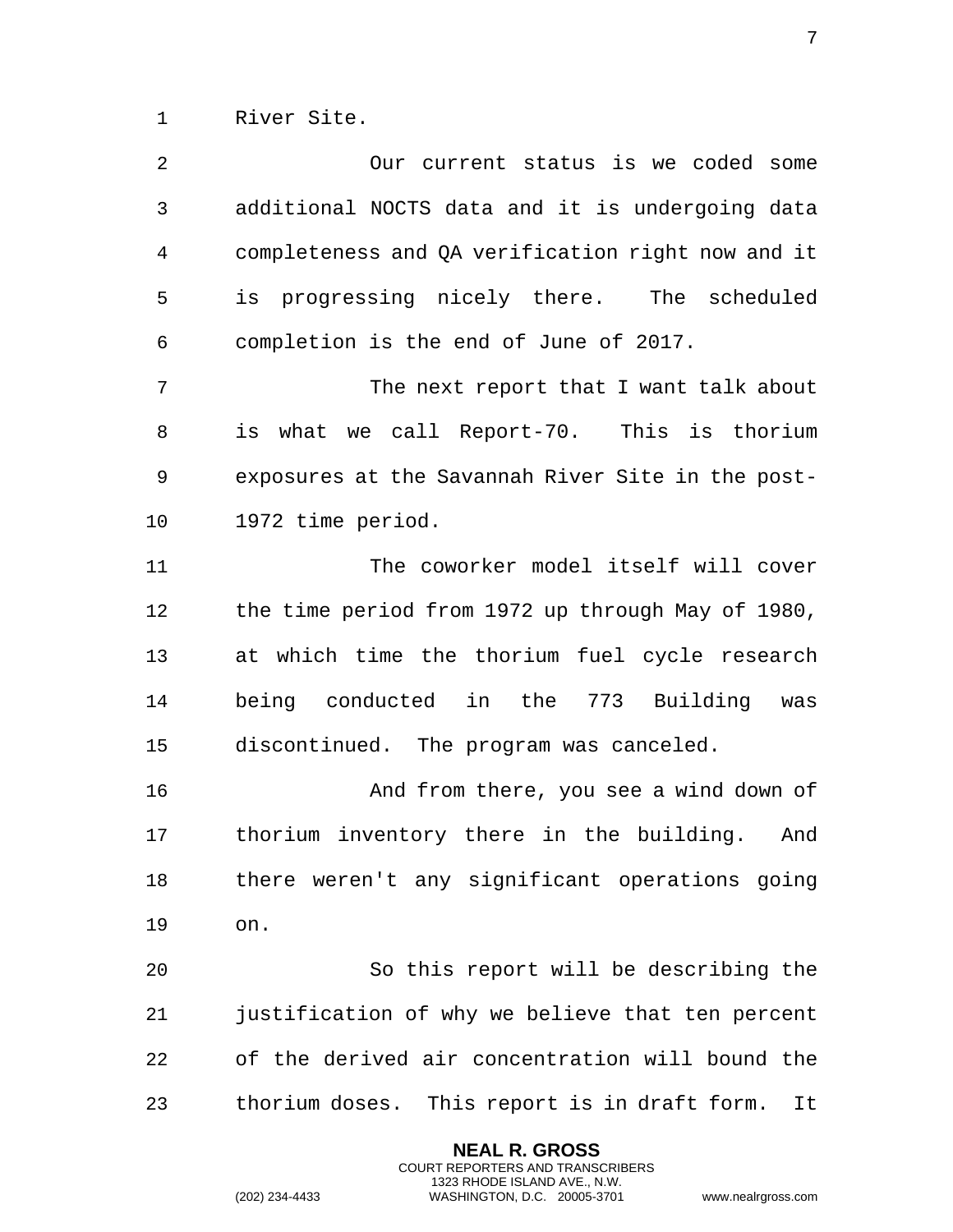1 is undergoing internal review.

2 I'm not sure why that jumped there. 3 Let me back up.

4 It is on my desk right now for review. 5 So the scheduled completion should be the end of 6 next month in April or the beginning of May.

7 The next report is Report-81. This 8 is the thoron exposures at the Savannah River 9 Site and this is where the report would 10 demonstrate the appropriateness of the bounding 11 approach of using the tank farm air monitoring 12 data. And the tank farms is where there is 13 30,000 kilograms of thorium stored in a tank. 14 And so what we were looking at was the emissions 15 from that to bound for on throughout the site 16 during the miscellaneous thorium operations.

17 This has been delayed due to what I am 18 calling a non-uniformity in the computation 19 methodology. One of the kind of the lessons 20 learned here is whenever you have different 21 health physicists doing calculations of this 22 manner of two-count -- we call it the two-count 23 method of a six-hour count and 24-hour count on

> **NEAL R. GROSS** COURT REPORTERS AND TRANSCRIBERS 1323 RHODE ISLAND AVE., N.W.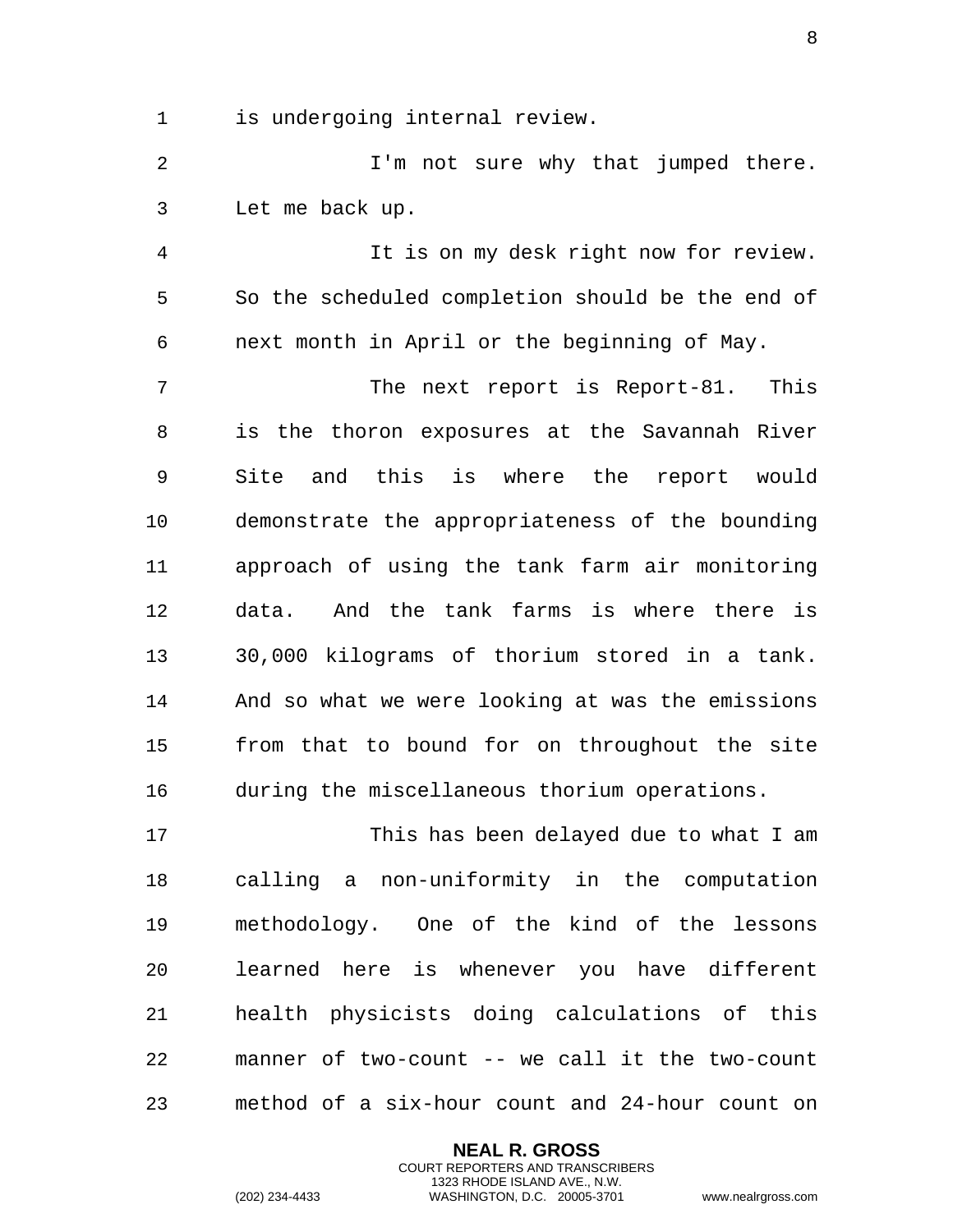1 samples to determine -- I'm not sure why it's 2 jumping ahead here, Stu but -- but they will make 3 different assumptions.

4 And so what we ended up with different 5 methods for calculating this. So what we have 6 decided to do here is come up with a generic 7 methodology to be used by all sites, not just 8 Savannah River, because we found that in various 9 documents we have calculated it slightly 10 differently. And so that just kind of opens up 11 for multiple critiques of the different 12 assumptions. So by having one method that 13 everybody can agree to, then we apply that.

14 Report-81 has been revised to 15 incorporate this and is working its way through 16 the review cycle. We do hope to get both of 17 these out by the end of next month.

18 **And the final one that I want to talk** 19 about is Report-83. This is our subcontractor 20 evaluation that was discussed back in July, as 21 well as a little bit in November, and we had some 22 technical calls on this.

23 We have sampled the job plans and

**NEAL R. GROSS** COURT REPORTERS AND TRANSCRIBERS 1323 RHODE ISLAND AVE., N.W.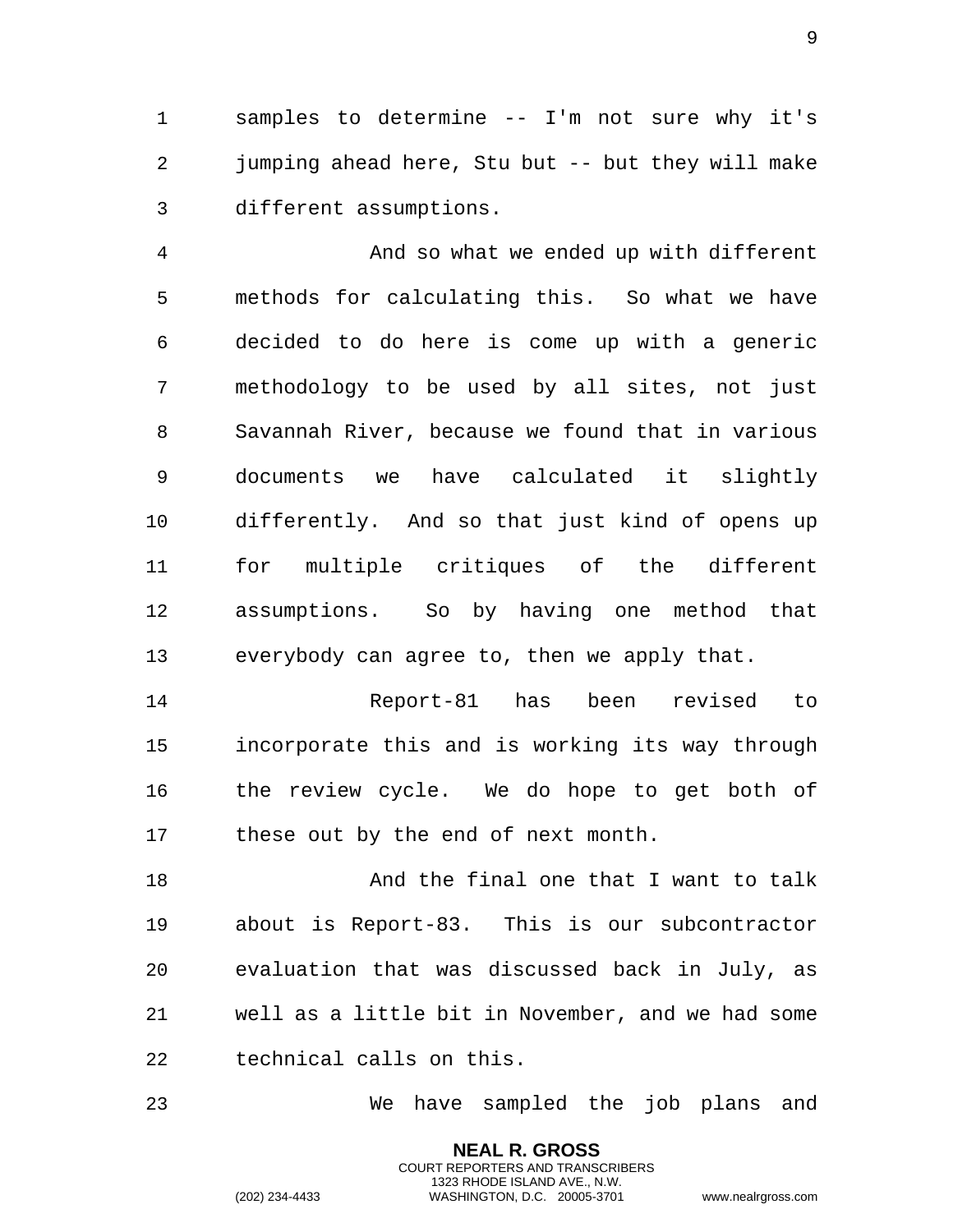randomly selected 110 construction trades workers for follow-up. In November, we did a data capture out at the site about that. We were expecting to get those results right there around Thanksgiving, maybe a week or two after. It turns out that the Savannah River Site's classification officer abruptly retired in December. And so this resulted in a delay.

 We actually didn't receive these records until January 26th. So this introduced a couple of months longer than what we anticipated. So it has pushed back the schedule but we do expect to have this completed in June of this coming year.

15 And with that, I will be happy to answer any questions.

 CHAIR MELIUS: Thanks, Tim. Questions from Board Members? Okay, thank you. Don't go too far.

 And now we will switch over and SC&A will provide an update, Joe Fitzgerald, of their work at the site.

MR. FITZGERALD: Good morning. Yes,

**NEAL R. GROSS** COURT REPORTERS AND TRANSCRIBERS 1323 RHODE ISLAND AVE., N.W.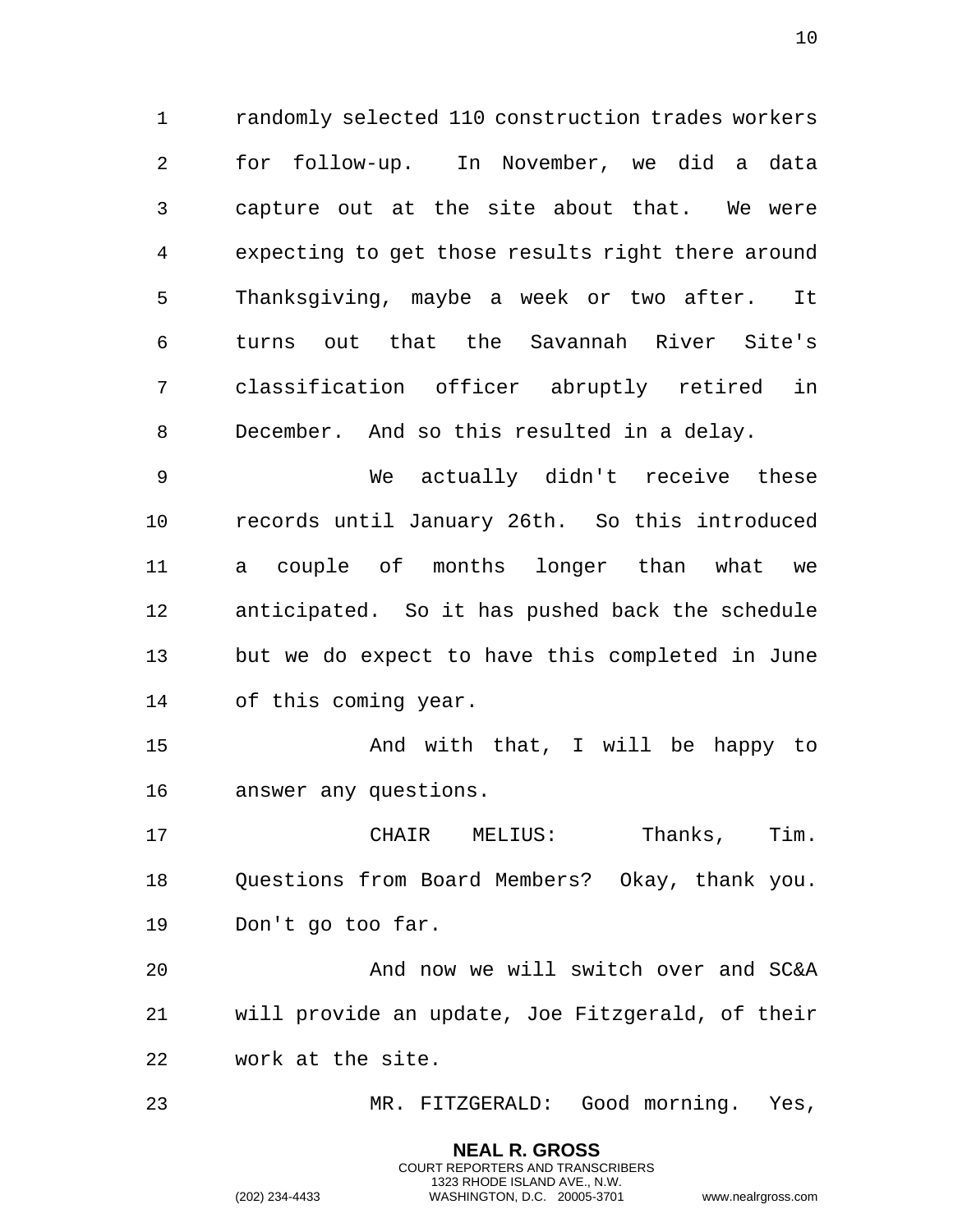this is going to dovetail pretty well with Tim's. You know we had a special tasking last fall to look at the subcontractor issue in terms of records completeness and we have just last week, I think, issued three out of the five responses to the five deliverables that Tim mentioned a little earlier. So things are breaking but they are happening rather soon.

 Let me see if I can get this to work. Okay, let's try that again.

 Anyway, this is the issue we briefed you last, I guess it was even as early as July but maybe in the fall. The concern is that in terms of SRS subcontractor records, whether or not the records are complete. And of course this is an issue we typically want to address early in the process but in the course of an interview that we did in 2014 with a senior health physicist at the site, we learned that the subcontractor records were being kept separately in company files. And of course that kind of engendered the immediate question well, how were they addressed, how were they treated and were they, in fact,

> **NEAL R. GROSS** COURT REPORTERS AND TRANSCRIBERS 1323 RHODE ISLAND AVE., N.W.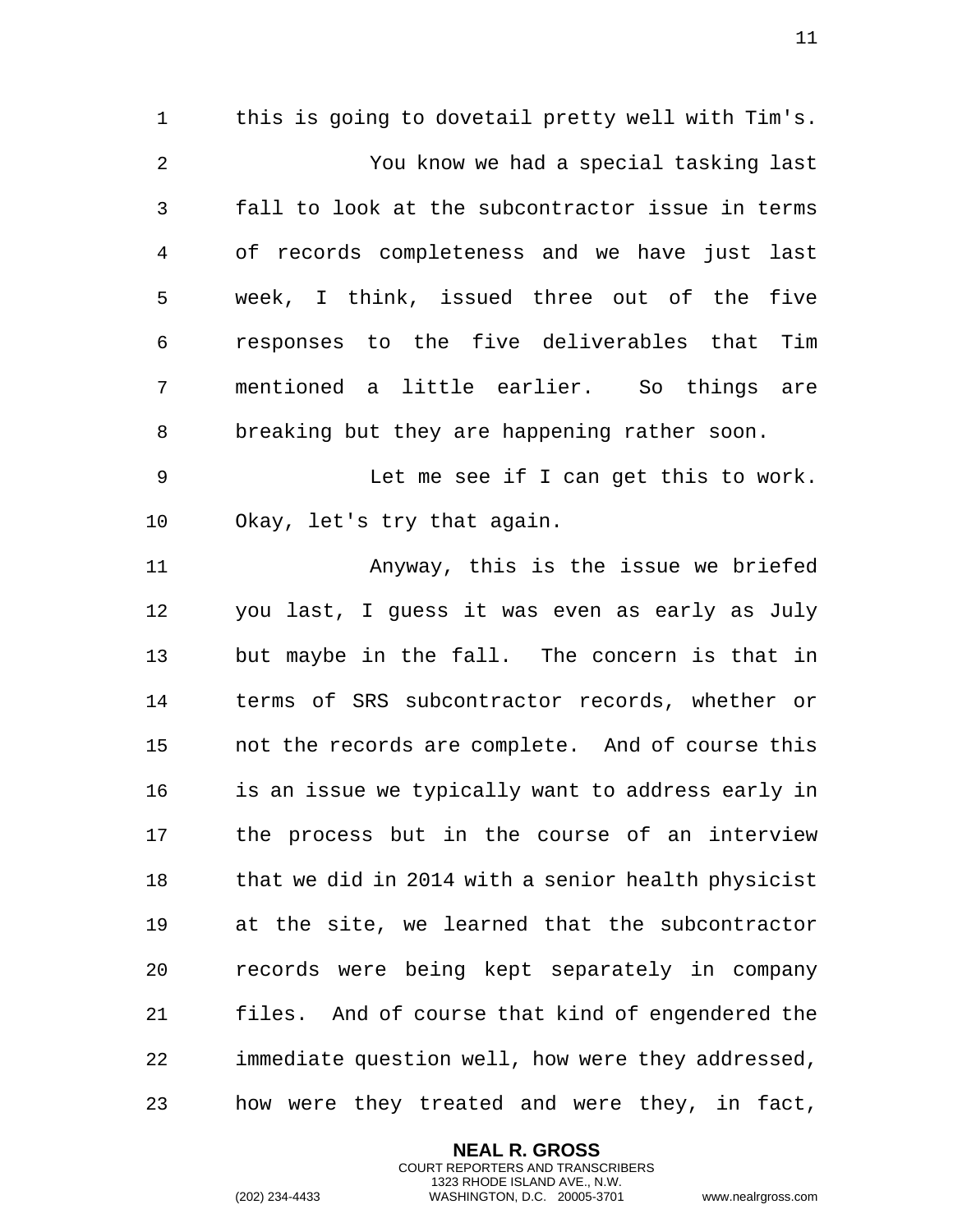incorporated into the main body of electronic records as thoroughly as the other records that we were familiar with.

 And so in any case, the notion was let's go and look at completeness. And I know that Tim and his staff actually tried several different options to validate that the subcontractor database is in fact complete and they looked at NOCTS. They looked at a subset of the Department of Labor records and just tried to do some comparisons.

12 12 In these cases, and we have done this at other sites over the last ten years, in fact, where you sample to look at completeness and try to get some confidence level that you are dealing with a complete deck of cards. In this case, those options didn't really pan out as effectively as we were hoping.

 So the basic question is how complete were the files when they were originally maintained and whether it is company files or other files, how complete are those files.

And then the second question is, and

**NEAL R. GROSS** COURT REPORTERS AND TRANSCRIBERS 1323 RHODE ISLAND AVE., N.W.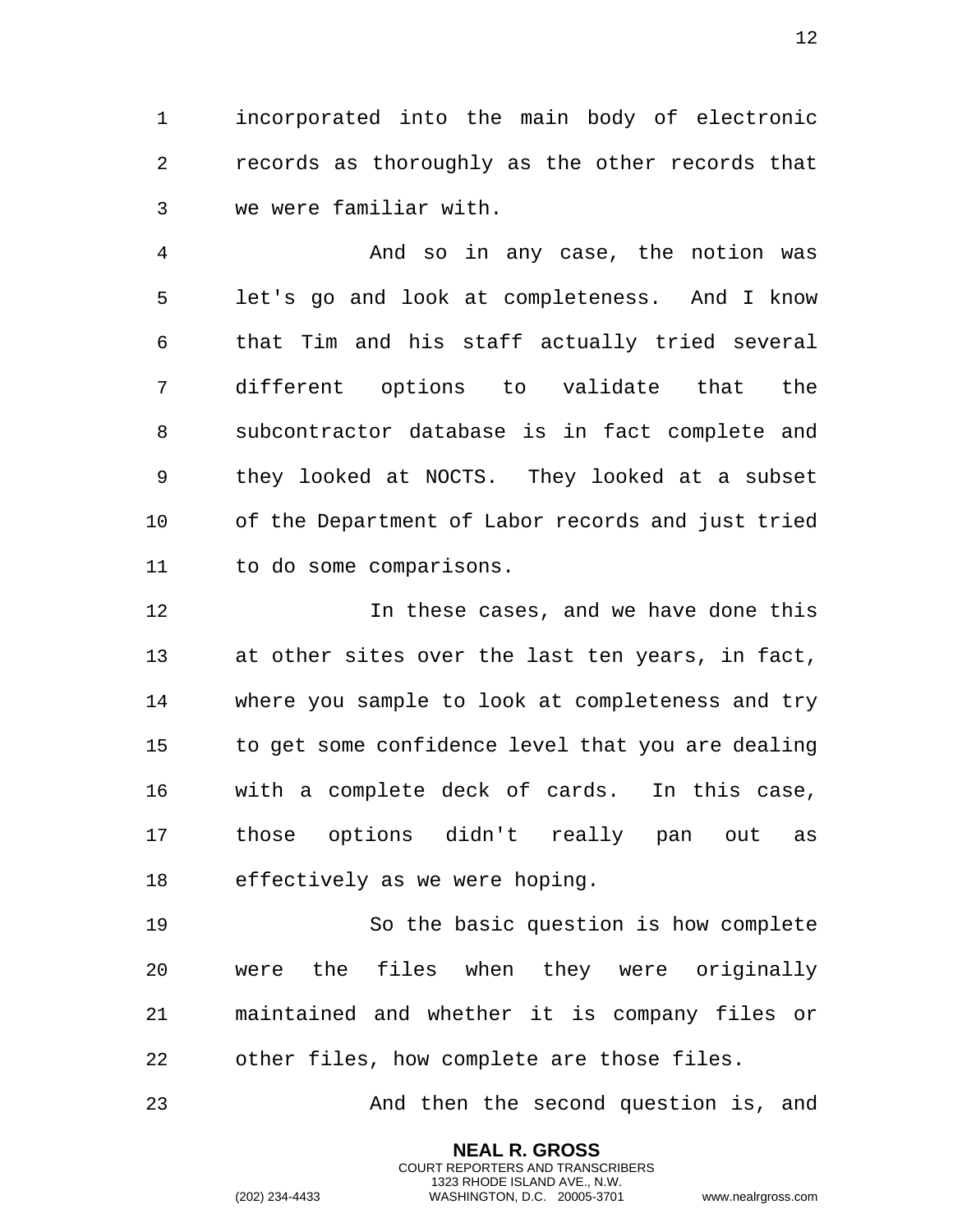1 this is a common question, were they in fact 2 transferred into the electronic database or any 3 database, in fact, that is relied upon for dose 4 reconstruction or not. So that is kind of the 5 basic question.

6 And this is the task that Tim just 7 talked about. I'm not going to go through that 8 again but that is ongoing.

9 In terms of our status, the Board 10 tasked us with looking at an expanding scope for 11 the validation to perhaps go beyond that one 12 facility, 773A for the early '80s and see if there 13 is any way one could expand that. And how we 14 went about this was to rely on the EDWS, which is 15 the secure electronic data system that Savannah 16 River has and we used that to actually search 17 their document file to see if we could find not 18 only construction job plans but RWPs, radiation 19 work permits, any mechanism, any permits that 20 would indicate that workers would have been 21 obliged to get a bioassay as part of the course 22 of their work during a certain time frame at 23 certain facilities. That was the trigger we were

> **NEAL R. GROSS** COURT REPORTERS AND TRANSCRIBERS 1323 RHODE ISLAND AVE., N.W.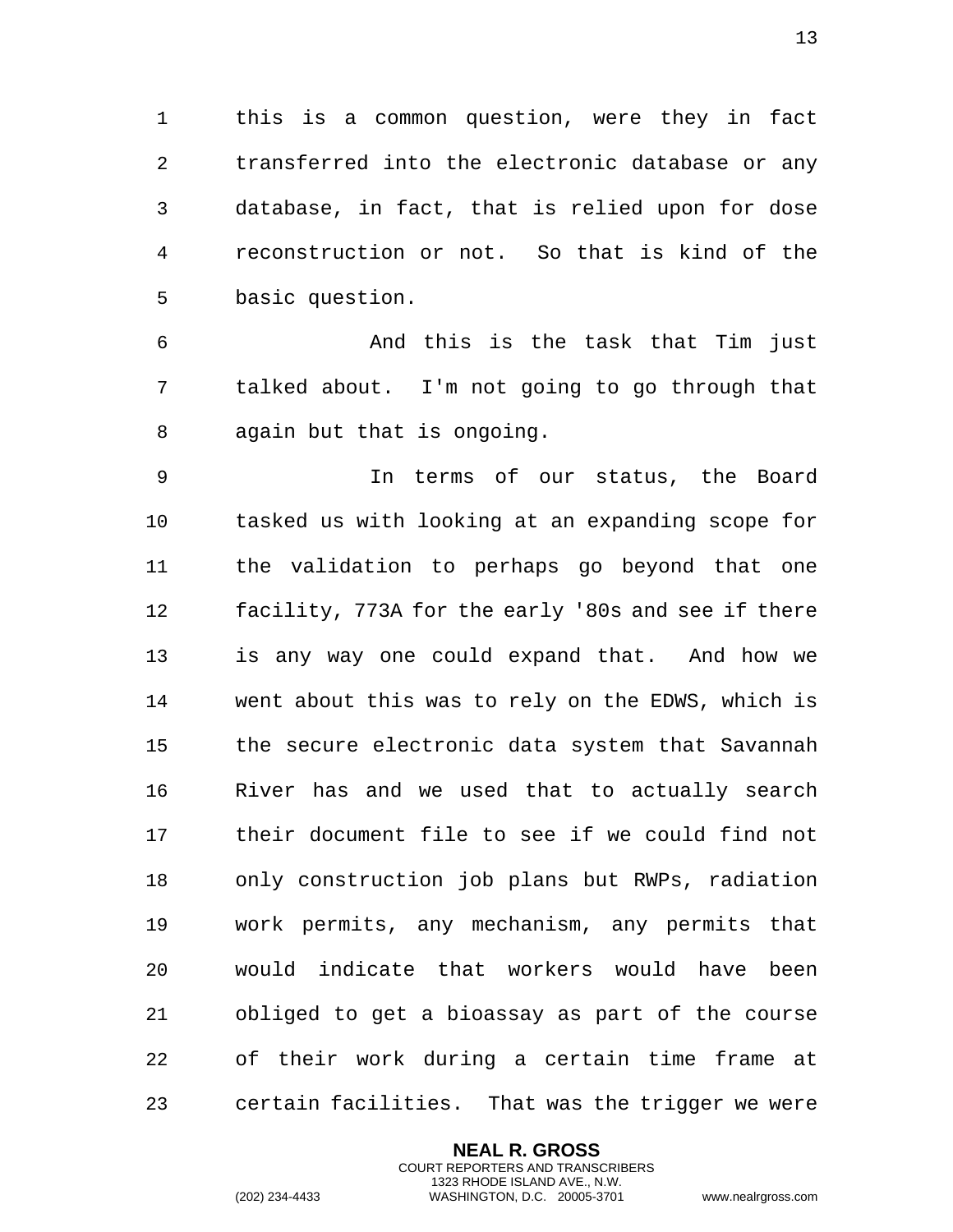looking for because that would lend some credence to the fact that that you would expect to find a bioassay record, either hard copy or electronic.

 So we were going to go ahead and do that kind of a sampling. And we were going to focus on CTWs, construction trade workers as a group and, therefore, we were looking for tags that would highlight the fact that we were dealing with subcontractors, on one hand, and ones that were more likely than not, or if not clearly outside contracts, subcontractors. And the distinction I am making there is that actually DuPont had an in-house group of construction trade workers and it was, in fact DuPont Construction, as they termed it. And they did, in fact, do some hiring from hiring halls but that was a pretty coherent group that was monitored, as far as we know, pretty much the same as the other DuPont employees. So we were kind of looking for subcontractors that were coming in, say electricians, construction trade workers that were being brought in. And the way we were doing that, of course, is in the DuPont

> **NEAL R. GROSS** COURT REPORTERS AND TRANSCRIBERS 1323 RHODE ISLAND AVE., N.W.

(202) 234-4433 WASHINGTON, D.C. 20005-3701 www.nealrgross.com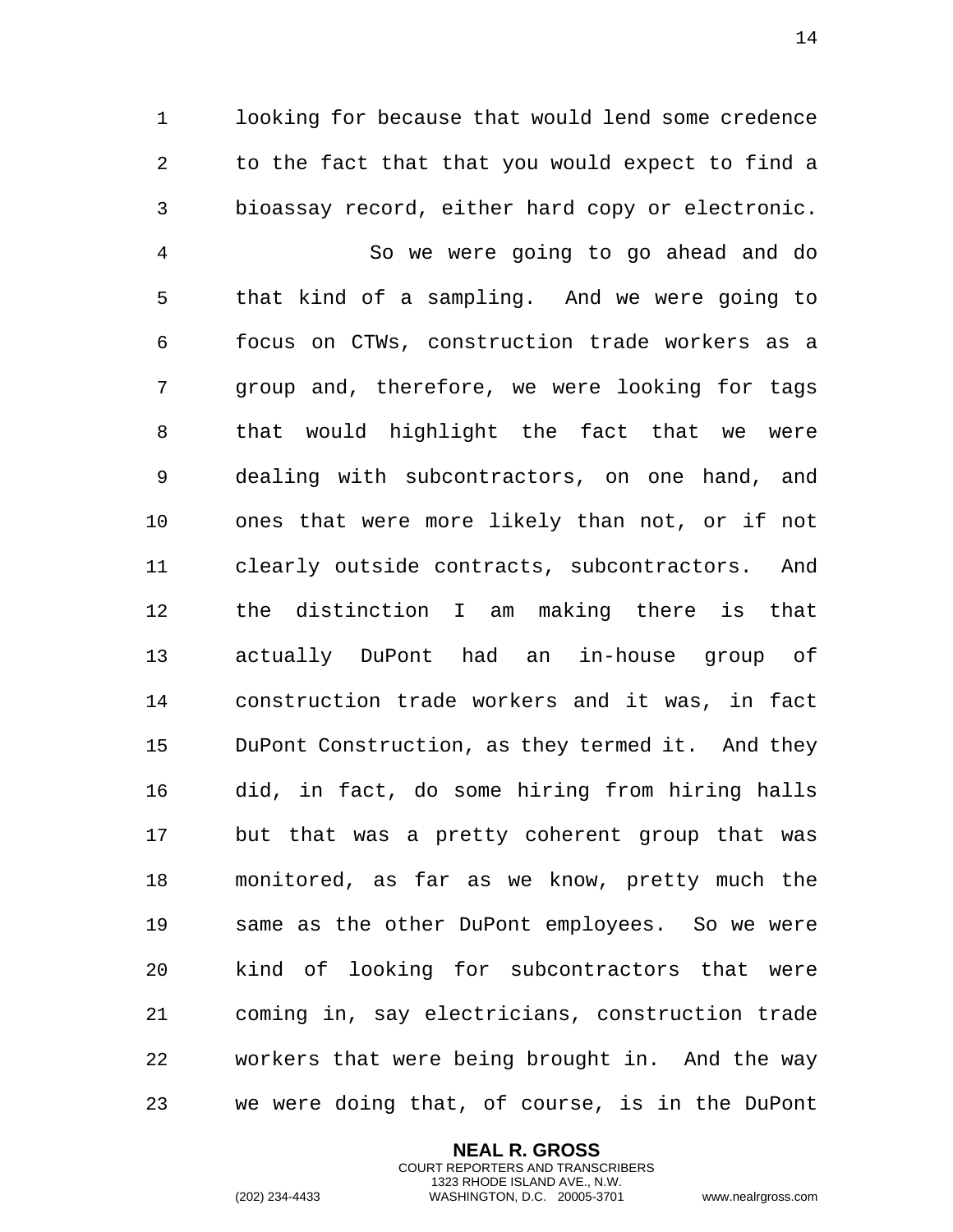1 system, they had roll numbers, payroll numbers 2 that signified that they, in fact, were 3 subcontractors. And in the later Westinghouse 4 system, they actually listed the subcontractor 5 companies.

6 So anyway, we went ahead and searched 7 those. We came up with the names and the 8 identifiers, identified these for searches. We 9 also found boxes that we had to look at on-site, 10 did the data request, looked at those records, 11 made two site visits. Effectively, two full 12 weeks of review on-site. We had Tim and his 13 staff along.

14 And these were scanned and will be up 15 on the SRDB. So that was a key to that whole 16 process.

17 And in the end, the notion, and this 18 is not too complicated, to match the 19 subcontractor CTW names and identifiers with the 20 corresponding radiation record, particularly the 21 bioassay. So, month-to-month, looking for that 22 match.

23 These were workers that were on RWPs.

**NEAL R. GROSS** COURT REPORTERS AND TRANSCRIBERS 1323 RHODE ISLAND AVE., N.W.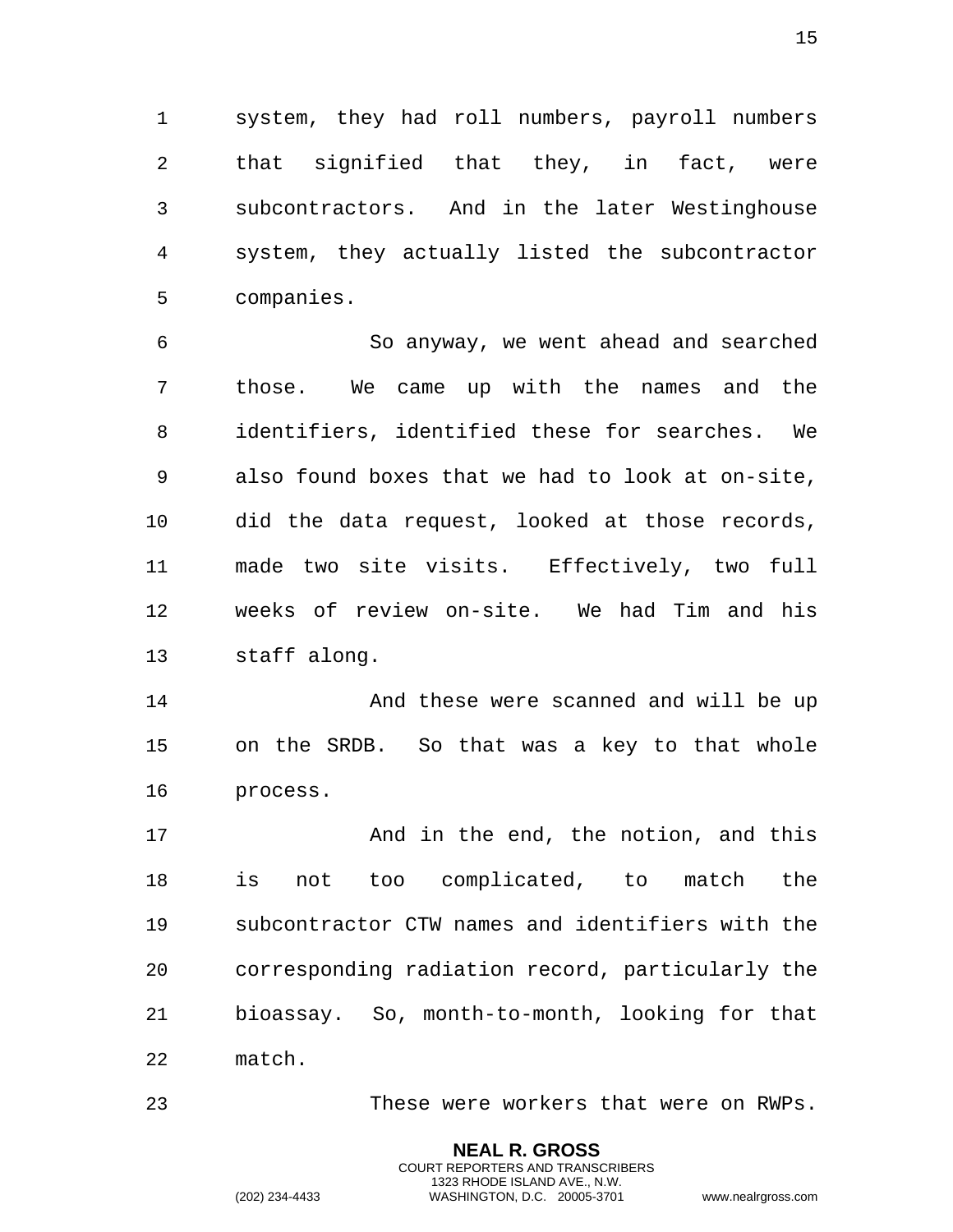1 They signed RWPs. The RWPs signified that they 2 in fact would need to leave a bioassay sample 3 upon the completion of their task.

4 Now some of these RWPs were standing 5 RWPs, there were sign-up lists, partly because at 6 Savannah River you had such an influx of 7 subcontractors that the discrete RWPs weren't 8 necessarily used anymore. They were using sign-9 up sheets. So that is less tight in the sense 10 that we can do one for one checks on whether or 11 not they actually did a certain type of work. 12 But nonetheless, it was a good indicator that 13 these were people that were being tagged to do 14 work in radiological areas and they were to have 15 dosimetry.

16 And this is just a quick status in 17 terms of expanded scope. Here is the facilities 18 that came off the RWPs, clearly a number of 19 different facilities. Timeframes, even though 20 we did look in the '80s, by virtue of the search 21 results, most of our results were from '89 to 22 '95. Not totally unexpected. This was when they 23 had K Reactor restart at Savannah River and there

> **NEAL R. GROSS** COURT REPORTERS AND TRANSCRIBERS 1323 RHODE ISLAND AVE., N.W.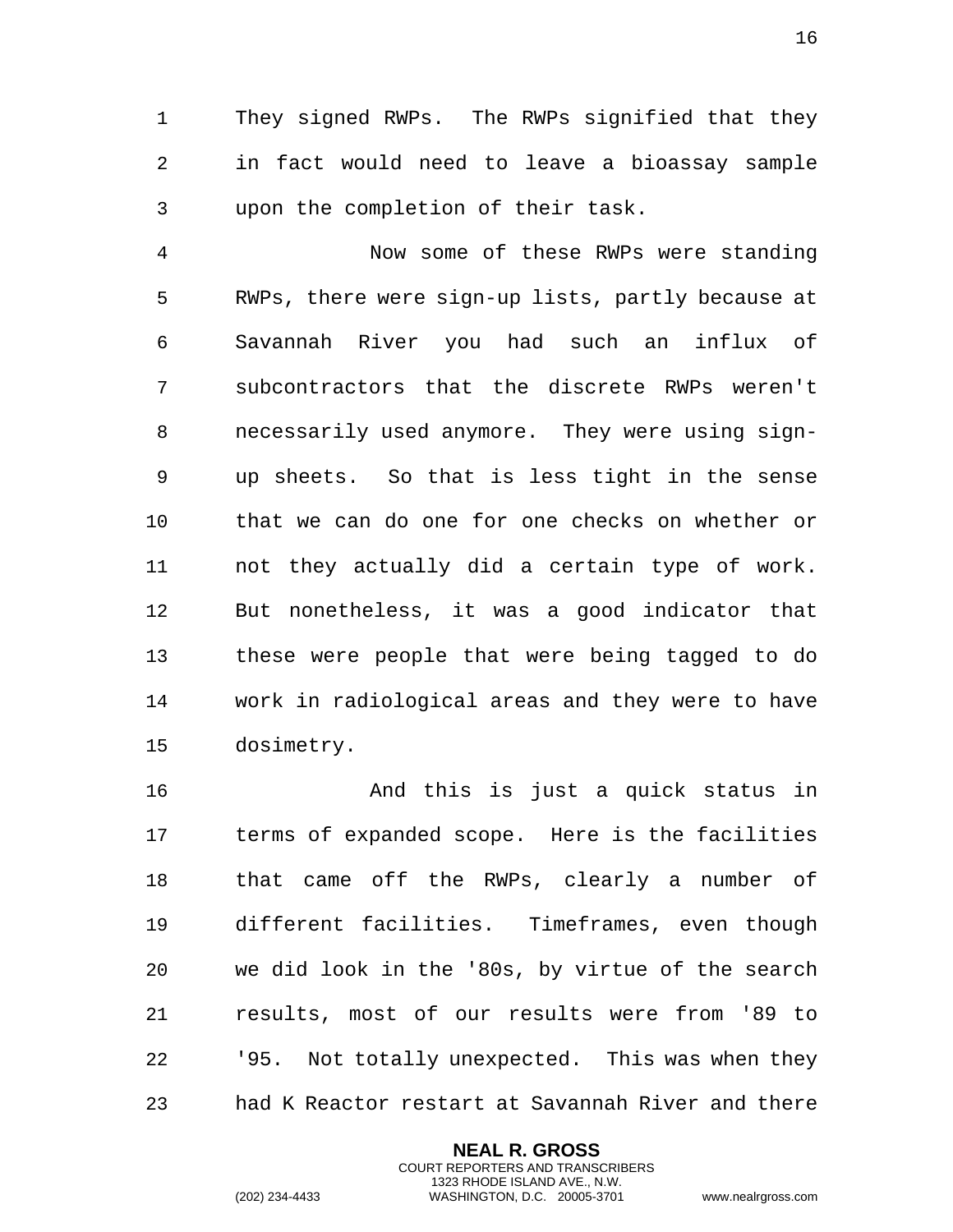1 was a heavy reliance of subcontractors trying to 2 get that reactor to restart. A lot of physical 3 hardening of the reactor, a lot of seismic 4 bracing. So they brought a lot of construction 5 trades in from about '89 through the early '90s. 6 So that sort of corresponds to the number of subs 7 that we actually picked up on.

8 And here is just a list of some of the 9 crafts that we identified as part of the RWPs. 10 Quite a diversity of crafts.

11 We are still in the process of 12 actually getting the records online. Actually, 13 Savannah River did it. As Tim pointed out, they 14 had a problem with declassification but to our 15 benefit, not so much to Tim's, we were able to 16 take advantage of the fact that they were solving 17 those issues when we got our records and we 18 actually got all of our documents cleared last 19 week and we are now getting access to that online. 20 And I think Tim has the records as well and is 21 putting them up on the SRDD.

22 So we are going to be able to start 23 crunching some of this information, getting it

> **NEAL R. GROSS** COURT REPORTERS AND TRANSCRIBERS 1323 RHODE ISLAND AVE., N.W.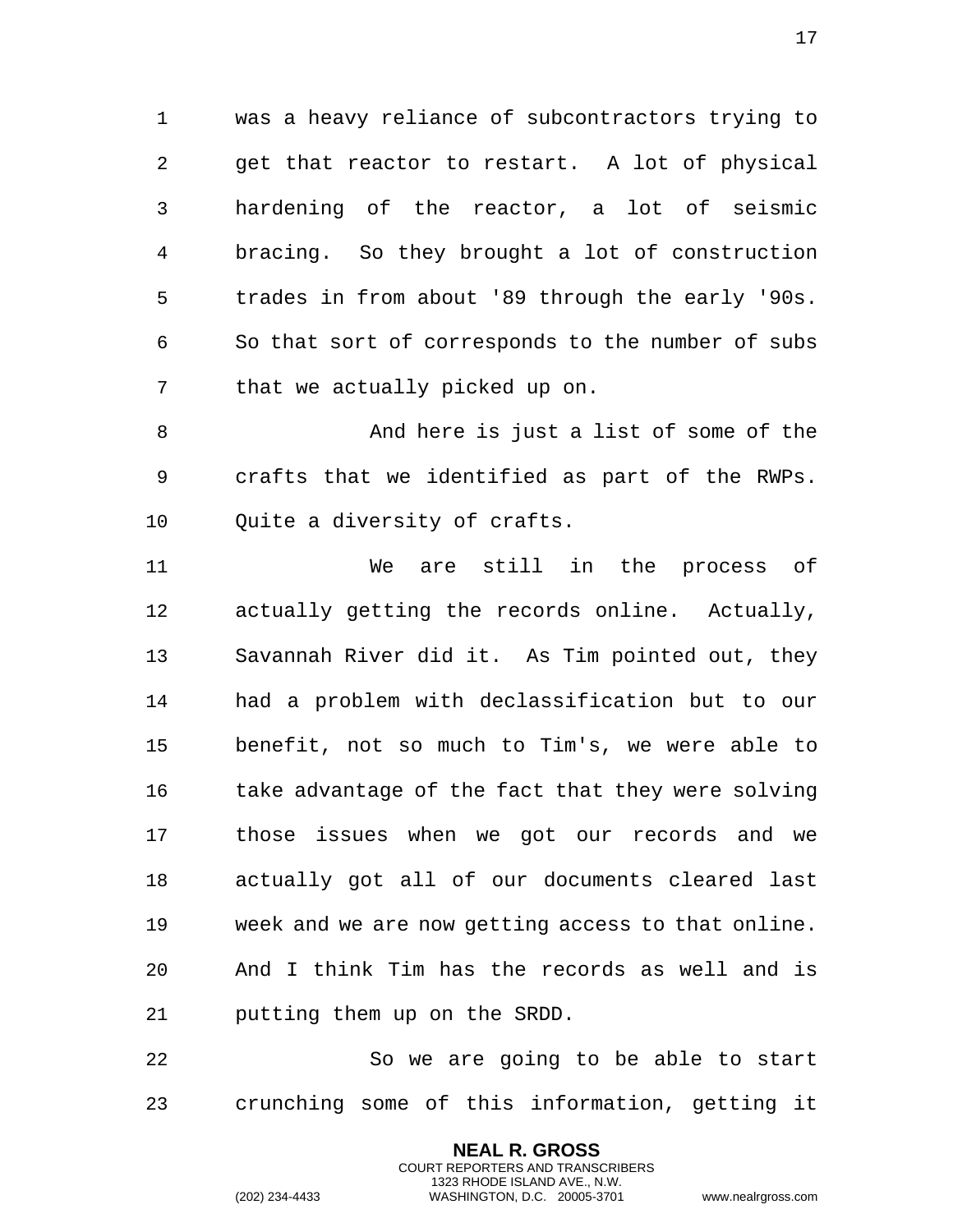into a report. But the bottom line so far, the only hard numbers is that we weren't able to find 29 out of the 360 individual subcontractors in the process of working with Savannah River dosimetry records staff. And we will re-verify that but that is kind of one bottom line.

 The other bottom line that we are going to look at is whether the corresponding bioassay records from a time frame standpoint match up with the RWPs. If the RWPs say that you need to leave a bioassay sample after you finish work at a certain time, we are going to be looking to see if that, in fact, is the case on the bioassay side. So we are going to look at that a little more tight. And we saw some evidence that there were some mismatches but, again, I think that takes a little more review.

 So we are going to go ahead and expedite this for you. We are expecting maybe May-June that we can deliver reports to the Board on this. And that pretty much corresponds with what Tim is saying on his review as well.

That is it on those subcontractor

**NEAL R. GROSS** COURT REPORTERS AND TRANSCRIBERS 1323 RHODE ISLAND AVE., N.W.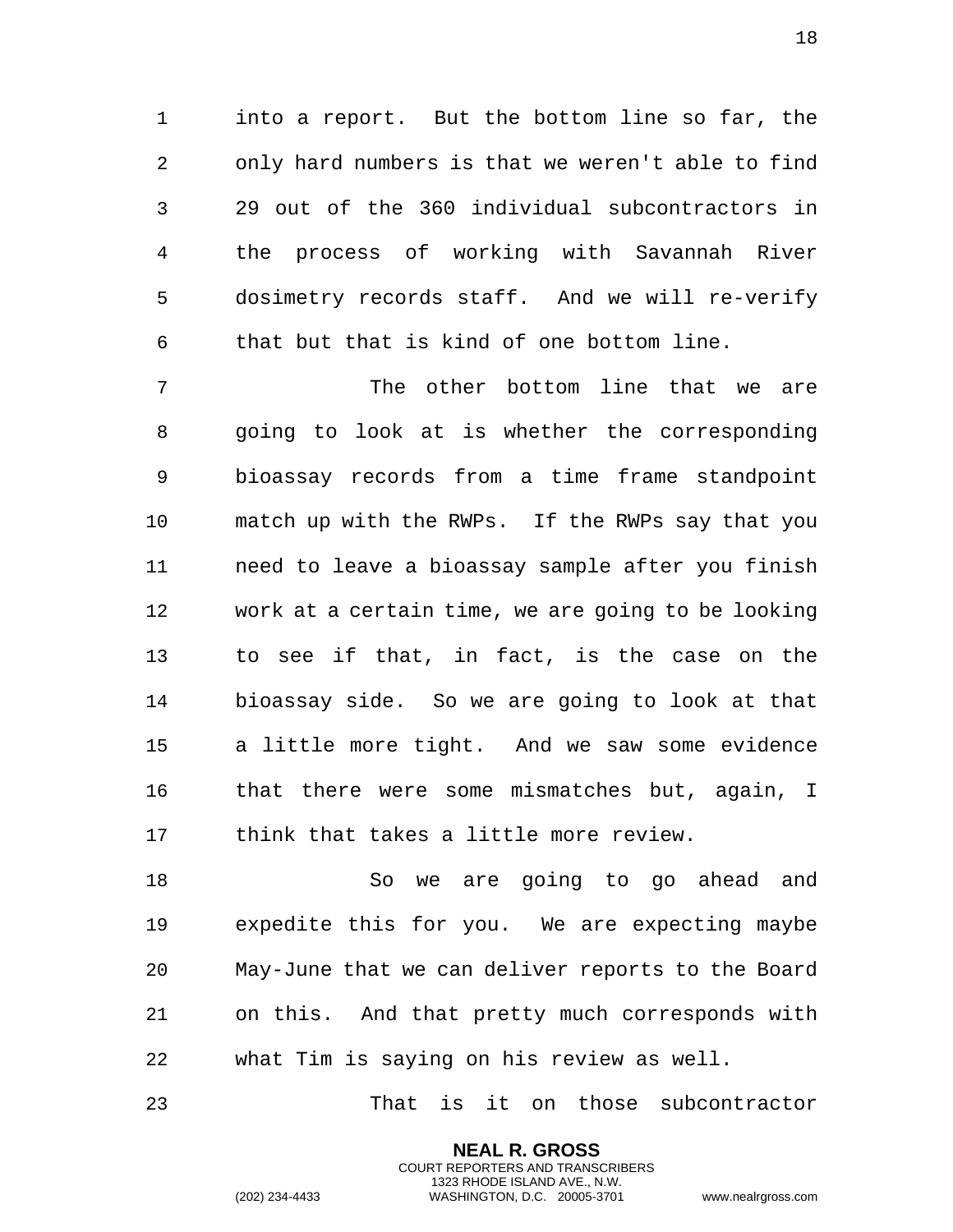review. Any questions on that before I go over just -- there isn't much more to say about the neptunium reports. I mean we did look at them. We did provide some responses on that in OTIB-81 last week. I know Tim hasn't had a chance to look at them and they are just relatively new but we should have all of those pretty much in hand as well.

9 Ouestions?

CHAIR MELIUS: Yes, Paul.

 MEMBER ZIEMER: Joe, could you clarify is SC&A attempting to independently establish the completeness of records or are you simply monitoring what NIOSH is doing? In other words, are there two separate tracks of attempting to verify or you all doing the same thing?

 MR. FITZGERALD: No, I think they actually are very coordinated. This is an expanded version of what Tim is doing. And I think the Board from the last couple of sessions felt that the one facility that the construction job plans, you if remember, the 3,000 pages of

> **NEAL R. GROSS** COURT REPORTERS AND TRANSCRIBERS 1323 RHODE ISLAND AVE., N.W.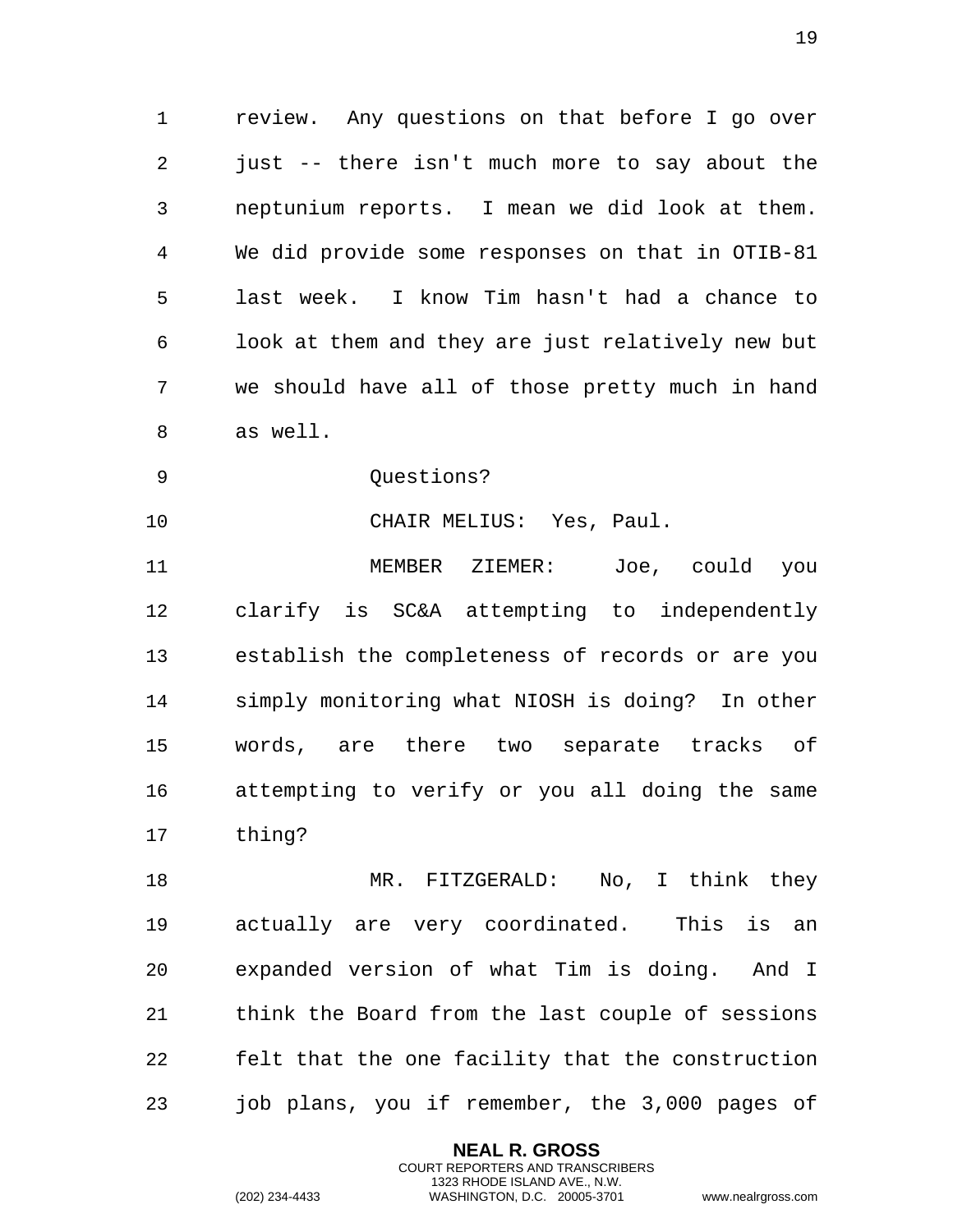construction plans were identified, that one facility for those four years probably would not easily answer the question of completeness for Savannah River, given the diversity of operations and the time frame.

 And as I understood the Board tasking was look at to what extent one could expand that scope using the same approach, looking at the completeness by virtue of the subcontractors and the bioassay files. And we were very careful to follow the same protocol that Tim was using.

## 12 MEMBER ZIEMER: Okay.

 MR. FITZGERALD: So this is really an expanded scope review to answer the same question that Tim was getting into as well last year.

 MEMBER ZIEMER: So is it fair to say you are following the same protocol and we want to see if you come up with the same conclusion as NIOSH?

 CHAIR MELIUS: But a different sample. A different scope --

 MEMBER ZIEMER: Different sample but the same protocol.

> **NEAL R. GROSS** COURT REPORTERS AND TRANSCRIBERS 1323 RHODE ISLAND AVE., N.W.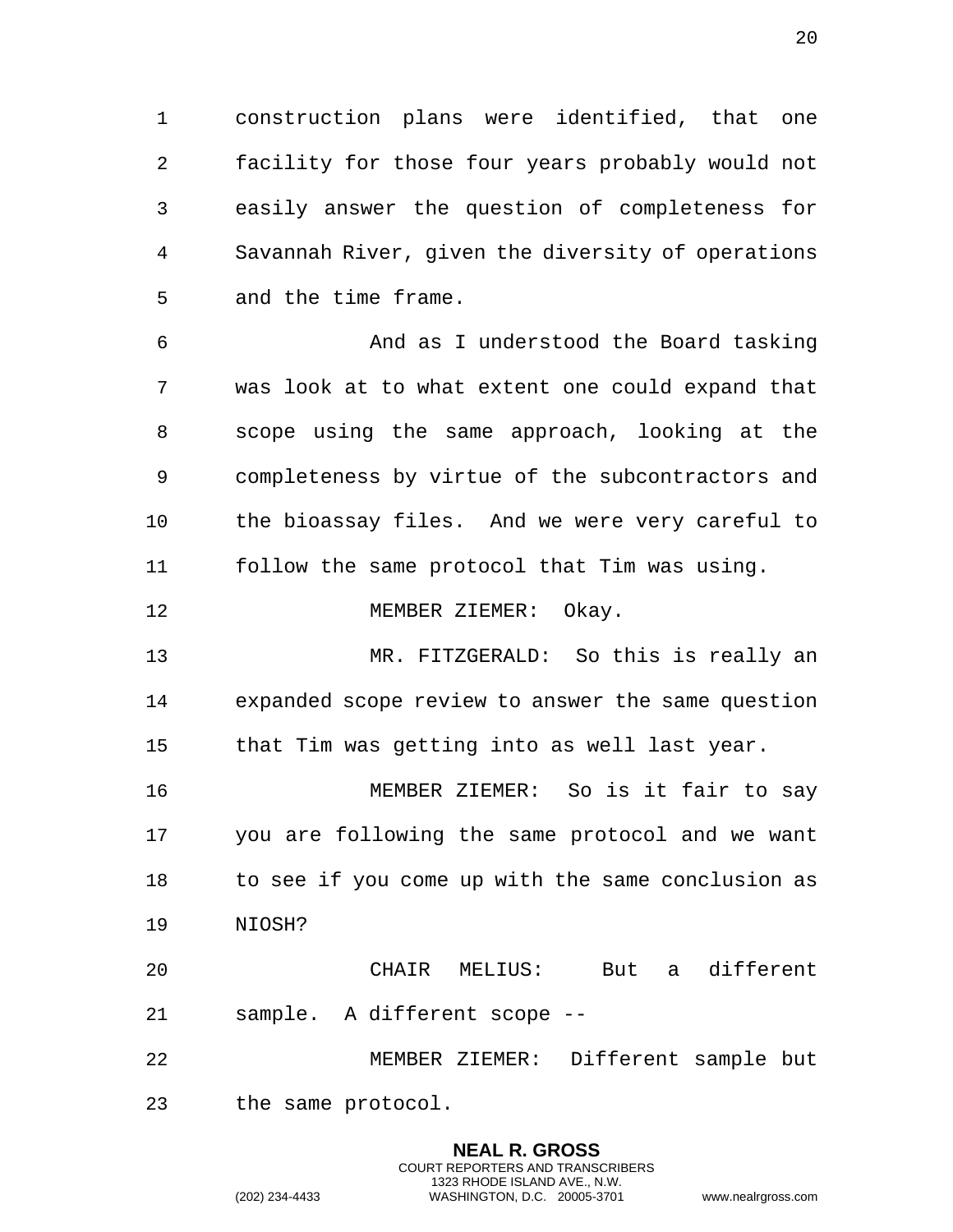MR. FITZGERALD: Yes, it is the same protocol, a broader sample, and hopefully the same answer. But, again, you are dealing with a difference in time frame and a difference in the scope of facility. One facility versus maybe 15- 20 facilities. So it is not clear.

 I think the concern was whether the answer for the one facility for that time frame would be representative. And I think what we were hoping for is to deliver, both Tim and I, to the Board in June a complete answer that would be pretty solid from the standpoint of representativeness, rather than saying well, there is a concern we will go back and take another look and have this become a sequential process that will take a long time. This way, I think we will be finished with it, hopefully, in June.

19 MEMBER ZIEMER: Thank you.

 CHAIR MELIUS: Can I just add I mean the Board deliberately tasked it in this way. Savannah River Site SEC has been around for a long, long time. And we needed to be able to

> **NEAL R. GROSS** COURT REPORTERS AND TRANSCRIBERS 1323 RHODE ISLAND AVE., N.W.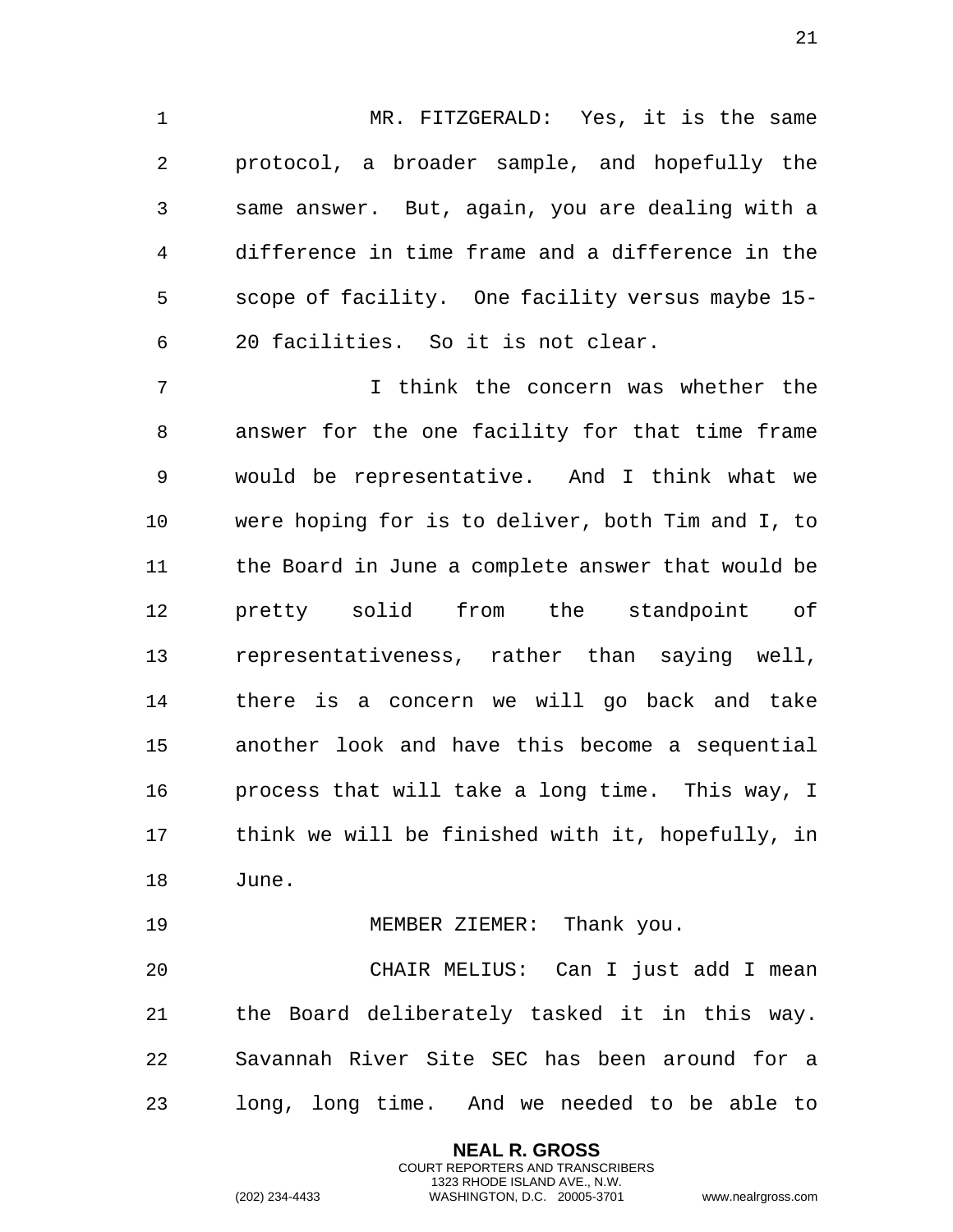1 expedite it. There is a lot of work to be done 2 and we felt this was a key issue in terms of an 3 SEC for the construction workers there and trying 4 to resolve that issue. And this, having the two 5 parallel efforts under it would be better than 6 doing the usual sequential approach, saving time. 7 Again, this is probably a candidate 8 for, you know we have never done this before, but 9 for an SEC which has just been under evaluation 10 for so long that we should consider what do we 11 do. How long is long enough? 12 Yes. 13 MEMBER BEACH: I have a question. 14 CHAIR MELIUS: Yes, go ahead, Josie, 15 then Brad. 16 MEMBER BEACH: You mentioned that the 17 two types of subcontractors, the prime 18 subcontractors and then the other subcontractors. 19 MR. FITZGERALD: Right. 20 MEMBER BEACH: How is the sampling 21 being done? Are you sampling from both pools? 22 Because that seems like it would lend to some 23 complication and the records may not be the same

> **NEAL R. GROSS** COURT REPORTERS AND TRANSCRIBERS 1323 RHODE ISLAND AVE., N.W.

(202) 234-4433 WASHINGTON, D.C. 20005-3701 www.nealrgross.com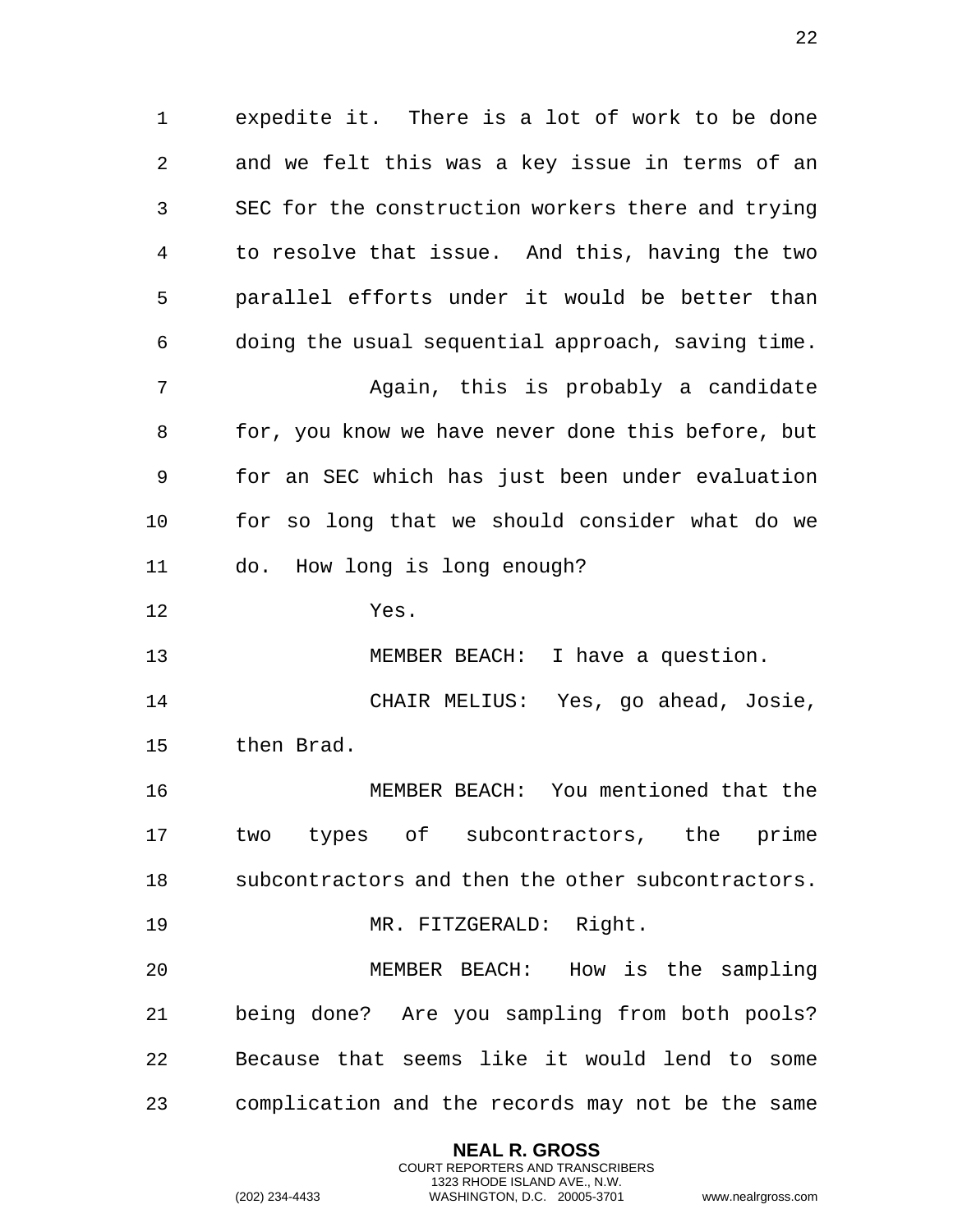1 for both sets of or the two different types of 2 subcontractors.

3 MR. FITZGERALD: Yes, these -- to keep 4 the scope the same as where I think NIOSH started, 5 we have scoped it to just be the construction 6 trade workers, the subcontractors that were 7 sourced in to Savannah River. And in the DuPont 8 system, that would be roll -- payroll 4 and 6. 9 Those were two codes. And for Westinghouse, 10 those would be clearly Bechtel and other 11 subcontractors. So that is kind of how we scoped 12 it.

13 Now, again, there is construction 14 trade workers that work for DuPont who might have 15 been hired from town halls as well but they worked 16 directly for DuPont Construction. And I think 17 that actual practice probably carried forward to 18 Westinghouse as well. We didn't look at those, 19 per se. We were kind of sticking to the scope 20 of CTW subcontractors that were in those specific 21 other areas.

22 MEMBER BEACH: Okay. And then you 23 said that the records were ready to get loaded on

> **NEAL R. GROSS** COURT REPORTERS AND TRANSCRIBERS 1323 RHODE ISLAND AVE., N.W.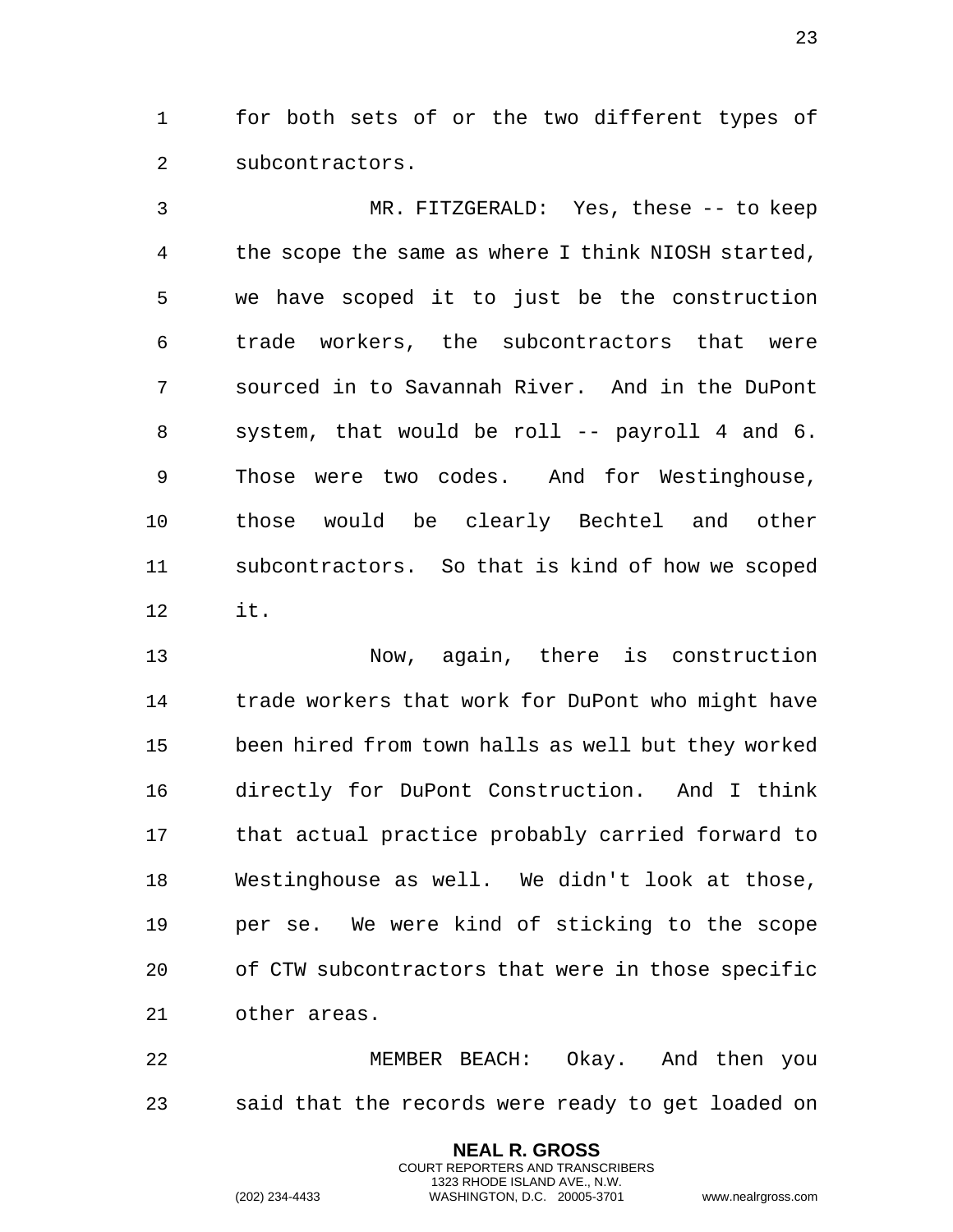**NEAL R. GROSS** COURT REPORTERS AND TRANSCRIBERS 1323 RHODE ISLAND AVE., N.W. (202) 234-4433 WASHINGTON, D.C. 20005-3701 www.nealrgross.com in charge of that, aren't you, of when those will be available? DR. TAULBEE: Well, Tuesday morning before I drove up here is when I downloaded them from the site. So we are hoping within the next week or two. MEMBER BEACH: Oh, in the next week or two? 10 DR. TAULBEE: Yes. 11 MEMBER BEACH: Great. DR. TAULBEE: Yes, that they will be in the SRDB. 14 MEMBER BEACH: Okay, that's good. Thanks. MR. FITZGERALD: Which actually is pretty essential because I have access to the Savannah River secure system but I can't download anything from it. I can look at it but I can't do anything with it. So, it is an important distinction to have to go on the SRDB. 22 MEMBER BEACH: Right, thanks. CHAIR MELIUS: Brad.

the SRDB. Any timeframe? Tim, I think you are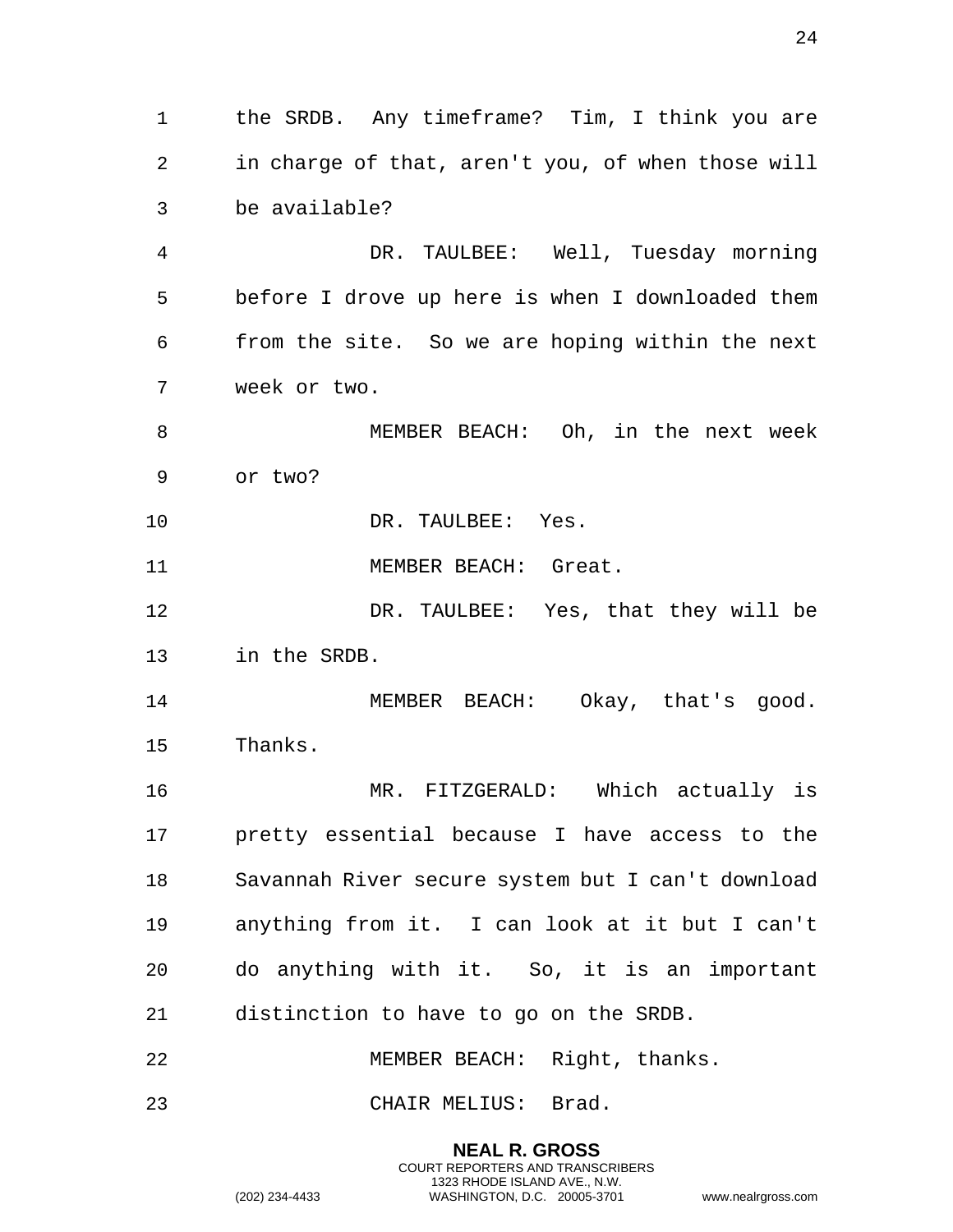MEMBER CLAWSON: Joe, help me understand this 29 that were not found. Out of 360 subcontractors that you identified when you say were not found, what are you saying? Are you saying that they were on the RWPs but you can't find them or --

 MR. FITZGERALD: Well, the process we went through at the site, we had three avenues by which we had to look at records. One was hard copies; a lot of the files there are still in hard copy. Some are on microfiches; these are the radiation records, both external and internal. And they, in I think maybe ten years ago, maybe longer, maybe 20 years ago, went to their electronic system which is called ProRad, which is the system they primarily rely on because it actually points to records that are maintained as microfiche or -- so it is definitely the more comprehensive system.

 And we gave Savannah River the names and the identifiers, Social Security number, whatever, and when we could not find somebody in the system, we had them search ProRad as well.

> **NEAL R. GROSS** COURT REPORTERS AND TRANSCRIBERS 1323 RHODE ISLAND AVE., N.W.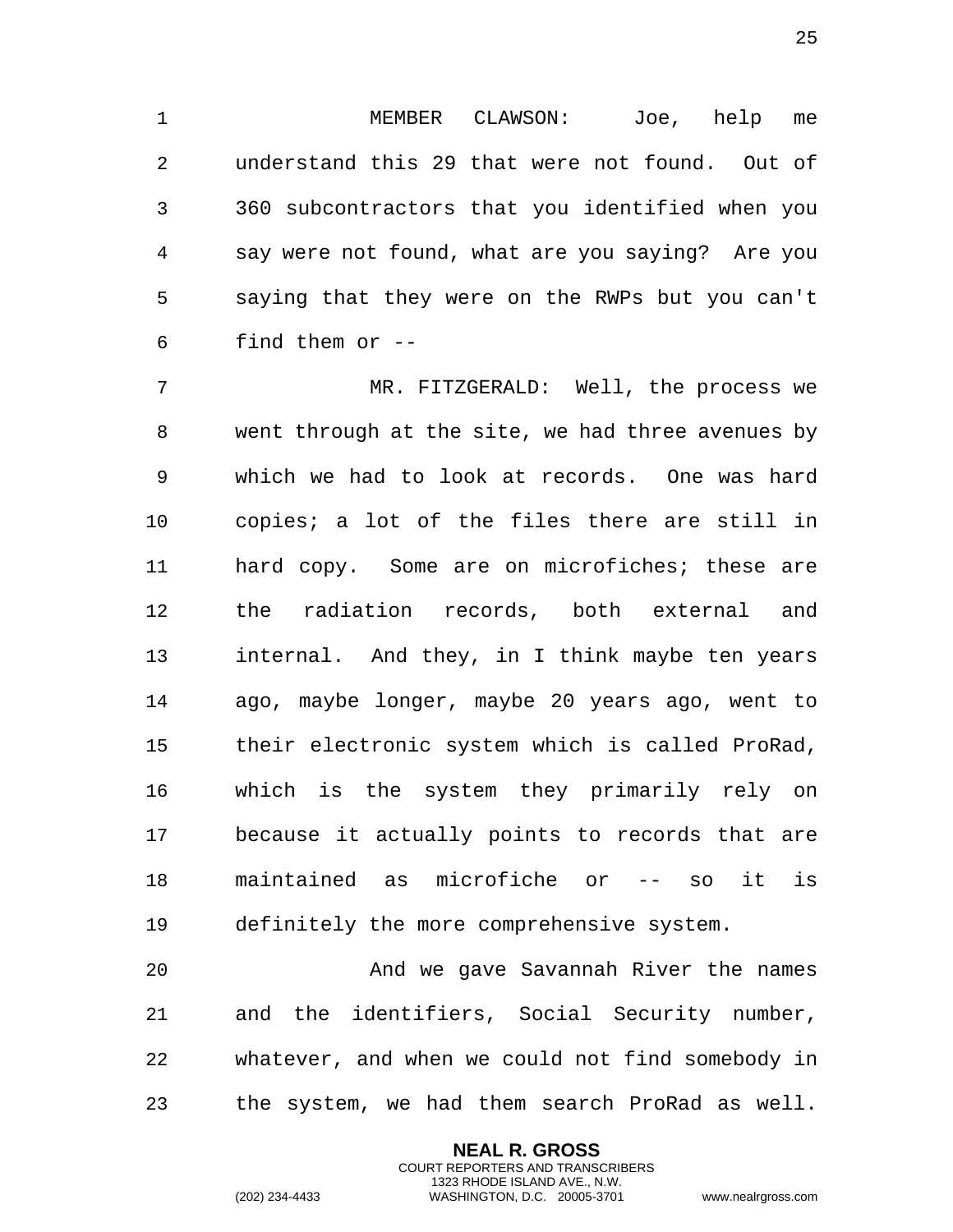And if they could not locate a subcontractor in ProRad, again these are the individuals that would actual handle claims for the electronic program, so if they could not find an individual in that system, we could not find anybody, and we did look, in the hard copy or microfiche, then we just kind of indicated that you know that worker could not be found. And that is kind of where we are at now.

 Now, we will go back and probably revalidate those identifiers with Savannah River, have them look again, but that is where it stands right now. That is the only hard number we have because we haven't had a chance to look at the timeframes for the bioassays, which is another area of interest.

 But for those, SRS came back and said we could not locate those individuals. So that is where that number comes from.

 MEMBER CLAWSON: That being said, is Savannah River, these people that are looking for this data, are they hampered by any of the problems, lacking manpower, or anything else, or

> **NEAL R. GROSS** COURT REPORTERS AND TRANSCRIBERS 1323 RHODE ISLAND AVE., N.W.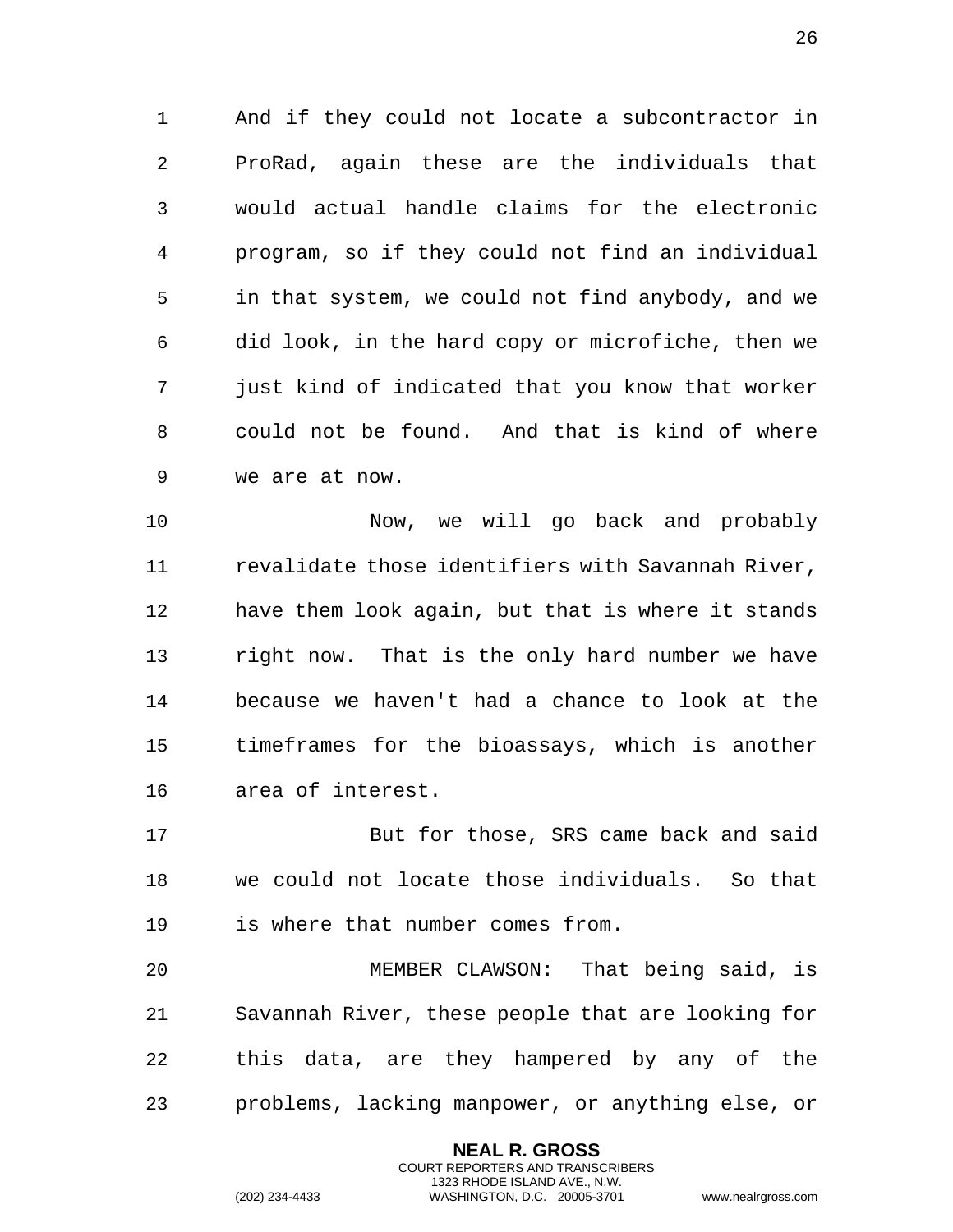1 are they pretty good at this, I guess I would 2 ask?

3 MR. FITZGERALD: No, no, there wasn't 4 any issue. I mean the ProRad system is a pretty 5 straightforward system. And you put the 6 identifier in, Social Security number, and they 7 can locate it.

8 Now the presentation yesterday where 9 you have 60 days and Savannah River was actually 10 the only site that was put up there as sort of 11 100 percent. I mean it is a pretty good -- they 12 have a pretty good program and good system. It 13 is a tight system. So I think there is a 14 relatively high confidence that if they can't 15 locate a worker through that system, then it is 16 probably a gap.

17 Now, normally you do have 60 days. So 18 I want to go back and have them look again but 19 right now, that is where it stands.

20 MEMBER CLAWSON: Okay. This one is 21 kind of more for Tim. Have we ever verified the 22 operations personnel side of this for -- have we 23 V&V'd the operations personnel?

> **NEAL R. GROSS** COURT REPORTERS AND TRANSCRIBERS 1323 RHODE ISLAND AVE., N.W.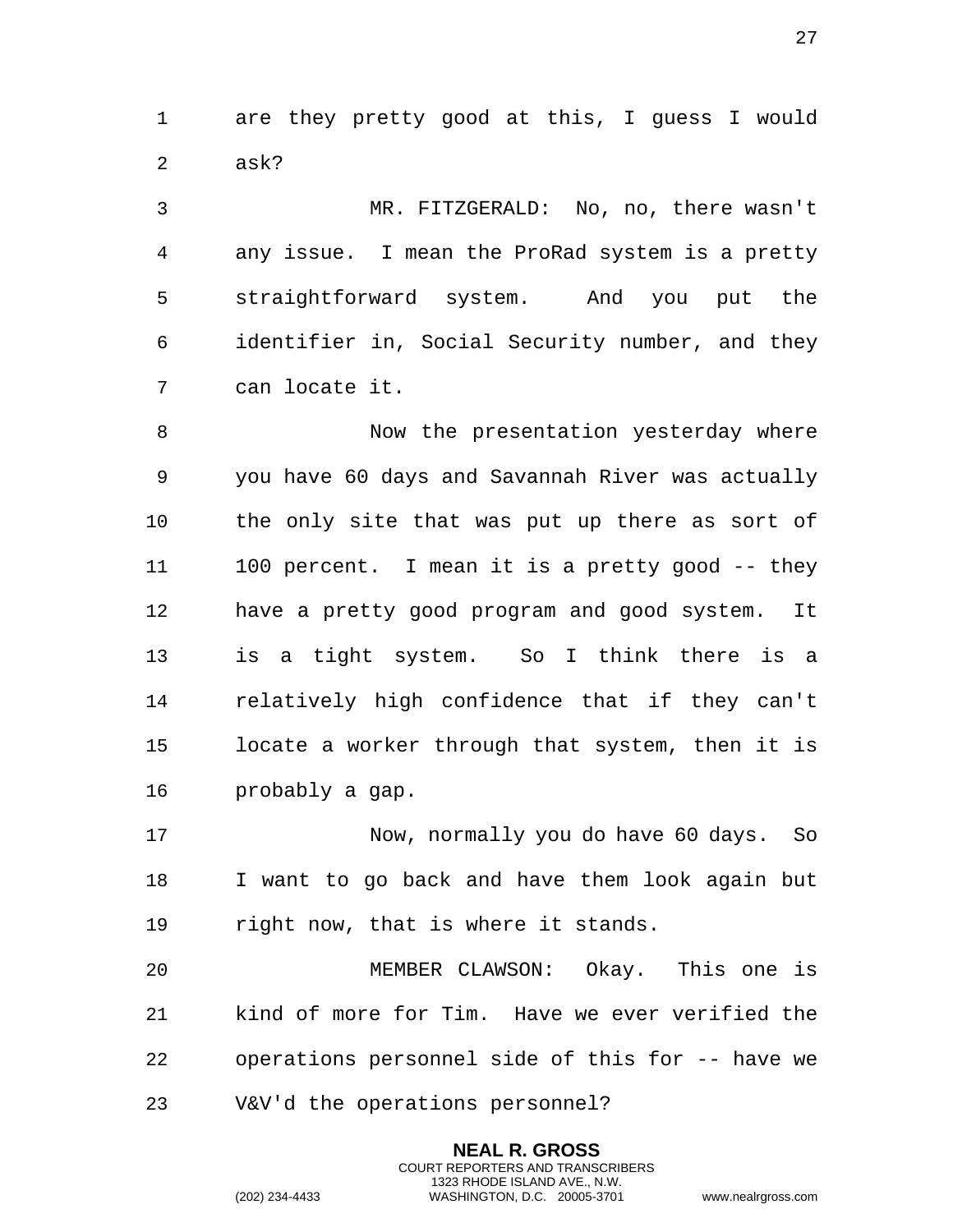**NEAL R. GROSS** 1 DR. TAULBEE: No, we have not. 2 MEMBER CLAWSON: What's that? DR. TAULBEE: We have not. This petition was originally filed by the construction trades workers. So all of the evaluations we have done to date have really focused on construction trades. Early on, we did look at external dosimetry. In fact in the initial evaluation report, we look at operations, as well as construction trades and did some comparisons from that standpoint, but we have not looked at operations bioassay from this standpoint. MEMBER CLAWSON: Okay. I know that you guys did a verification of the data being transferred from the hard copy to the electronic copy and that has been done, though, correct, if I remember right? DR. TAULBEE: Are you meaning from the NOCTS data set? MEMBER CLAWSON: Yes. DR. TAULBEE: Yes. That is what we are calling data completeness and that is what is

> COURT REPORTERS AND TRANSCRIBERS 1323 RHODE ISLAND AVE., N.W.

(202) 234-4433 WASHINGTON, D.C. 20005-3701 www.nealrgross.com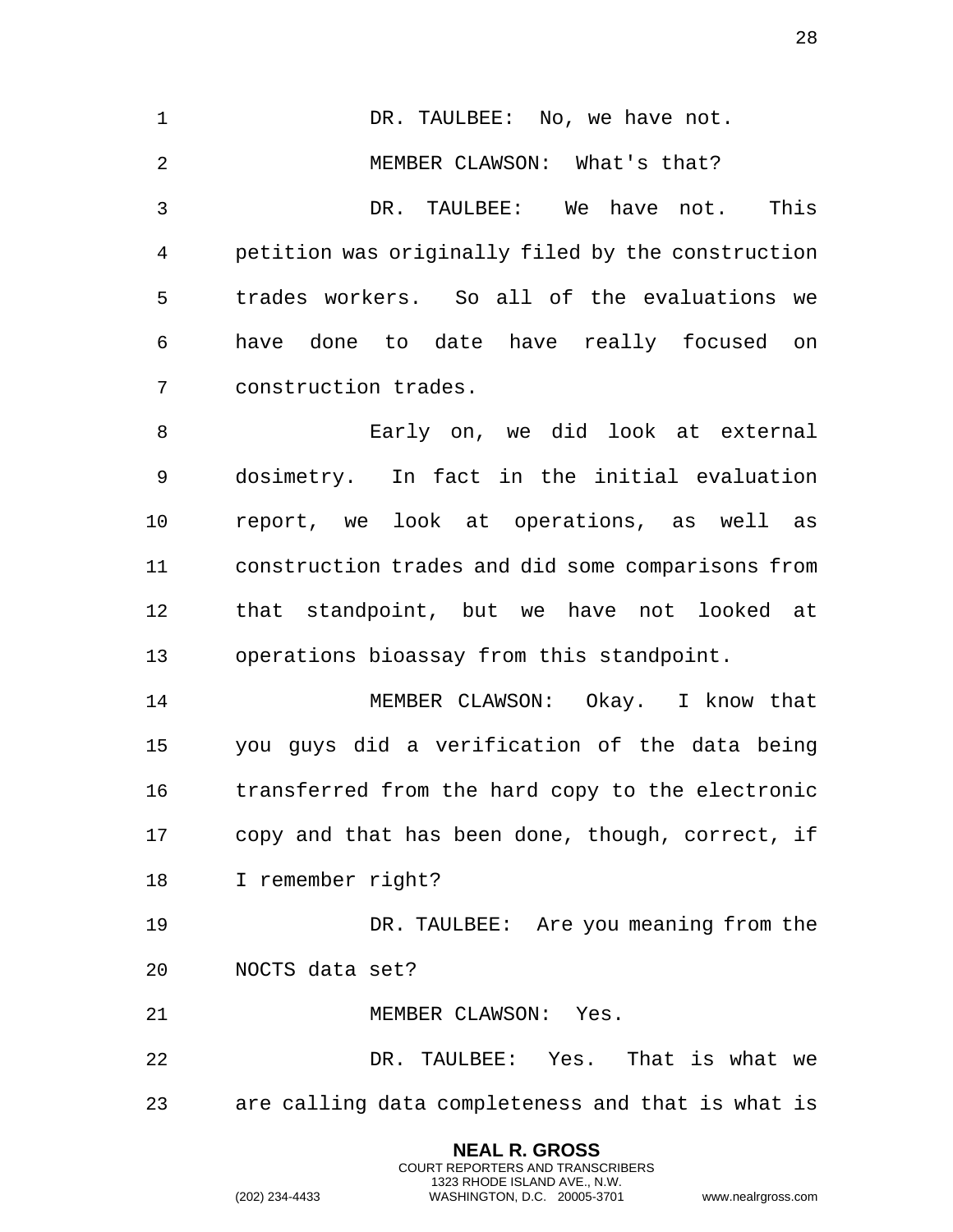1 currently going on within Revision 4 of the 2 coworker model is looking at the data from NOCTS 3 and going back and then looking at the hard copy 4 and comparing with the electronic database to 5 make sure it is all in there.

6 MEMBER CLAWSON: Okay. Now, Joe, 7 your is overarching all of the different 8 facilities but your ten years is only look at 9 773A?

10 DR. TAULBEE: That's correct. With 11 773A, what we found was a complete set of job 12 plans over a time period, so we could pull a 13 random sample. We weren't trying to look from 14 one box to another box. We could actually look 15 at this group from 1981 through 1986 and sample 16 from within that, a statistical sample, in a 17 sense.

18 We did not have them, at the time, 19 readily available in order to look at other 20 facilities, job plans. And as Joe has learned, 21 as well as myself, that those are more allusive 22 by the way that they are named and there is other 23 -- you type in job plan within the EDWS system,

> **NEAL R. GROSS** COURT REPORTERS AND TRANSCRIBERS 1323 RHODE ISLAND AVE., N.W.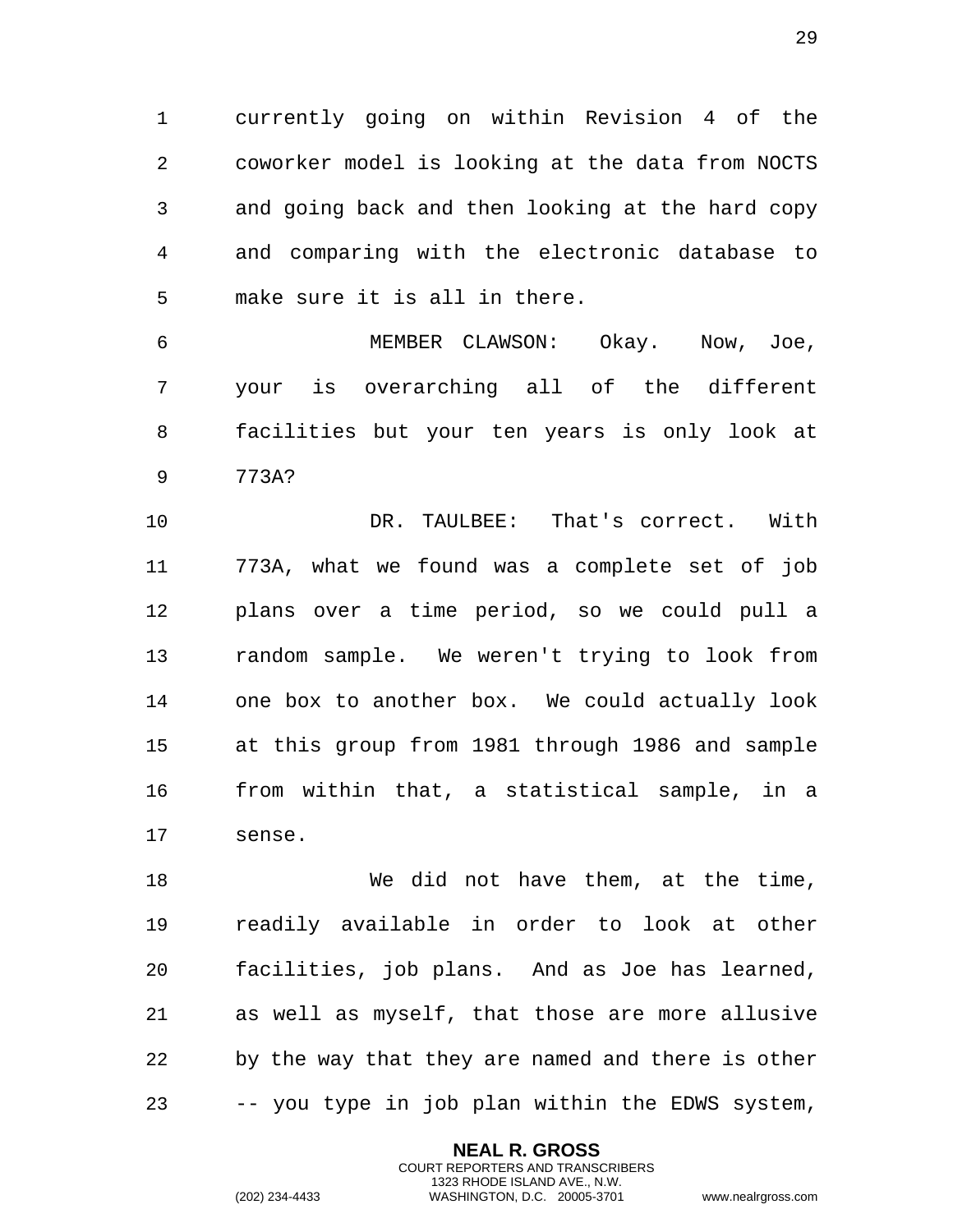1 you will get a lot of different hits and they are 2 not necessarily what it was you were looking for. 3 So we had this one random sample here. 4 We could pull it and look and see with the thought 5 that if subcontractors are missing out of this, 6 we would see it under any construction trades job 7 over this time period in 773A. If you recall, 8 that was the initial concern that was raised by 9 the interviewee. He felt all of those 10 construction subcontractor company files had been 11 incorporated into individual files and that is 12 what we are trying to verify. 13 So we felt that this sample should be 14 able to do that.

15 MEMBER CLAWSON: Okay, thank you.

16 MR. FITZGERALD: I would say the only 17 other comment was I think one impetus to look a 18 little later in the time frame was the concern 19 that the Savannah River System, if it was going 20 to be stressed from the records standpoint, would 21 have been probably in that era where you are 22 bringing in the thousands of subcontractors, 23 which was the '89 to the early '90s when they had

> **NEAL R. GROSS** COURT REPORTERS AND TRANSCRIBERS 1323 RHODE ISLAND AVE., N.W.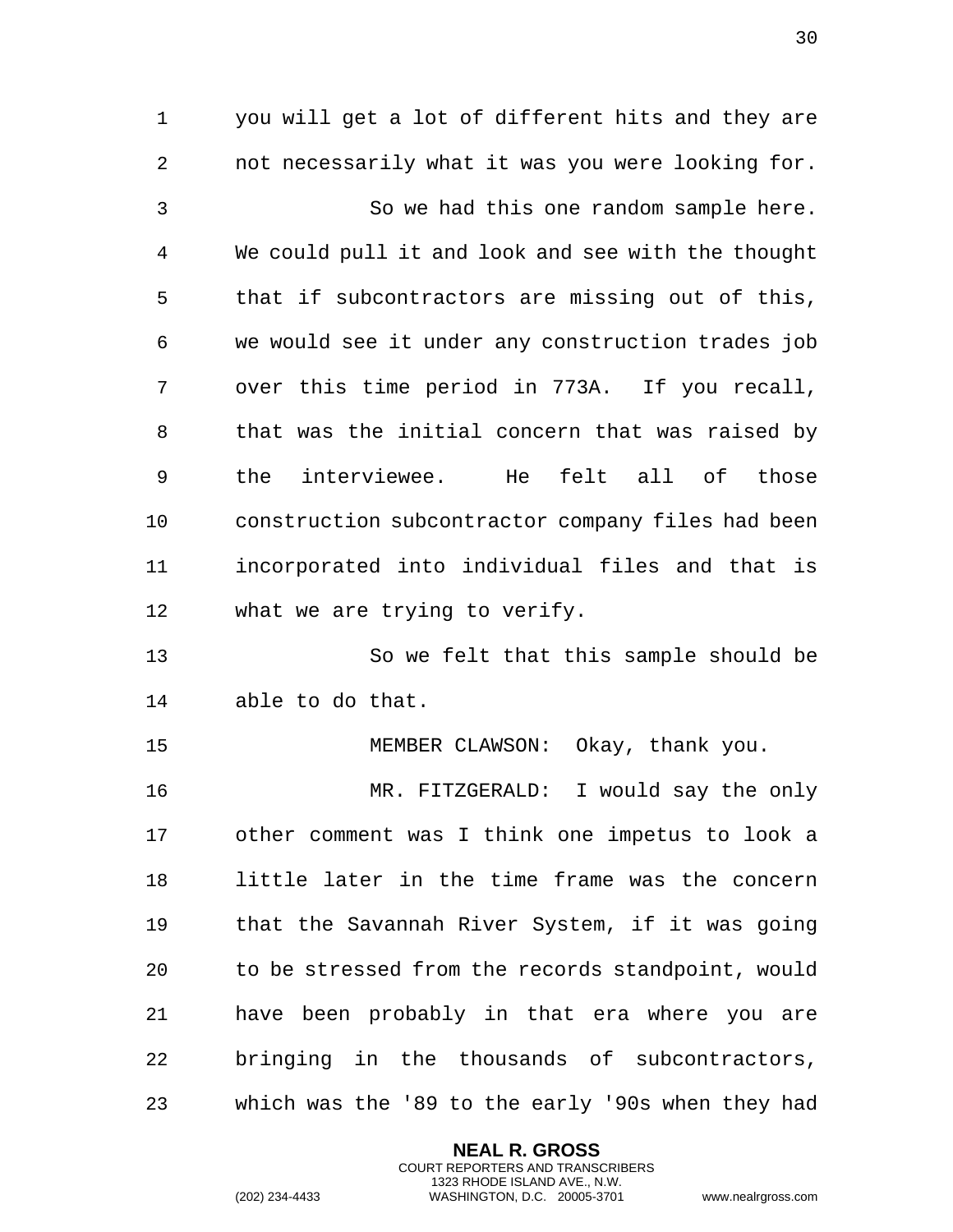the influx. So you know if you are talking about a stress test for Savannah River records, that would have been the time period. So that is another reason we wanted to expand this and look at that particular time frame to see if you did see any issues with the completeness at that point.

 MEMBER CLAWSON: And that was with the K Reactor?

 MR. FITZGERALD: That was with primarily -- it was other things but K Reactor restart was the only tritium source for the country and when that went down in '88, I guess it was, there was a large, large effort, almost no holds barred effort to get that back up, which was only shortchanged by the end of the Cold War. But before that time frame, there were thousands of workers brought in to do seismic bracing, to upgrade, and get that reactor so it would be operating again.

 So you know that was an unprecedented amount of subcontractor influx at that site. And I think that was one concern to take a look at

> **NEAL R. GROSS** COURT REPORTERS AND TRANSCRIBERS 1323 RHODE ISLAND AVE., N.W.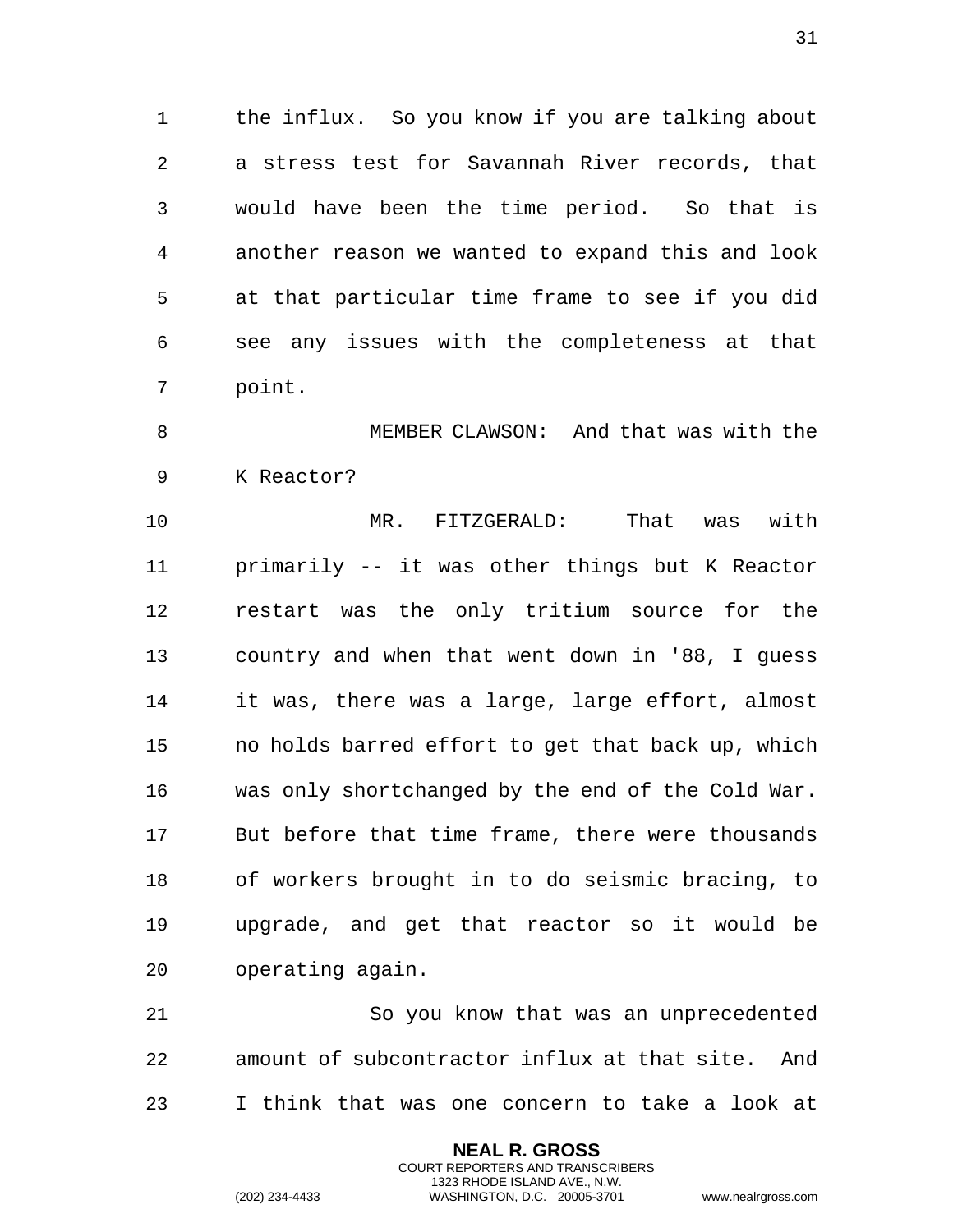that time frame.

| 2  | MEMBER CLAWSON: Thank you.                        |
|----|---------------------------------------------------|
| 3  | CHAIR MELIUS: Well one quick                      |
| 4  | question for Tim on the thoron computations.      |
| 5  | DR. TAULBEE: Yes, sir.                            |
| 6  | CHAIR MELIUS: How far off are they?               |
| 7  | How much difference is there? Any estimate on     |
| 8  | the different methods that were used? Is it one   |
| 9  | percent, ten percent?                             |
| 10 | DR. TAULBEE: Within an order of                   |
| 11 | magnitude.                                        |
| 12 | CHAIR MELIUS: Okay. Okay, good.                   |
| 13 | I'm asking more concerned you know we are talking |
| 14 | about dose reconstruction reviews<br>and          |
| 15 | consistency.                                      |
| 16 | Thank you very much. And with that,               |
| 17 | thank you both.                                   |
| 18 | Any further questions? Did I miss                 |
| 19 | anybody? Okay, thanks.                            |
| 20 | Okay, now we will move on to the Rocky            |
| 21 | Flats SEC Petition. And Dave, I guess you are     |
| 22 | going to start.                                   |
| 23 | MEMBER KOTELCHUCK: Yes.                           |

**NEAL R. GROSS** COURT REPORTERS AND TRANSCRIBERS 1323 RHODE ISLAND AVE., N.W.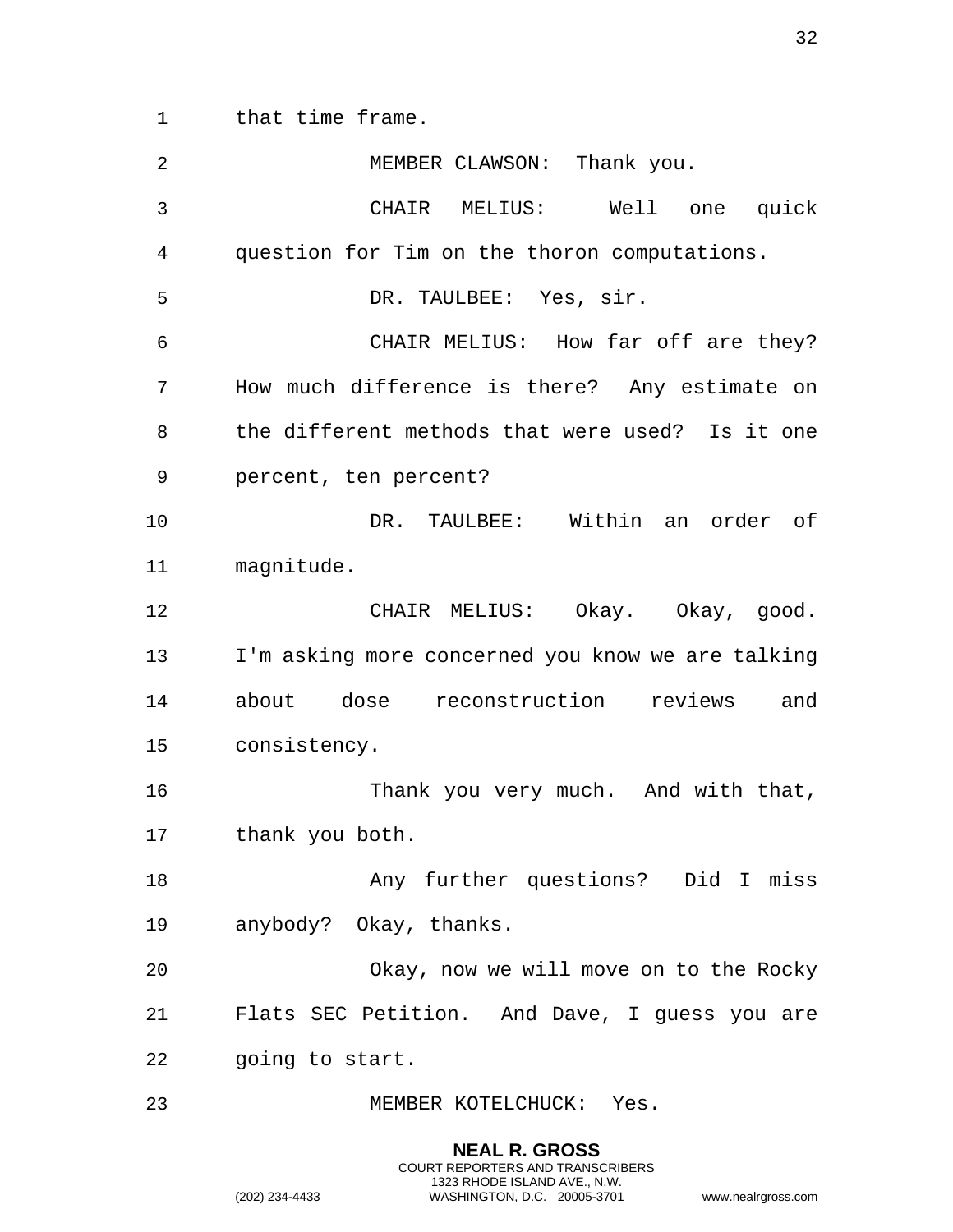<span id="page-32-0"></span>

| $\mathbf 1$ | CHAIR MELIUS: Okay.                                       |
|-------------|-----------------------------------------------------------|
| 2           | ROCKY FLATS SEC PETITION UPDATE                           |
| 3           | MEMBER KOTELCHUCK: Okay. Let's go                         |
| 4           | ahead. The Working Group at Rocky Flats Plant             |
| 5           | was myself as Chairperson, Bill Field, Wanda Munn         |
| 6           | and Phil Schofield.                                       |
| 7           | Just a quick petition overview.<br>In                     |
| 8           | 2011, NIOSH received an 83.13 petition for 1952           |
| 9           | through $'89$ , $4/1/52$ to $12/31/89$ , covering tritium |
| 10          | exposures.                                                |
| 11          | The petition qualified for evaluation                     |
| 12          | and the period was extended to 12/30 petition to          |
| 13          | $12/2/05$ .                                               |
| 14          | In October of 2013, the Board extended                    |
| 15          | SEC-30 to cover all employees with at least 250           |
| 16          | workdays between April 1st, 1952, and December            |
| 17          | 31st, 1983.                                               |
| 18          | The Board then voted to extend the                        |
| 19          | investigation from 12/31/83 to 12/31/2005<br>in           |
| 20          | order to do the following, the five following:            |
| 21          | Evaluate the use and exposure potential<br>for            |
| 22          | magnesium-thorium alloy; continue to evaluate for         |
| 23          | '84 through '88 the neptunium exposure potential;         |

**NEAL R. GROSS** COURT REPORTERS AND TRANSCRIBERS 1323 RHODE ISLAND AVE., N.W.

(202) 234-4433 WASHINGTON, D.C. 20005-3701 www.nealrgross.com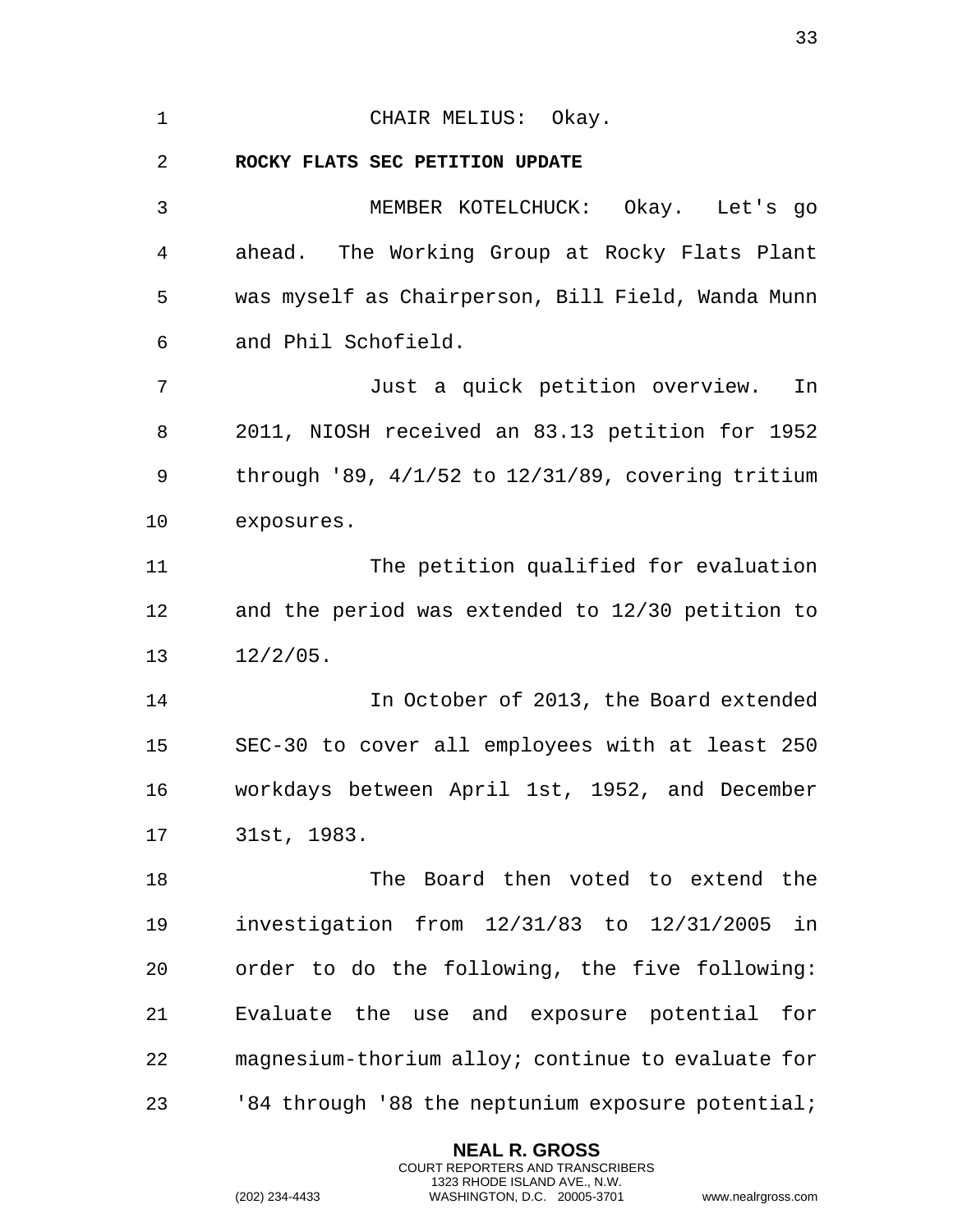1 resolve open questions with SC&A and the Work 2 Group concerning tritium; and examine implication 3 of data falsification issues, which of course was 4 a major concern; and examine exposures at the 5 Critical Mass Lab.

6 There were other issues that came up 7 as raised by the petitioners, the co-petitioners. 8 I'd like to talk and deal with these -- there are 9 five of them and you'll see there are other issues 10 that came up -- in the order in which they were 11 -- the Working Group was charged.

12 First, let's do magnesium-thorium 13 alloy, which presented a number of important and 14 difficult issues.

15 So, the alloy was allegedly shipped to 16 Rocky Flats Plant for use in plates to 17 bulletproof military trucks. Typically two to 18 four percent thorium -- the plates contained two 19 to four percent thorium.

20 As part of the earlier 192 21 examination, NIOSH, in 2013, carried out another 22 review of the Site Research Database for the 23 magnesium-thorium link and found no corroborating

> **NEAL R. GROSS** COURT REPORTERS AND TRANSCRIBERS 1323 RHODE ISLAND AVE., N.W.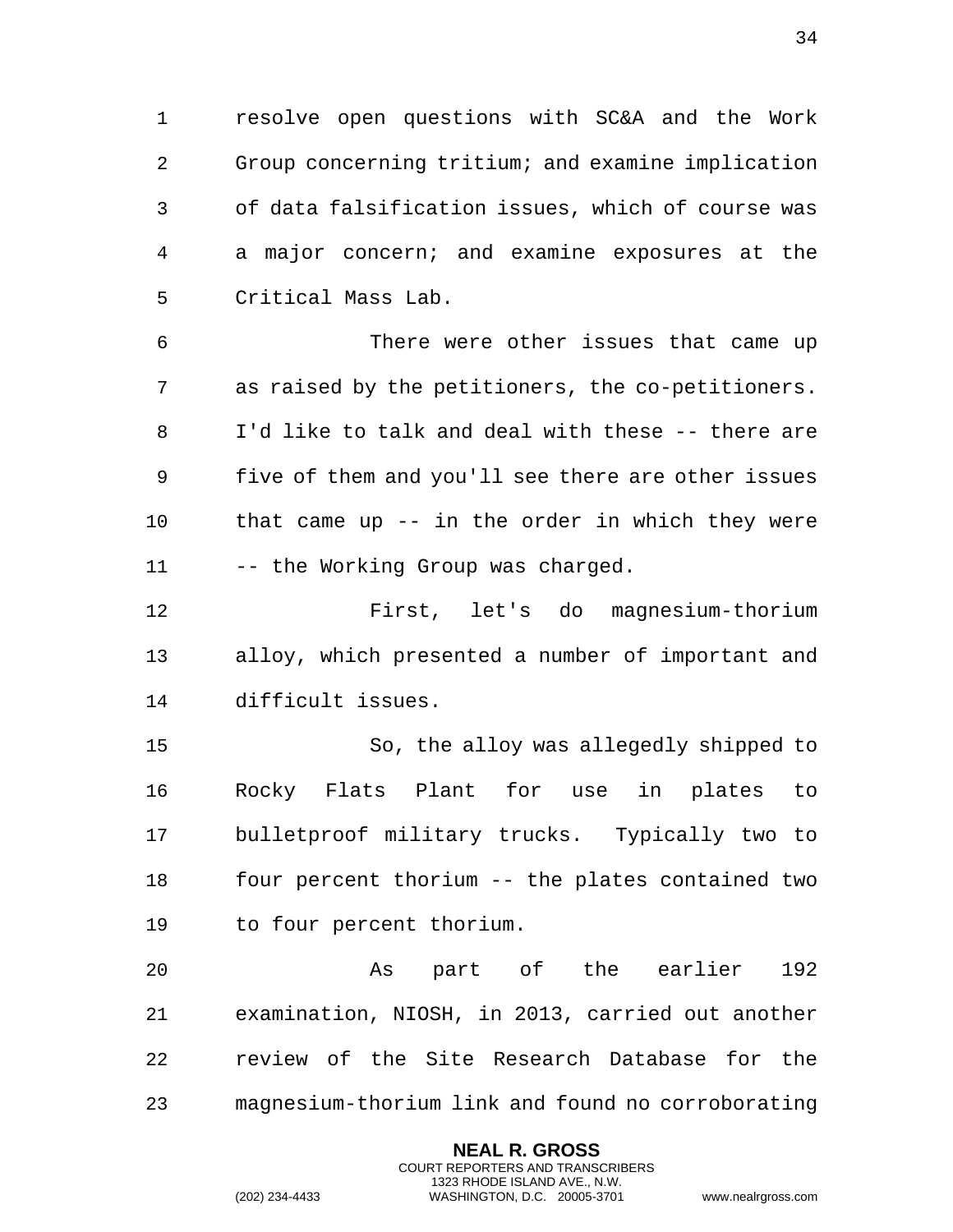evidence. However, workers at the Dow-Madison plant in Wisconsin reported shipping magnesium-thorium plates to Rocky Flats.

 The Dow-Madison workers worked with these plates, according to records, between '62 and '75.

 NIOSH asserted in its report, that workers there were apparently not aware of Dow facilities in the Denver area and may have delivered magnesium-thorium to these instead.

 That's a thought, a possibility, but we really -- ultimately, we don't know what happened, but we, again, found no corroborating RFP links.

 So, on 5/31/13, NIOSH was informed that an RFP worker reported that magnesium-thorium was used at the plant.

 NIOSH further reviewed the databases and still could not find corroborating documentation, and concluded that there was no corroborating evidence for the use of magnesium-thorium at the site.

Additionally, NIOSH observed that if

**NEAL R. GROSS** COURT REPORTERS AND TRANSCRIBERS 1323 RHODE ISLAND AVE., N.W.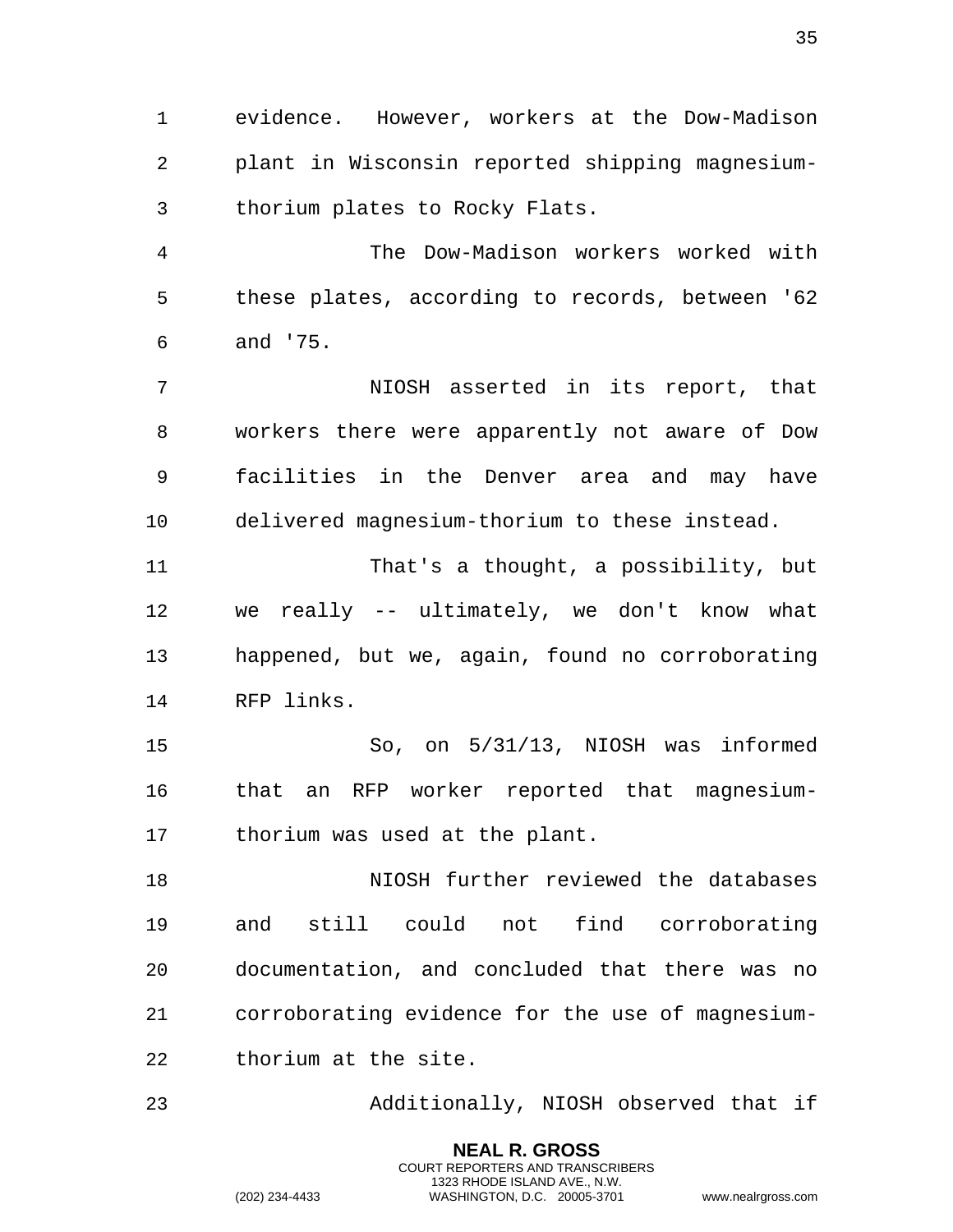1 the alloy was sent to the Rocky Flats Plant, this took place between '62 and '75, which was part of the SEC period -- covered SEC period. SC&A, however, had a different perspective.

 The workers interviewed both by NIOSH and SC&A provided a high level of clarity and detail and they specifically named five different magnesium-thorium alloy specifications or types, only two of which were searched for.

 Rather than confusion, SC&A concluded it is just as possible that the worker had it right all along, that is, the Dow-Madison worker had it right all along and the SC&A's conclusion was the receipt and use of magnesium-thorium alloy at RFP remains inconclusive.

 Then the Work Group had to decide the path forward on this. There was basically disagreement between NIOSH and the SC&A, or a difference of opinion about what might be going on.

 SC&A noted that 400 boxes of records sit at LANL, according to the Department of Energy, and would have to be hand-searched.

> **NEAL R. GROSS** COURT REPORTERS AND TRANSCRIBERS 1323 RHODE ISLAND AVE., N.W.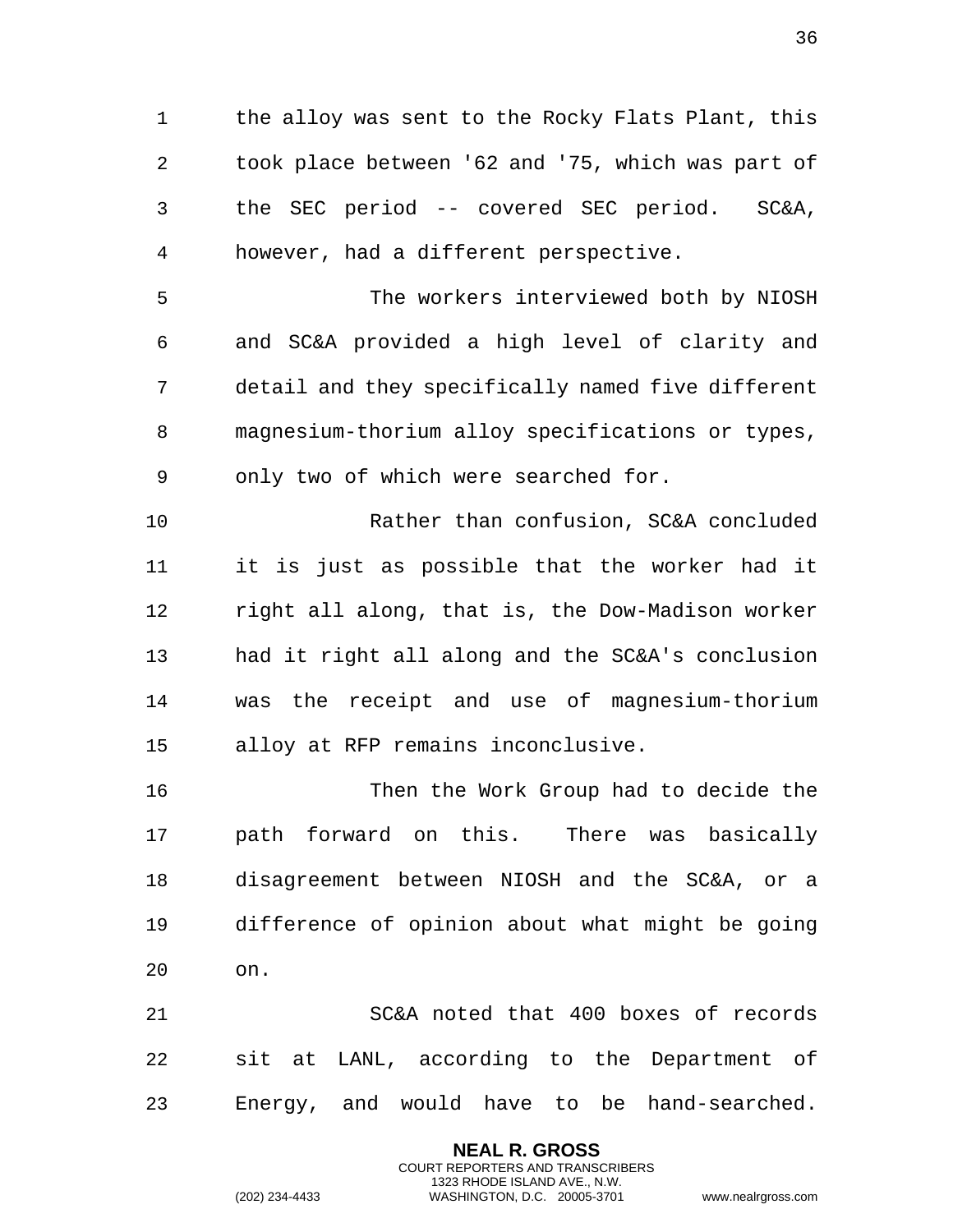Estimated search time, two years.

 Also in the SC&A report, a project manager noted that two percent to four percent thorium in the magnesium may not have been considered a reportable quantity, that is, that it was not a highly radioactive material and is used in a number of things. For example, it was used in the bulletproofing of trucks and military vehicles. So, obviously, it was not considere4d by the military to be highly radioactive. Two years ago on 3/17/15, the Working Group decided not to ask NIOSH or SC&A to pursue

this issue further and to close the issue.

 And our reasons were the failure of intensive, year-long searches for documentation at the plant and agency levels. This had been going on since 2007. So, it was ten years of looking at data.

 And of course once the issue was open, it was clear that both groups, had they seen anything that related to magnesium-thorium, would have so reported.

> **NEAL R. GROSS** COURT REPORTERS AND TRANSCRIBERS 1323 RHODE ISLAND AVE., N.W.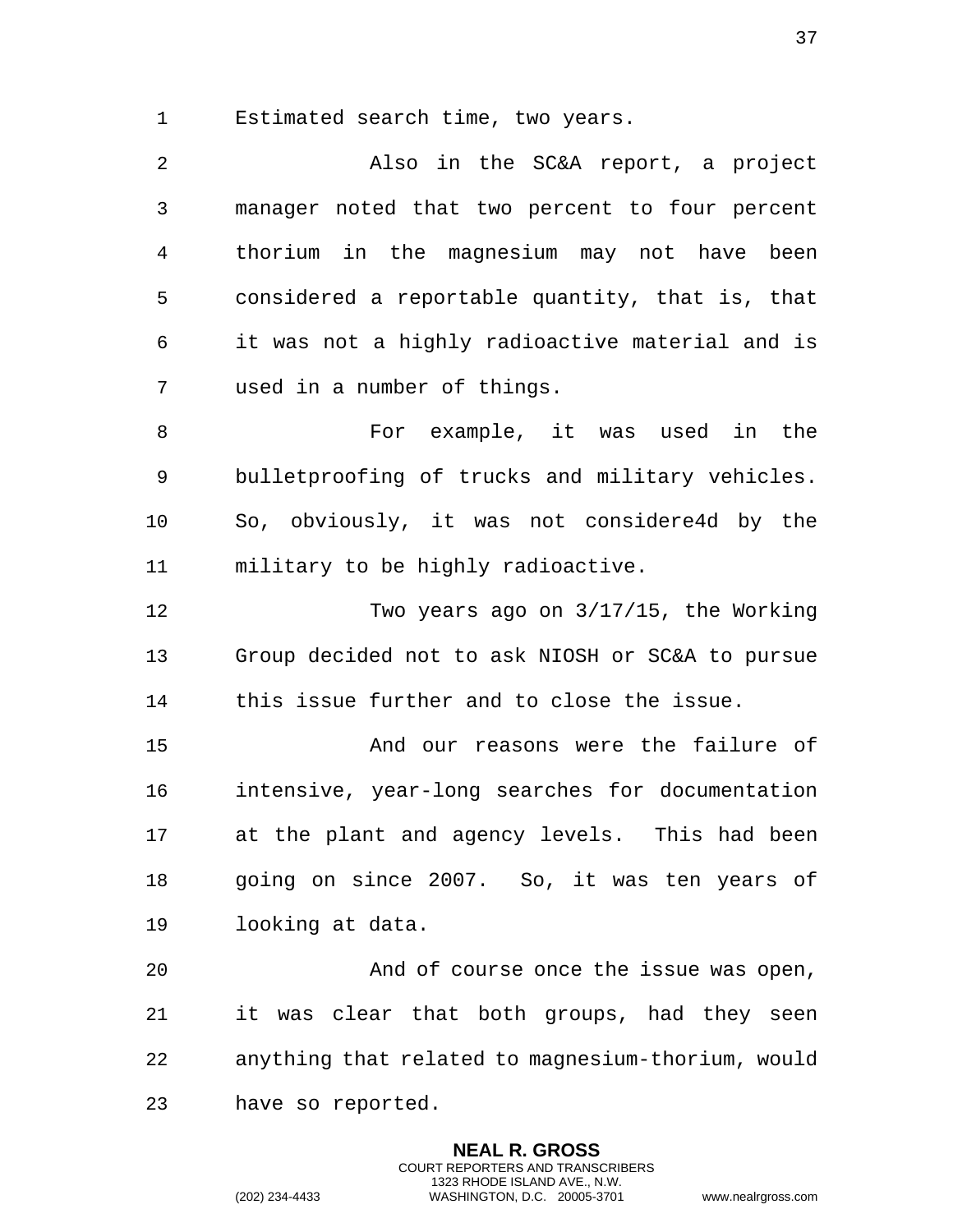1 So, the searches had failed to 2 corroborate the reports from the Dow-Madison 3 workers and, frankly, consideration of current 4 limitations on NIOSH resources of staff, time and 5 funding. I mean, this source, these sources are 6 not unlimited and we thought that finally we had 7 to simply close this.

8 I should note that the vast majority 9 of cancers during the years of possible 10 magnesium-thorium use are compensable under the 11 existing SEC, which goes to 1983. So, only those 12 with noncompensable cancers not in the SEC might 13 be negatively affected by this.

14 So, in February of this year, co-15 petitioners released the transcript that they got 16 via FOIA of a 2013 interview with an RFP worker 17 who reported use of the plates between '84 and 18 '89 that he believed might have been magnesium-19 thorium.

20 An interview was held. The person 21 when asked about the use of magnesium-thorium, 22 said "It's hard to say." And, indeed, it may be. 23 It may be that it was not discussed. It was,

> **NEAL R. GROSS** COURT REPORTERS AND TRANSCRIBERS 1323 RHODE ISLAND AVE., N.W.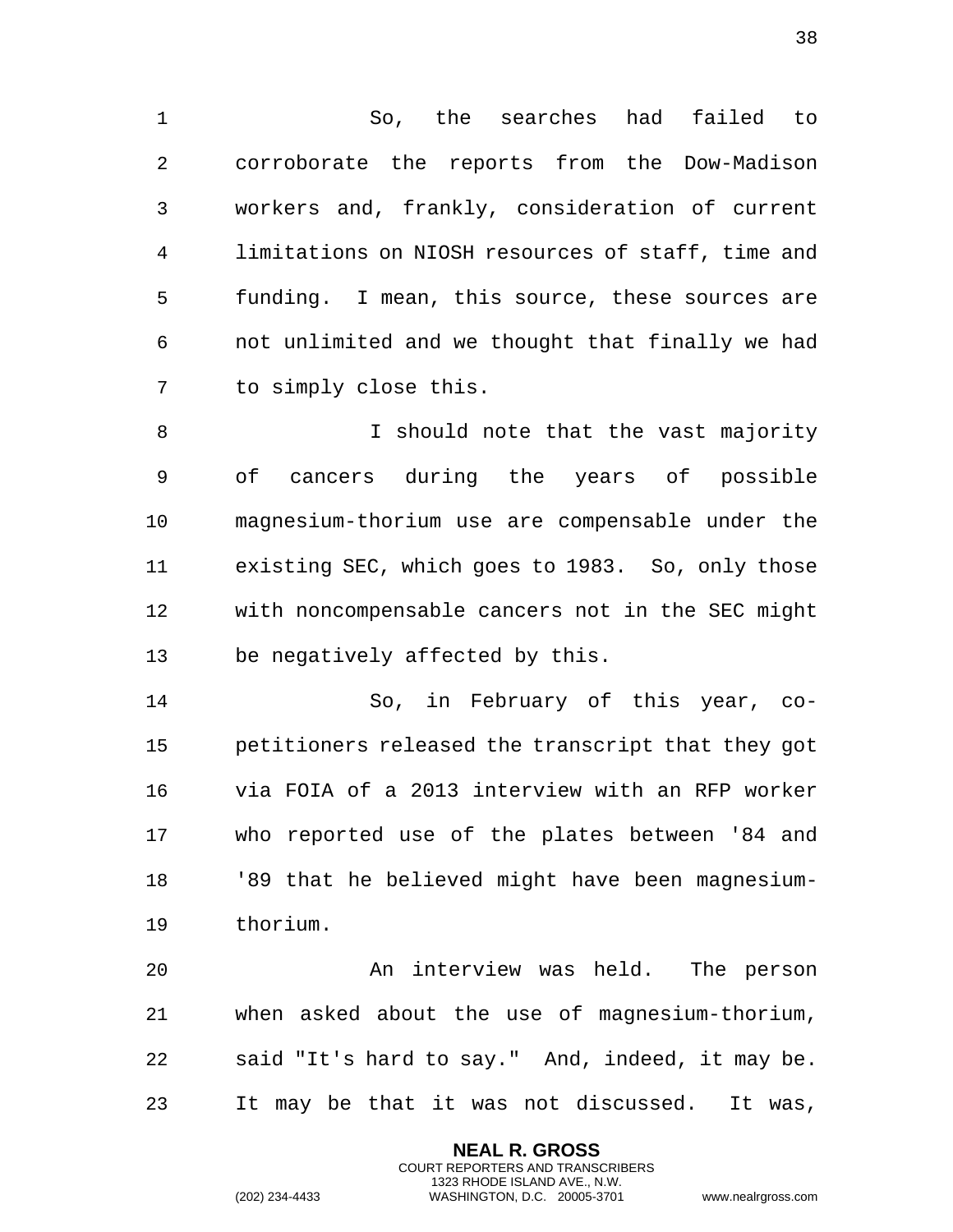1 again, might not have been considered a highly 2 radioactive material. Co-petitioners asked that 3 the interview be reopened.

4 At its meeting three days later, the 5 Working Group, with input from NIOSH and SC&A, 6 decided the transcript had been evaluated, the 7 context of all the information, and did not 8 warrant further reconsideration or elaboration 9 and this issue remained closed.

10 So, then let's go now to the neptunium 11 issue, the second one. A NIOSH search concluded 12 that neptunium-237 was used at RFP after the '83 13 SEC date perhaps up until 1988.

14 Evidence points to a series of 15 discrete tasks performed from '62 through '83 16 involving a few grams to a few hundred grams, 17 usually at the request of other DOE facilities. 18 The maximum use was 300 grams in 1966 during the 19 covered period.

20 The only processing operation in the 21 post-'83 period involving neptunium was the 22 plutonium-neptunium separation and residue 23 recovery operation from late '85 to the end of

> **NEAL R. GROSS** COURT REPORTERS AND TRANSCRIBERS 1323 RHODE ISLAND AVE., N.W.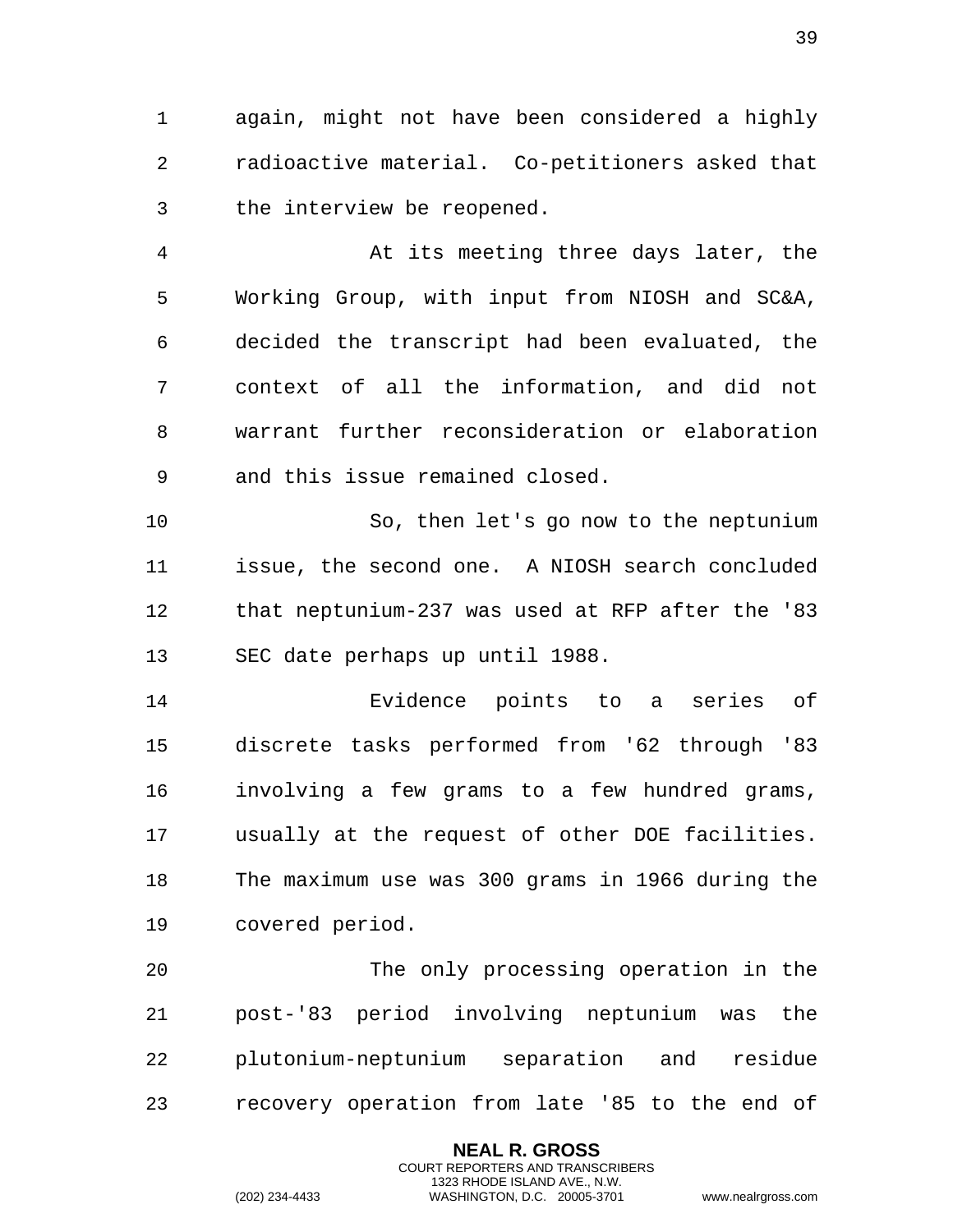'87. Which was outside, then, of the SEC period. This was a glove box operation involving five operators and one engineer.

 With the plutonium-neptunium mass ratio of 6.4 and the greater specific activity of plutonium, the neptunium operation and later waste cleanup were monitored by a plutonium air sampling, contamination surveys, and bioassays, which were consistently implemented in the post-'83 period.

 The SC&A studies independently confirmed this, and the conclusion only one operation involved neptunium. And the co- presence with plutonium enabled radiological monitoring to account for exposure in a claimant- favorable manner and this was closed. So, that was the second item.

 The third was tritium exposure. Of course that was key during the pre-'83 period for establishing an SEC. This was the original basis for accepting SEC-192. The internal doses are the main health concern from tritium.

Prior to the 1970s, the radiological

**NEAL R. GROSS** COURT REPORTERS AND TRANSCRIBERS 1323 RHODE ISLAND AVE., N.W.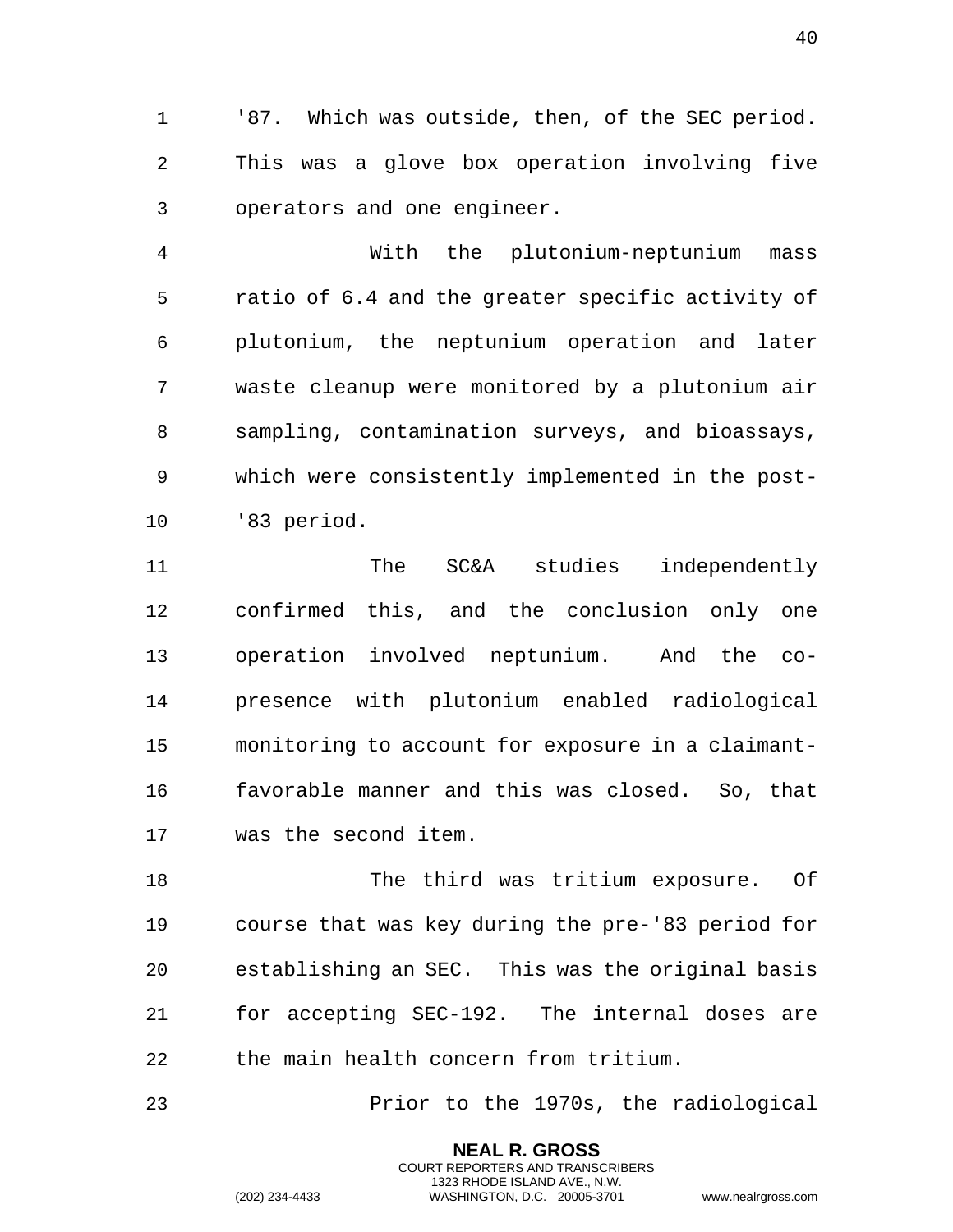1 program did very little monitoring for tritium, 2 because they believed there was limited tritium 3 exposure potential. However, a '73 incident 4 revealed that returned trigger containers could 5 emit as much as 500 to 2,000 curies of tritium.

6 So, as a result, changes were 7 implemented. This was a major issue, and of 8 course majorly affected the -- the tritium 9 majorly impacted in the environment and it was a 10 national issue. But, as a result, a series of 11 changes were implemented: increased number of 12 tritium bubblers and swipe samples, air sampling 13 on opening incoming containers that used pits, 14 and urine samples for 250 workers thought to be 15 most effective followed two years later by 16 sampling only among those job-specific 17 categories, because the earlier results showed no 18 excess exposure levels.

19 In addition, ten percent of urine 20 samples for plutonium were tested for tritium. 21 Result: greatly reduced level of tritium exposure 22 by the 1980s.

23 Since virtually all RFP workers before

**NEAL R. GROSS** COURT REPORTERS AND TRANSCRIBERS 1323 RHODE ISLAND AVE., N.W.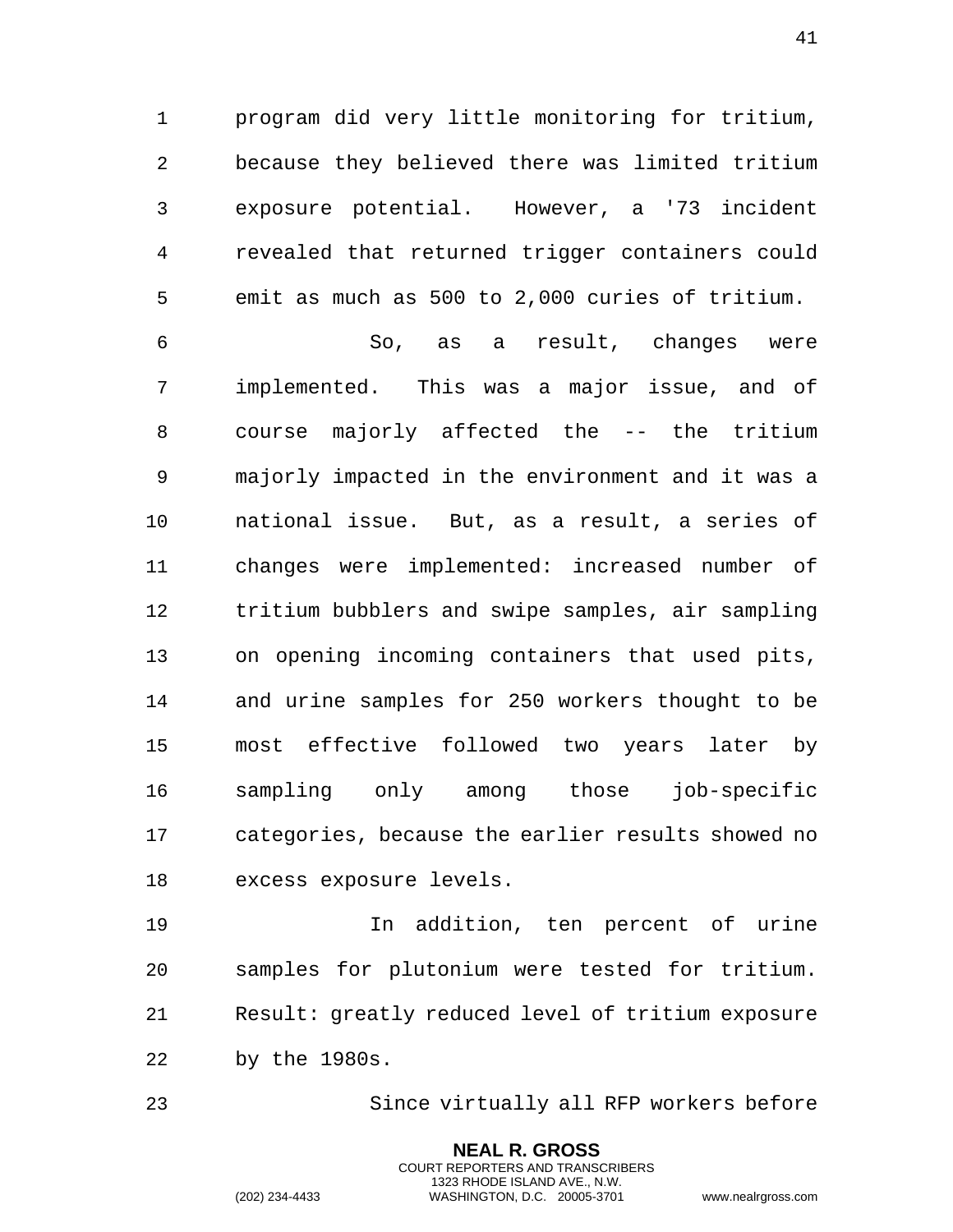1 1983 are covered by the SEC, the crucial issue 2 for the Work Group, for NIOSH, SC&A, was whether 3 the post-'83 tritium exposure control program was 4 adequate and individual tritium exposures 5 appropriately assessed.

6 After extensive group discussion 7 about the placement of bubblers, their efficacy, 8 the sampling procedures, the Working Group agreed 9 that the exposure control program after '83 was 10 adequate to protect workers exposed to tritium. 11 So, we'll talk about partial dose reconstruction. 12 So, the Working Group closed on this.

13 Now, data falsification. As is 14 publicly well-known, an FBI raid was conducted at 15 the Rocky Flats Plant in 1989 concerning alleged 16 data falsification, improper bioassay 17 processing, and document destruction. Also in 18 '89, a related DOE study was conducted. However, 19 the FBI did not release the redacted interview 20 transcripts until 2015.

21 NIOSH and SC&A interviewed a number of 22 Rocky Flats employees, including one who reported 23 being ordered to destroy records. NIOSH reported

> **NEAL R. GROSS** COURT REPORTERS AND TRANSCRIBERS 1323 RHODE ISLAND AVE., N.W.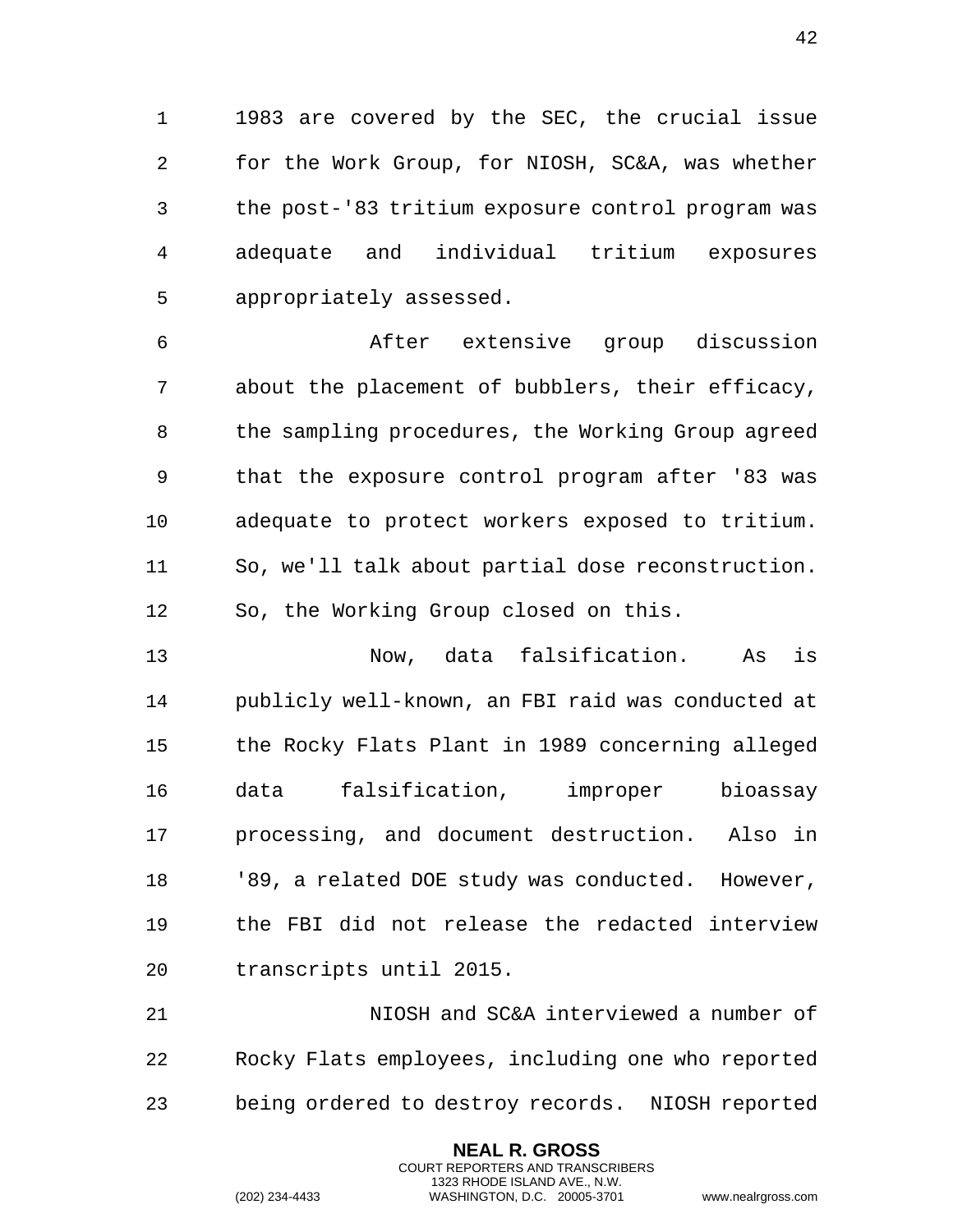1 no loss in essential records which would 2 interfere with radiation dose reconstruction, nor 3 did it find evidence of relevant data 4 falsification.

5 There may well have been problems with 6 processing that might have affected chemical 7 composition and chemical deterioration during 8 storage, but we're talking in our program about 9 radiation dose reconstruction.

10 Another interviewee made statements 11 about the inadequacy of fume hoods, stack 12 samples, and improper handling and/or preparation 13 of environmental samples.

14 NIOSH said, from a radiological 15 perspective, NIOSH finds no scientific basis for 16 concluding the issues raised regarding the 17 samples would compromise -- and my emphasis -- 18 radiological count results.

19 Another interviewee raised the issue 20 of dosimeter technicians writing down dose rate 21 information in pencil, which might allow others 22 later to direct changes in the data.

23 This might impact results recorded for

**NEAL R. GROSS** COURT REPORTERS AND TRANSCRIBERS 1323 RHODE ISLAND AVE., N.W.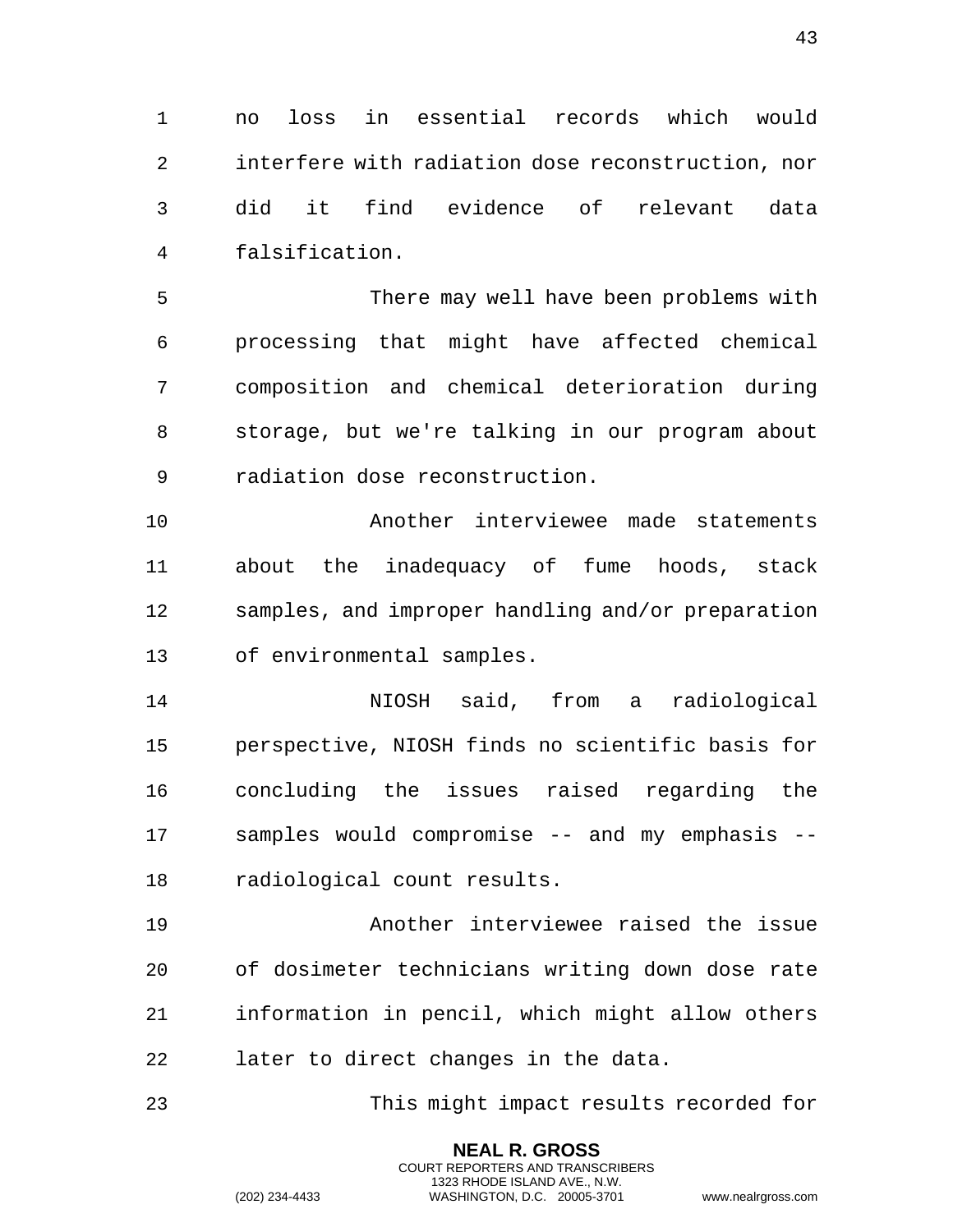1 field survey instruments, but the primary sources 2 of dose reconstruction data are personnel 3 dosimeters and bioassays, which are assessed in 4 the lab, not in the field.

5 SC&A reviewed eight documents 6 mentioned in the NIOSH White Paper. The 7 documents were concerned with other aspects of 8 the operations and environmental issues rather 9 than data falsification, record destruction, or 10 bioassay data that would potentially impact the 11 ability to perform adequate dose reconstruction.

12 Based on the interviews, analyses, 13 evaluation of the 2015 FBI report, NIOSH 14 concluded there exists sufficient quantity of 15 individual monitoring to support the assessment 16 of RFP personnel external doses. SC&A agreed and 17 it was closed.

18 But in addition to its basic support 19 of conclusions of the NIOSH White Paper -- I moved 20 ahead of myself -- SC&A expressed concern that 21 the data used to generate the intakes might be 22 impacted by the environmental sampling and data 23 issues that surfaced both after the FBI raid and

> **NEAL R. GROSS** COURT REPORTERS AND TRANSCRIBERS 1323 RHODE ISLAND AVE., N.W.

(202) 234-4433 WASHINGTON, D.C. 20005-3701 www.nealrgross.com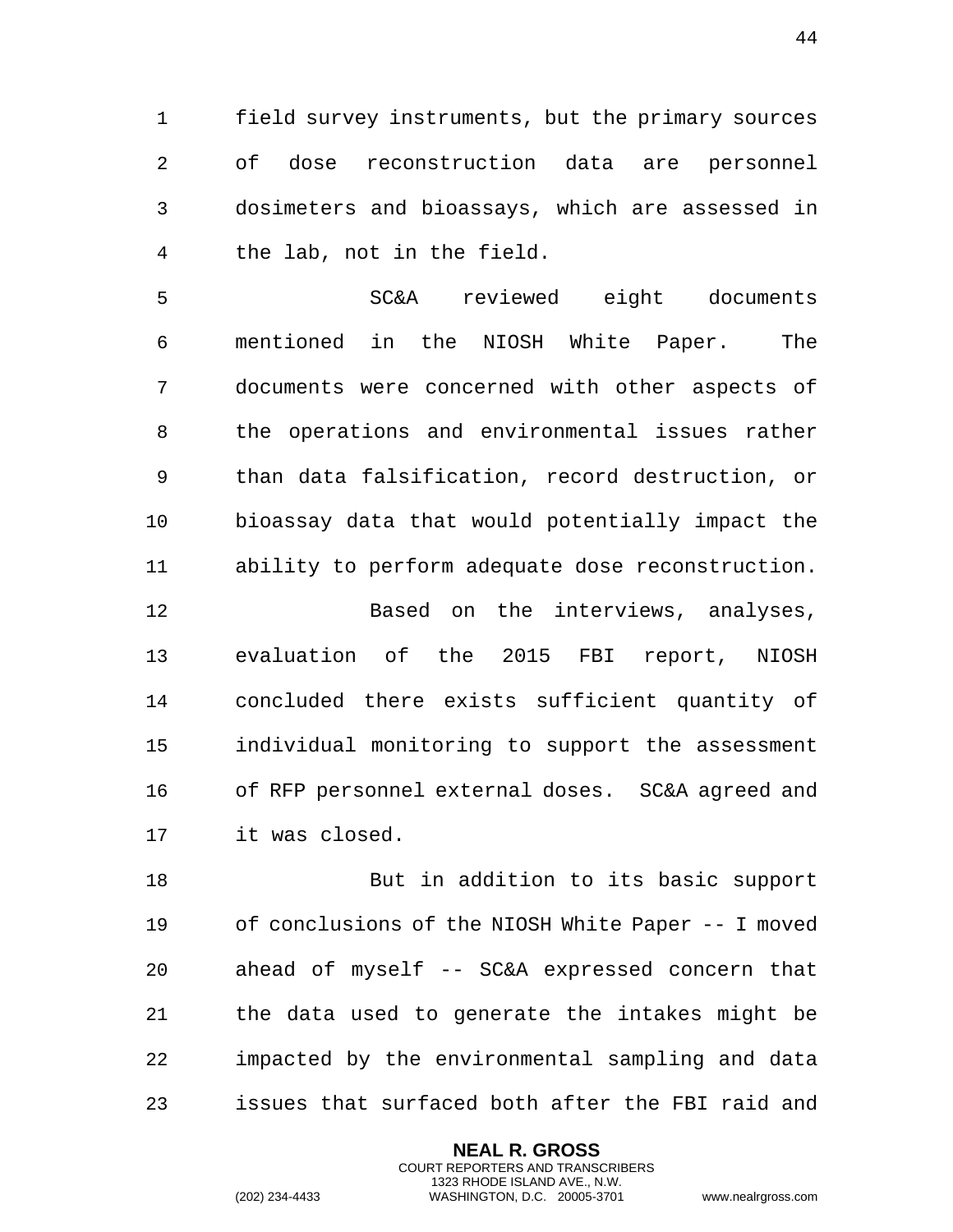1 the DOE investigation.

| 2  | The Working Group, having read the                |
|----|---------------------------------------------------|
| 3  | White Papers and heard the presentations, agreed  |
| 4  | with the<br>NIOSH conclusions and referred the    |
| 5  | possible environmental occupational linkage       |
| 6  | issue to the Subcommittee on Procedures Review.   |
| 7  | And claimant representatives wrote a              |
| 8  | detailed response to the NIOSH White Paper, and   |
| 9  | NIOSH combines all the issues raised by the       |
| 10 | petitioners and the relationship to Building 123. |
| 11 | Each of the issues raised are separate concerns.  |
| 12 | Some concerns may be related to Building 123, but |
| 13 | not all of the issues are. Therefore, each of     |
| 14 | the issues needs to be addressed on an individual |
| 15 | basis.                                            |
| 16 | It is the petitioner's position that              |
| 17 | the problems associated with each individual      |
| 18 | concern is sufficient for NIOSH to determine that |
| 19 | they cannot reconstruct dose with sufficient      |
| 20 | accuracy. And they itemized six different areas   |
| 21 | of concern.                                       |

22 Let's address some of these. For 23 records destruction, the petitioner's concern was

> **NEAL R. GROSS** COURT REPORTERS AND TRANSCRIBERS 1323 RHODE ISLAND AVE., N.W.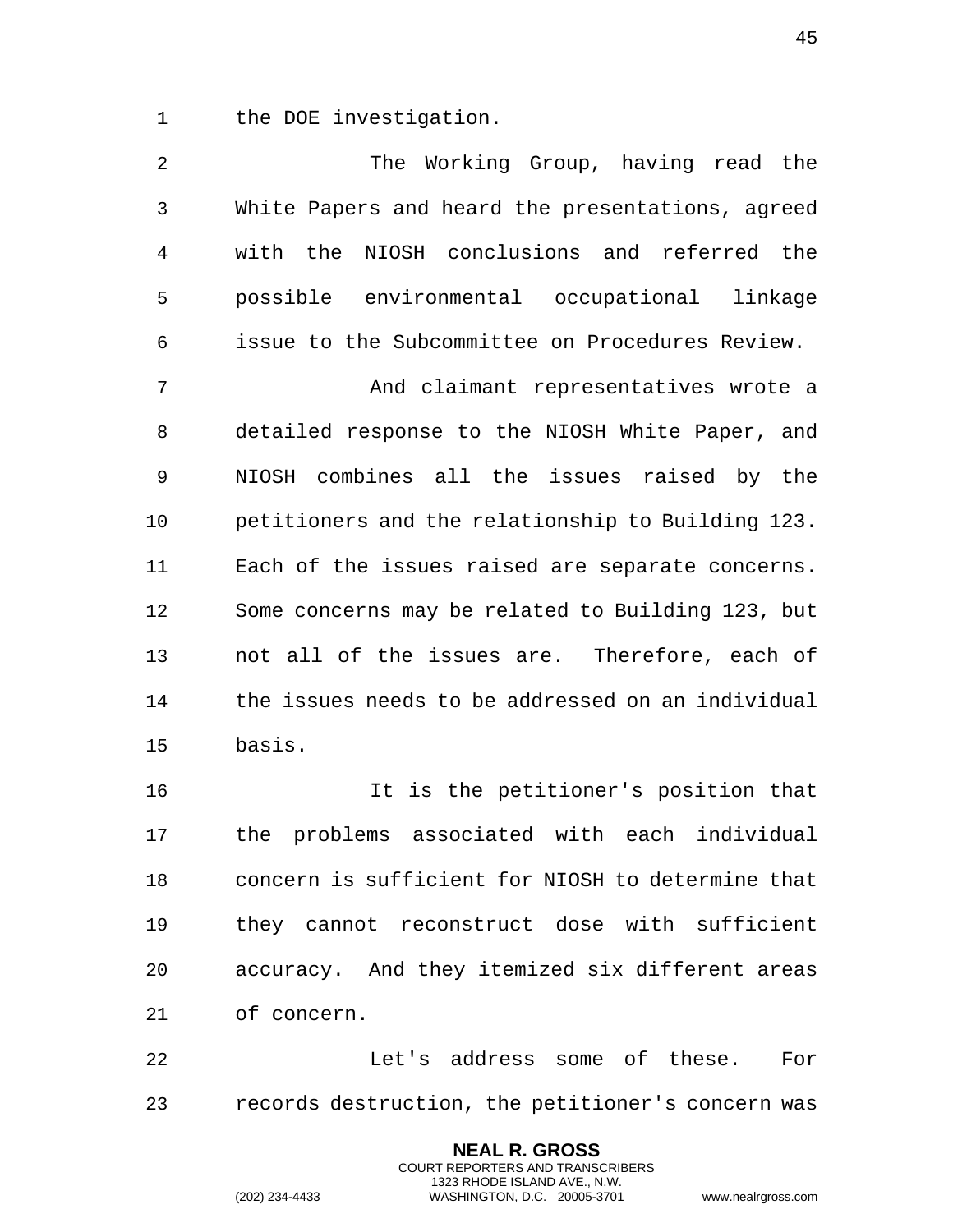1 that there was a relatively low number of urine 2 samples -- 10,000 in 1984 -- which equates to 3 less than two samples per employee that year.

4 NIOSH noted that this incorrectly 5 assumes -- NIOSH asserted this incorrectly 6 assumes that every worker employed at RFP in 1984 7 had a potential for internal exposure and that 8 this metric, as NIOSH noted, it was not 9 appropriate.

10 In terms of record destruction, the 11 petitioner said that no fecal samples were listed 12 for years 1980 through '88, eight full years. 13 The number of fecal samples pre-'88 is very 14 important. And agreed, NIOSH said fecal samples 15 are not necessary to bound inhalation intakes. 16 Urinalysis can also be used.

17 **However, they noted in their White** 18 Paper about it that more than a thousand fecal 19 sample results were available for the 1980 to '88 20 period.

21 Based on its review of the rebuttal 22 document, NIOSH concludes --- NIOSH --- sorry, 23 typo -- concludes that no new information has

> **NEAL R. GROSS** COURT REPORTERS AND TRANSCRIBERS 1323 RHODE ISLAND AVE., N.W.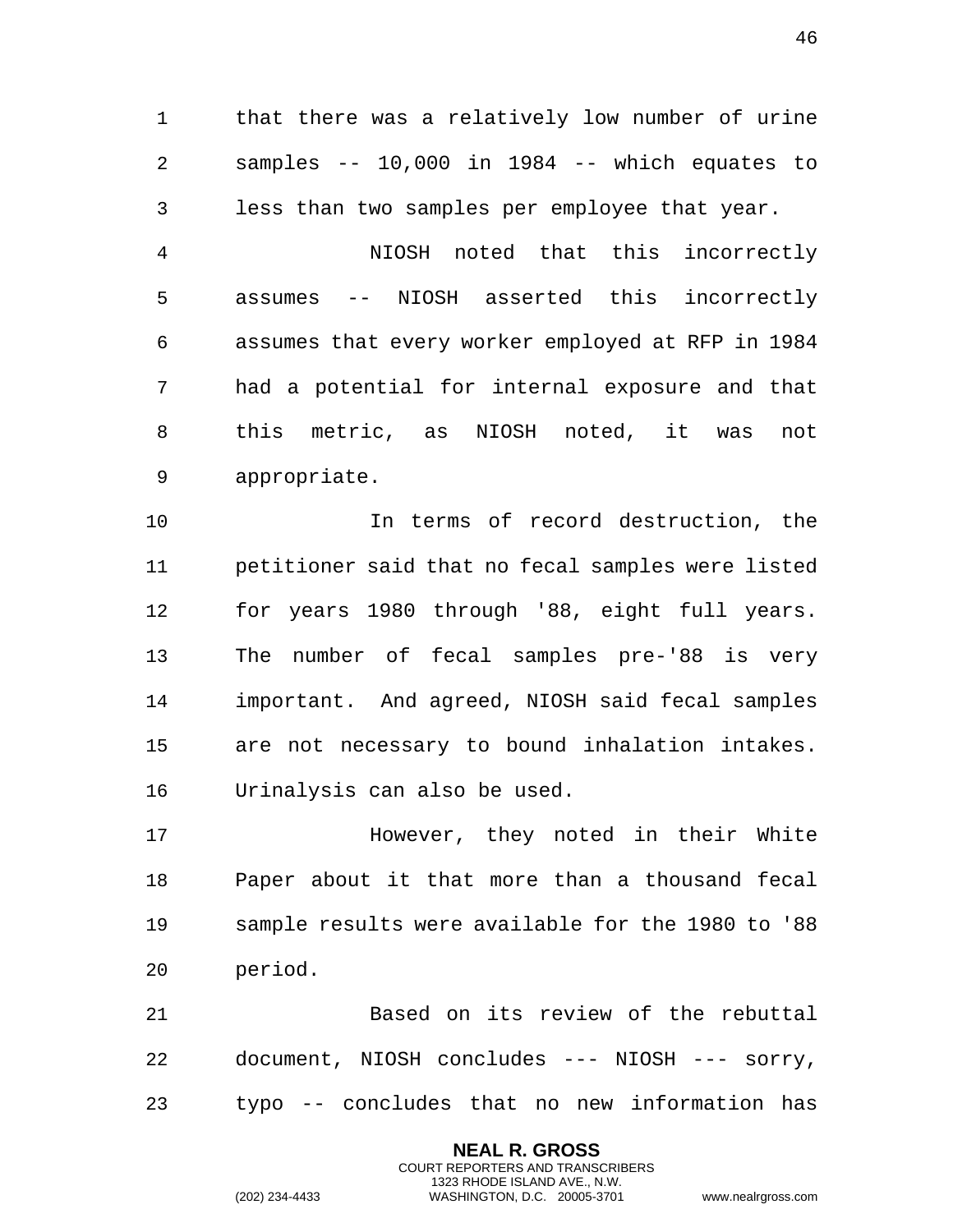been presented that impact its ability to bound or reconstruct with sufficient accuracy and the dose for the Class evaluated. The Working Group concurred and this aspect of the investigation was closed.

 Finally, next to finally, the Critical Mass Lab. The operations at the Critical Mass Lab took various assemblies and radioactive materials to criticality levels.

 In addition to emissions from the criticality studies, the NIOSH White Paper in June of 2015, noted that "radioactive materials at the lab included the nuclear fuels and sealed radioactive sources used in criticality experiments, fission and activation products generated in the fuels, building materials and fixtures as a result of the nuclear criticality experiments conducted there are an additional source of radiological exposure."

 The White Paper concluded external radiation exposure to CML from criticality experiments is accounted for by the personnel dosimetry program, which assigned radiation

> **NEAL R. GROSS** COURT REPORTERS AND TRANSCRIBERS 1323 RHODE ISLAND AVE., N.W.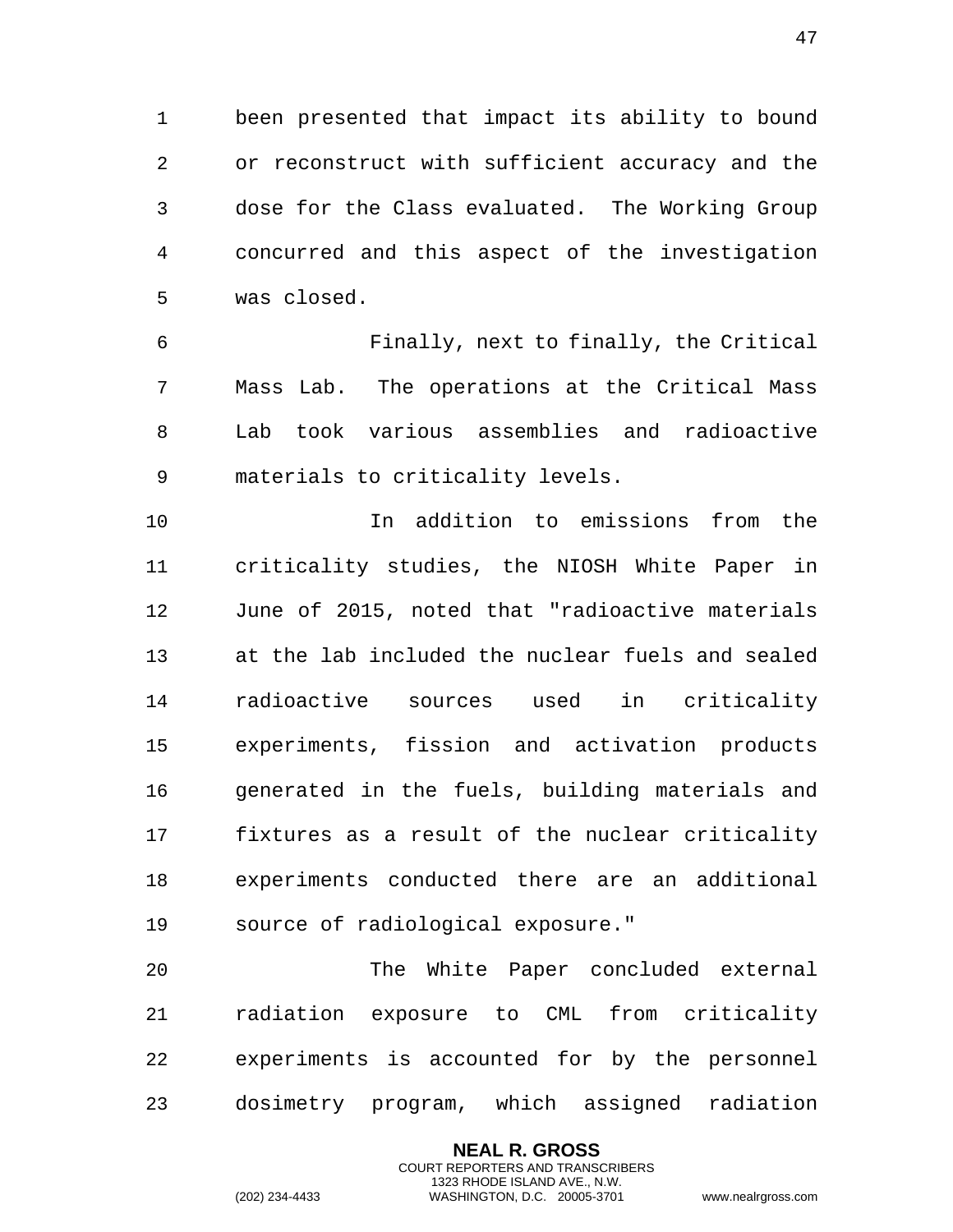1 dosimeters to all CML workers. And this program 2 also included periodic bioassays.

3 NIOSH found no significant personnel 4 dose to CML workers from mixed fission and 5 activation products over the lifetime of the lab. 6 SC&A agreed and the Working Group accepted the 7 paper.

8 However, in June of --- excuse me, in 9 July of 2015, in the RF Working Group conference 10 call, the last surviving of three senior 11 scientists at CML from '64 through '86 joined the 12 discussion and expressed strong disagreement with 13 the conclusions of the NIOSH paper. He requested 14 a personal interview at a later time, which was 15 agreed to and conducted in October of 2015.

16 During the interview, this CML 17 scientist argued that no one could bound the 18 neutron flux in the lab's near-criticality 19 experiments. He disputed NIOSH's ability to 20 calculate upper bounds on the neutron flux via 21 the reactor's energy input during the criticality 22 experiment.

23 He also asserted that radiation levels

**NEAL R. GROSS** COURT REPORTERS AND TRANSCRIBERS 1323 RHODE ISLAND AVE., N.W.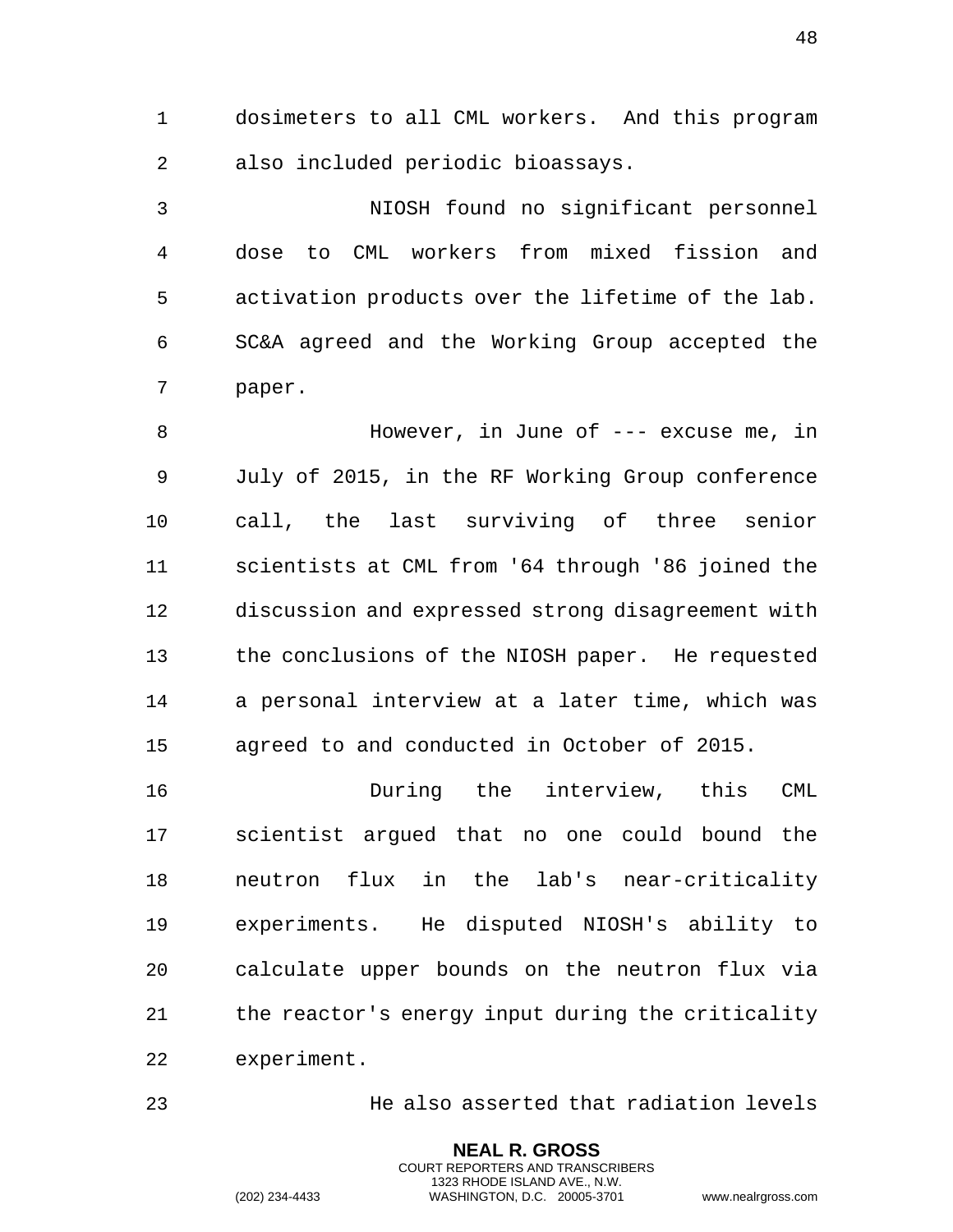1 at CML were not properly documented and that 2 Rocky Flats' personnel dosimetry program only 3 performed lung counts, not full body counts, on 4 the lab's 30 to 35 employees and conducted these 5 urinalyses irregularly.

6 In addition to exposure to its full-7 time employees, this CML scientist reported that, 8 during the 1980s, typically one to 200 non-CML RF 9 employees entered the lab annually to observe 10 ongoing experiments.

11 At the conclusion of the discussion, 12 NIOSH staff agreed to review existing data, 13 extend the search, and issue an updated White 14 Paper on CML. Including in this effort was a 15 capture of CML data from Los Alamos National Lab. 16 A reassessment paper was issued in November of 17 2016.

18 Here's what the NIOSH paper, 19 reassessment paper -- NIOSH found that CML staff 20 had on five occasions satisfactorily assessed the 21 thermal power and neutron flux, and the power in 22 all cases was less than the 10 milliwatts 23 estimated in its 7/14/15 White Paper.

> **NEAL R. GROSS** COURT REPORTERS AND TRANSCRIBERS 1323 RHODE ISLAND AVE., N.W.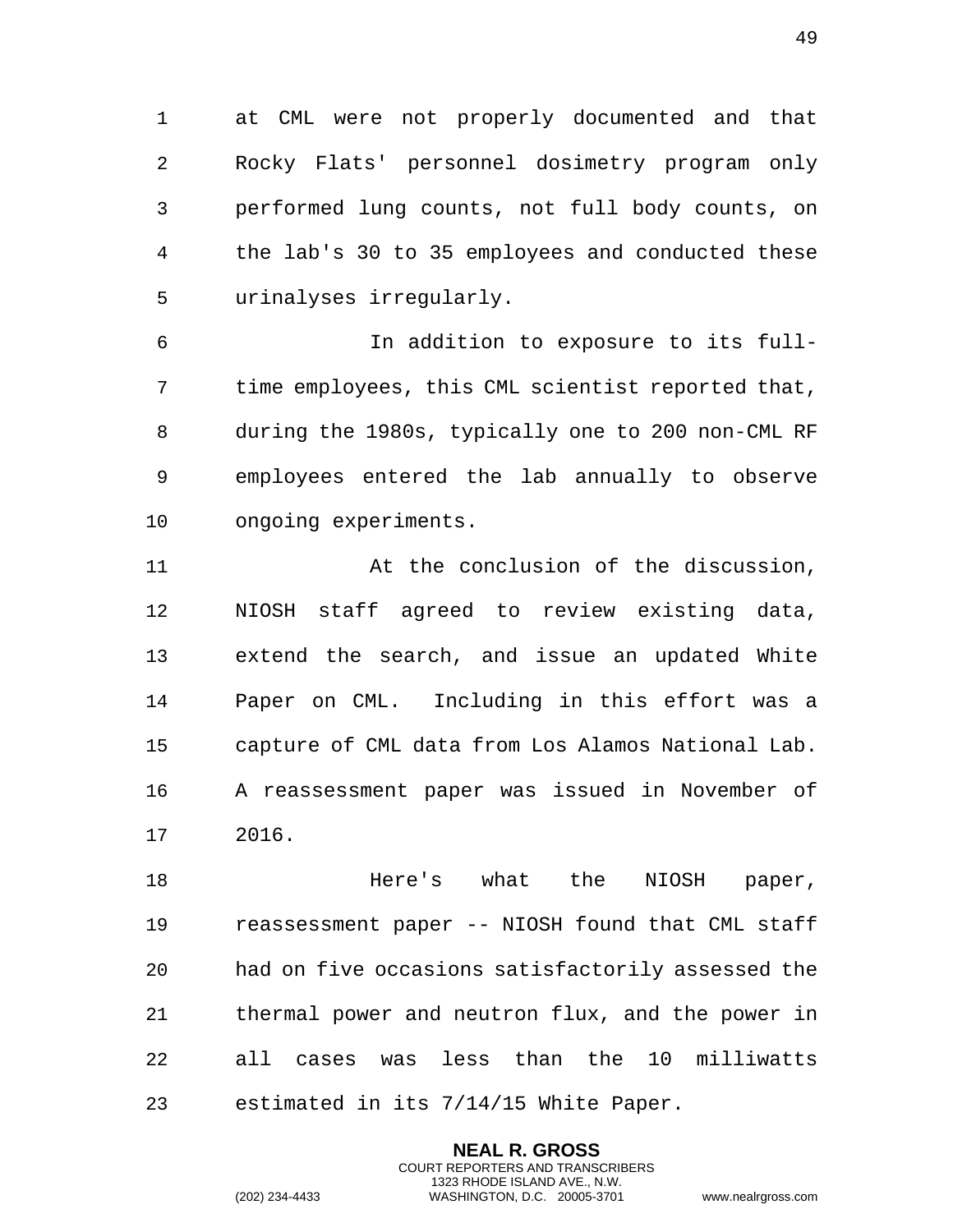Routinely collected data was found for external exposures monitored via personnel badges and daily radiation surveys at control points. Potentially contaminated surfaces were checked regularly for alpha radiation via tissue smears. Internal exposures resulting from inhalation and ingestion of airborne dust and resuspension from contaminated surface were assessed via bioassays and with an adequate amount of exposure data and amount of data.

 Thus, after reassessment, NIOSH again concluded that no significant personnel dose to Rocky Flats workers or contractors resulted from the generation of fission or activation products in the uranyl nitrate fuel or resuspended contamination from fuel spills as a result of criticality experiments conducted at CML over its lifetime. And the Working Group agreed and it remained closed. It --- yes, and it closed.

 Another additional issue that came up from the claimants. In spring 2015, claimants raised new concern about radiation exposure from the 600-curie cobalt-60 source at Rocky Flats and

> **NEAL R. GROSS** COURT REPORTERS AND TRANSCRIBERS 1323 RHODE ISLAND AVE., N.W.

(202) 234-4433 WASHINGTON, D.C. 20005-3701 www.nealrgross.com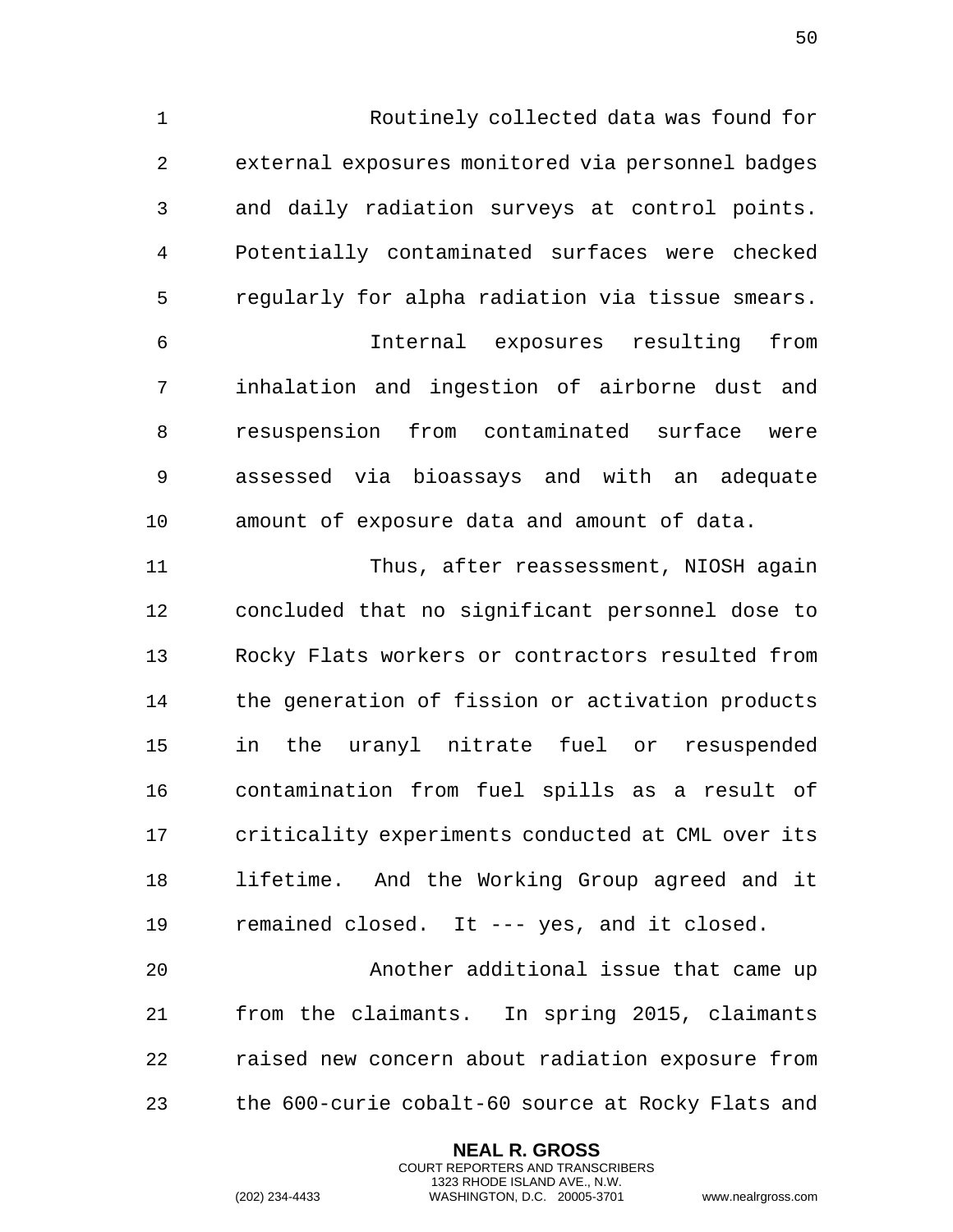1 presented information from DOE via a FOIA 2 application that --- presented information from 3 DOE as well as employee testimony alleging lack 4 of proper exposure protection during removal of 5 this source from RFP.

6 A NIOSH White Paper on sealed sources 7 was issued on 7/18/15. And in October of 2015, 8 at an RFP Working Group meeting, NIOSH reported 9 that proper standard radiation measurements were 10 made during cobalt-60 use and removal, and only 11 background levels of contamination were found. 12 And this the Working Group closed on.

13 So, these are the issues. I don't 14 know if they may be a little small to read, but 15 basically we closed on each of the five issues 16 that we were charged with investigating, as well 17 as examining exposure from the cobalt-60, as 18 raised, and a number of the issues that were 19 raised in rebuttal by the co-petitioners.

20 Our recommendation is that for the 21 period January 1, 1984, to December 31st, 2005, 22 the Rocky Flats Plant Working Group finds that 23 radiation dose estimates can be adequately

> **NEAL R. GROSS** COURT REPORTERS AND TRANSCRIBERS 1323 RHODE ISLAND AVE., N.W.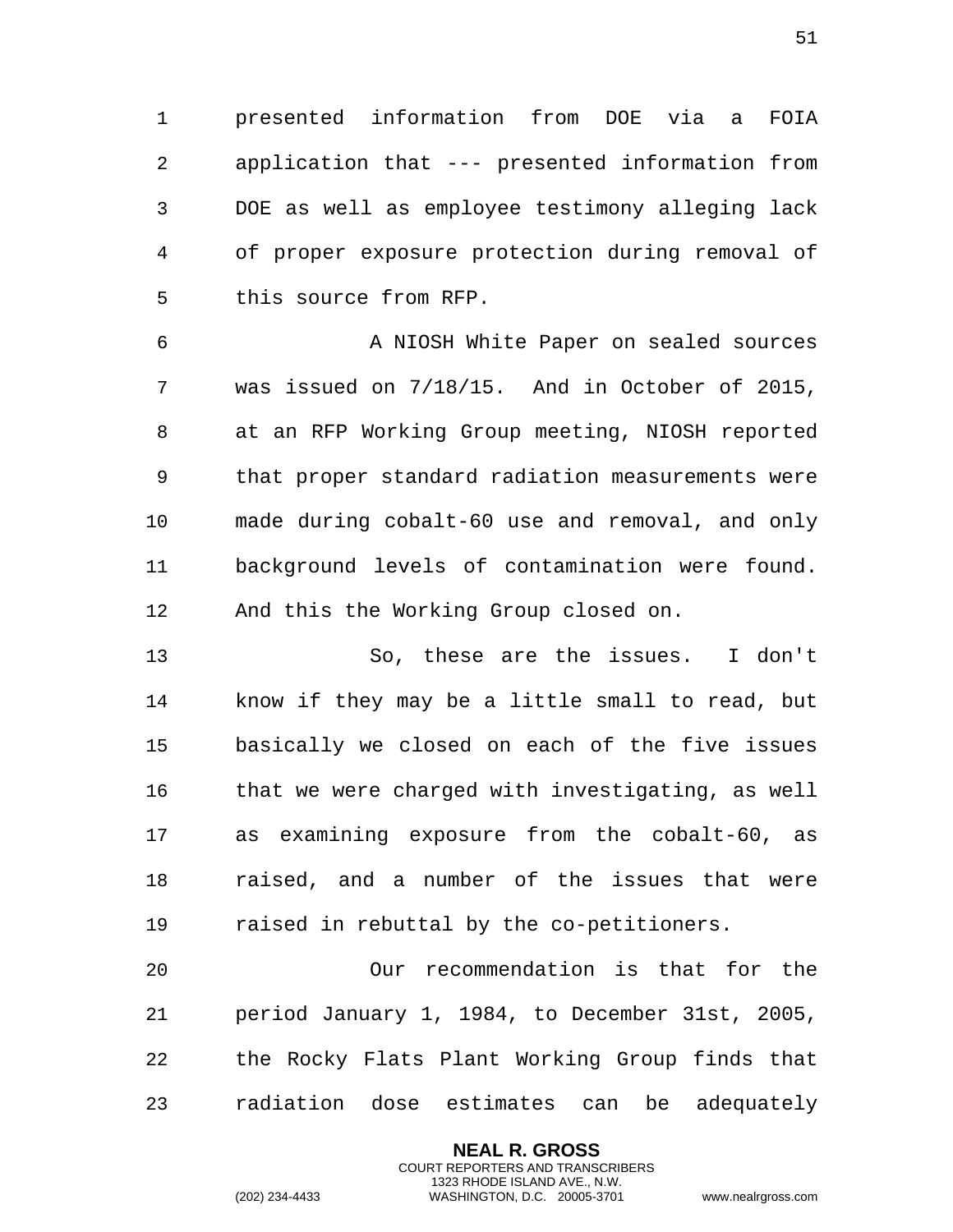| $\mathbf 1$    | reconstructed for individual claimants<br>and      |
|----------------|----------------------------------------------------|
| 2              | recommends that this Class not be added.           |
| $\mathfrak{Z}$ | Okay. Questions?                                   |
| $\overline{4}$ | CHAIR MELIUS: Thanks, Dave.                        |
| 5              | Questions? Phil.                                   |
| 6              | MEMBER SCHOFIELD: Yeah. I got a                    |
| 7              | couple things I was thinking of yesterday. And,    |
| 8              | one, on the reading of either film badges or TLDs, |
| 9              | depending on the timeframe, because of the         |
| 10             | different type of processes some people are going  |
| 11             | to be exposed to higher neutron fields and others  |
| 12             | are going to be exposed to higher gamma fields.    |
| 13             | And based on my experience, did they               |
| 14             | give them full credit for those exposures, or      |
| 15             | were they assuming that some of this neutron or    |
| 16             | some of those higher gamma levels was erroneous?   |
| 17             | CHAIR MELIUS: LaVon. Go ahead.                     |
| 18             | MR. RUTHERFORD: I was going to say,                |
| 19             | the neutron exposures were checked for the CML     |
| 20             | lab and at different energy levels suspected.      |
| 21             | And it was also accounted for, I believe, in the   |
| 22             | NDRP report as well.                               |
| 23             | MEMBER SCHOFIELD: Okay. Then the                   |

**NEAL R. GROSS** COURT REPORTERS AND TRANSCRIBERS 1323 RHODE ISLAND AVE., N.W.

(202) 234-4433 WASHINGTON, D.C. 20005-3701 www.nealrgross.com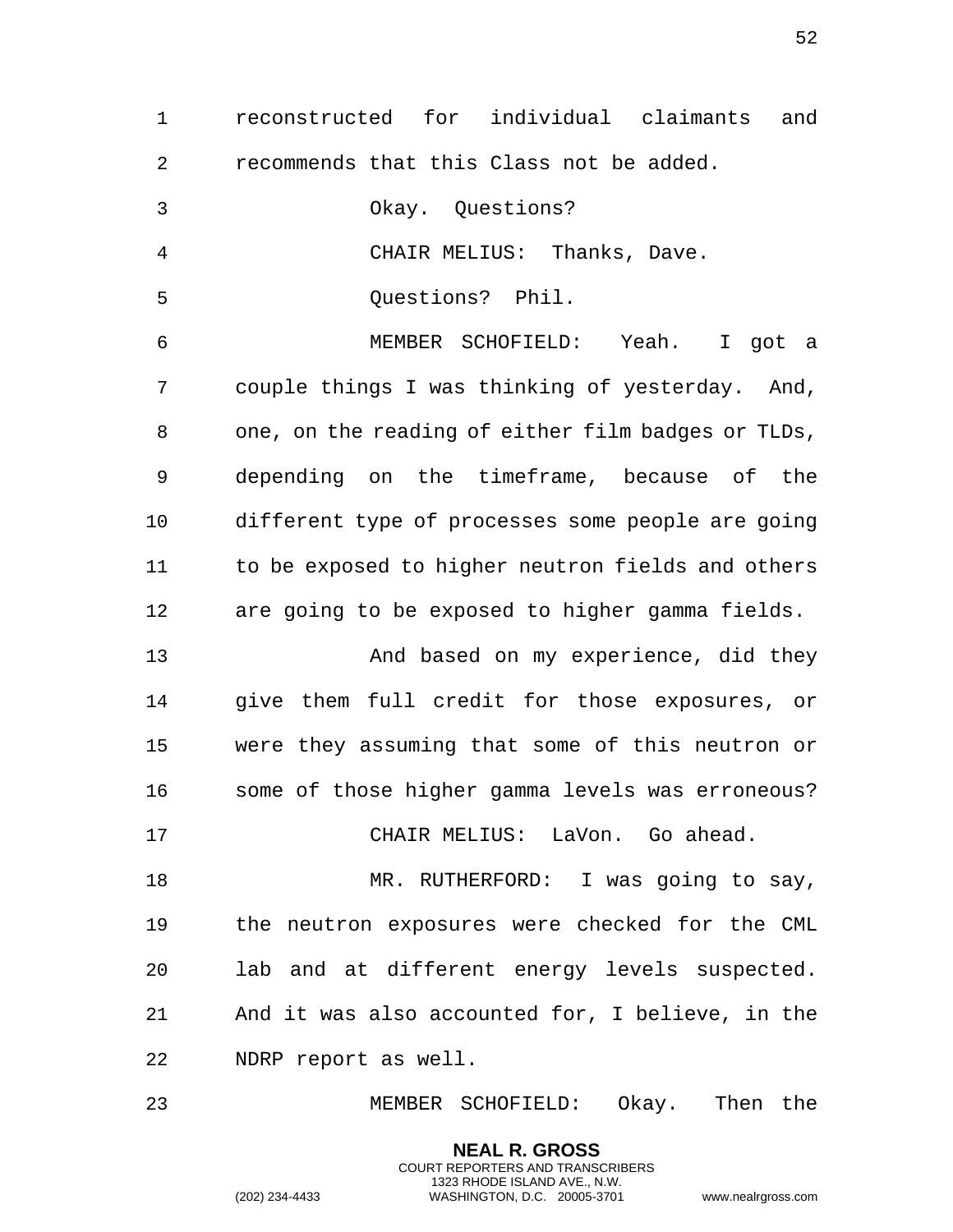other question I have is, when people were suspected of having an update, you know, maybe a minor one, 50-70 dpm, something like that, when they did swabs to see what they did, did they do just nasal, or did they do oral swabs, or both? MR. RUTHERFORD: Are you talking for any individual on the site, or CML, or what? MEMBER SCHOFIELD: I'm talking about individual. Say they have a -- MR. RUTHERFORD: They were nasal smears. MEMBER SCHOFIELD: They were all nasal smears? MR. RUTHERFORD: Yes, from what I can remember. I don't remember any -- 16 MEMBER SCHOFIELD: Okay. CHAIR MELIUS: Josie? MEMBER BEACH: Dave, I'm going to go back to your slide 10 and those 400 boxes that sit at LANL. MEMBER KOTELCHUCK: Yes. MEMBER BEACH: I understand the Work Group closed that out.

> **NEAL R. GROSS** COURT REPORTERS AND TRANSCRIBERS 1323 RHODE ISLAND AVE., N.W.

(202) 234-4433 WASHINGTON, D.C. 20005-3701 www.nealrgross.com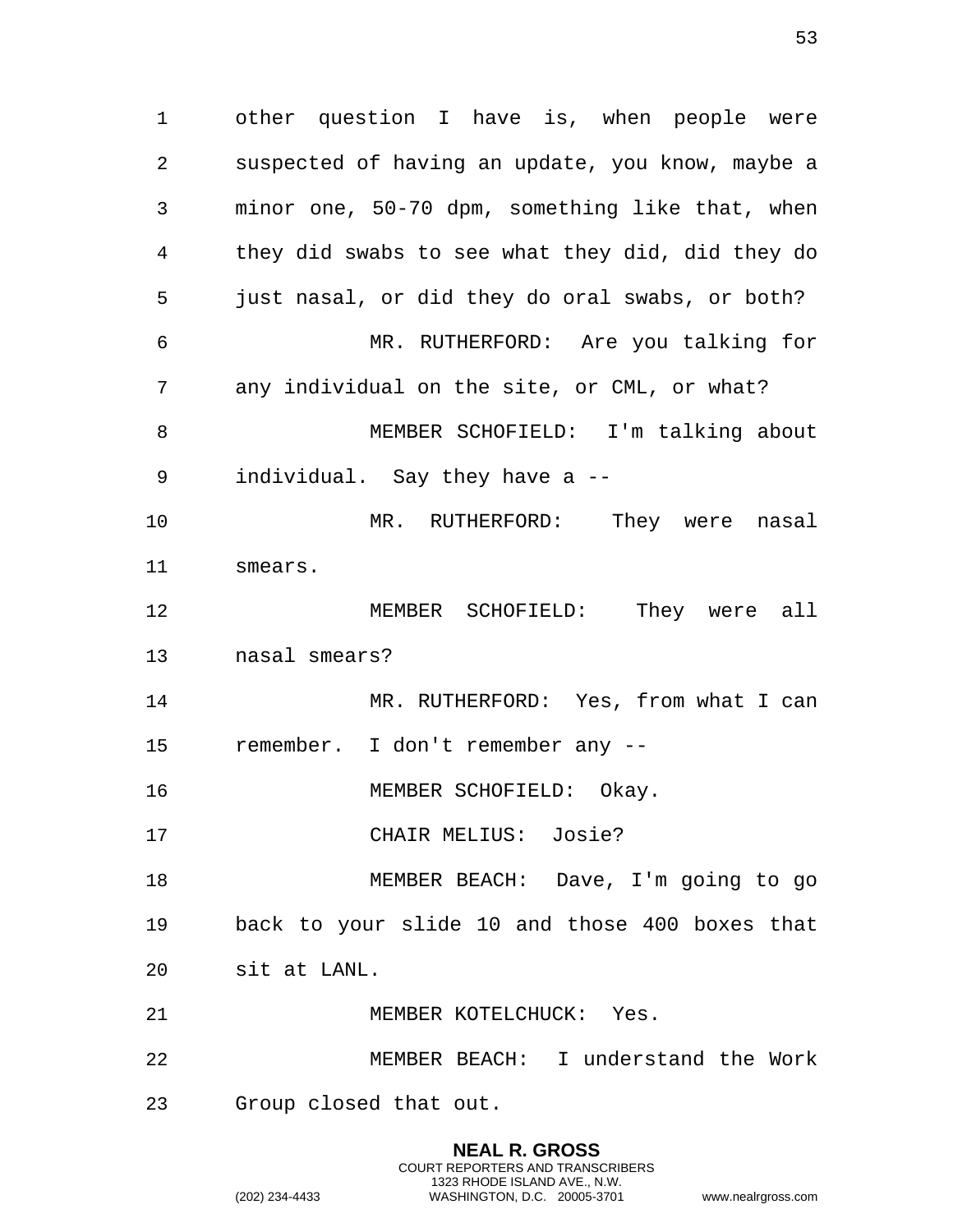1 MEMBER KOTELCHUCK: Right. MEMBER BEACH: Who knows what could possibly be in those boxes, those 400 boxes and -- yeah, I just keep going back to that information. MR. RUTHERFORD: I would like to say that it's not 400 boxes. We have reviewed some of those boxes. When we went through the Rocky Flats early on in not only SEC-30, but SEC-192, we have been to LANL, we have captured documents and we have, you know, looked for this issue. I know we haven't looked in all of those boxes, but it's not 400 boxes. 14 MEMBER BEACH: Okay. MR. RUTHERFORD: And I'd also like to point out that, in our opinion, this is not an SEC issue. We can reconstruct the thorium exposures from cutting, grinding, welding, your two to four percent thorium alloy. And we've done this for a number of metals operations. MEMBER BEACH: Okay. I understand that part of it. I just wonder if there's

> **NEAL R. GROSS** COURT REPORTERS AND TRANSCRIBERS 1323 RHODE ISLAND AVE., N.W.

anything -- did you just overlook -- did you just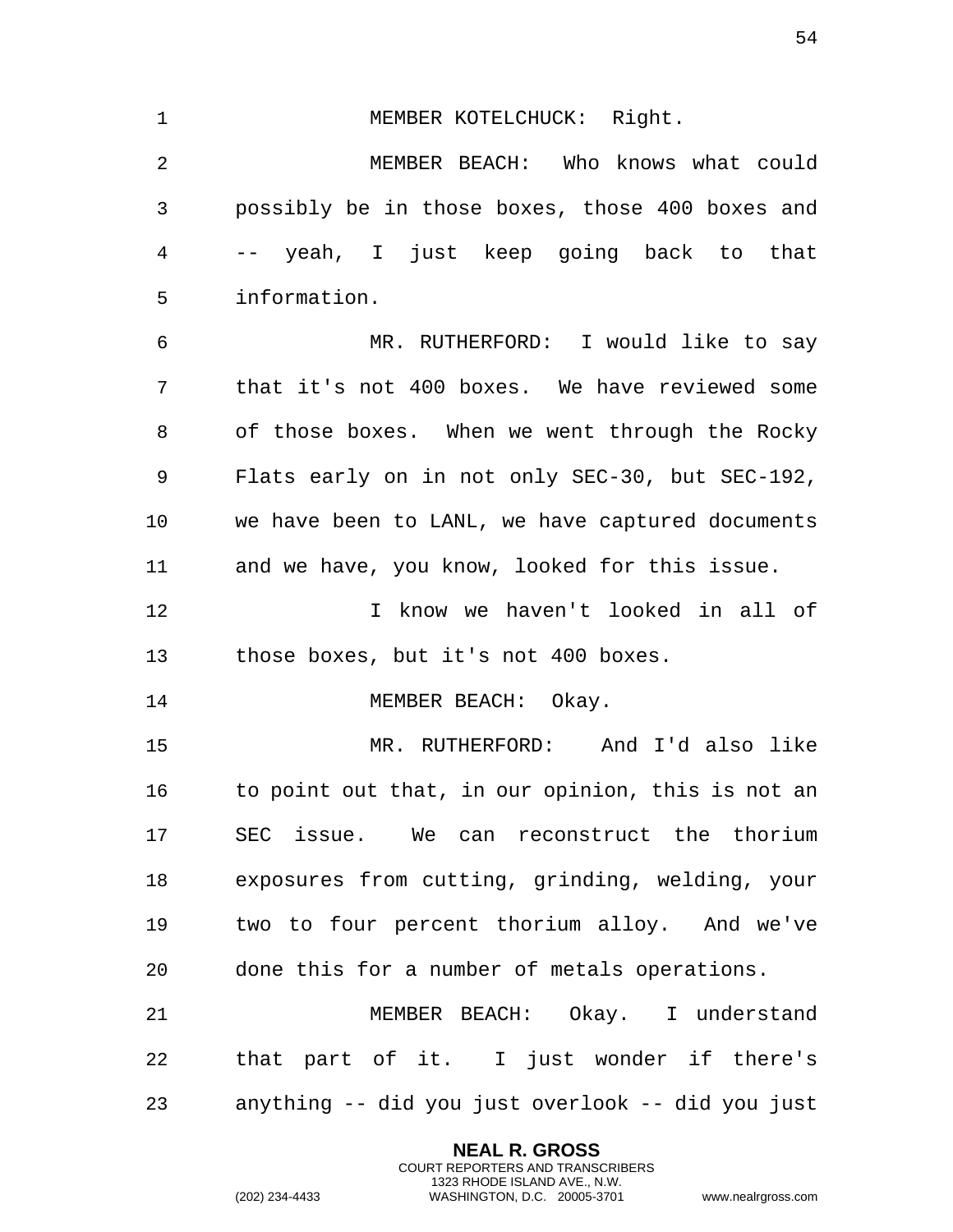didn't go into some of those boxes?

 MR. RUTHERFORD: Well, what we did was we tried to -- LANL indexed the number of boxes when they got them. And we tried to pull boxes we thought we would find information in. So, we didn't look at all of them, but we pulled the ones we thought might have information. MEMBER BEACH: So you don't know what you don't know, basically. 10 MR. RUTHERFORD: Exactly. 11 MEMBER BEACH: Okay. MEMBER KOTELCHUCK: But you never know what you don't know. 14 MEMBER BEACH: I know. That's why I like to look at all of them. MEMBER KOTELCHUCK: And I respect that, but  $-$  MR. RUTHERFORD: I would like to point out another thing is we did look at the classified documents at LANL. That was the ones we focused on, because the operation was a classified operation. And so those were the documents we were specifically looking at at LANL.

> **NEAL R. GROSS** COURT REPORTERS AND TRANSCRIBERS 1323 RHODE ISLAND AVE., N.W.

(202) 234-4433 WASHINGTON, D.C. 20005-3701 www.nealrgross.com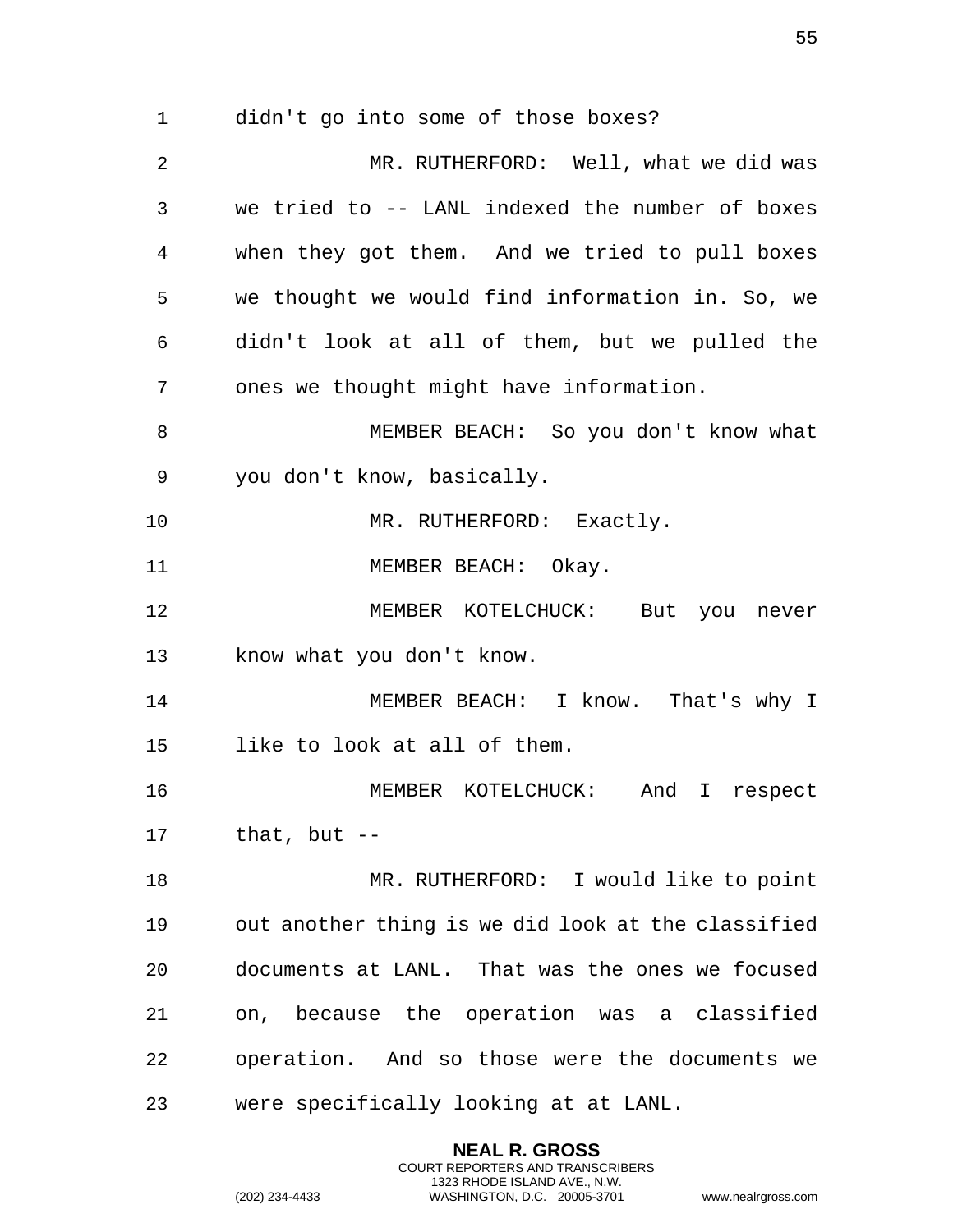1 MEMBER BEACH: Okay. MEMBER KOTELCHUCK: And I just went over, I mean, the list in the databases that had been gone over over the years and the interviews that have been conducted have been going on for ten years and we could never find anything to corroborate internally what was quite reasonably described by the Dow-Madison workers. We just didn't find it in the plant. MR. RUTHERFORD: Yeah. We also did investigations at Sandia, we did investigations at Lawrence Livermore, we did investigations at Kansas City and have no indication of magnesium- thorium alloy use from documents we retrieved there. MEMBER KOTELCHUCK: Obviously, if ever information were to come up of evidence, any time there's new evidence about any plant, that will be looked at, and that would be looked at, but the evidence has to be there. 21 And it would be easy to calculate,

 "oh, what could have happened if they had used?" Although we don't even know, if it was used there,

> **NEAL R. GROSS** COURT REPORTERS AND TRANSCRIBERS 1323 RHODE ISLAND AVE., N.W.

(202) 234-4433 WASHINGTON, D.C. 20005-3701 www.nealrgross.com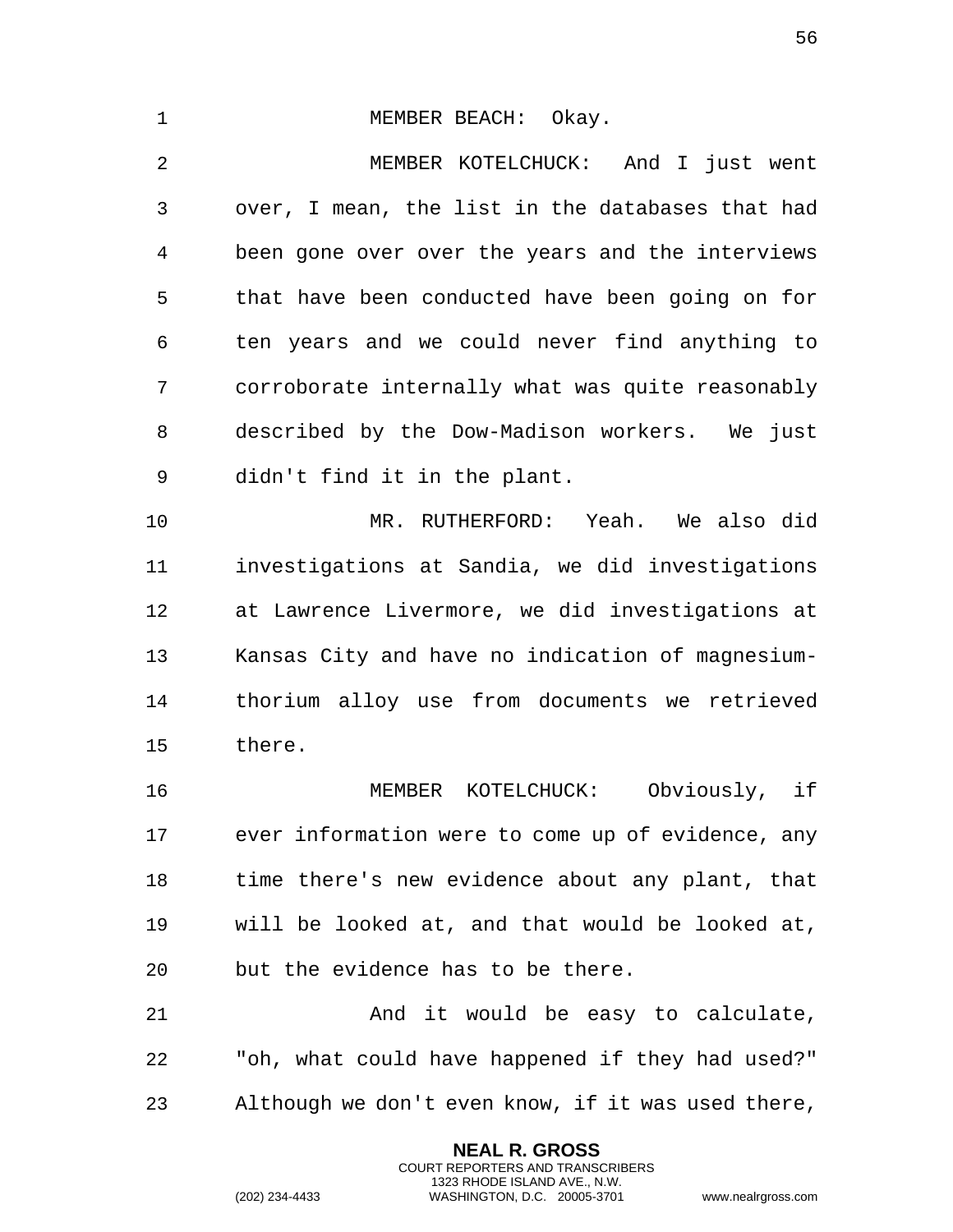we don't know how extensively it was used. It's just -- we just keep looking and looking and weren't able to find anything. MEMBER BEACH: Okay. So, just a follow-up. MEMBER KOTELCHUCK: Sure. MEMBER BEACH: So, the Rocky Flats individuals will not get dose, the four percent during that time period, because you haven't been able to prove that there was mag-thorium there, is that correct? MR. RUTHERFORD: That's correct. MEMBER BEACH: If you did prove it, then you could. 15 MR. RUTHERFORD: Yes. MEMBER BEACH: But they're not going to -- 18 MEMBER KOTELCHUCK: Oh, yeah. 19 MEMBER BEACH: Okay. 20 MR. RUTHERFORD: Exactly. 21 MEMBER KOTELCHUCK: Absolutely. And, of course, most of the people -- if we are wrong and it was -- or if we corroborated the

> **NEAL R. GROSS** COURT REPORTERS AND TRANSCRIBERS 1323 RHODE ISLAND AVE., N.W.

(202) 234-4433 WASHINGTON, D.C. 20005-3701 www.nealrgross.com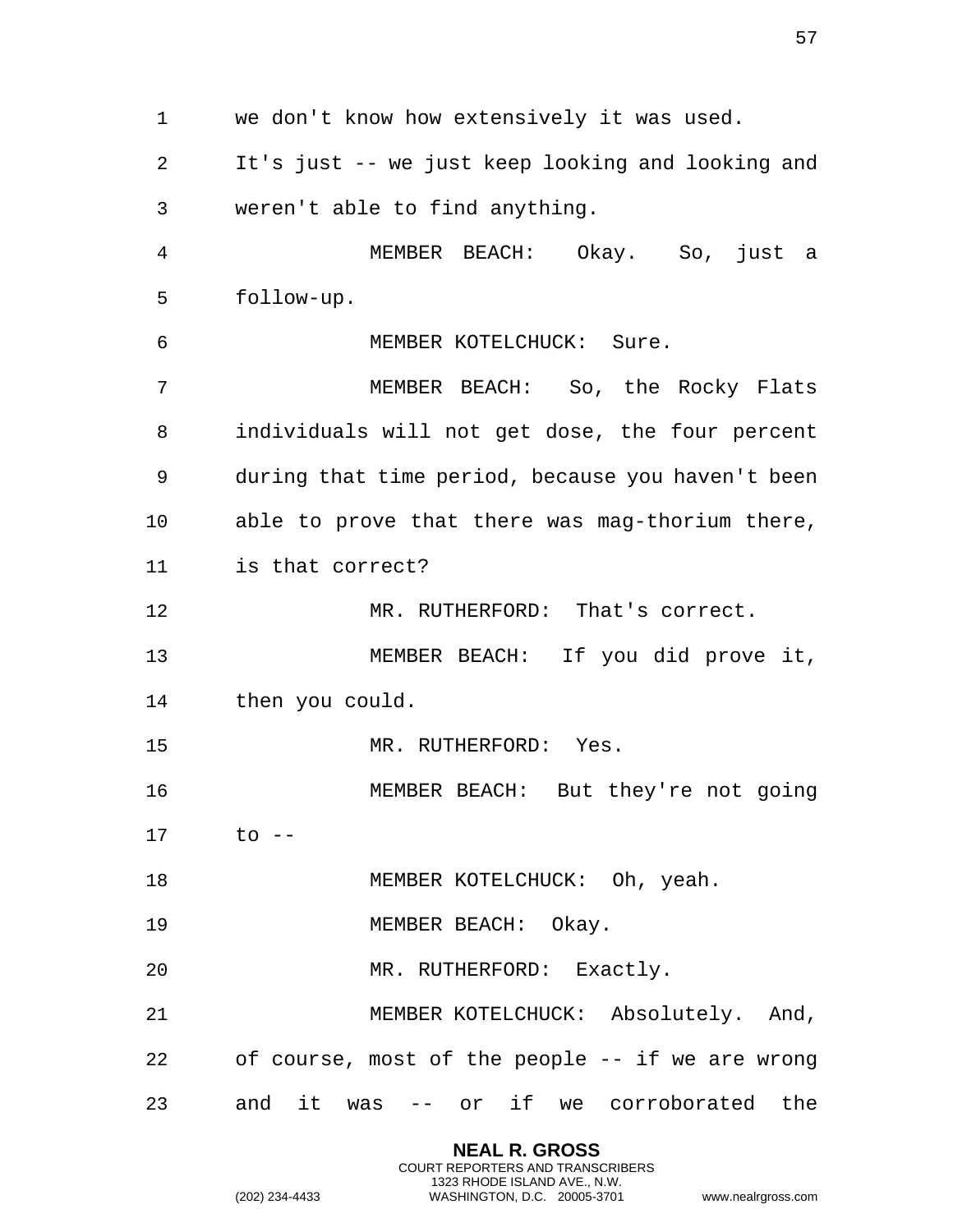assertions, the reasonable assertions by the Dow- Madison workers, and they did use it, we could - -- excuse me. If we were able to corroborate it, we could do the calculations, and we would. I mean, there's no question we would reopen, but it hasn't --- we haven't found that corroboration. And at a certain point, we just said it's been going on for a long time in ---

 MR. RUTHERFORD: Another thing I'd 10 like to point out on that, most of the operations that we've seen throughout the DOE sites, those sites were not using any magnesium-thorium alloy after 1983.

 Now, that doesn't mean that, you know, as Dr. Kotelchuck said, we may find something at some later date. But at this point, nothing we have seen goes past 1983, and we're already in SEC up to 1983.

19 MEMBER BEACH: Right.

 MEMBER KOTELCHUCK: Right. Again, if we had found any, most of it would be covered in the existing SEC.

CHAIR MELIUS: Okay. Any other Board

**NEAL R. GROSS** COURT REPORTERS AND TRANSCRIBERS 1323 RHODE ISLAND AVE., N.W.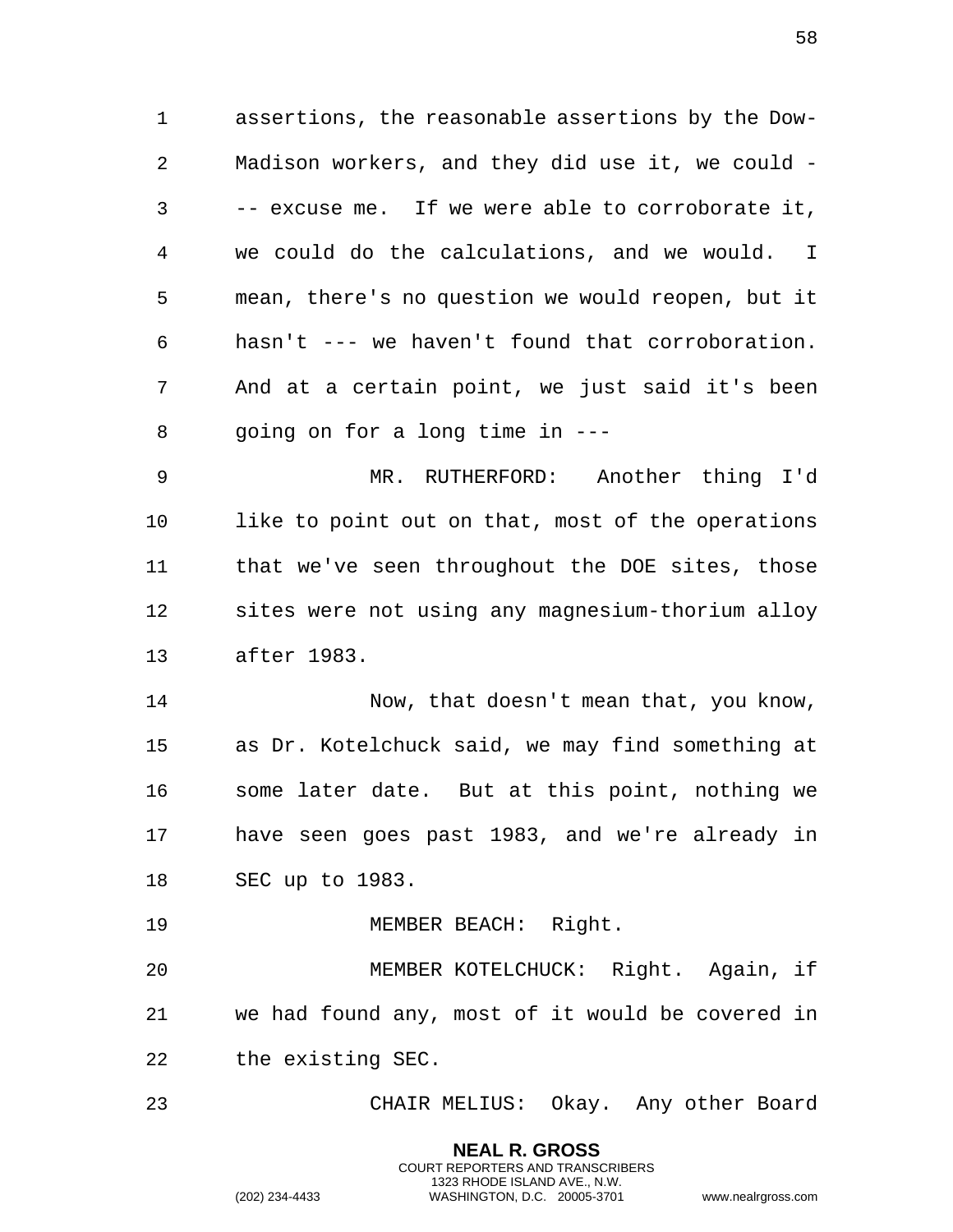Members with questions? Anybody on the line that has questions? (No response.) CHAIR MELIUS: Okay. Thank you, Dave. MEMBER KOTELCHUCK: Okay. CHAIR MELIUS: And I believe that the petitioner, Terrie Barrie, wants to make comments. 10 MS. BARRIE: Yes. CHAIR MELIUS: I'm not sure if it's a PowerPoint or written. MS. BARRIE: No, PowerPoints take too long to --- and we only have ten minutes and that's not enough for the petitioners to present our objections. And I ask the Board to reconsider that for the future petitioners. My name is Terrie Barrie, and I thank you for appearing here --- or for allowing us comments. I'd also like to mention that when NIOSH sends documents to the petitioners, we need a whole lot more lead time than two days, okay?

> **NEAL R. GROSS** COURT REPORTERS AND TRANSCRIBERS 1323 RHODE ISLAND AVE., N.W.

(202) 234-4433 WASHINGTON, D.C. 20005-3701 www.nealrgross.com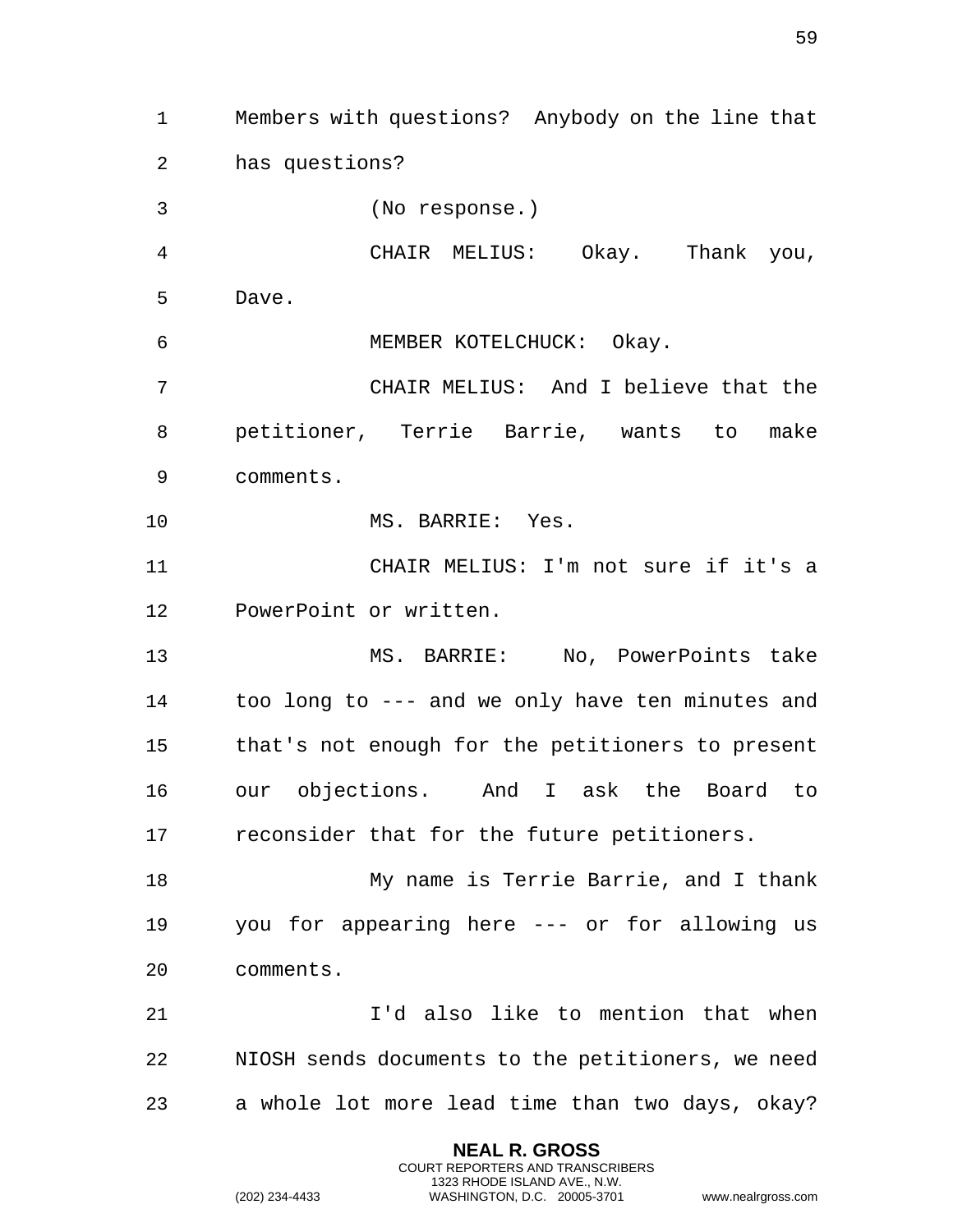My packet is waiting at my house. I was already in Chicago. And although I got online, not every petitioner gets their information online. So I'd like that to be reconsidered also.

 I'd like to --- obviously, I object to the conclusions by the Work Group and NIOSH and SC&A. And the reason for this, we'll start off with the tritium issue, which was the basis of the qualification in the beginning. They haven't researched the metal tritides.

 Now, I didn't know about metal tritides when [identifying information redacted] and I first filed for the SEC petition, but it was mentioned in General Atomics and I brought that up in November. And also SC&A raised the issue of metal tritide presence at Rocky Flats.

 And so that started me researching, and I did find a few documents that's publicly available. And one was an internal 1976 letter which describes processing a hundred kilograms of plutonium oxide containing 3,000 micrograms of tritium into metal. I provided that to NIOSH.

There's also a document titled

**NEAL R. GROSS** COURT REPORTERS AND TRANSCRIBERS 1323 RHODE ISLAND AVE., N.W.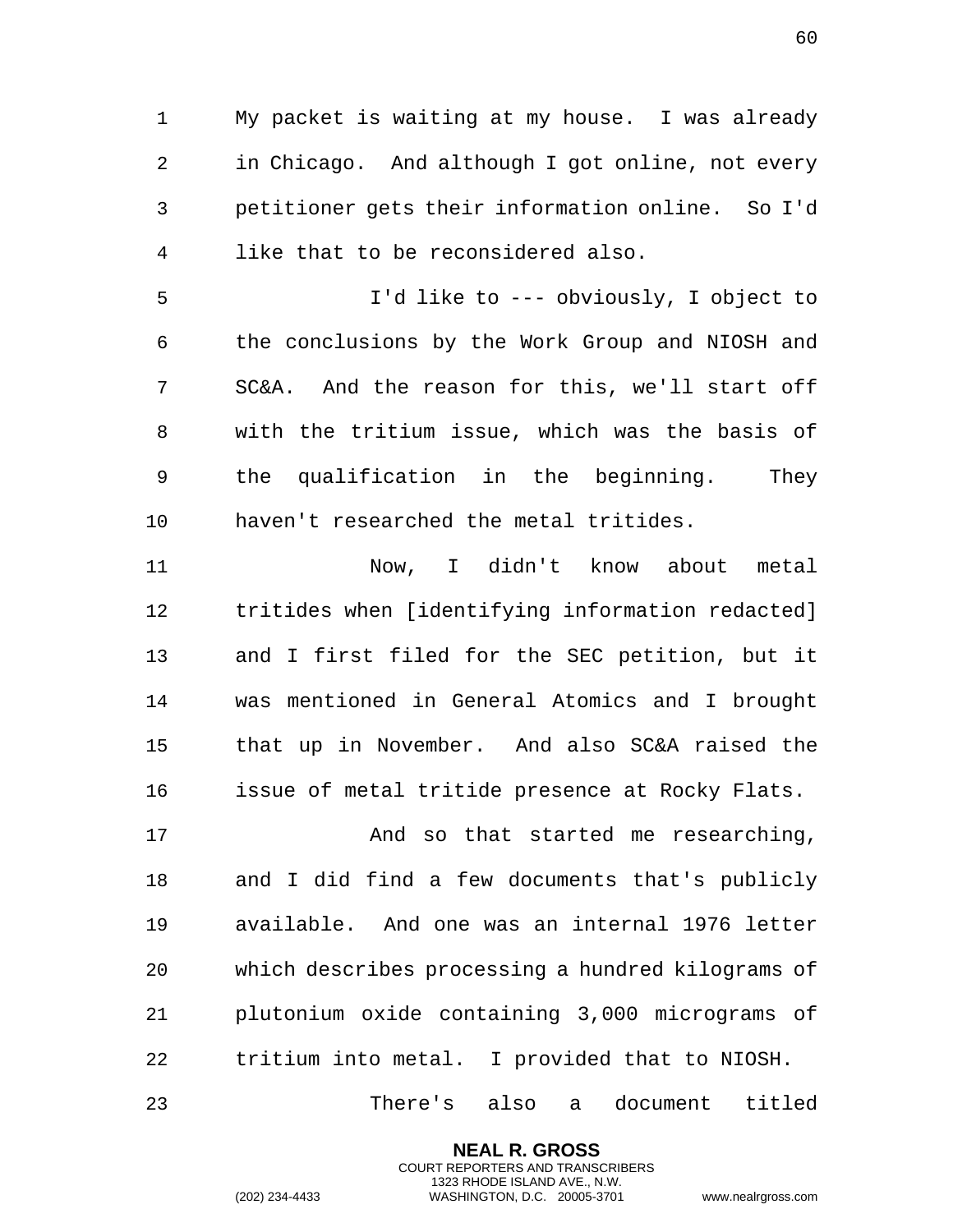1 "Tritium Permeation and Passivated 304 Stainless 2 Steel," a third one from DNFSB, and an FBI 3 interview where a chemical engineer, former 4 worker, stated that there was a tritium site that 5 was separate. "Due to the ongoing practice of 6 conducting classified projects at Rocky Flats, 7 tritium was produced and disposed of at the plant 8 in the areas of the 207 ponds."

9 And that's been overlooked. It 10 hasn't been investigated at all although NIOSH 11 has had this, that interview, for quite a while. 12 When it comes to the Critical Mass 13 Lab, [identifying information redacted], the 14 expert for that, voiced a number of concerns. 15 [identifying information redacted] yesterday 16 brought many of them up, but I'd like to call 17 your attention to the White Papers on page 30, 18 which states, "NIOSH has found no indication that 19 confirmatory bioassays were performed for 20 employees involving in the cleanup of any 21 accidental UNH spills. Fission and activation 22 products, which decay primarily into beta gamma 23 emissions, are not likely, in any case, to have

> **NEAL R. GROSS** COURT REPORTERS AND TRANSCRIBERS 1323 RHODE ISLAND AVE., N.W.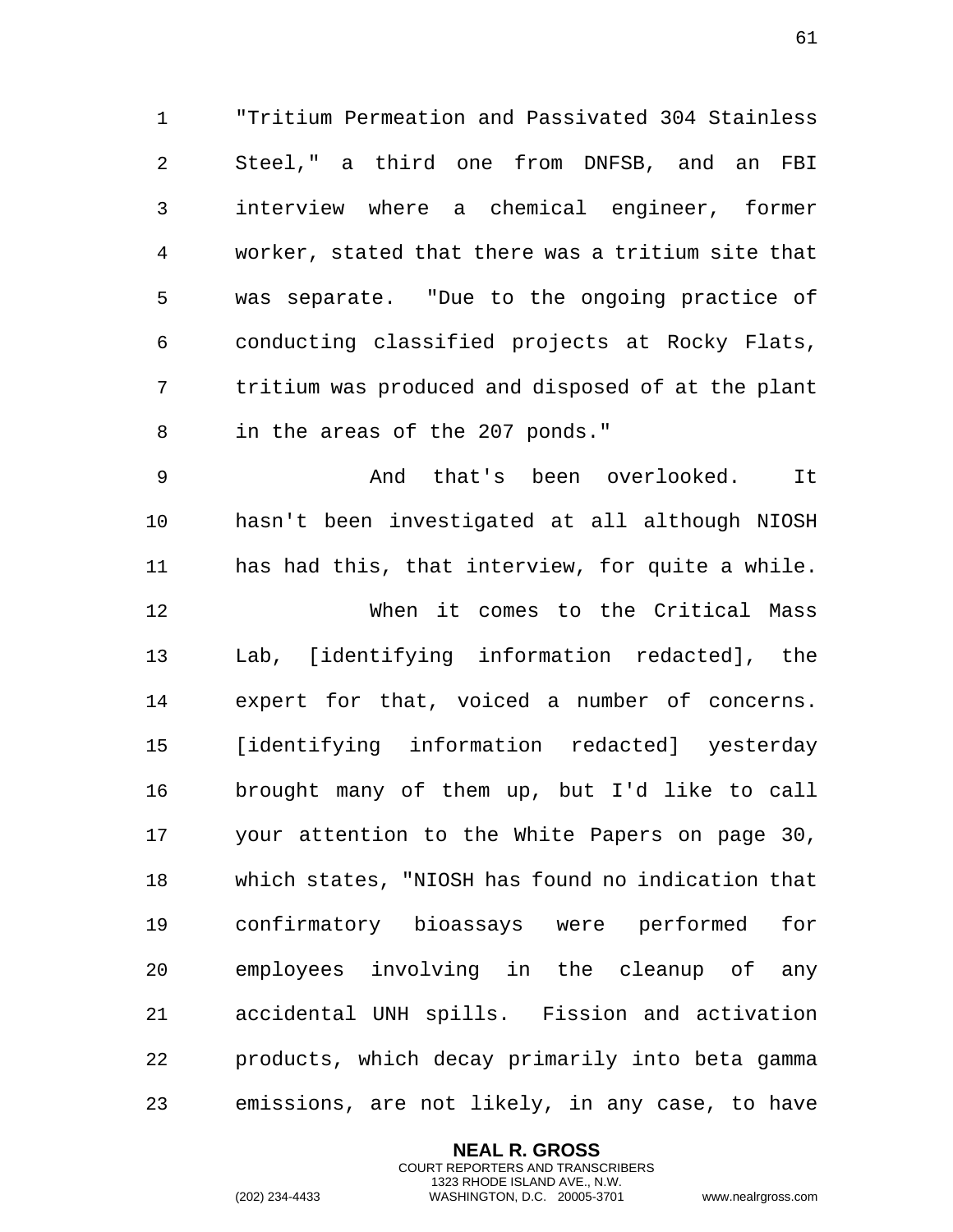1 been detected by bioassay intended to detect 2 alpha particles emitted by uranium or transuranic 3 radionuclides."

4 The question is, why didn't they find 5 any bioassays? Were they performed? Were they 6 not performed? And if bioassay can't detect this 7 gamma beta emissions, how is NIOSH going to 8 reconstruct dose for that? There's no 9 methodology for that yet. And so all these 10 workers are probably being underestimated.

11 And I know I'm kind of nervous here, 12 but I did submit a fully-written statement to 13 everybody and I hope you consider that before 14 voting.

15 The other thing that they said was 16 closed was the cobalt-60 issue. And when the 17 last -- I think it was the last Work Group 18 meeting, NIOSH had said --- actually interrupted 19 Dr. Kotelchuck before closing it out, that they 20 did -- that the person who owns or has possession 21 of the cobalt-60 source has additional 22 information and there was supposed to be a 23 secured interview held with that person or

> **NEAL R. GROSS** COURT REPORTERS AND TRANSCRIBERS 1323 RHODE ISLAND AVE., N.W.

(202) 234-4433 WASHINGTON, D.C. 20005-3701 www.nealrgross.com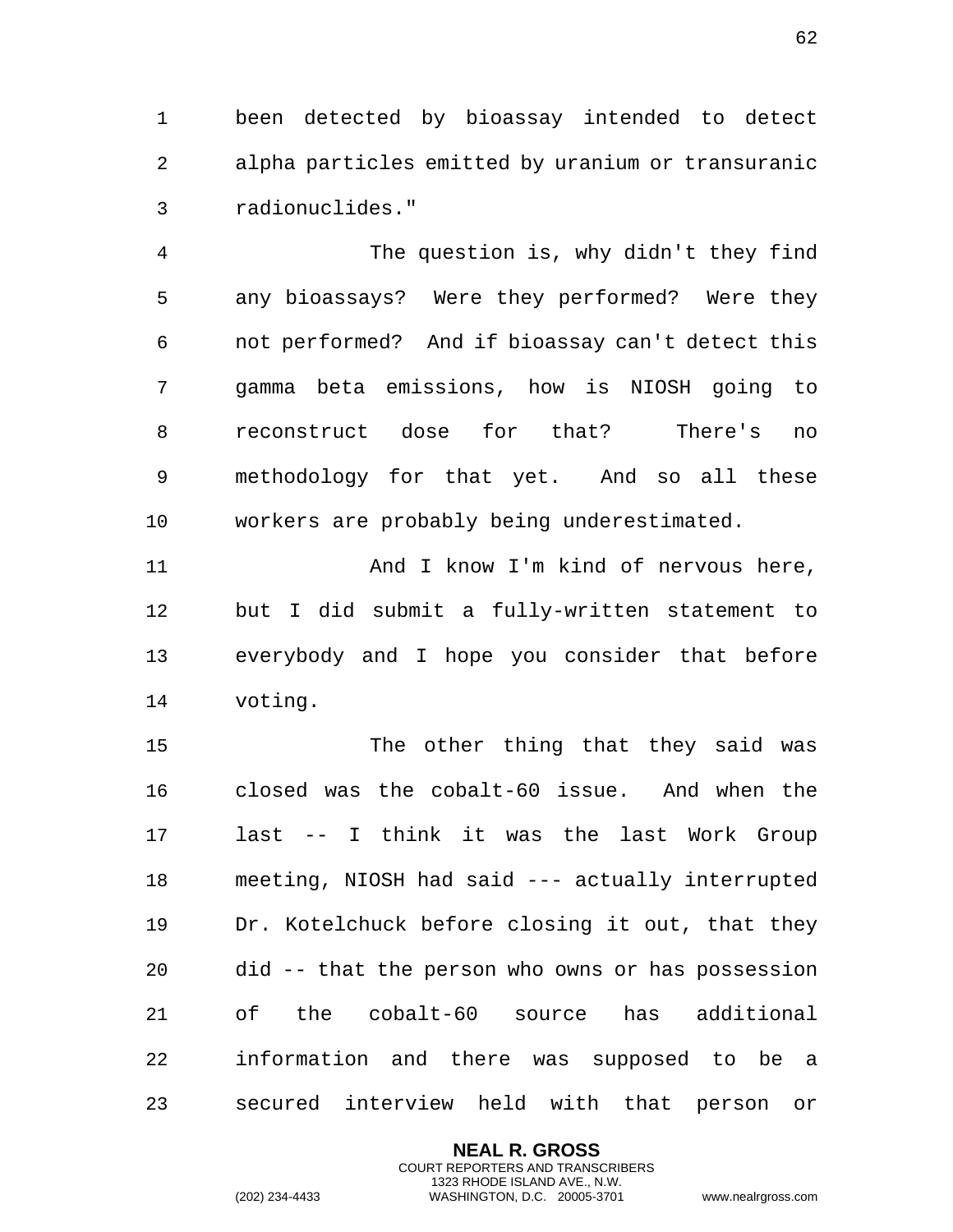company or whatever. And it hasn't happened, as far as I know.

 Let's see. The new information --- and I apologize, this was brand new for us. I'll give you a little story. Deb Jerison was working on Part E database to help the claimants and she sent me some stuff over from the CEDR database 8 that applied to Rocky Flats.

 And I was just doing to thank her. You know, I thought I'd open it up and just take a look so I can, you know, properly thank her and tell her I'd take a look at it later. And lo and behold, at the top of the columns of her spreadsheet, it says "Gamma Neutron Radiation," along with the building numbers.

 So, I scroll through, and sure enough Building 460, a cold building, has neutron radiation assigned to the workers, as does Building 444. And this is detailed in my response.

 But Deb had previously went to NIOSH, asked if they were aware of the CEDR database and if it was used for dose reconstruction.

> **NEAL R. GROSS** COURT REPORTERS AND TRANSCRIBERS 1323 RHODE ISLAND AVE., N.W.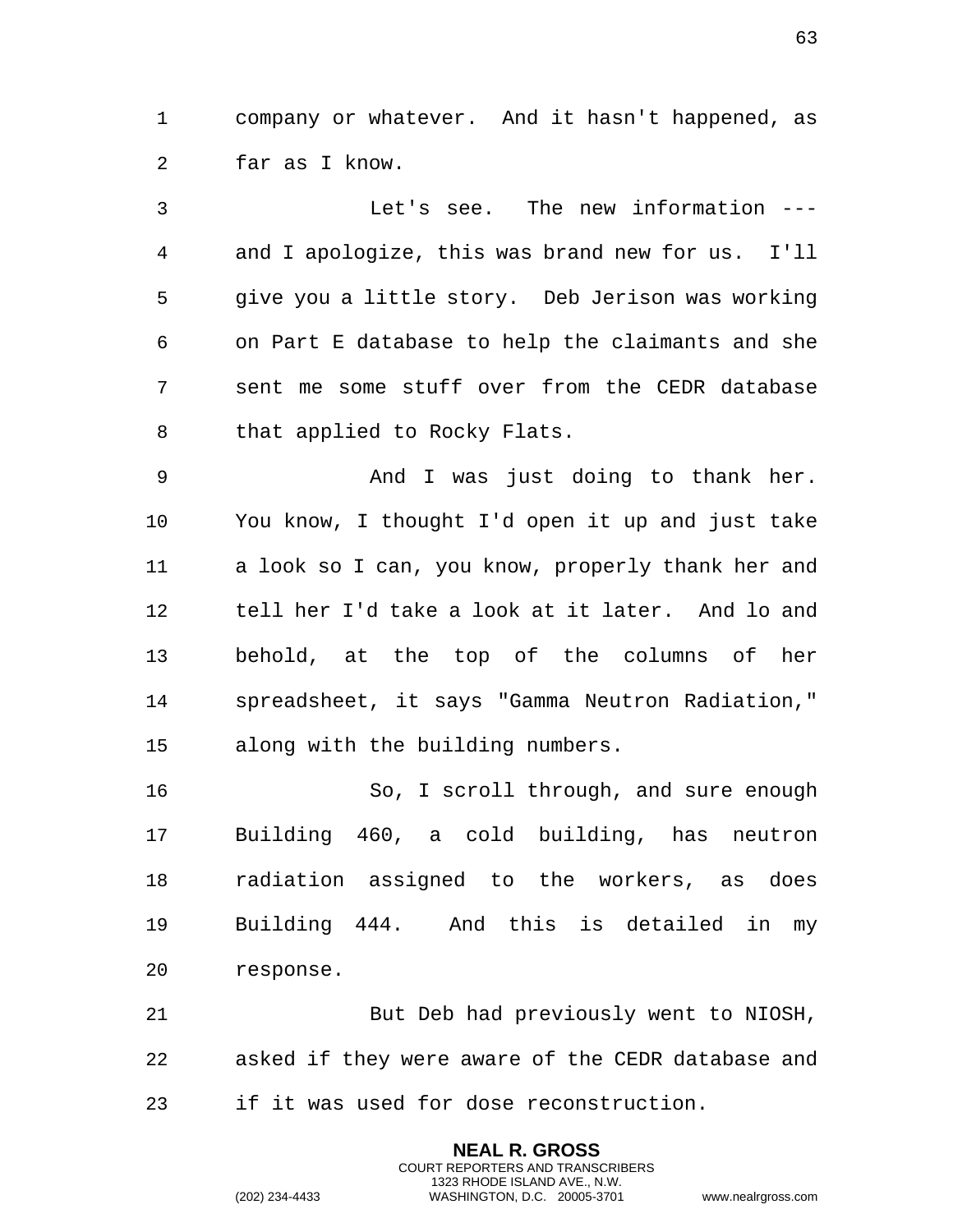1 And NIOSH replied, "NIOSH has made use 2 of CEDR data to complete coworker studies for 3 some sites. This includes all three Oak Ridge 4 sites, as well as the Rocky Flats and Hanford 5 sites."

6 So, if that information is in the 7 database --- now, this is a chance I'm taking, 8 you know, because they could possibly go back and 9 say, "Oh, yeah, we should reconstruct dose with, 10 you know, assign dose to these workers," but for 11 10, 15 years they haven't been assigning proper 12 dose, as far as I'm concerned, to these workers 13 in the cold buildings. They're just making 14 assumptions that are not based on facts. Okay? 15 And just to clarify, on the CEDR

16 thing, that also is not complete. I know of one 17 worker whose radiation records are not included 18 in Building 460.

19 When it comes to NIOSH responding 20 about my question about neutron radiation in 21 Building 444 because there was depleted uranium 22 and beryllium in the same building, and they 23 responded that, "Therefore, it would take about

> **NEAL R. GROSS** COURT REPORTERS AND TRANSCRIBERS 1323 RHODE ISLAND AVE., N.W.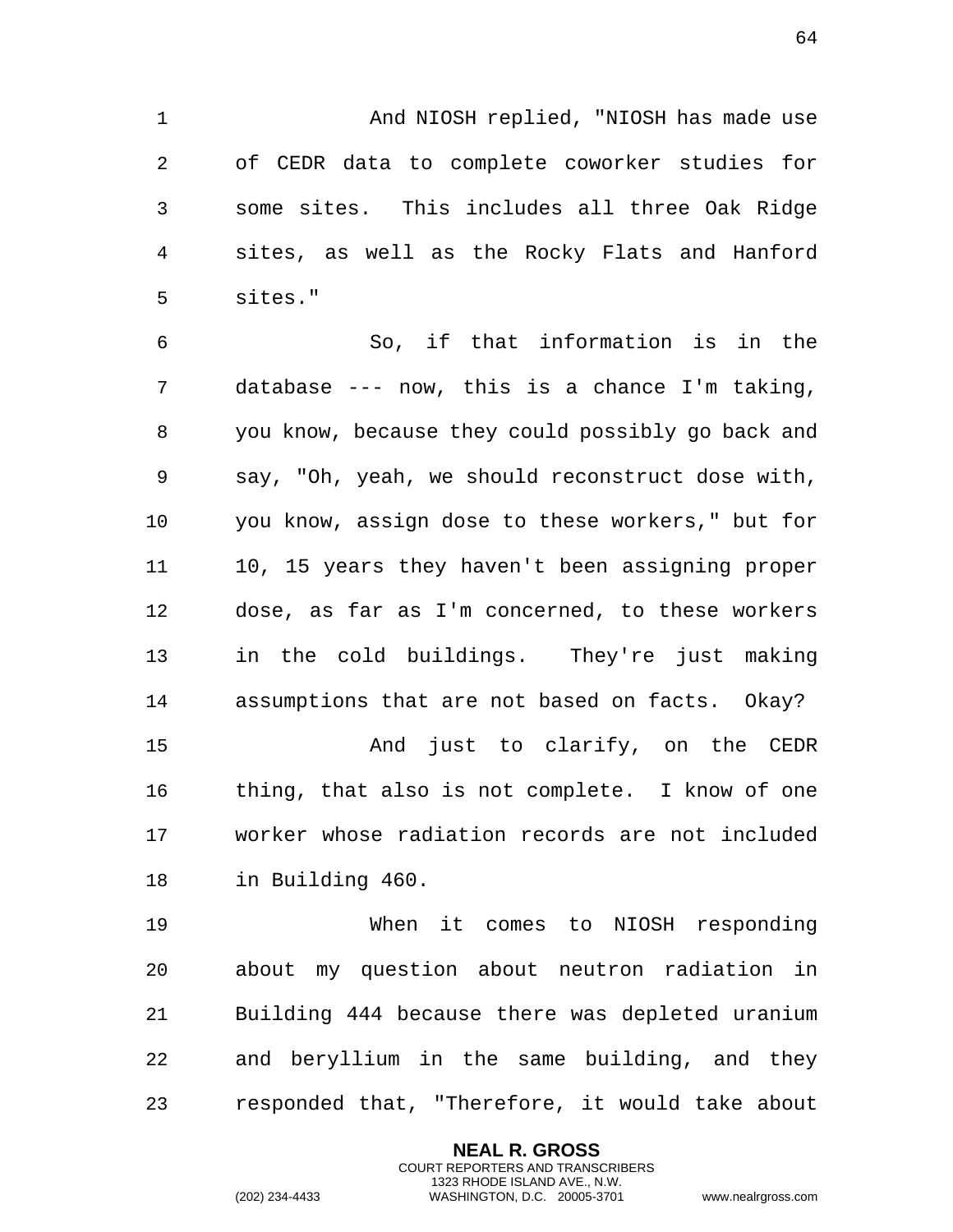a thousand kilograms of depleted uranium and intimate contact with beryllium to give a dose rate of one millirem per hour at a meter."

 Well, I found the document and I did send that off, I believe, to NIOSH a while ago, from DOE, that says that there was at least 300 metric tons per year for many years at Rocky Flats, which would equate to about a thousand whatever I just said --- a thousand kilograms of depleted uranium in contact with beryllium.

 Two site experts, which I know you will have to research this and find documentation, but I believe them when they tell me that the beryllium and the depleted uranium would have been in close contact, at least on the loading docks and in the ductwork, the heating ductwork, because it was one heating ductwork and they would intermix and, you know, neutrons penetrate different things.

 So, I think --- oh, neptunium. My favorite. I'm sorry, I'm nervous here. I have to reiterate that the SEC for Los Alamos was approved because of a document from DOE that says

> **NEAL R. GROSS** COURT REPORTERS AND TRANSCRIBERS 1323 RHODE ISLAND AVE., N.W.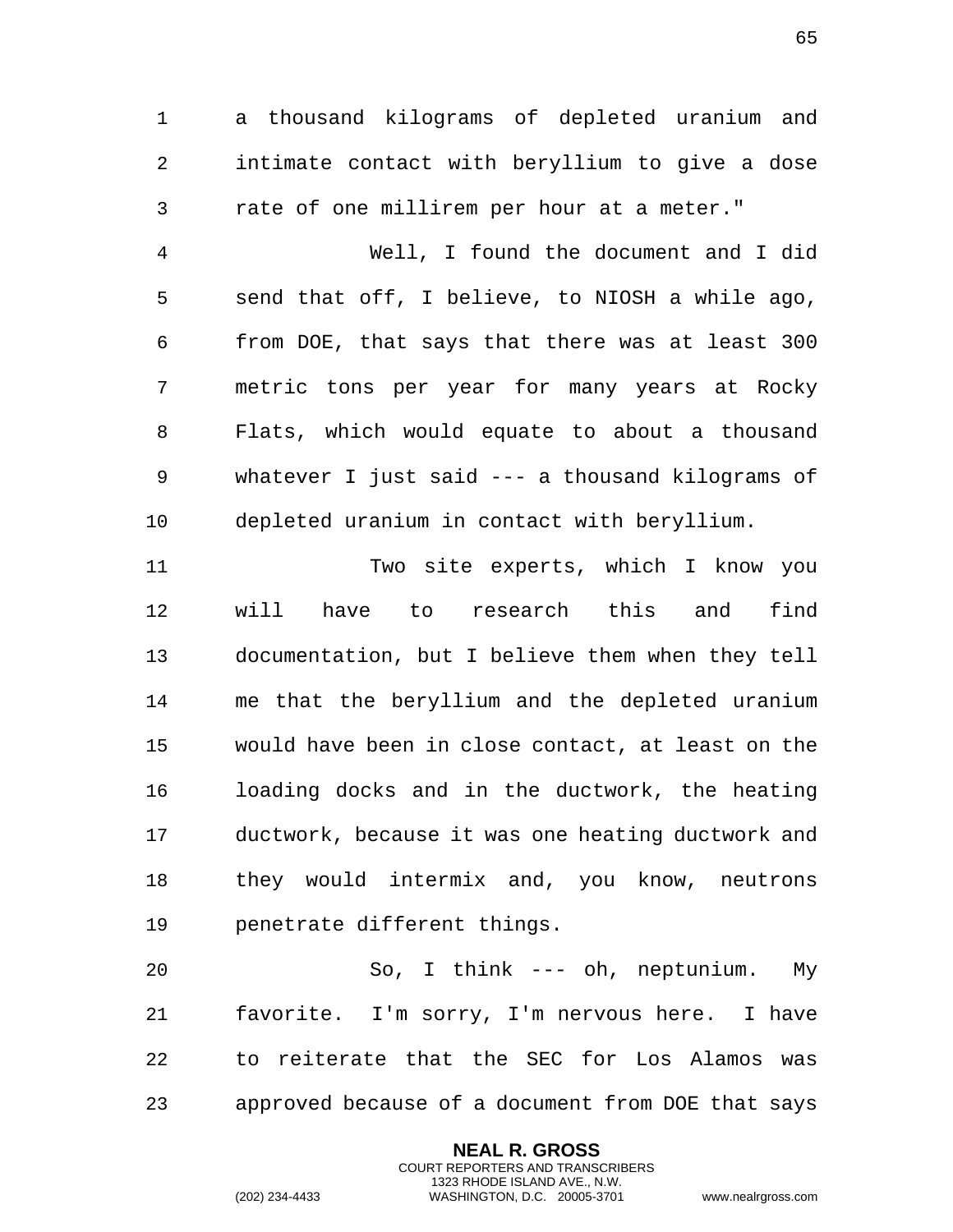1 you cannot use plutonium bioassay to reconstruct 2 dose for neptunium. And that's exactly what 3 they're doing for Rocky Flats and that's wrong. 4 It's inconsistent.

5 And let's see. I think that is just 6 about it. And I did, through Cold War Patriots, 7 they sent out an email asking for assistance for 8 me. And I did have people come to tell me, "Yes, 9 I worked on magnesium-thorium." They have no 10 documentation. And, "Yes, I know people who 11 worked with metal tritides."

12 So, I think that's about it. I 13 believe, and [identifying information redacted], 14 the petitioner, believes that NIOSH has failed to 15 provide reasonable and factually-based evidence 16 to support their position to reconstruct dose for 17 the Rocky Flats workers after 1983.

18 The uncertainty of whether the 19 documents were investigated and used for 20 methodology alone should give pause for the Board 21 before they vote not to expand the years. 22 Omissions of factual evidence by NIOSH, which is 23 readily available to the public, should also give

> **NEAL R. GROSS** COURT REPORTERS AND TRANSCRIBERS 1323 RHODE ISLAND AVE., N.W.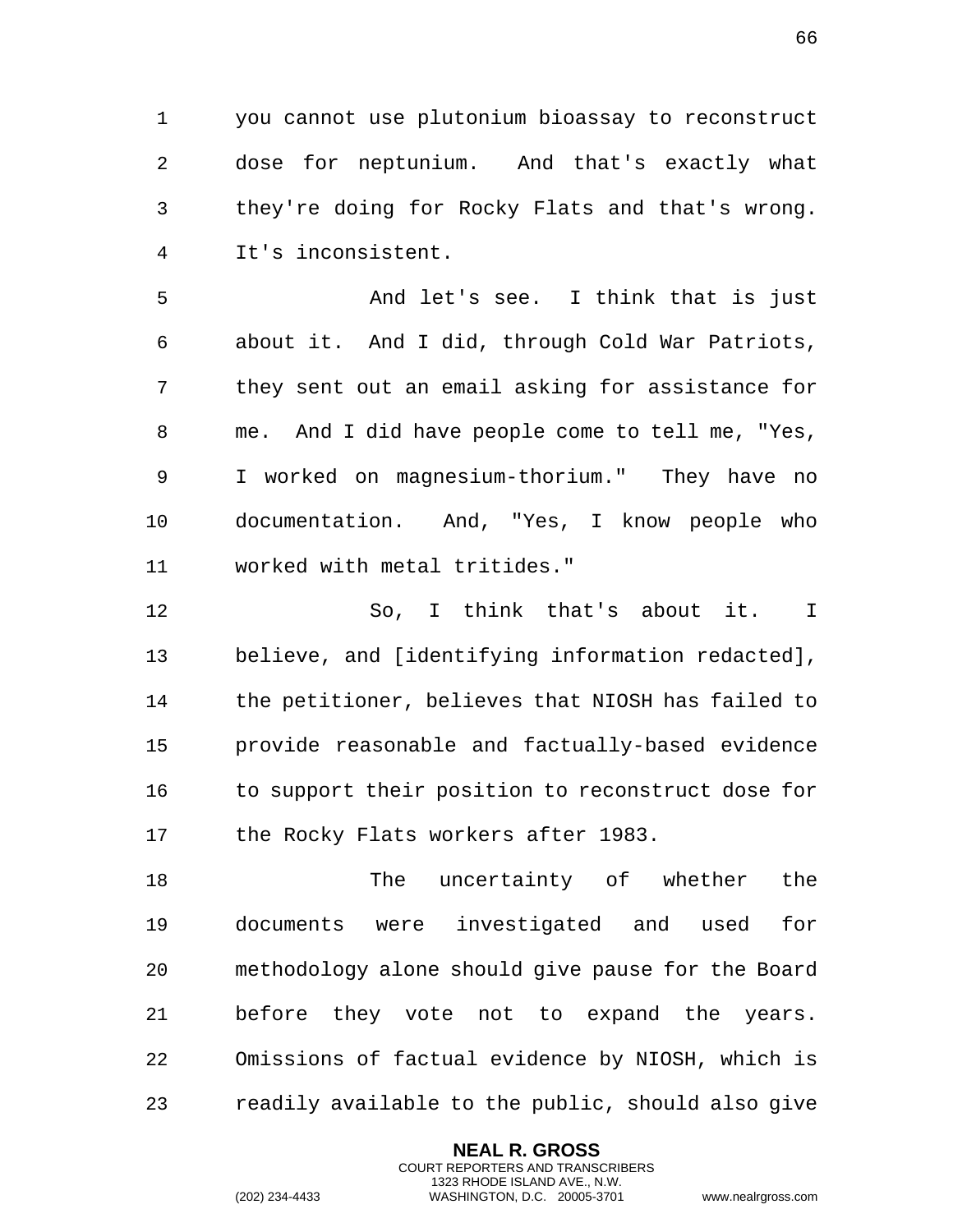1 the Board cause --- or pause.

| 2  | Rocky Flats, I know there's a problem                      |
|----|------------------------------------------------------------|
| 3  | with resources. This has been going on for years           |
| 4  | and years, but they deserve a fair investigation.          |
| 5  | And we just don't think -- to a degree -- to a             |
| 6  | degree, there's certain things that have been              |
| 7  | omitted. We just deserve a fair shake that all             |
| 8  | the evidence be honestly evaluated. And I ask              |
| 9  | that you vote to expand the Class. Thank you.              |
| 10 | CHAIR MELIUS: Thank you, Terrie.                           |
| 11 | LaVon or Dave, do you have responses                       |
| 12 | to $---$ I think there's $---$                             |
| 13 | MEMBER KOTELCHUCK: Well, why don't                         |
| 14 | we start with the metal tritides.                          |
| 15 | MR. RUTHERFORD: Metal tritides, we                         |
| 16 | actually assessed the metal tritide issue.<br>$\mathbf{I}$ |
| 17 | actually did get the documents from Terrie.                |
| 18 | The only period where we initially                         |
| 19 | thought there could possibly be was the mid-'70s           |
| 20 | time era when some activities were going on.               |
| 21 | However, when we did classified search                     |
| 22 | on that and discussions, we concluded that this            |
| 23 | was not a concern during that period. And so we            |

**NEAL R. GROSS** COURT REPORTERS AND TRANSCRIBERS 1323 RHODE ISLAND AVE., N.W.

(202) 234-4433 WASHINGTON, D.C. 20005-3701 www.nealrgross.com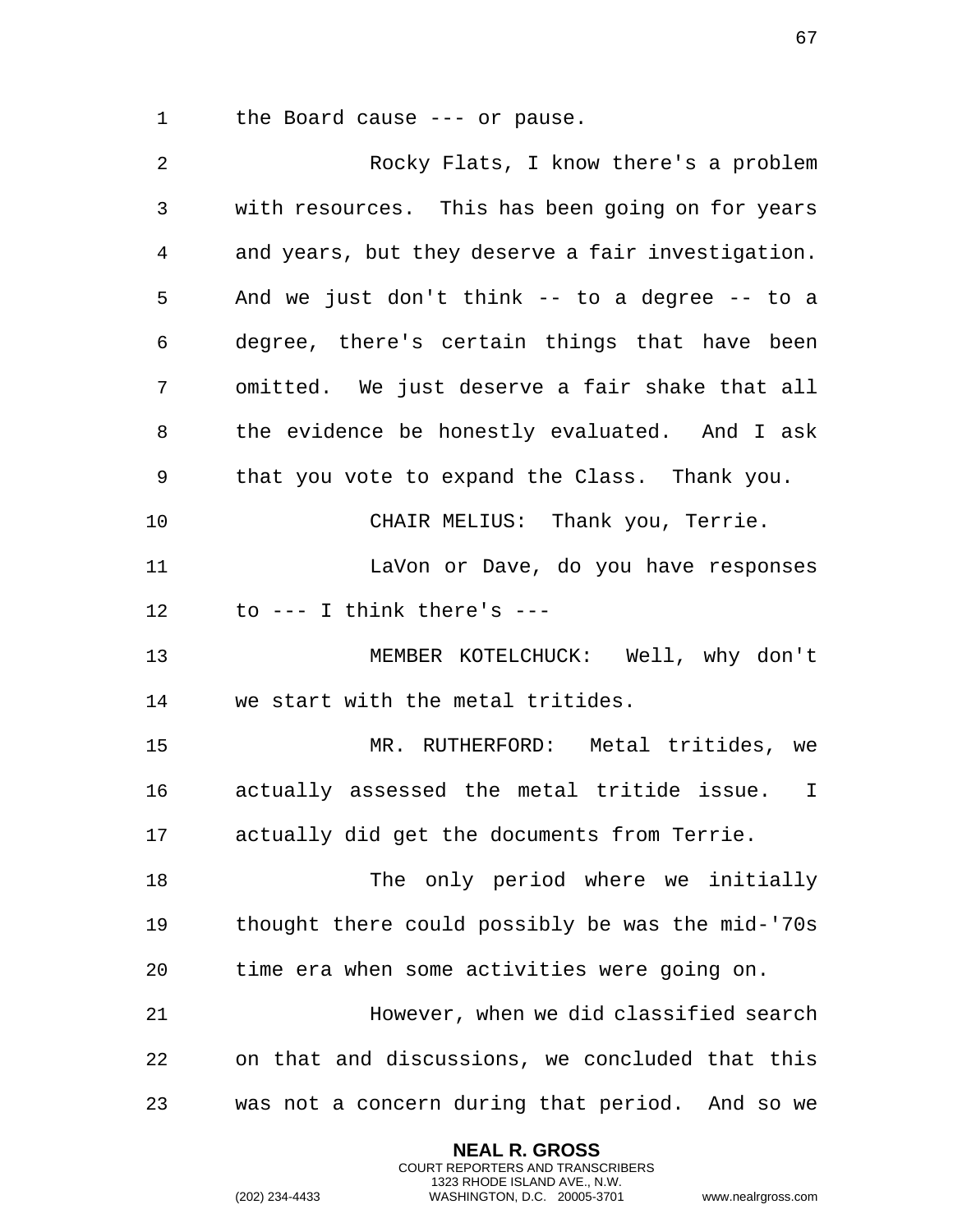1 have assessed that and it was reported to the 2 Work Group. And we also gave SC&A the 3 opportunity to rebut that.

4 CHAIR MELIUS: The CML cleanup 5 workers spills?

6 MEMBER KOTELCHUCK: The cleanup of 7 activity was --- that they said that they could 8 not --- that we were not detecting alpha 9 particles. I mean, there was -- there was 10 cleanup.

11 MR. RUTHERFORD: Oh, we have 12 documented surveys. We have contamination 13 surveys. We have air sampling from the entire 14 period.

15 The issue was, was there post-accident 16 bioassay? We could not confirm that, but we do 17 have the actual bioassay for individuals that 18 worked in the actual Critical Mass Laboratory 19 during their period.

20 It does not address fission and 21 activation products, and we did mention that, 22 because, at the time, the site did not feel that 23 it was necessary. And our calculations prove

> **NEAL R. GROSS** COURT REPORTERS AND TRANSCRIBERS 1323 RHODE ISLAND AVE., N.W.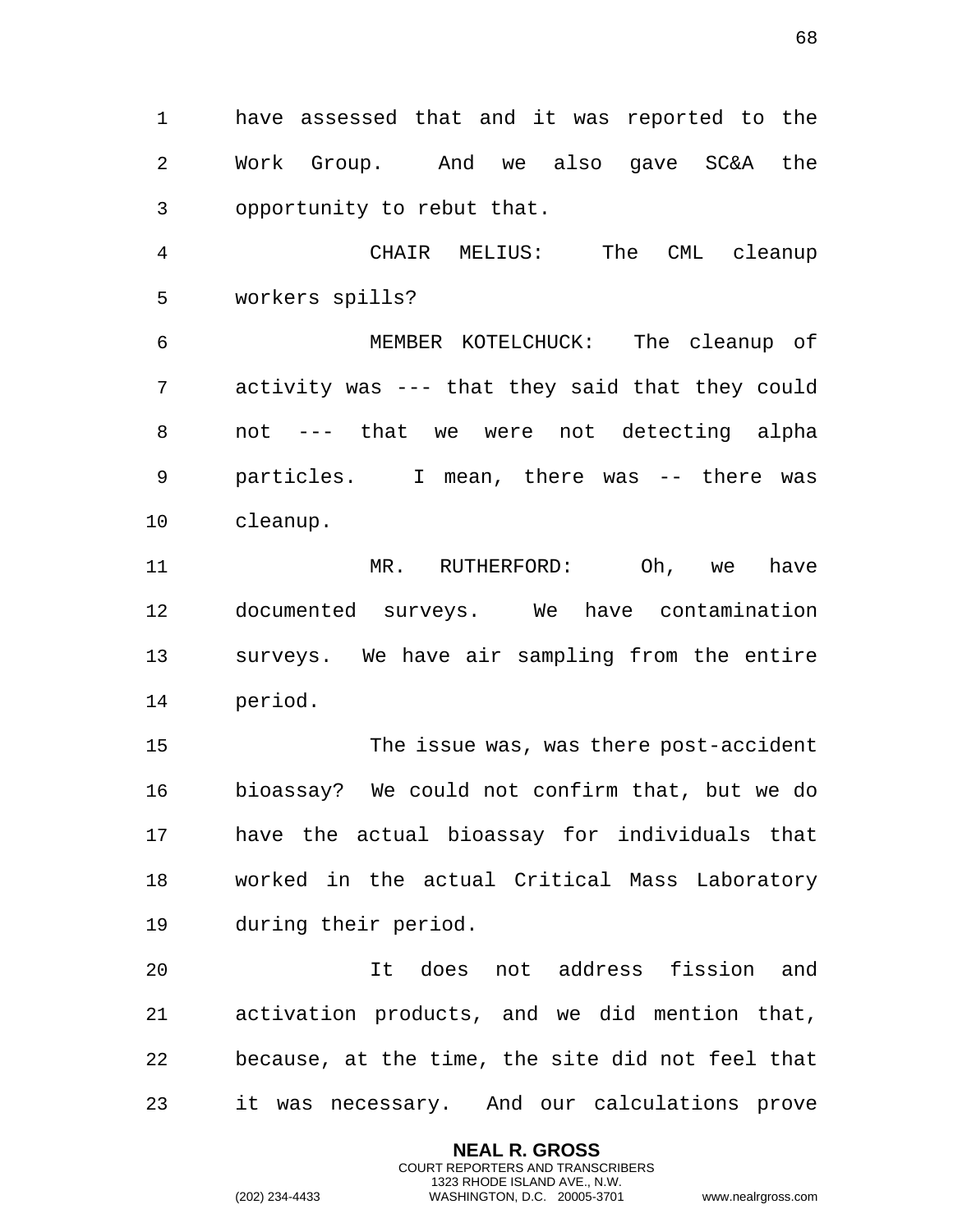1 that it was not.

| $\overline{2}$ | The highest dose we came up with was              |
|----------------|---------------------------------------------------|
| 3              | 2.5 times 10 to the minus fourth millirem         |
| 4              | potential exposure at the Critical Mass Lab from  |
| 5              | fission and activation products.                  |
| 6              | MEMBER KOTELCHUCK: Yeah, I mean, if               |
| 7              | I may say, on the cobalt-60, the assertion is     |
| 8              | that we didn't interview someone outside ---      |
| 9              | MR. RUTHERFORD: Actually, the                     |
| 10             | cobalt-60 source, the person did request an       |
| 11             | interview. That interview was conducted in a      |
| 12             | classified setting. The individual was<br>not     |
| 13             | concerned with Cobalt-60. She was concerned with  |
| 14             | a tritium capture system that was employed during |
| 15             | the production years.                             |
| 16             | She did not identify any situation                |
| 17             | where exposures could have been received from     |
| 18             | work with that unit. I can't discuss all of it,   |
| 19             | but I can give you that much. But, in fact, her   |
| 20             | interview said she had no issues with the cobalt- |
| 21             | 60 gamma cell. It was routinely surveyed.<br>We   |
| 22             | could only come up with two or three of the leak  |
| 23             | checks, but we did find the complete work package |

**NEAL R. GROSS** COURT REPORTERS AND TRANSCRIBERS 1323 RHODE ISLAND AVE., N.W.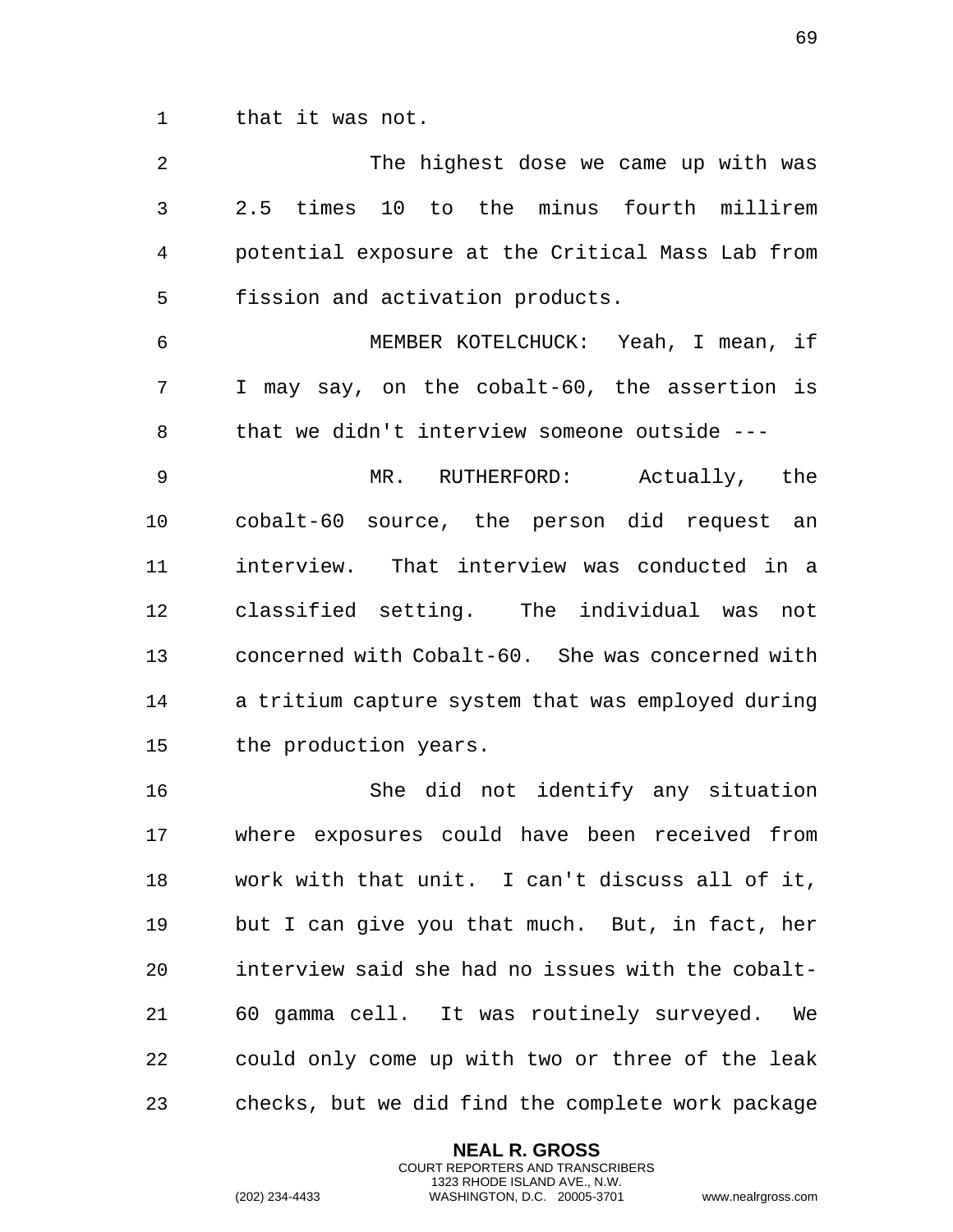for the removal of the gamma cell and we had no indications there was ever any problems with that.

 CHAIR MELIUS: Josie, you had a --- MEMBER BEACH: Yeah, I have two, LaVon. Hang on. Hang on there.

 MR. RUTHERFORD: I might as well just hang out.

 MEMBER BEACH: Can you just respond to the 460 building that was supposed to be a cold building, but --

 MR. RUTHERFORD: Yeah, and I do believe that we have, you know, found that there were some activities that were conducted, you know, just based on interviews, that there may have been some exposures in there.

 However, we also have personnel monitoring data for all those situations that we, you know, we have personnel monitoring data for those individuals, so it's not a dose reconstruction issue.

 MEMBER BEACH: Okay. And then the other one was on the CEDR. Did you guys look at

> **NEAL R. GROSS** COURT REPORTERS AND TRANSCRIBERS 1323 RHODE ISLAND AVE., N.W.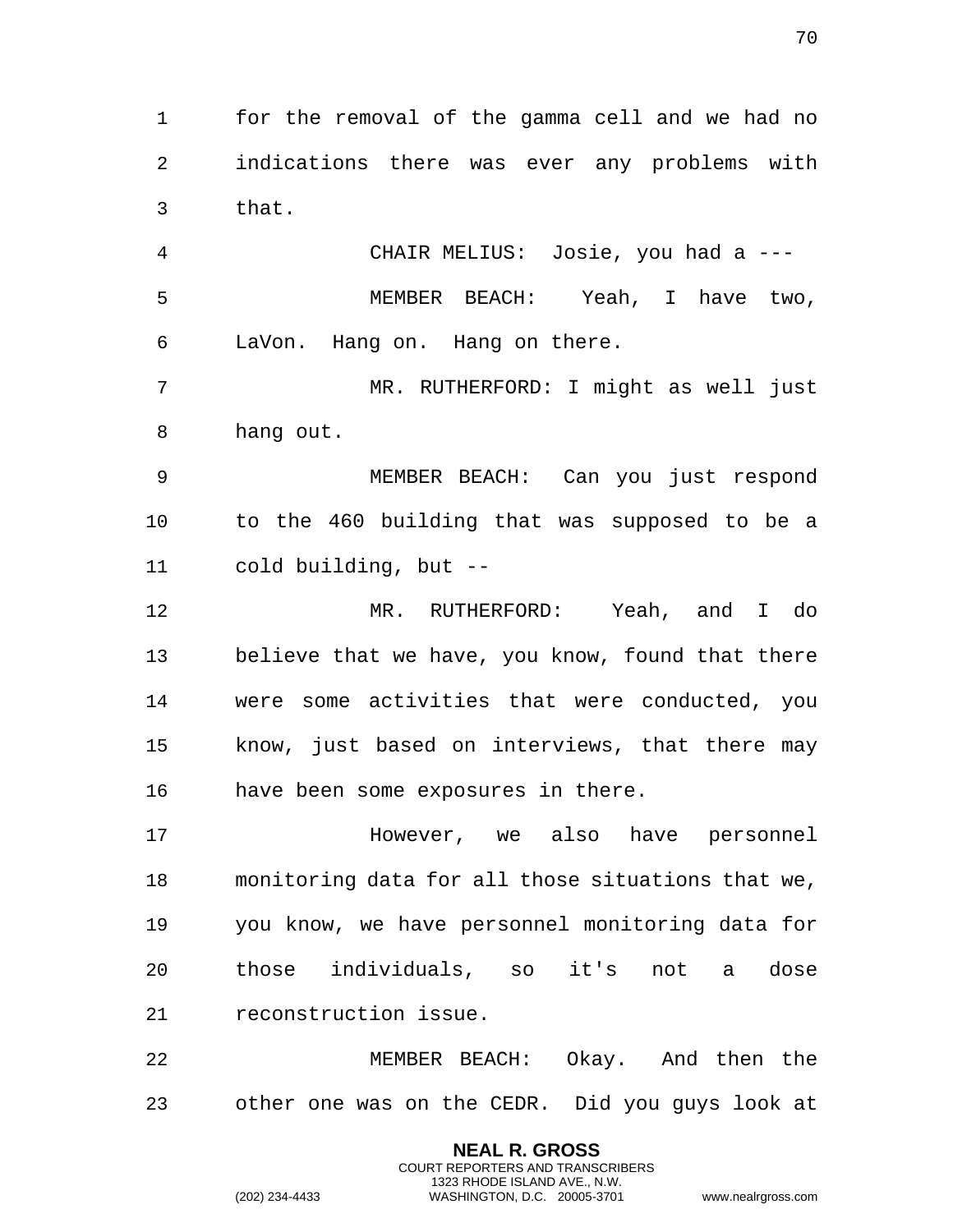that? MR. RUTHERFORD: CEDR database is part of our coworker model. MEMBER BEACH: Okay. MR. RUTHERFORD: However, it is also adjusted based on any additional data that we have. And, again, the coworker model will have to be reevaluated once the coworker methods have been finalized, you know, after SRS is completed. MEMBER BEACH: Under the Site Profile. MR. RUTHERFORD: Yeah. Right. MEMBER BEACH: And then last one, the neptunium dose using alpha to --- MR. RUTHERFORD: Yes. Neptunium, actually, the reason why we can use it there is

 we have documentation of the maximum ratios between the plutonium and the neptunium.

 We employed those maximum ratios and compared that to the airborne concentrations and they were negligible. You could not --- it would clearly be bounded by the plutonium intake. And those individuals had monitored plutonium

> **NEAL R. GROSS** COURT REPORTERS AND TRANSCRIBERS 1323 RHODE ISLAND AVE., N.W.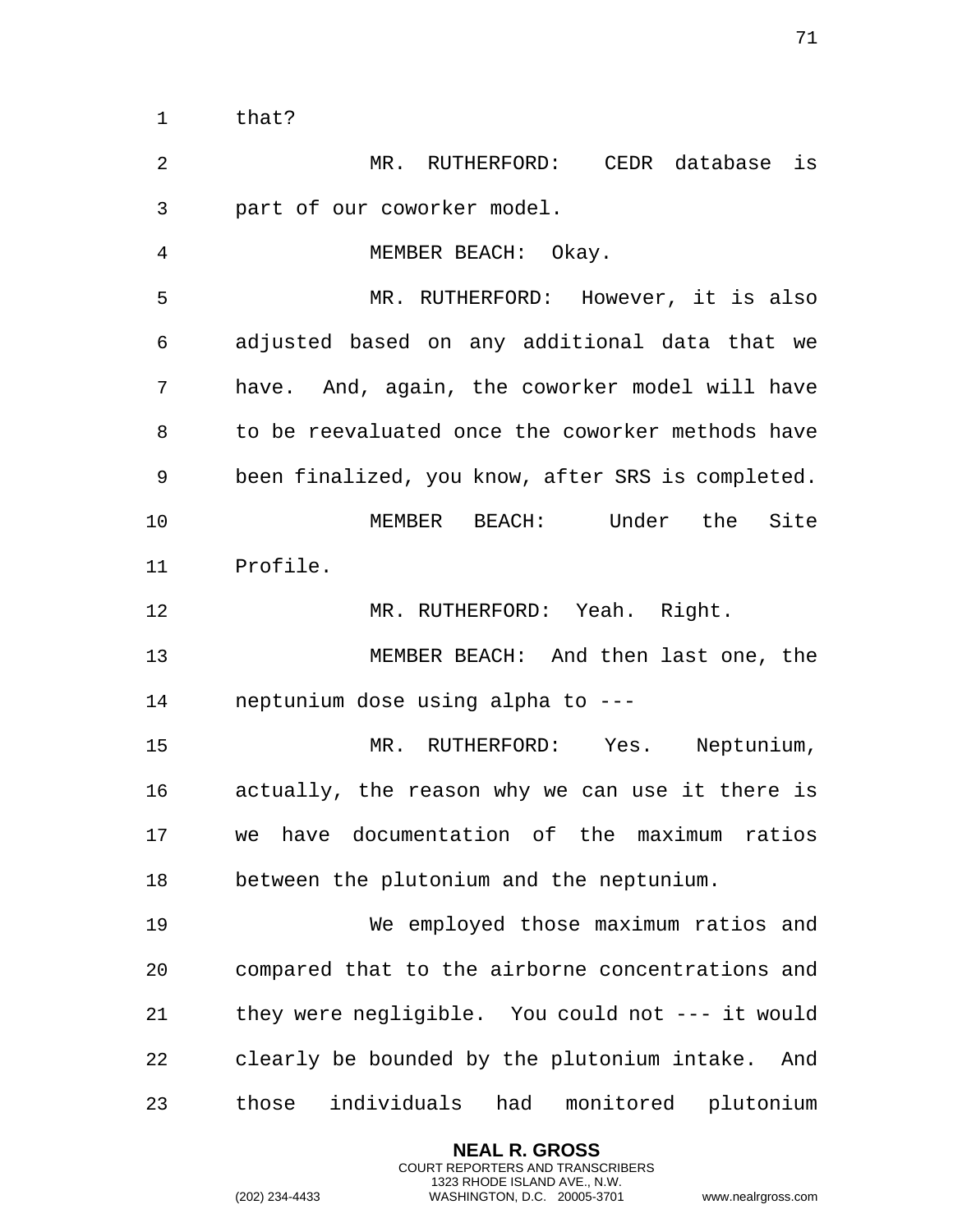bioassay.

| 2  | CHAIR MELIUS: LaVon, don't go away.               |
|----|---------------------------------------------------|
| 3  | (Laughter.)                                       |
| 4  | MEMBER KOTELCHUCK: Also, I may say,               |
| 5  | while we're waiting, I mean, when people, in the  |
| 6  | plant, there were at least two people who         |
| 7  | reported using magnesium-thorium. One of them     |
| 8  | was --- and it was told to us a while ago there   |
| 9  | was an interview that was held. And that was the  |
| 10 | quote that I said that it was hard to tell. And,  |
| 11 | sincerely, it may have been, but that's not, if   |
| 12 | you will, solid corroboration.                    |
| 13 | MR. RUTHERFORD: Well, I can say the               |
| 14 | interviews, when we conducted the interviews, the |
| 15 | question was specifically asked, "Do you recall   |
| 16 | ever using magnesium-thorium alloy in your        |
| 17 | operations?"                                      |
| 18 | No time period was put on it. It was              |
| 19 | basically, have you heard magnesium-thorium alloy |
| 20 | -- and none of them that we interviewed, we       |
| 21 | interviewed workers that worked on the project    |
| 22 | that, you know, the SST&S, their railcars that    |
| 23 | were actually -- which were brought into          |

**NEAL R. GROSS** COURT REPORTERS AND TRANSCRIBERS 1323 RHODE ISLAND AVE., N.W.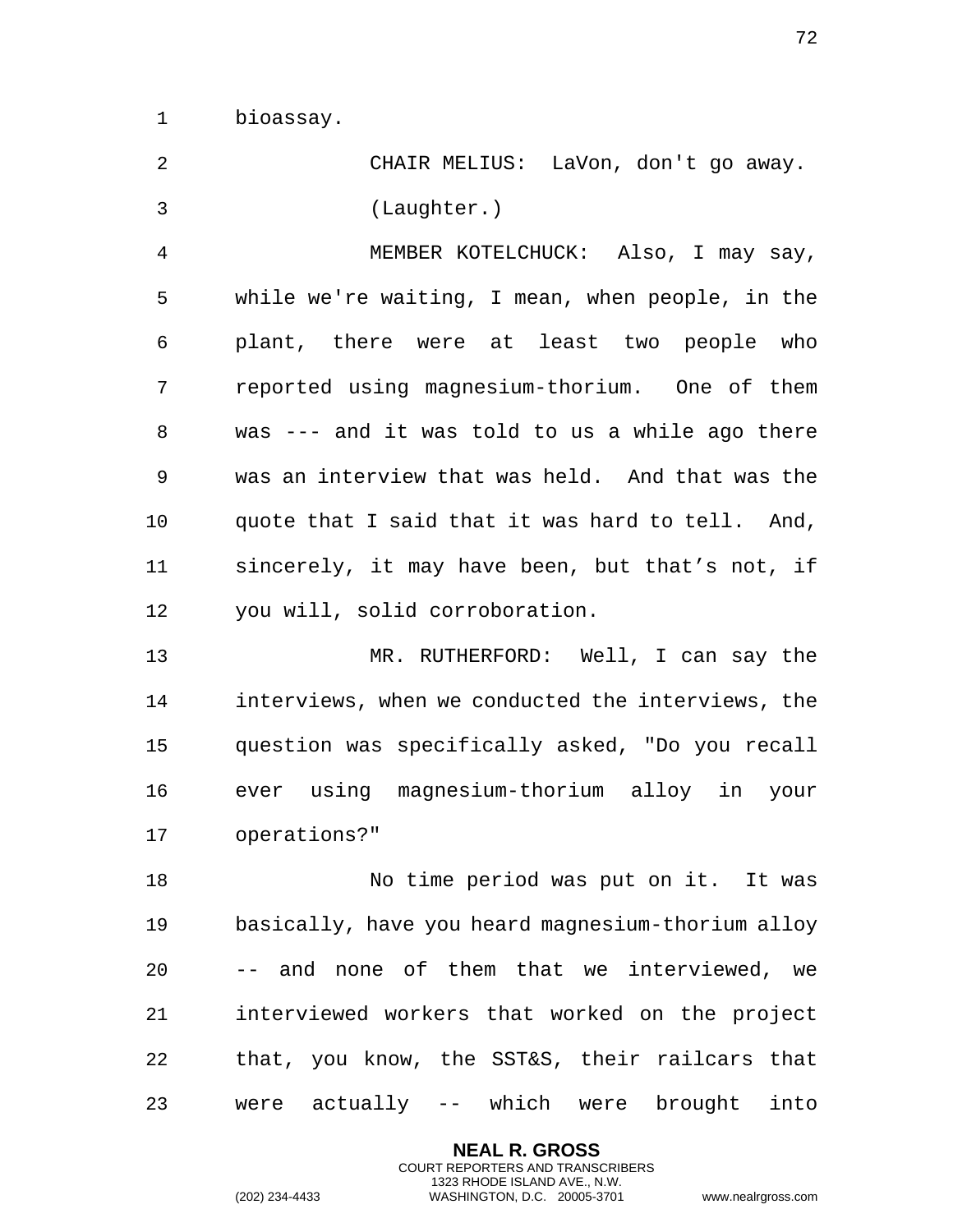1 question, and none of them could corroborate that 2 there was magnesium-thorium alloy.

3 CHAIR MELIUS: My question is 4 different, and it's the X number of boxes, since 5 we don't know it's 400. Are those ever going to 6 be looked at?

7 MR. RUTHERFORD: I would suspect that 8 we will, but I, you know, again, I would suspect 9 we'll look at them just because of other issues 10 as we move down the Rocky Flats path of Site 11 Profile issues. And given opportunities where 12 we go to LANL for different things, we will have 13 opportunities that we can look into those boxes, 14 I believe.

15 CHAIR MELIUS: Okay. And suppose 16 that they corroborate the use of magnesium-17 thorium. Are you going to --- I mean, I think 18 you've stated that that's, you know, sort of a 19 Site Profile issue that you can reconstruct dose, 20 but will you be able to place workers into that 21 area?

22 MR. RUTHERFORD: Well, obviously, I 23 mean, we do actually have a pretty good list of

> **NEAL R. GROSS** COURT REPORTERS AND TRANSCRIBERS 1323 RHODE ISLAND AVE., N.W.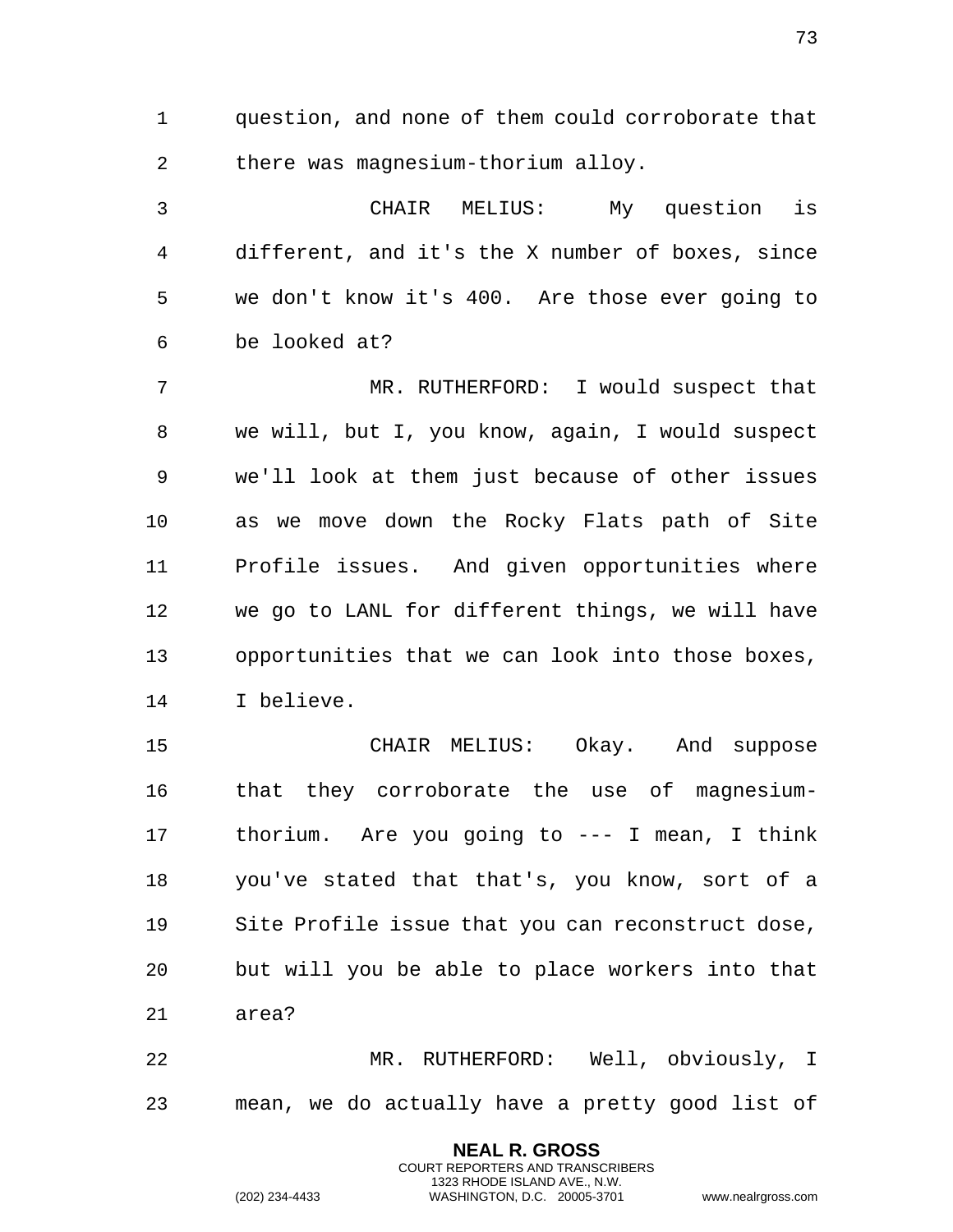the workers that worked on that project. So, we do have that.

 It would be more of timing of what we would probably end up doing is identifying the exposure --- first of all, if the exposure is, you know, when we calculate it, is it a measurable exposure? That would be the first thing.

 Then we would probably identify it to just the people, any individual that worked within that building over that time period, and we could apply that dose.

 CHAIR MELIUS: Back to the boxes. Is there any sort of index of the boxes or of what the content may be?

 MR. RUTHERFORD: Yeah. Actually, LANL had an index, that I remember, but it wasn't a very detailed index. And, actually, I've been sending emails to our staff to get a better feel for that as well. So, and I haven't got it back yet.

CHAIR MELIUS: Okay.

 MEMBER KOTELCHUCK: Right. I mean, we have been --- also the Working Group has been

> **NEAL R. GROSS** COURT REPORTERS AND TRANSCRIBERS 1323 RHODE ISLAND AVE., N.W.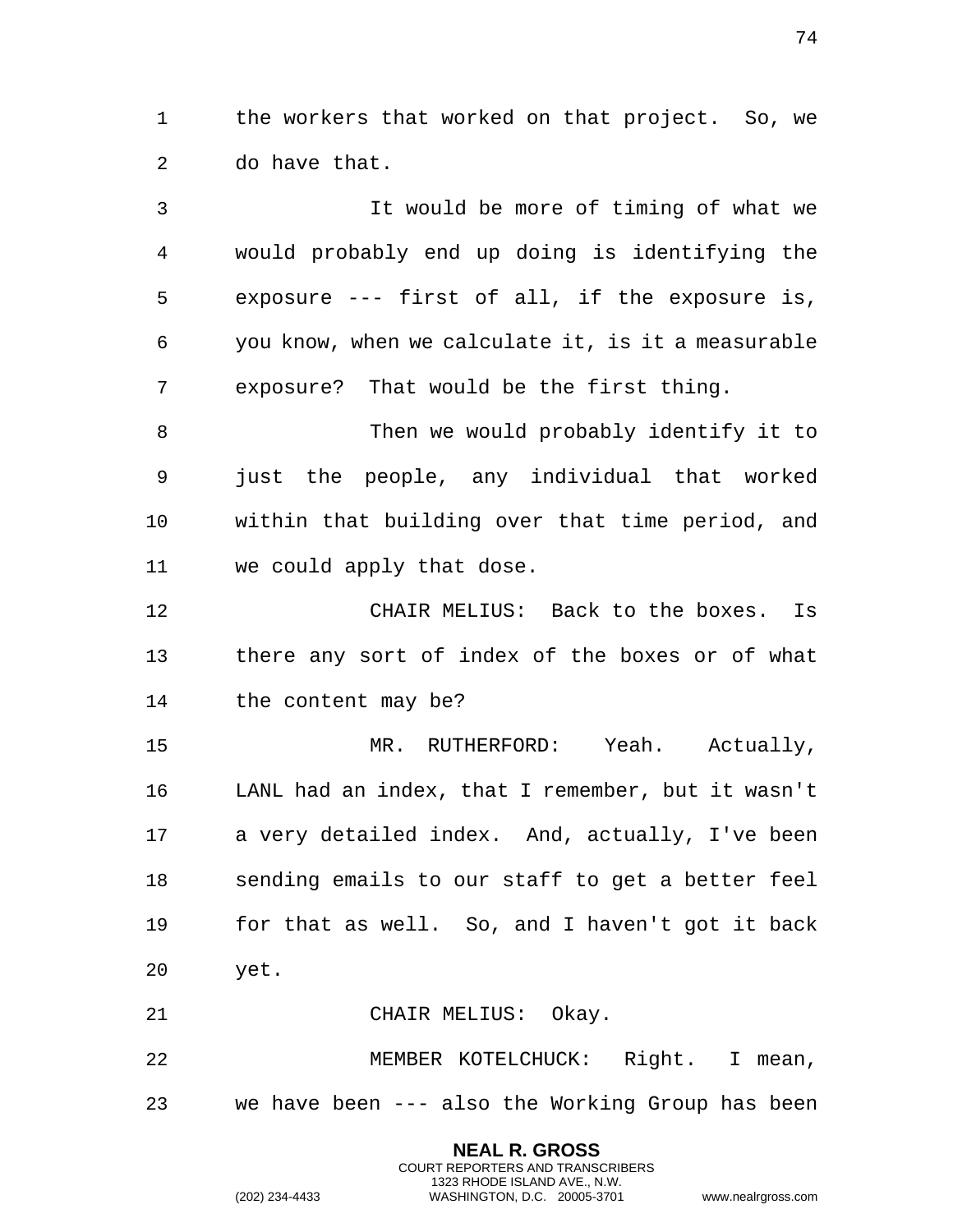working on this for years.

| 2              | MR. RUTHERFORD: And recognize,                  |
|----------------|-------------------------------------------------|
| $\mathfrak{Z}$ | again, that this was also addressed under SEC-  |
| 4              | 30. This was looked at under SEC-30. It was     |
| 5              | extensively looked at by --- I mean, because of |
| 6              | [Identifying information redacted] concern with |
| 7              | Dow-Madison and his concern with extending the  |
| 8              | covered period at Dow-Madison.                  |
| 9              | And so it was looked at there, because          |
| 10             | if they sent magnesium-thorium alloy to another |
| 11             | plant after the covered period, then they would |
| 12             | make the argument that it should extend that.   |
| 13             | So, we looked at it there. We've                |
| 14             | looked at it under this, you know, so it's been |
| 15             | looked at a lot.                                |
| 16             | MEMBER SCHOFIELD: LaVon, I've got a             |
| 17             | couple questions for you.                       |
| 18             | (Laughter.)                                     |
| 19             | MEMBER SCHOFIELD: Okay. Was HF                  |
| 20             | reductions done at Rocky Flats? And if so, was  |
| 21             | that an isolated area or was there other people |
| 22             | working there who were not directly tied to the |
| 23             | HF reductions?                                  |

**NEAL R. GROSS** COURT REPORTERS AND TRANSCRIBERS 1323 RHODE ISLAND AVE., N.W.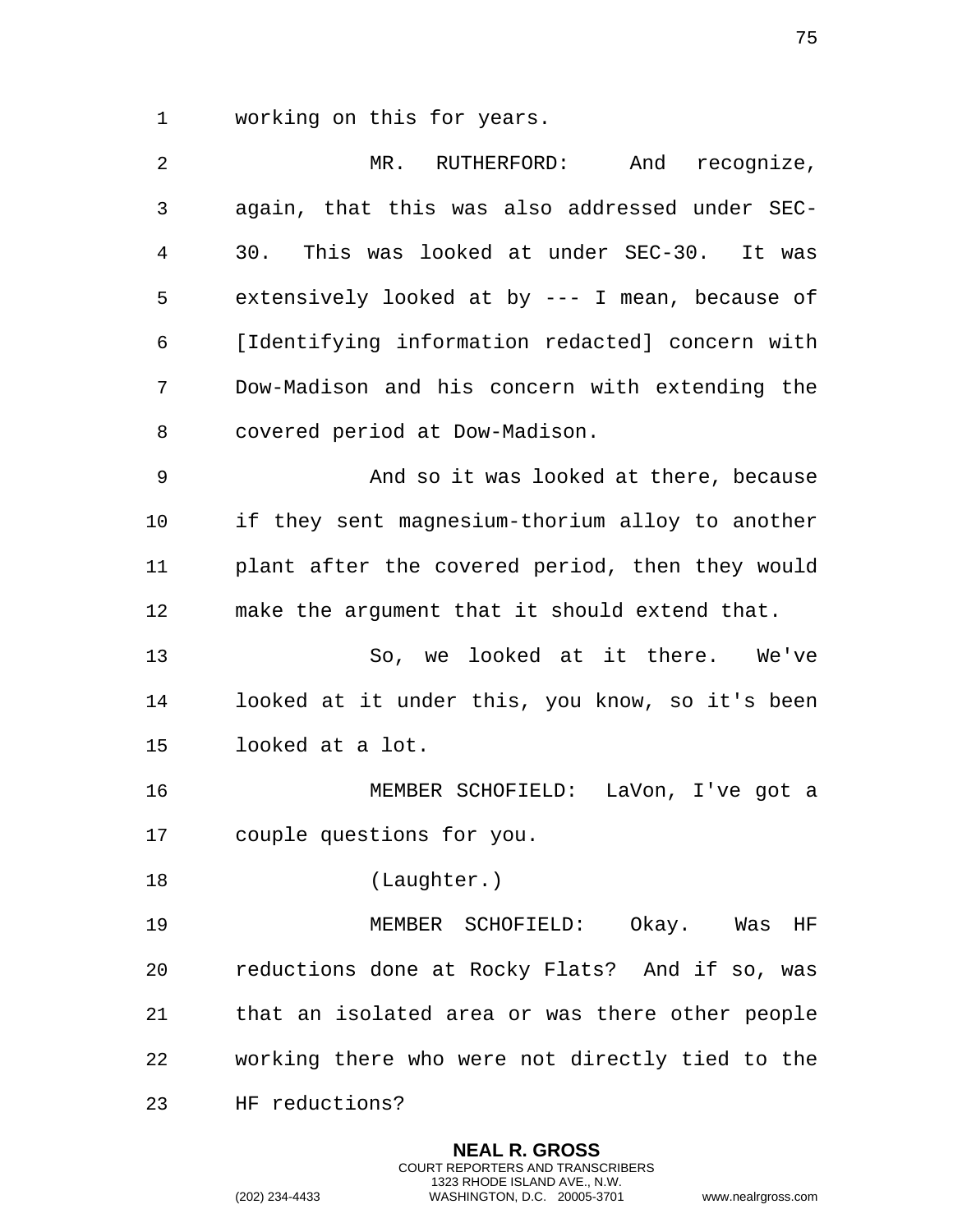MR. RUTHERFORD: Well, HF doesn't have --- it's not a radiological issue. MEMBER SCHOFIELD: No, but if you're reducing plutonium fluoride with HF you do have that neutron flux. MR. RUTHERFORD: Yeah. I can say --- I don't know. I can say that the neutron exposures were thoroughly evaluated under the NDRP program. They were evaluated extensively under SEC-30 and all issues were closed out under that. MEMBER SCHOFIELD: Have you investigated --- there's some indication that some people say that californium was used there. Have you investigated that, or not? MR. RUTHERFORD: We have no indication that --- there may have been a small source. Again, that's an external exposure that may have been used for calibrating instruments. I don't know. I don't recall that, but that is an external exposure issue. We have film badge data on everyone. And, again, neutron exposures have been evaluated. It wouldn't have --- they

> **NEAL R. GROSS** COURT REPORTERS AND TRANSCRIBERS 1323 RHODE ISLAND AVE., N.W.

(202) 234-4433 WASHINGTON, D.C. 20005-3701 www.nealrgross.com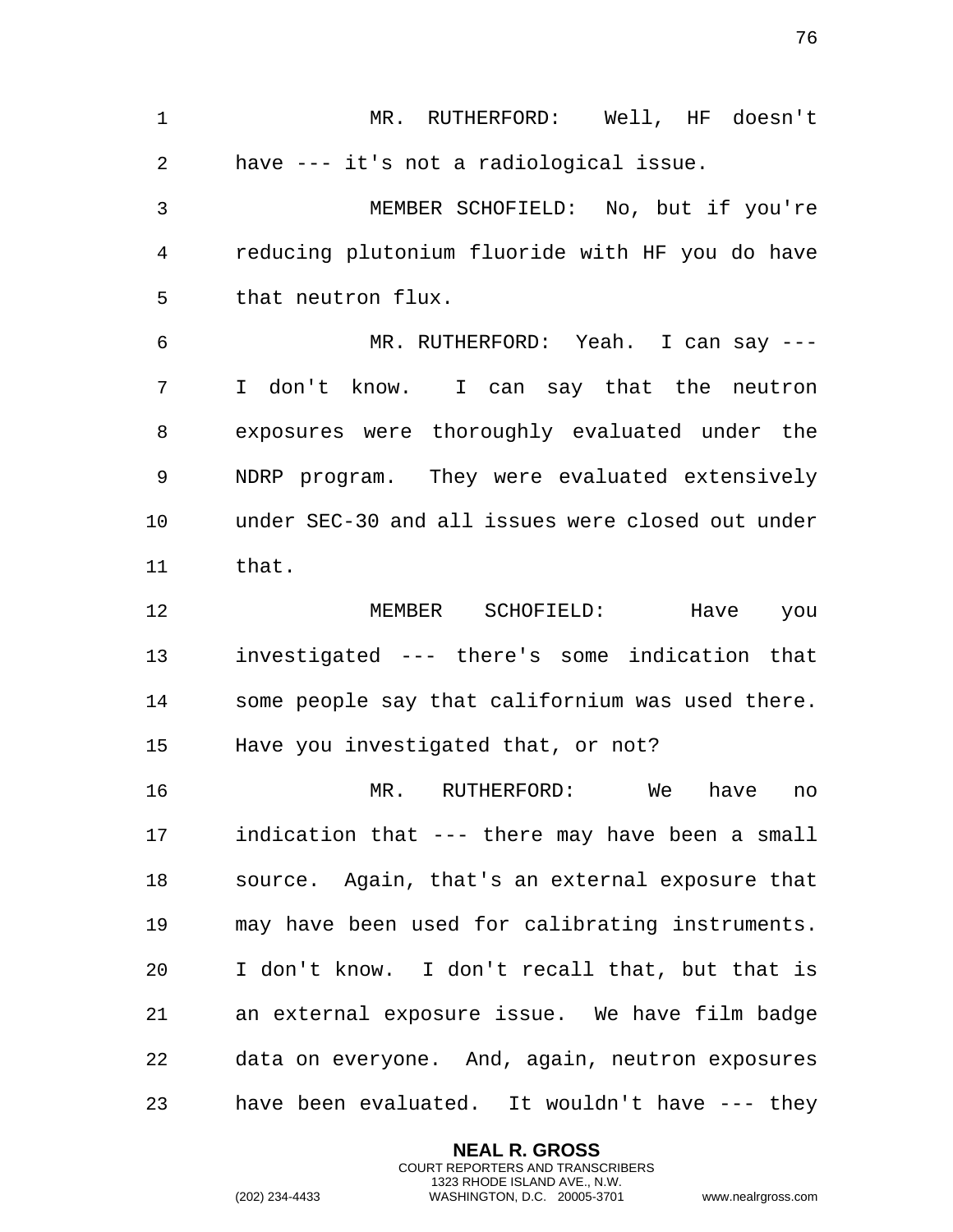would have been picked up by our -- by the monitoring.

 MEMBER SCHOFIELD: Okay. Thanks. CHAIR MELIUS: Anybody else have further questions? MEMBER KOTELCHUCK: There were an extensive number of issues that we looked into and we tried to respond as we thought appropriate to the information that was provided by the co- petitioners and their representatives. So, and this is the conclusion that we came to that we

should not add the SEC.

 And, of course, all the individual cases, all the individual exposures, all the exposures to individuals will be assessed. And possibly in the future there may be issues that we might want to revise the profile. We will do that, but we've gone through this as thoroughly as we could.

 CHAIR MELIUS: So, we have a motion from the Work Group that we closed?

 MEMBER KOTELCHUCK: Yes, we do. Yeah.

> **NEAL R. GROSS** COURT REPORTERS AND TRANSCRIBERS 1323 RHODE ISLAND AVE., N.W.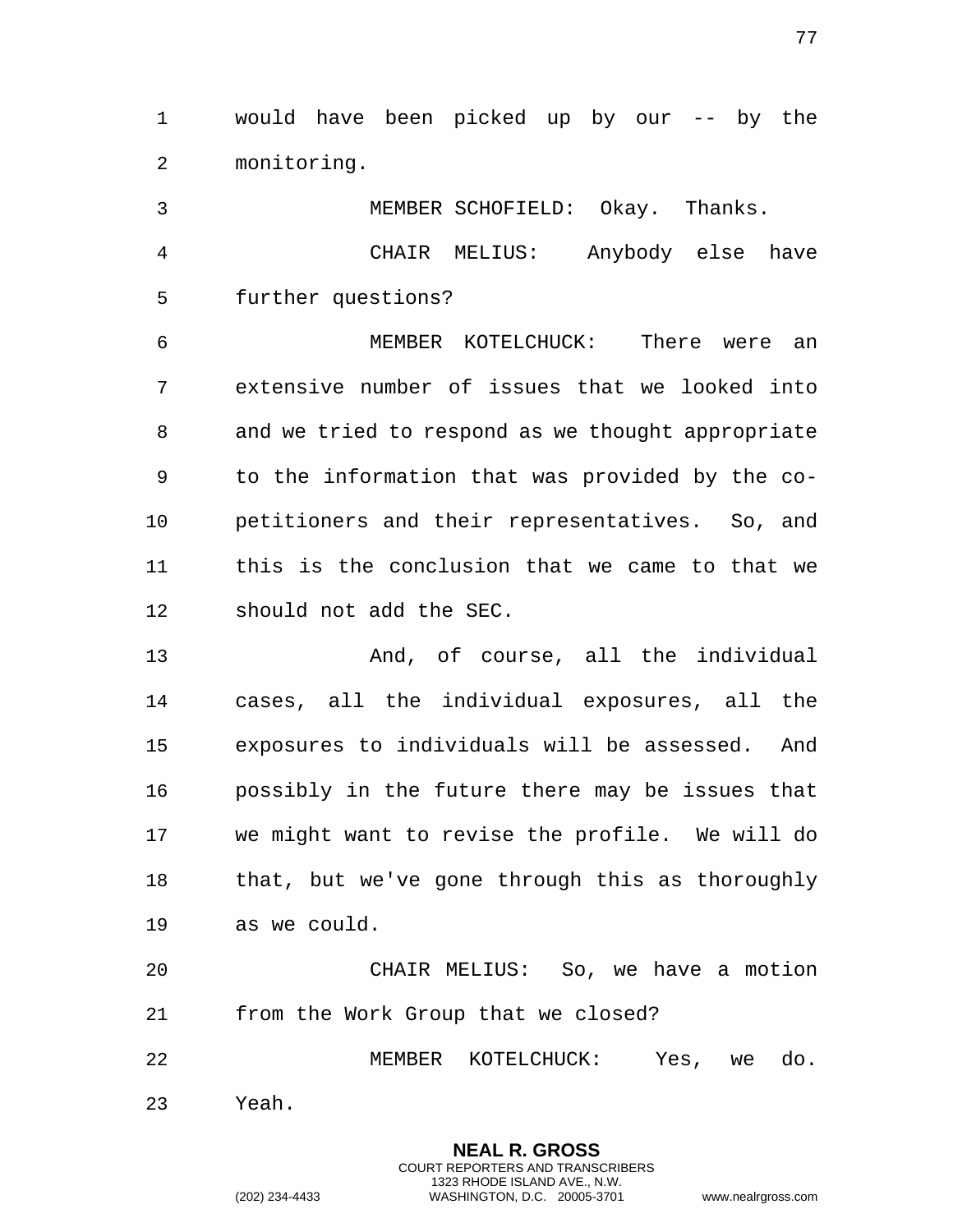MEMBER BEACH: Can I ask, was that a unanimous recommendation by the Work Group? MEMBER KOTELCHUCK: Yes, it was. MEMBER BEACH: Okay. Thank you. CHAIR MELIUS: So, further discussion on that? I will say I have some misgivings simply because I wish we had more information on the X number of boxes available to us, to know how you targeted them and so forth. And it seems, I guess, a little bit troublesome that there's information out there that we're not looking at. On the other hand, I understand the impracticality of it, and, you know, stretching out an evaluation for a longer period of time for what may very well be an SEC -- or a Site Profile issue, not an SEC issue. Though, I can imagine a scenario that's fairly common when we discover these where, you know, not because of the nature of the exposure, but because the issue of placing workers into a particular area, that we can't do,

> **NEAL R. GROSS** COURT REPORTERS AND TRANSCRIBERS 1323 RHODE ISLAND AVE., N.W.

(202) 234-4433 WASHINGTON, D.C. 20005-3701 www.nealrgross.com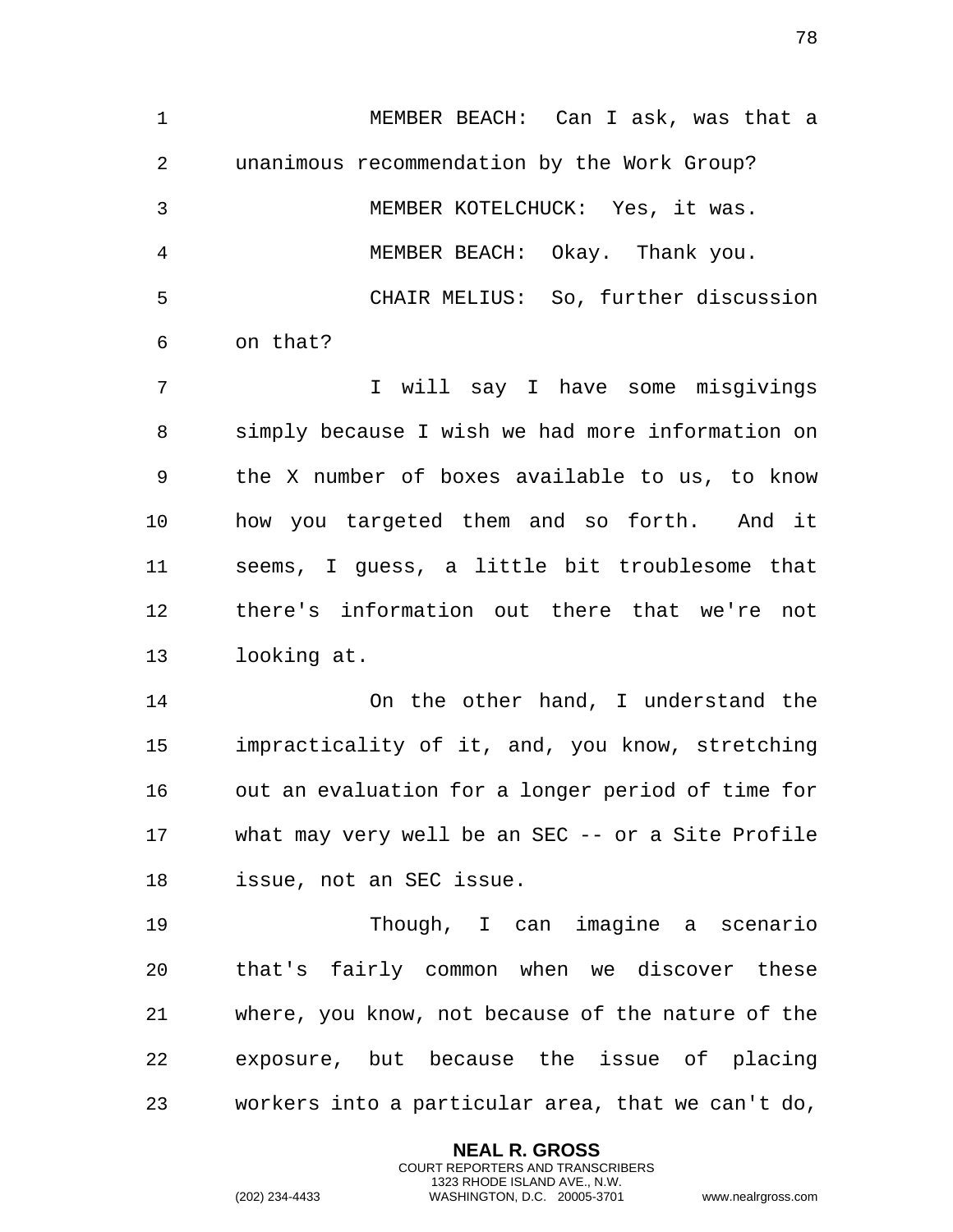you know, dose reconstruction for that particular exposure.

 But, again, we haven't really gotten to that point and we haven't been able to explore it yet.

 MEMBER KOTELCHUCK: Right. Coming to a conclusion that you can't find corroborating evidence is always troubling, I mean. But it seemed to us that there are many people who are going to be affected by the SEC petition and that it was reasonable after four years to say we've done a good job. And we are always open to reopening if more information is found ---- or I should say if information is found to corroborate.

 MR. RUTHERFORD: I'd like to add onto that, you know, recognize that SEC-30 went through the entire period. It was only because new information was brought forth by the petitioner that was not previously evaluated that moved this petition forward.

 So, in the future, if there's new information that comes out that provides a basis

> **NEAL R. GROSS** COURT REPORTERS AND TRANSCRIBERS 1323 RHODE ISLAND AVE., N.W.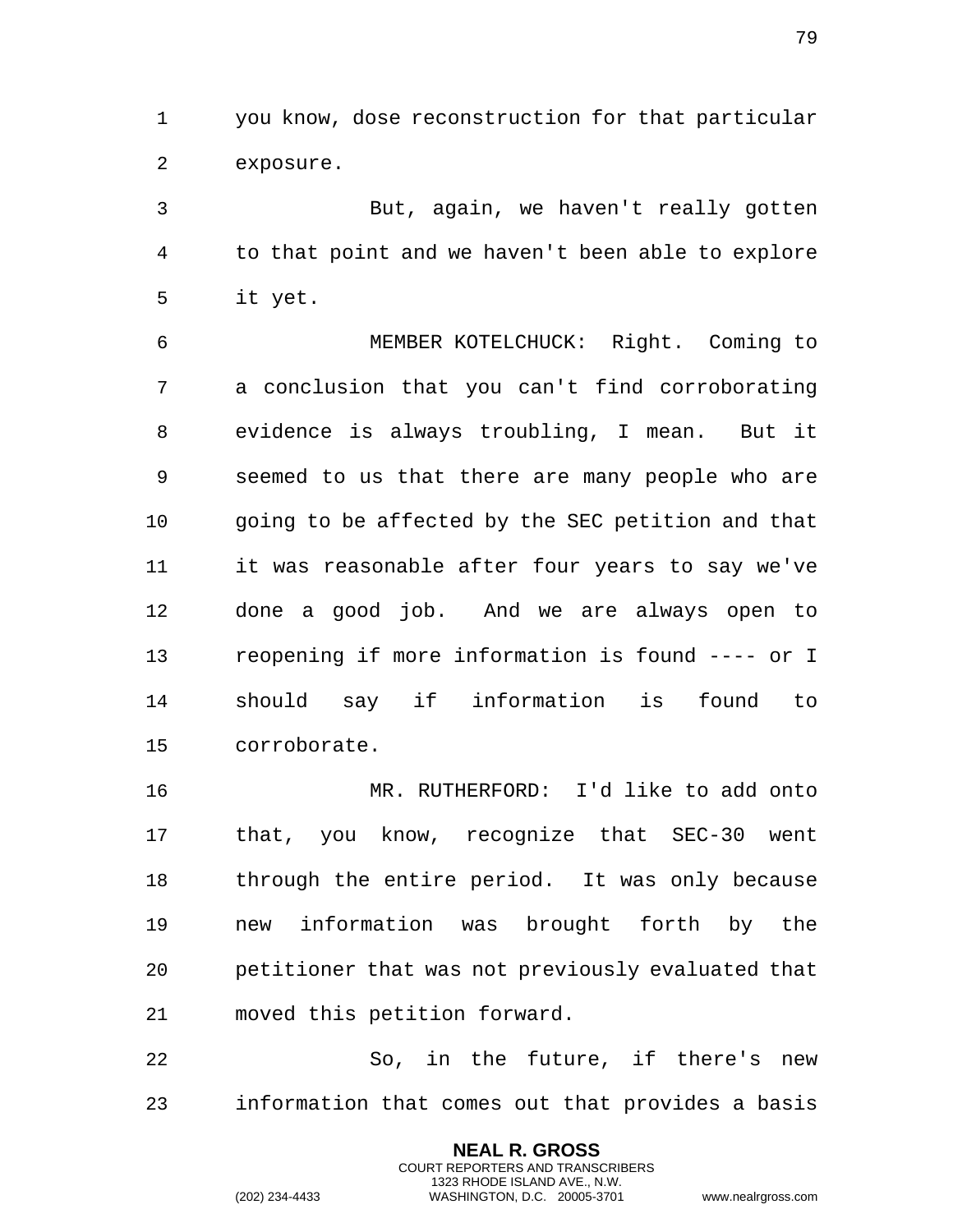1 for an SEC petition, we will open that petition 2 and look at it. So, I mean, it never shuts the 3 door on future petitions. I just wanted to make 4 sure everybody remembered that.

5 CHAIR MELIUS: I'll just add that some 6 of us were not very satisfied nor agreed with the 7 conclusion on SEC-30. So, I'm not sure I'm as 8 comfortable with the investigation there as I am 9 with what's going on so far, except for this one 10 issue which is somewhat troubling.

11 Any further comment on that? Paul? 12 MEMBER ZIEMER: Well, let me just ask 13 a question on that.

14 Let's suppose that sometime in the 15 future we found that there was the magnesium-16 thorium, some records of it for those group of 17 workers that you're talking about. The main 18 issue there, would it not be one where those who 19 were doing welding would have internal exposures? 20 So, the likelihood of that ever 21 becoming an SEC issue seems, to me, it's pretty 22 low. It's still reconstructible.

23 CHAIR MELIUS: I agree it's

**NEAL R. GROSS** COURT REPORTERS AND TRANSCRIBERS 1323 RHODE ISLAND AVE., N.W.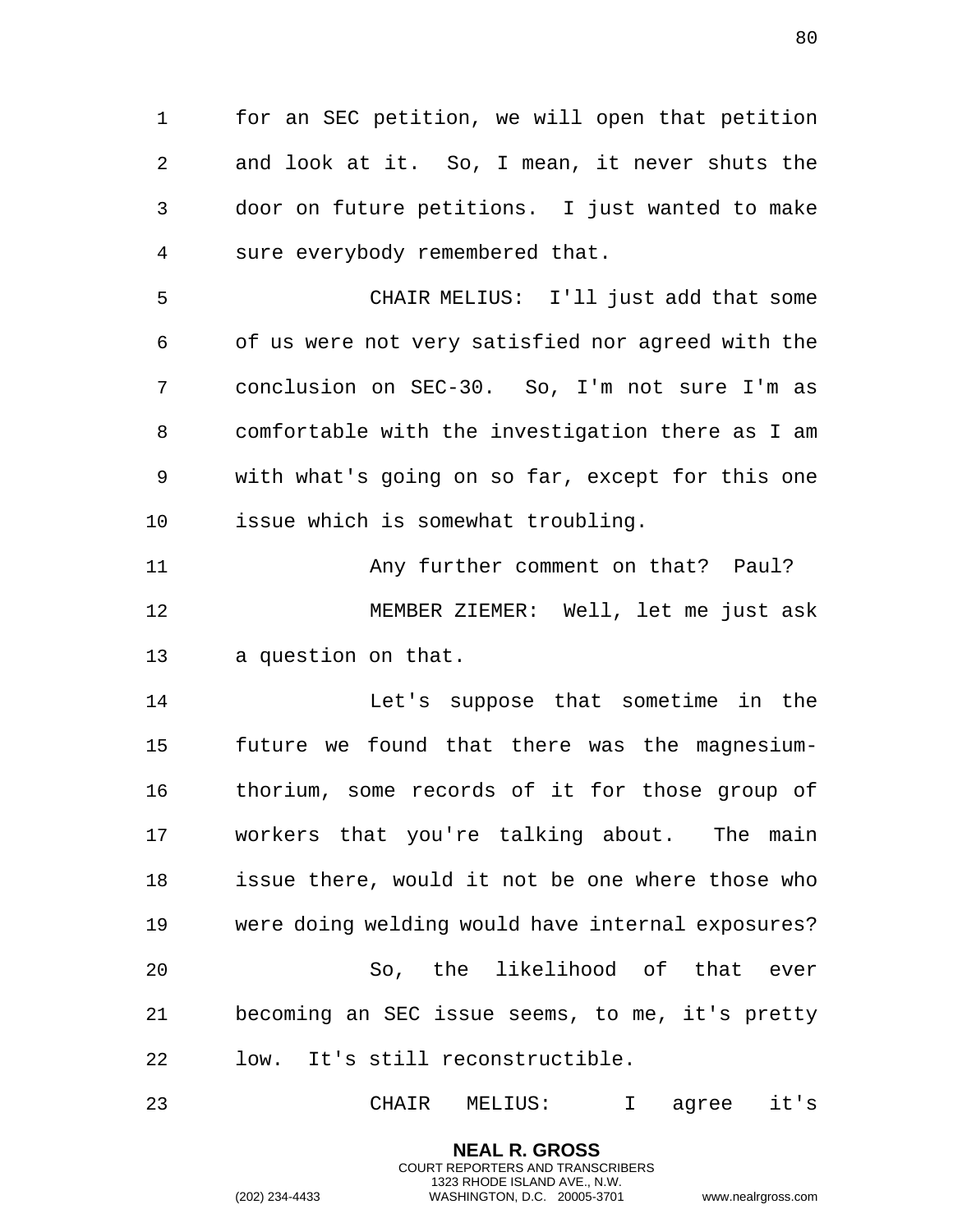reconstructible. I'm not sure that --- usually the problem we have is placing workers into those categories. Do the records support people being there and does it cover all the people that were potentially involved in that work?

 I mean, it's a hypothetical. I don't want to go over, you know --

 MEMBER ZIEMER: It's pretty hard to call everybody on the site a welder.

 CHAIR MELIUS: Well, and I don't recall enough about the record system there in terms of personnel records and placing people in sites. I'm going based on our experience at other sites. I don't want to exaggerate the possibility, but I don't think it's always, you know, it's as straightforward as just doing the dose reconstruction.

 MEMBER KOTELCHUCK: It's certainly, I think, for people there, I think that if we were to find, in the future, records that it would not result in majorly increase in a dose that that workers got.

And we do know something about the

**NEAL R. GROSS** COURT REPORTERS AND TRANSCRIBERS 1323 RHODE ISLAND AVE., N.W.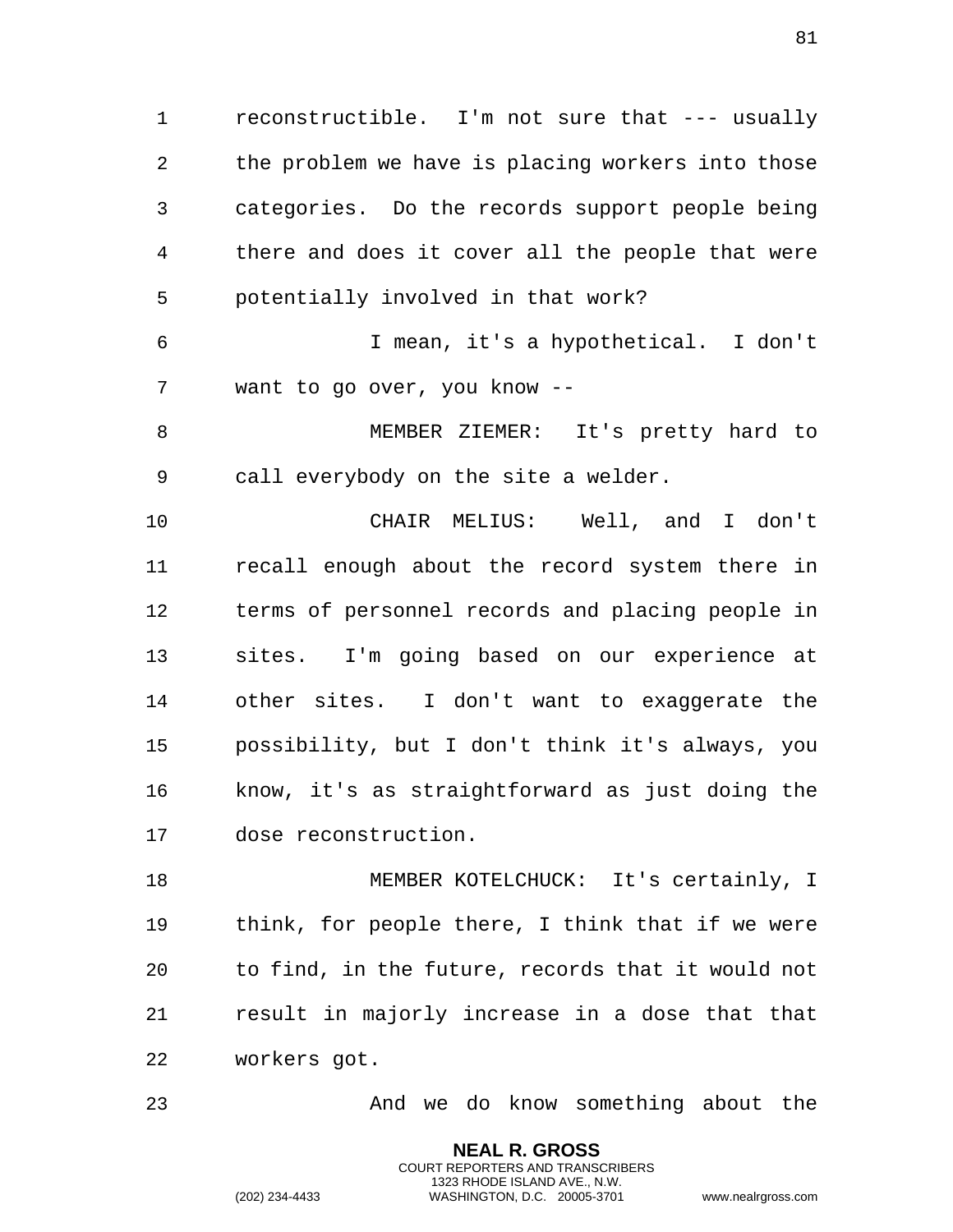1 nature of the plates that were put up. And it 2 was largely, as I understand, punching, using a 3 punch to punch holes so that they can --- no, not 4 welding, but I won't say that they didn't do any 5 welding, because I don't know, but I would say 6 that it doesn't look like the operations and the 7 nature of the material would turn things upside 8 down.

9 It would require, however, going over 10 every single case that has been assessed to 11 reassess them. And that would be a lot of work. 12 But it does not make sense to try to think about 13 what the exposures might be if you haven't been 14 able to find evidence that the material, the 15 magnesium-thorium alloy, was used there.

16 CHAIR MELIUS: A separate set of 17 issues that I have, or issue that I have, so 18 assuming, I guess, one way or the other whether 19 how we deal with this SEC, the next step would be 20 to further review the Site Profile? And would 21 that further review of the Site Profile involve 22 looking at those boxes?

23 (Laughter.)

**NEAL R. GROSS** COURT REPORTERS AND TRANSCRIBERS 1323 RHODE ISLAND AVE., N.W. (202) 234-4433 WASHINGTON, D.C. 20005-3701 www.nealrgross.com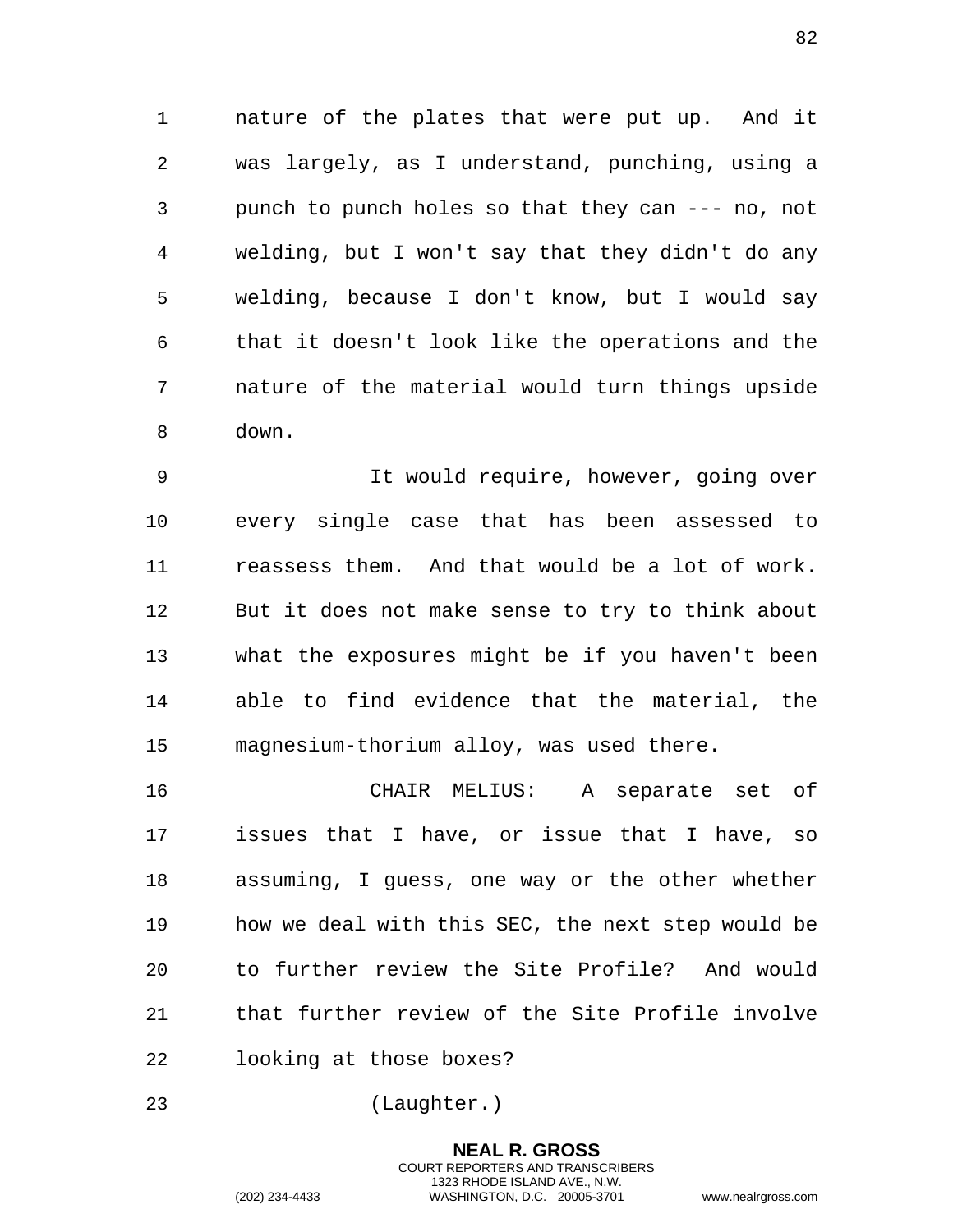MEMBER KOTELCHUCK: It certainly could.

 MR. RUTHERFORD: I'm looking at my director.

 MR. HINNEFELD: Well, I hate to make decisions on the fly like that. I think it would be something, since it's on the table, it would be something we would have to consider. I think, going forward, you know, it competes, like every other task, with our time and attention. So, you know, it would be something we'll put on the list of things to consider going forward.

 MEMBER KOTELCHUCK: Yeah. I mean, thinking about this over a period of time, there's no question that sampling could be done. That is, if we have the number of boxes, we could sample some of the boxes so we didn't have to go through all 200 to see if there's some end and make some assessment based on the statistical analyses that would suggest that there's a pretty good chance that there was no magnesium-thorium used at the plant.

MEMBER BEACH: So, can I ask

**NEAL R. GROSS** COURT REPORTERS AND TRANSCRIBERS 1323 RHODE ISLAND AVE., N.W.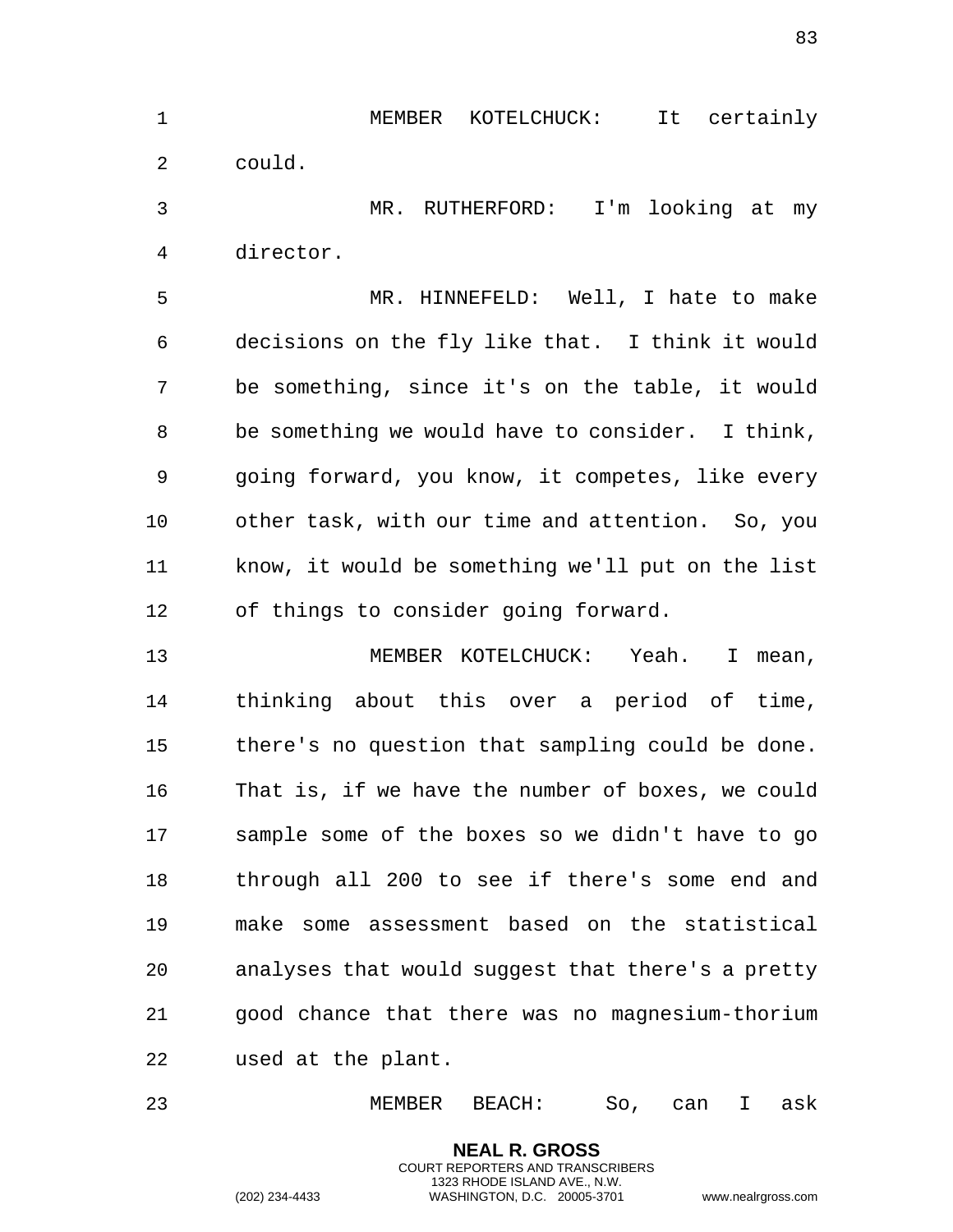something, Jim?

| 2  | CHAIR MELIUS: Go ahead.                           |
|----|---------------------------------------------------|
| 3  | MEMBER BEACH: Back on those boxes,                |
| 4  | we're assuming that we're only going to find mag- |
| 5  | thorium or not find mag-thorium. Is there any     |
| 6  | idea if there's other items in the boxes? I       |
| 7  | mean, we keep going back to that mag-thorium      |
| 8  | which $---$                                       |
| 9  | MEMBER KOTELCHUCK: We don't have                  |
| 10 | outstanding issues on the other, that's all.      |
| 11 | MEMBER BEACH: Is that it?                         |
| 12 | MEMBER KOTELCHUCK: Of course, one                 |
| 13 | could find information about any sorts of things. |
| 14 | Either one of the five things we were charged     |
| 15 | with or others. I mean, that's always, of         |
| 16 | course, possible.                                 |
| 17 | But in terms of the issues, the only              |
| 18 | one that's outstanding in the investigation that  |
| 19 | the Board told us, suggested to us to do and the  |
| 20 | co-petitioners asked about, is the magnesium-     |
| 21 | thorium. It is the only issue that has --- that   |
| 22 | there's still some quality of openness to.<br>And |
| 23 | a sampling might be able to tell us, but we will  |

**NEAL R. GROSS** COURT REPORTERS AND TRANSCRIBERS 1323 RHODE ISLAND AVE., N.W.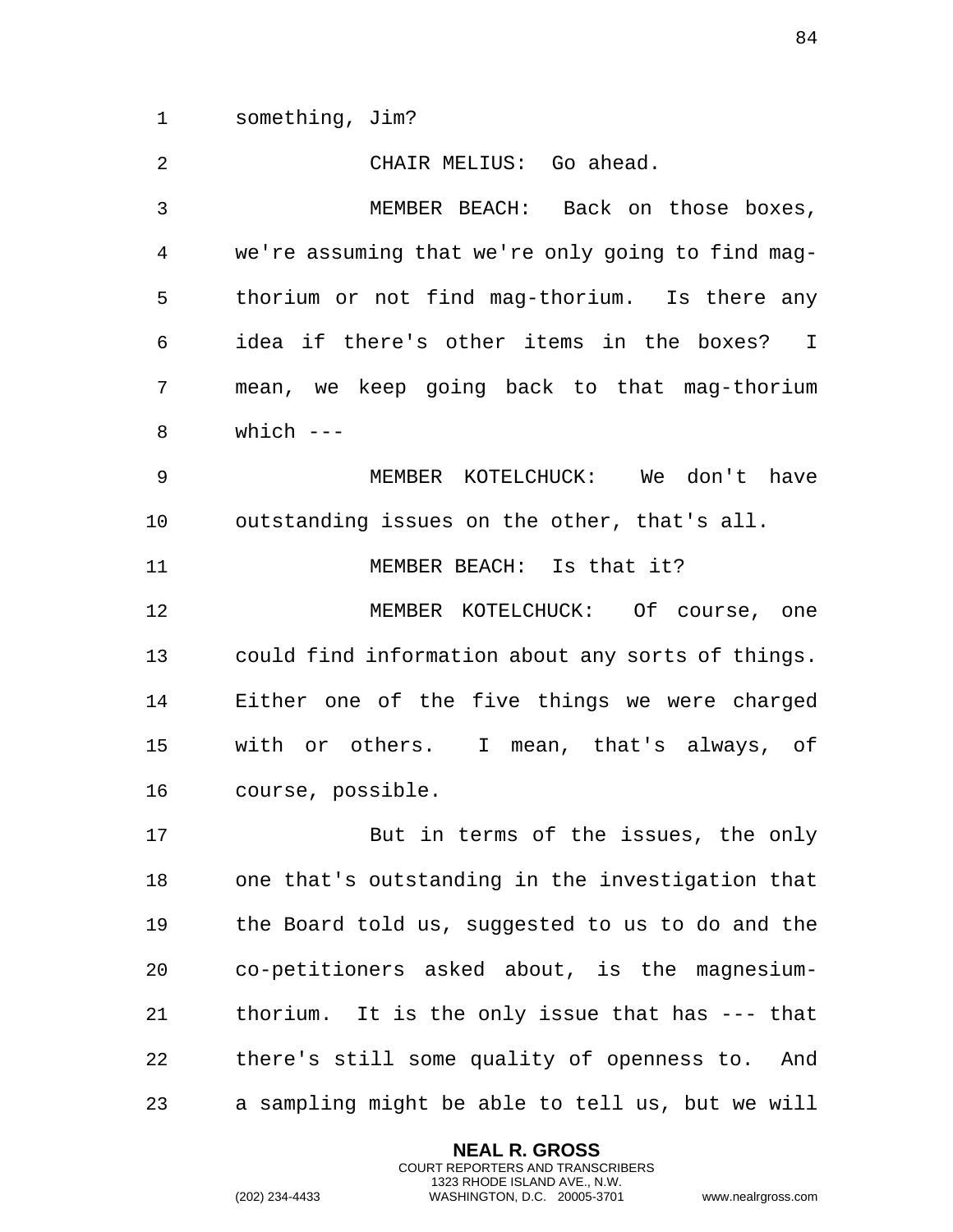1 always have boxes, even if we sample, there's 2 always the possibility that there could be 3 something in one of the boxes we didn't sample. 4 And that's real. I don't want to skim over that. 5 Could I ask, Dr. Melius, I mean, is it 6 in the Board's purview to suggest that there be 7 a look, that NIOSH look into revising the Site 8 Profile by perhaps looking, I mean --- 9 MR. RUTHERFORD: That's automatic 10 after every SEC petition goes through its 11 process. I mean, there's a number of Site 12 Profile changes that will be necessary based on 13 all the work that we've done. 14 MEMBER KOTELCHUCK: Okay. Well, 15 that's good. 16 CHAIR MELIUS: And I concur that --- 17 I'm not trying to make Stu commit to going through 18 every folder or whatever. I mean, there may be 19 --- I think you have some information on what's 20 in them and so forth. 21 So, any further discussion on the 22 motion? Yeah, Phil. 23 MEMBER SCHOFIELD: Just one quick

> **NEAL R. GROSS** COURT REPORTERS AND TRANSCRIBERS 1323 RHODE ISLAND AVE., N.W.

85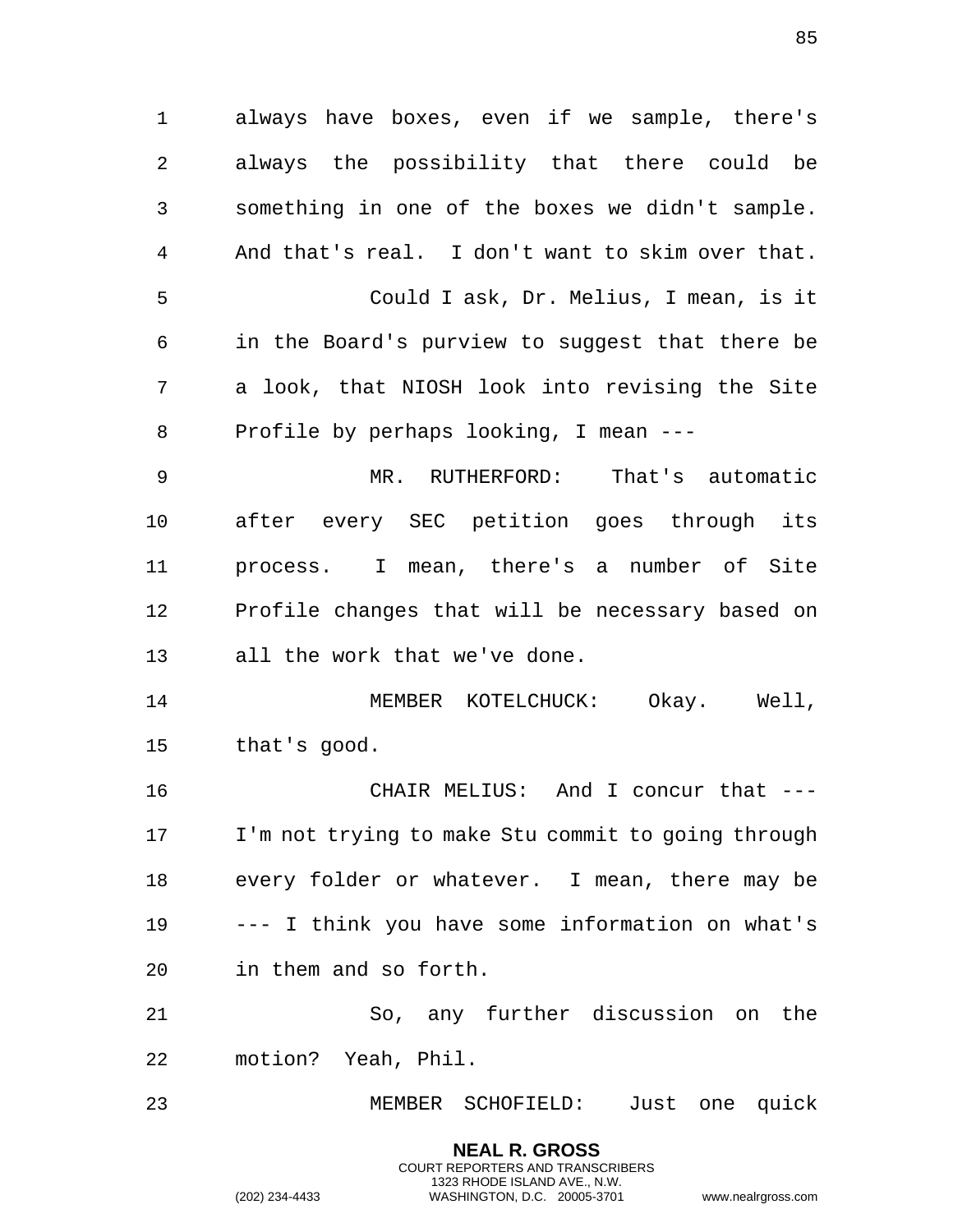1 question. I don't know, do you have access to 2 their purchasing records? My point being that I 3 don't know how common welding rods that contained 4 thorium were used at Rocky Flats. Maybe they 5 hardly ever used them, maybe they were only 6 during the period of the SEC. I was wondering 7 if you've run across those in any purchase 8 orders.

9 MR. RUTHERFORD: No. We did not look 10 for thoriated welding rods. What we did look for 11 was magnesium-thorium alloy. We looked for other 12 items of concern.

13 MEMBER KOTELCHUCK: Right. And it's 14 use in plates. So we didn't look at that.

15 CHAIR MELIUS: Okay. So, any further 16 questions? Board Members on the phone, 17 questions?

18 PARTICIPANT: I have a question. I'm 19 not on the Board. Is it open for ---

20 CHAIR MELIUS: Sorry, no. This is 21 Board. No public comments at this point. I'm 22 sorry.

23 PARTICIPANT: Excuse me. I'm sorry.

**NEAL R. GROSS** COURT REPORTERS AND TRANSCRIBERS 1323 RHODE ISLAND AVE., N.W.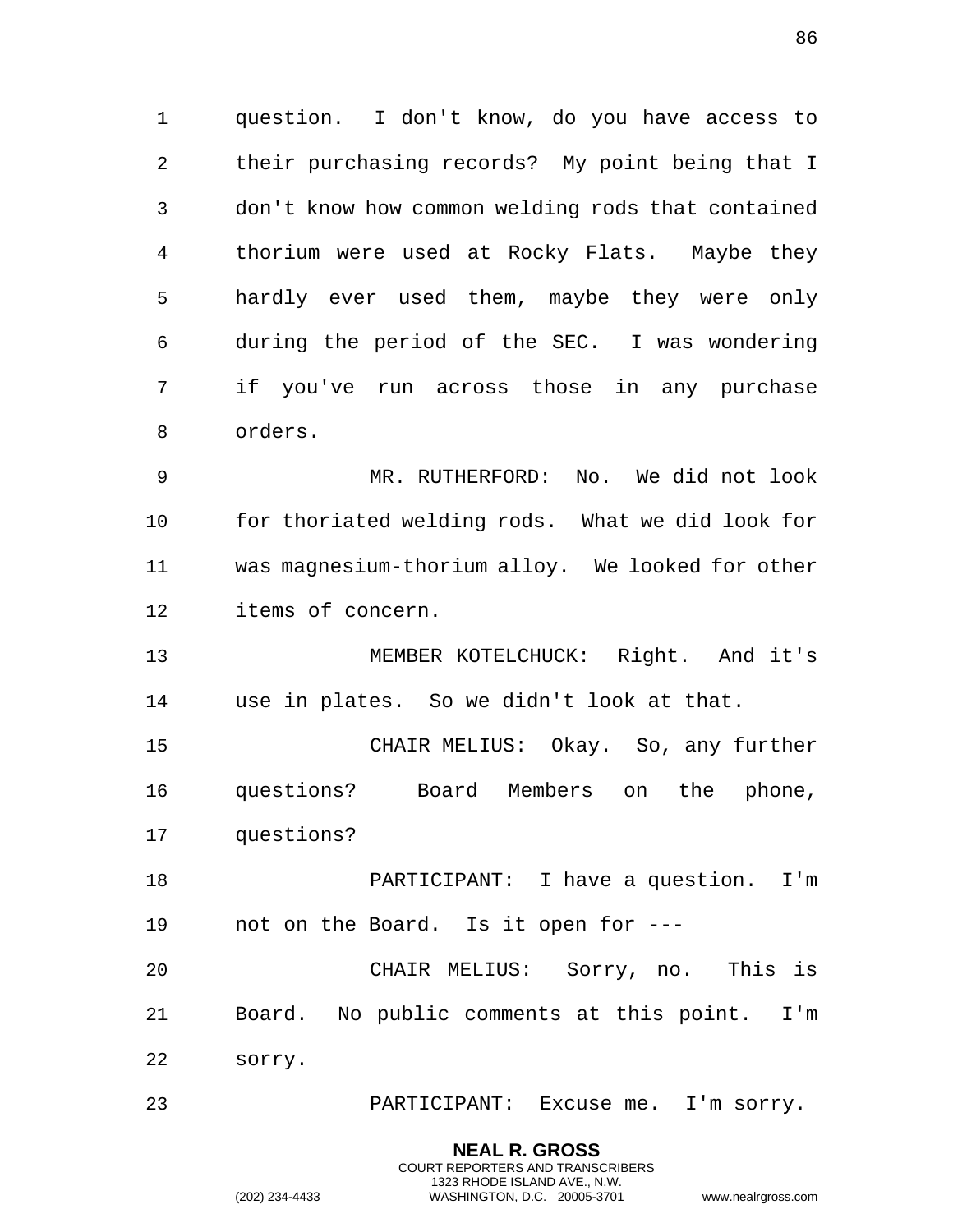CHAIR MELIUS: That's fine. Okay. If no further questions, then I think, Ted, do you want to do the roll call? MR. KATZ: Thanks. So, Dr. Anderson. MEMBER ANDERSON: It's been a long process here and complicated. I mean, there are some remaining issues, but I do think we've done the best we can and I would vote yes on it. MR. KATZ: Ms. Beach. 10 MEMBER BEACH: No. 11 MR. KATZ: Mr. Clawson. 12 MEMBER CLAWSON: No. MR. KATZ: Dr. Field? Bill? MEMBER FIELD: Could you clarify what the motion is, Ted? MR. KATZ: Yeah, sure. The motion is to agree with NIOSH that dose reconstruction is feasible. And as a result, to deny the petition. MEMBER FIELD: Yes. MR. KATZ: Okay. Dr. Kotelchuck. MEMBER KOTELCHUCK: Yes. MR. KATZ: Dr. Lemen is absent. I'll collect his vote after the meeting.

> **NEAL R. GROSS** COURT REPORTERS AND TRANSCRIBERS 1323 RHODE ISLAND AVE., N.W.

(202) 234-4433 WASHINGTON, D.C. 20005-3701 www.nealrgross.com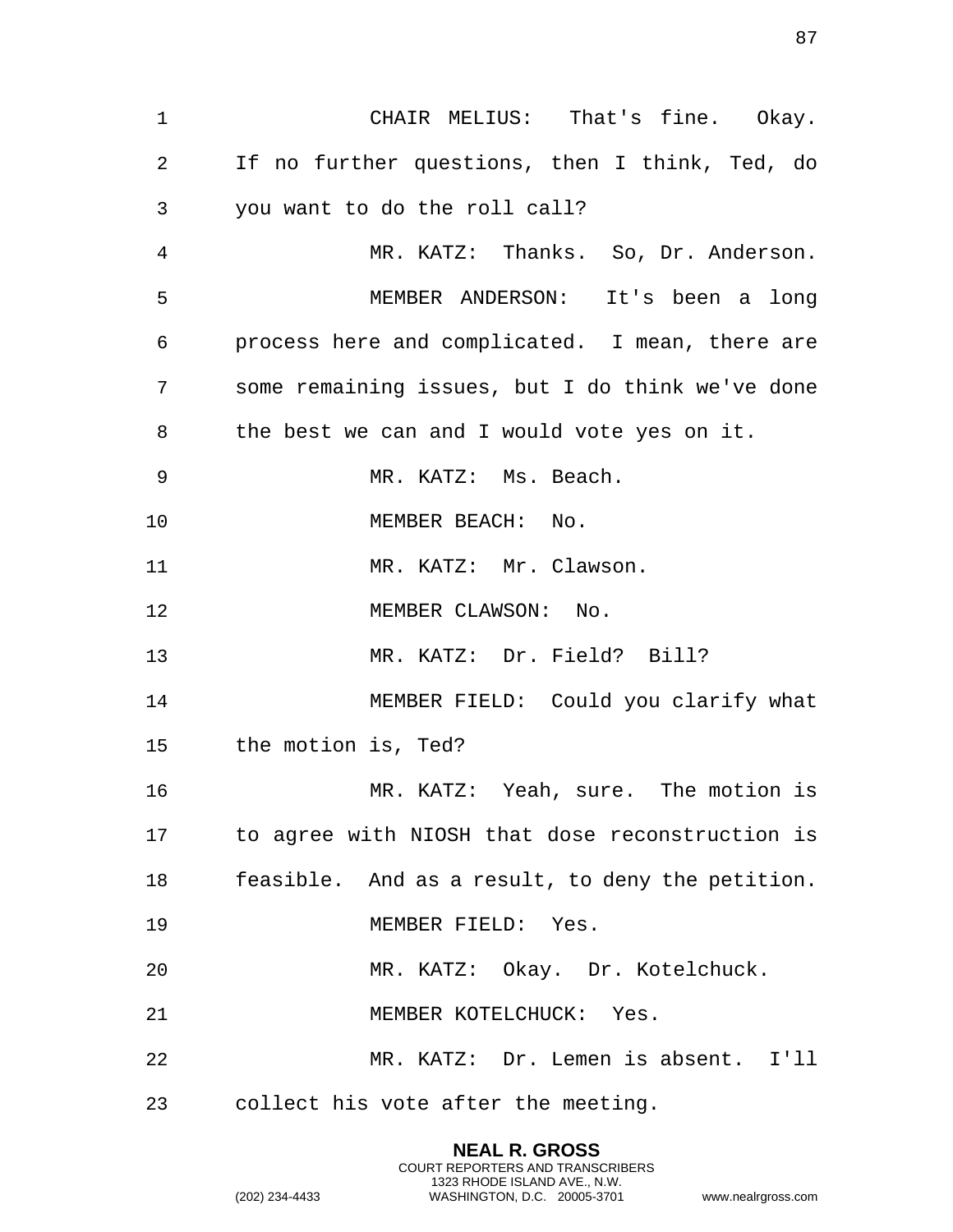| $\mathbf 1$ | Dr. Lockey.                          |
|-------------|--------------------------------------|
| 2           | MEMBER LOCKEY: Yes.                  |
| 3           | MR. KATZ: Dr. Melius.                |
| 4           | CHAIR MELIUS: No.                    |
| 5           | MR. KATZ: Ms. Munn.                  |
| 6           | MEMBER MUNN: Yes.                    |
| 7           | MR. KATZ: Dr. Poston, are you on the |
| 8           | line?                                |
| 9           | (No response.)                       |
| 10          | MR. KATZ: Okay. Absent. I will       |
| 11 —        | collect his vote after the meeting.  |
| 12          | Dr. Richardson, are you on the line? |
| 13          | (No response.)                       |
| 14          | MR. KATZ: Okay. Also collect his     |
| 15          | vote.                                |
| 16          | Dr. Roessler.                        |
| 17          | MEMBER ROESSLER: Yes.                |
| 18          | MR. KATZ: Mr. Schofield.             |
| 19          | MEMBER SCHOFIELD: Yes.               |
| 20          | MR. KATZ: Ms. Valerio.               |
| 21          | MEMBER VALERIO: No.                  |
| 22          | MR. KATZ: Dr. Ziemer.                |
| 23          | MEMBER ZIEMER: Yes.                  |
|             |                                      |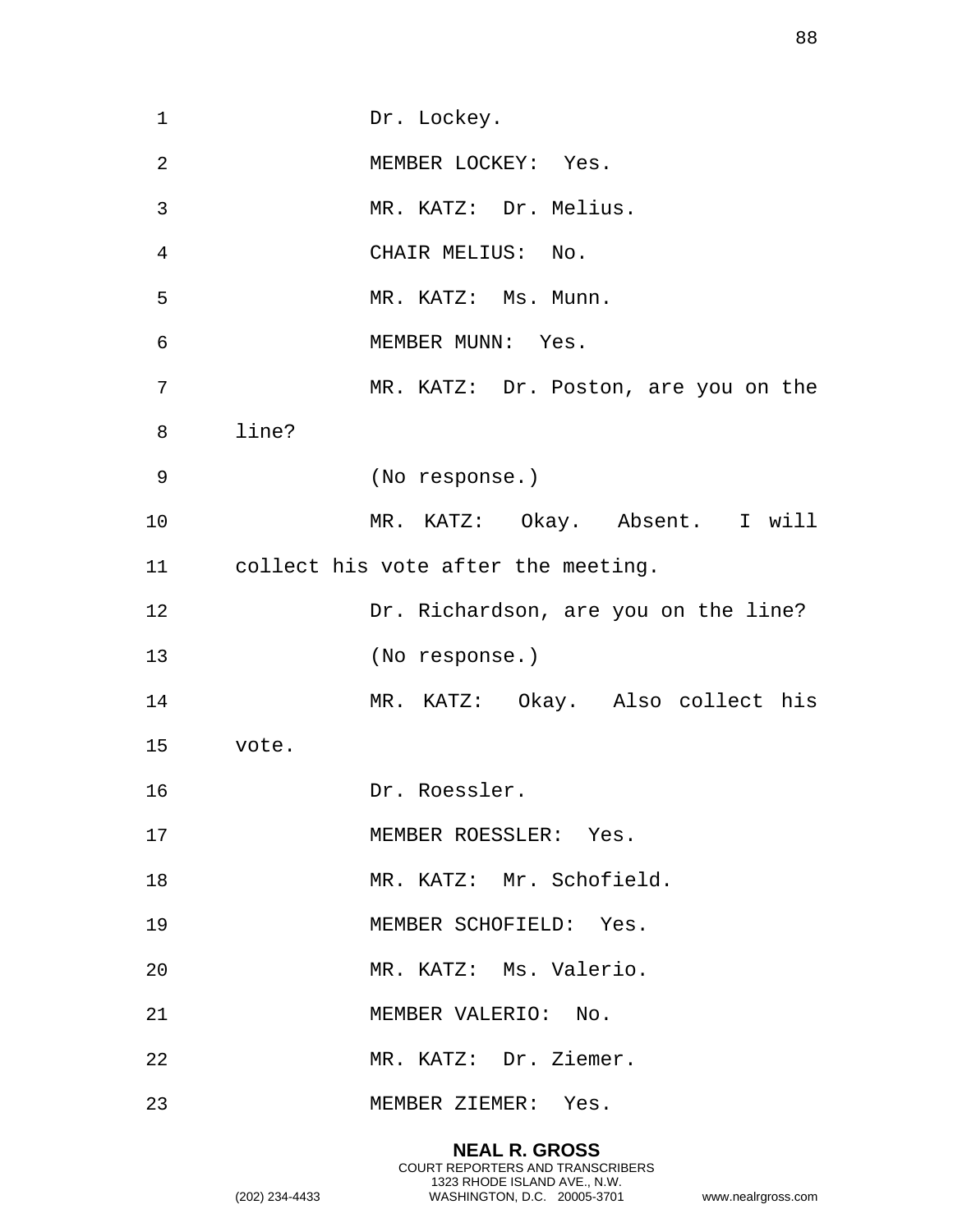1 MR. KATZ: We have eight yeses 2 already. We have 15 Members. So, that's a 3 majority. So the motion passes. And I will 4 report on the remaining votes after I've 5 collected them. And they will be reported on 6 publicly for the teleconference, which is in 7 June. 8 CHAIR MELIUS: Okay. So, we're 9 scheduled now for a break. It's 10:15. So, why 10 don't we come back at 10:30 and we will restart. 11 (Whereupon, the meeting went off the 12 record at 10:14 a.m. and resumed at 10:42 a.m.) 13 CHAIR MELIUS: Okay, we are going to 14 have an update on the review of the Kansas City 15 Site Profile. 16 MEMBER BEACH: Okay. 17 CHAIR MELIUS: And Josie Beach. 18 **KANSAS CITY PLANT SITE PROFILE REVIEW**  19 MEMBER BEACH: Alright. Can 20 everybody hear me? Do I sound okay? 21 The first slide just gives you the 22 Work Group Members, of course myself as Chair, 23 Brad Clawson, John Poston, Loretta and Jim Lockey

> **NEAL R. GROSS** COURT REPORTERS AND TRANSCRIBERS 1323 RHODE ISLAND AVE., N.W.

(202) 234-4433 WASHINGTON, D.C. 20005-3701 www.nealrgross.com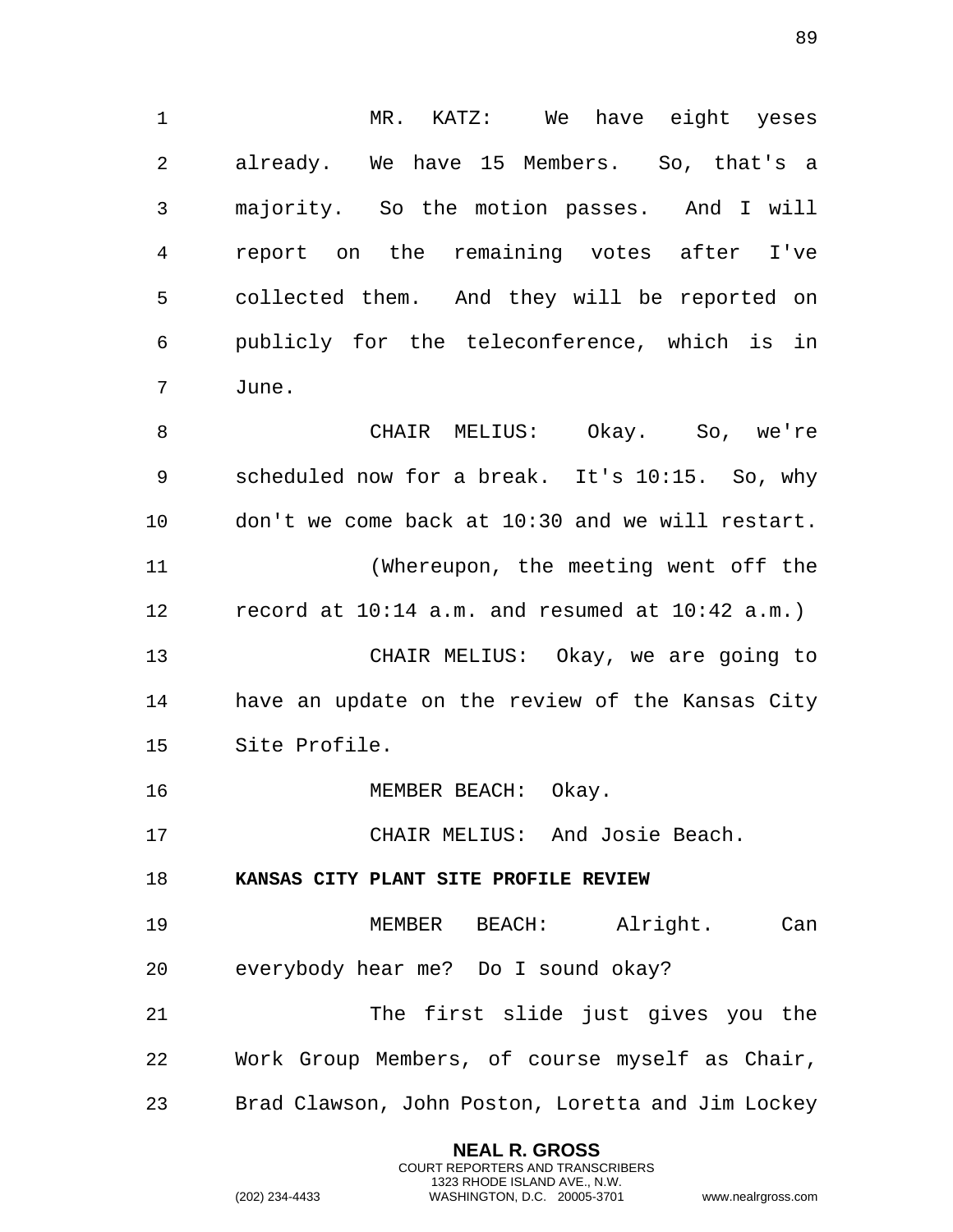1 -- Loretta Valerio.

2 The Site Profile activities to date, 3 the notice went out on April 21st, 2016. The 4 last time I presented to the Board was in November 5 at the Oakland meeting and we completed our SEC 6 work at that time. We combined all Site Profile 7 issues.

8 And then in 2017, NIOSH presented 9 their final TBD-31 Rev. 1 for the Kansas City 10 Site. We found that there was conformance with 11 the matrix action items and the Work Group, the 12 comments from the Work Group. In fact, we felt 13 that NIOSH really responded to all the Work 14 Group's comments over the years in all the Work 15 Group meetings so we were pleased with that.

16 In March 2nd of 2017, the Work Group 17 met and discussed all the issues.

18 What we have her is there is the first 19 three slides are the SEC issues that were tabled 20 for Site Profile later review. And then we had 21 the Site Profiles from the 2013, the original 22 TBD, and then we had comments that were made 23 during our Work Group sessions that ended up

> **NEAL R. GROSS** COURT REPORTERS AND TRANSCRIBERS 1323 RHODE ISLAND AVE., N.W.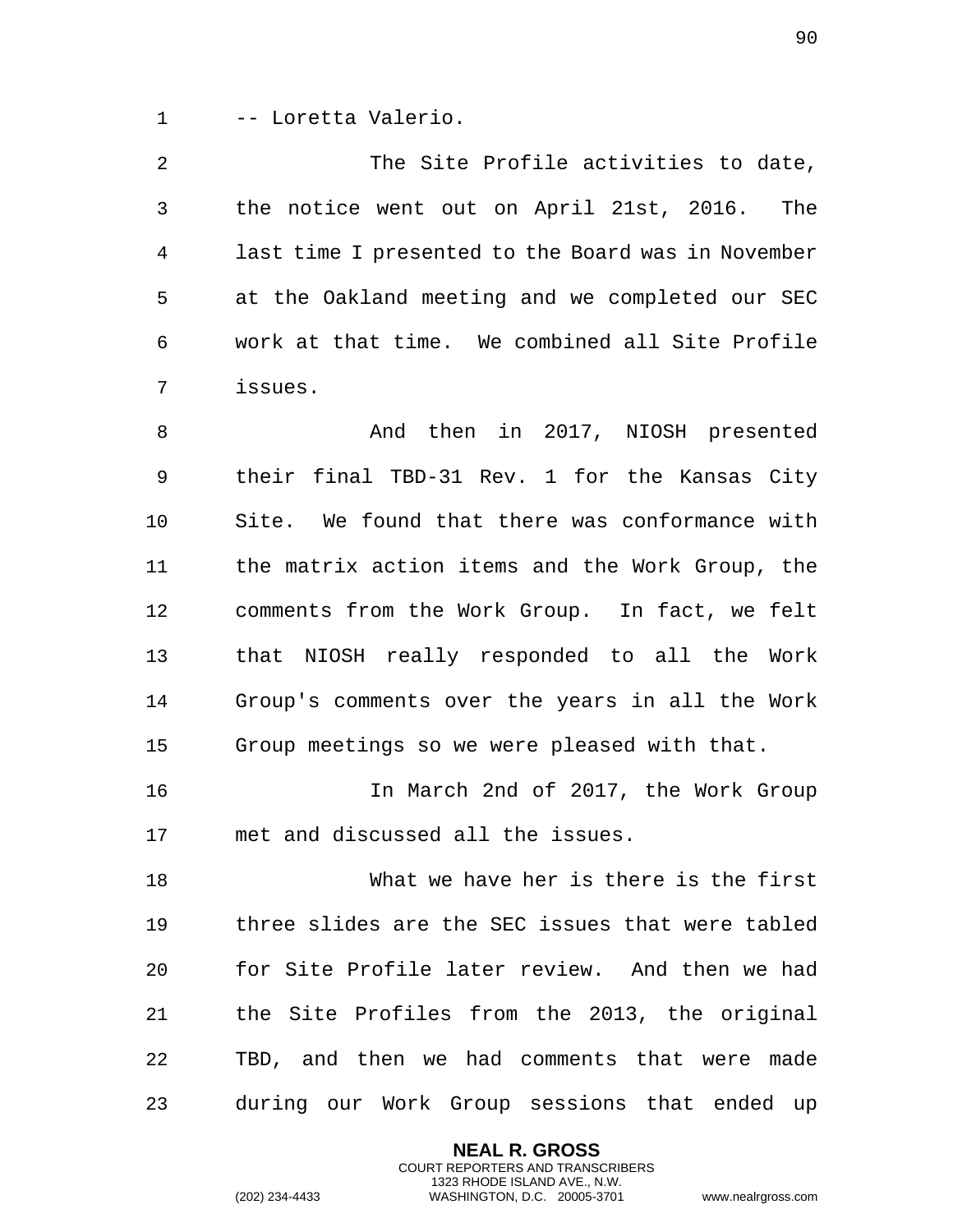being added to the new TBD.

 So, I will just start with the original SEC issues and some of them, you will notice, are similar.

 So we started with worker job categories, worker locations, and the coworker model. Because there was a varied history of operations and there as a lack of specific work, worker locations, and they moved around, they moved different operations at different time periods, the application of the coworker model and the generalized TBD, we didn't feel like we would get a result in good dose assessments.

 So the revised TBD provides guidance for different categories of workers for depleted uranium and for different categories of workers and time periods for other radionuclides.

 Attachment B is the External Coworker Dose Assessment Guideline and that is helpful for dose reconstructors.

 SEC 3, which was the chronic versus acute intakes, the uranium coworker model may not be applicable to all or most workers. When

> **NEAL R. GROSS** COURT REPORTERS AND TRANSCRIBERS 1323 RHODE ISLAND AVE., N.W.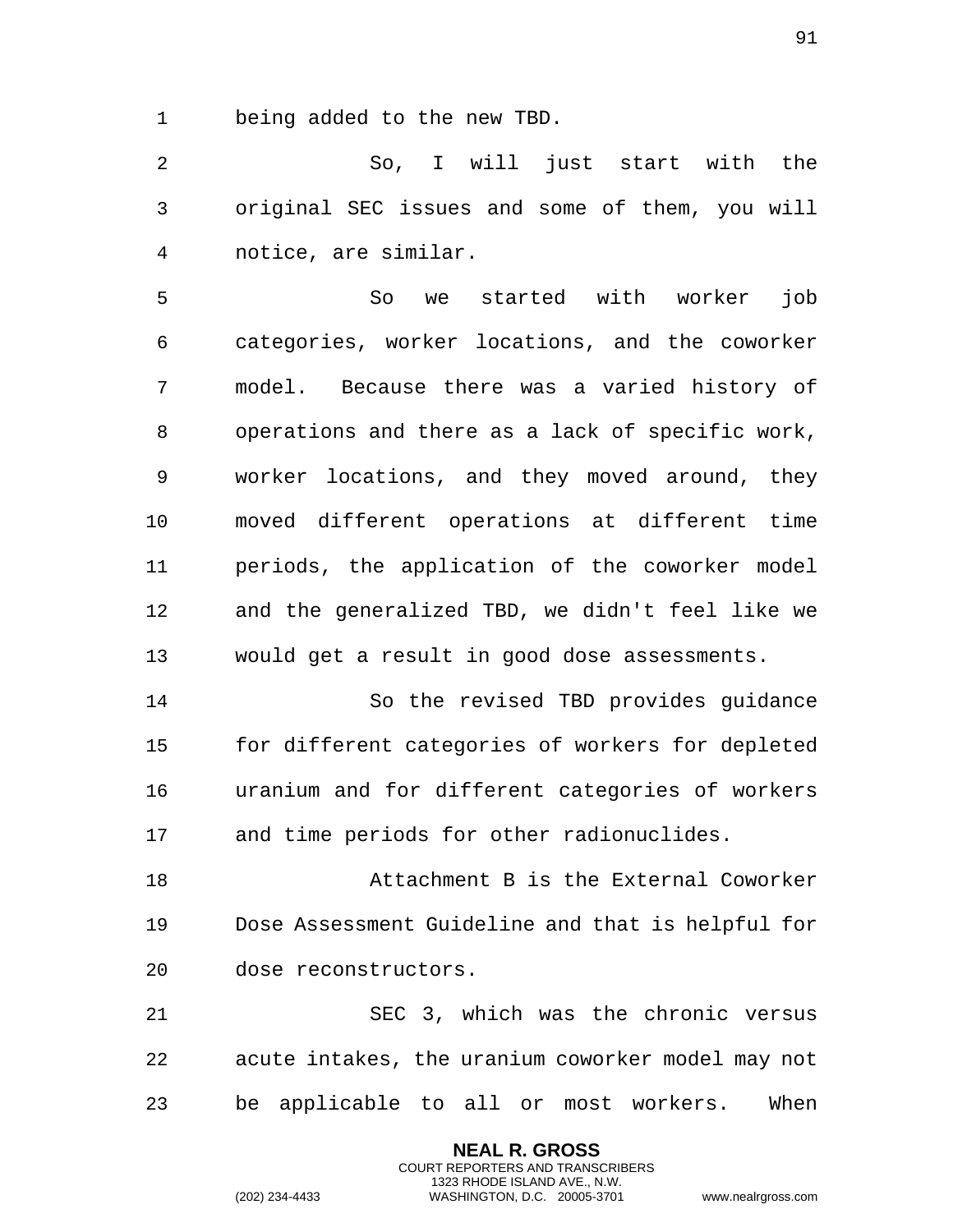estimating the intakes, dose reconstructors should assume exposure to uranium dust were chronic. A chronic exposure pattern best approximates the true exposure conditions for most workers with the potential for intake. In addition, a chronic exposure pattern approximates a series of acute intakes, which makes it approximate when no specific information was given for the individual.

 The next one was non-penetrating dose. And for some of the periods, especially during the 1959 to 1962 time frame, there was information lacking. The TBD has resolved that issue and our concerns with the use of that recorded dose and the worker was satisfied with all three of these.

 Of course, when you read the TBD, it is difficult to compile it down into a one- or two-minute brief presentation. So hopefully, you have the time to look at the full TBD.

 The next slide, this is information that was collected as part of data capture during our SEC Work Group. There is three slides on

> **NEAL R. GROSS** COURT REPORTERS AND TRANSCRIBERS 1323 RHODE ISLAND AVE., N.W.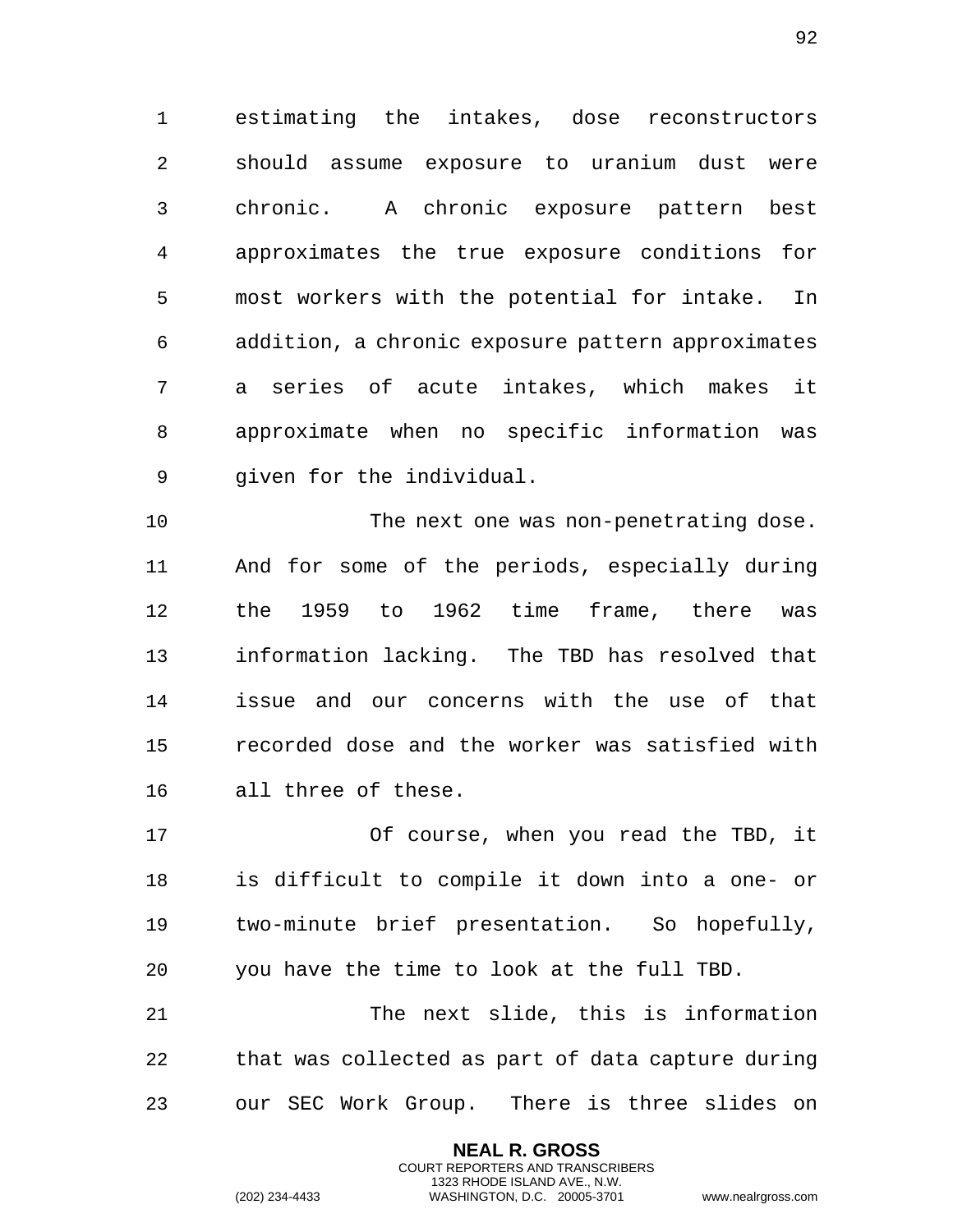these. These were not in the original TBD but we found that they needed to be added.

 So natural uranium operations from 1950 to 1955 we are applying the TBD-6000 methodology as a bounding for inhalation and ingestion intakes and accompanying information and guidance for these operations.

 Then we had the post-operation period of 1955 to 1959. We are going to use the -- or NIOSH is using the max gross-alpha measured air sample 49 picocuries to determine internal exposure at KCP after natural uranium ceased in 1955 and again until the start of KCP urinalysis program which started in 1959.

 The tritium water operations, it was a short-term process where they were transferring bottles, the tritiated water into smaller bottles. It was an isolated grouping. That happened between 1959 and 1975. To account for doses the bounding scenario they used the 400 millimeters of water as if it was spilled over an entire year and the worker absorbed that dose, giving them a 6.66 millirem dose per year and

> **NEAL R. GROSS** COURT REPORTERS AND TRANSCRIBERS 1323 RHODE ISLAND AVE., N.W.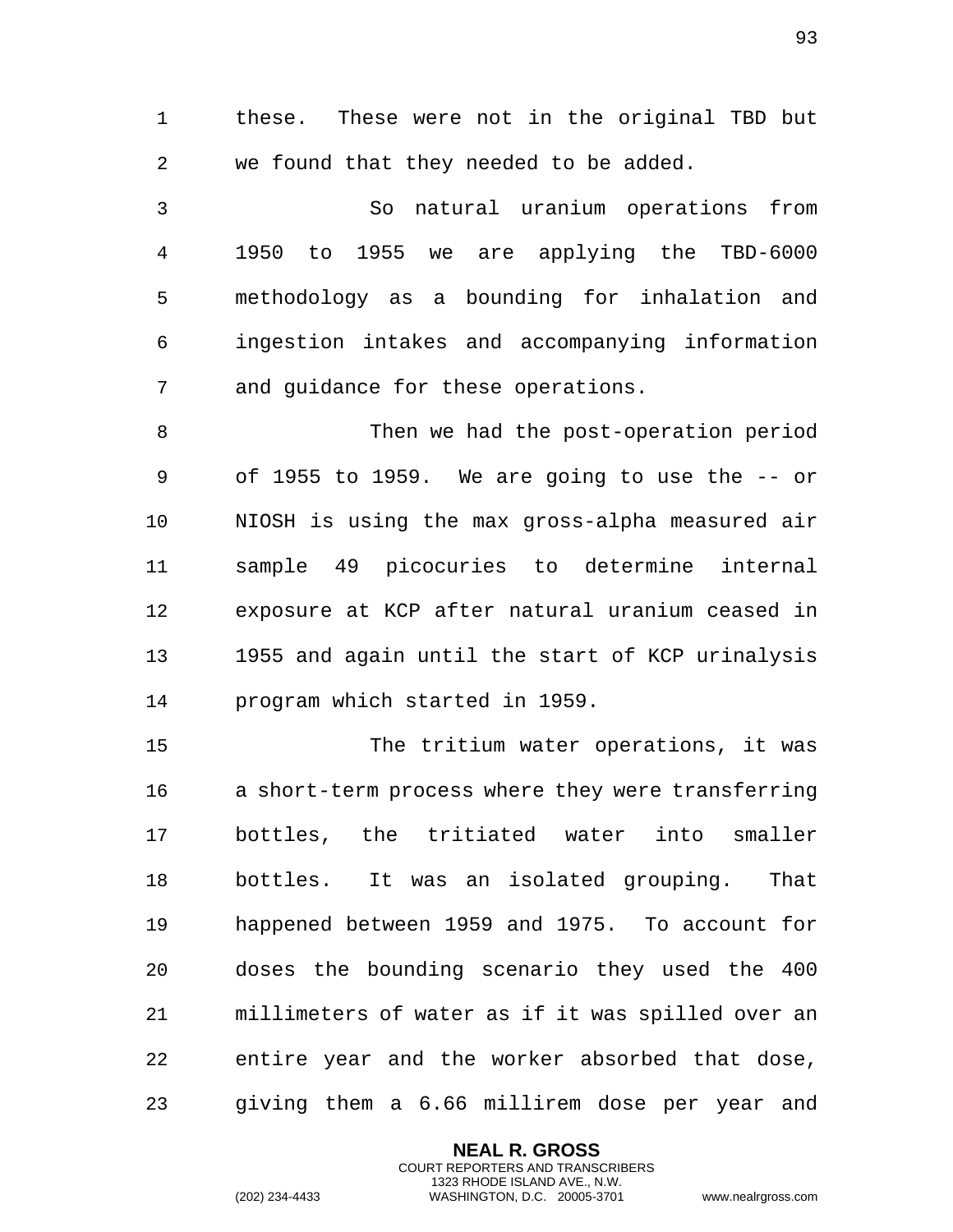that is going to be applied to all workers.

2 And then we get to the mag-thorium issue. The mag-thorium operations that we could find were between 1961 and 1963 and then again in 1970 through 1977. They used an engineering control limit of 3 x 10-11 milliliters of alpha applied as a constant distribution to estimate an exposure dose identified for the identified mag- thorium workers. They also used a TBD applied to determine the air concentration for classes of workers that have less exposure or spent less time in the mag-thorium machining areas, which were listed as Department 20 and the Model Shop. The TBD also applies TIB-9 for ingestion rate of internal doses. We will talk about mag-thorium again, those years in-between '63 and '70. And if you look -- well, I'll get to that in a minute.

 So post-operations '72 to '84 bounded using a maximum measured surface contamination survey data during DU and D&D operations that also applied the OTIB-70.

> **NEAL R. GROSS** COURT REPORTERS AND TRANSCRIBERS 1323 RHODE ISLAND AVE., N.W.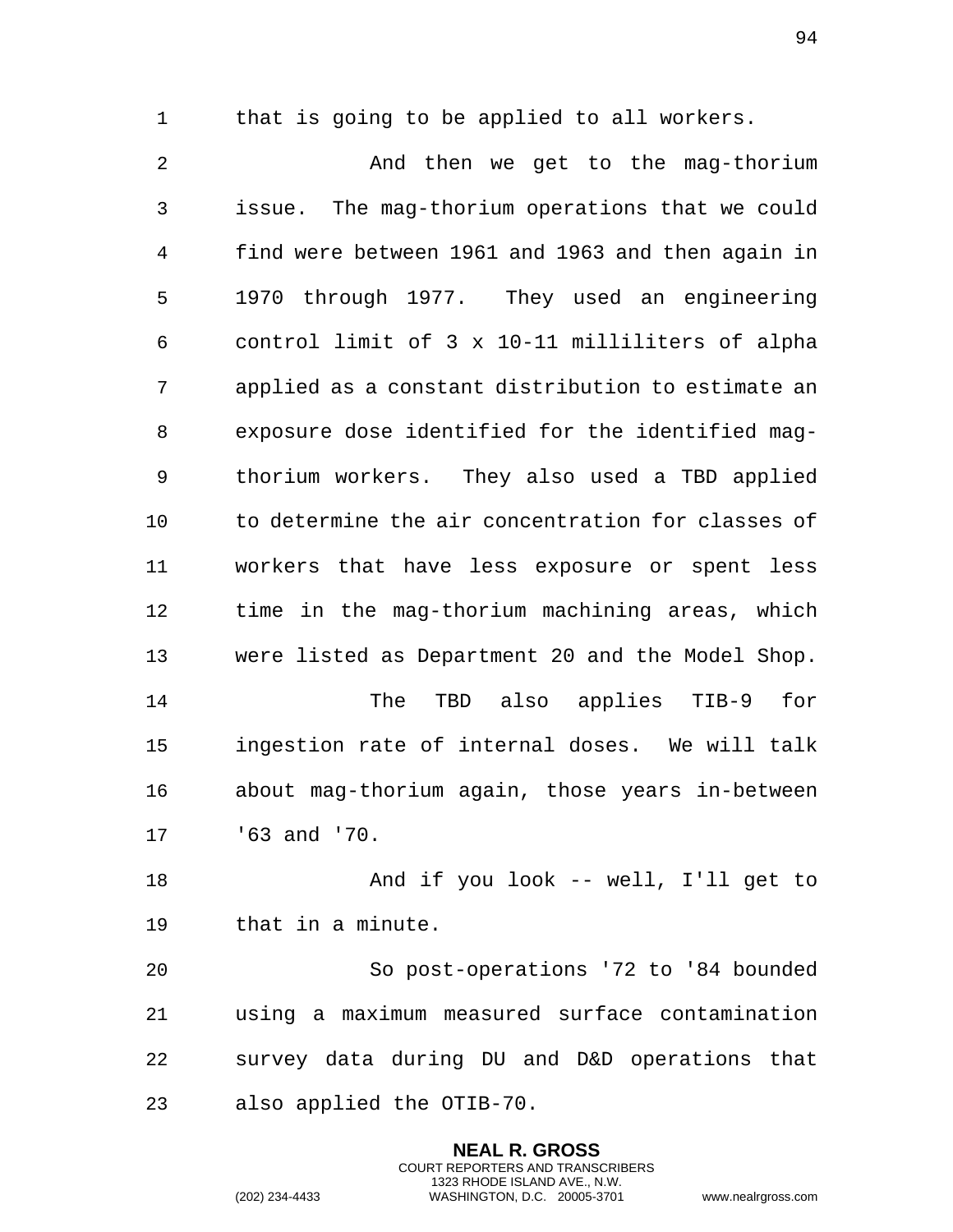And organically bounded tritium operations, they were using tritiated phosphor on hi-lo switch plates. It was, again, a small operation between '63 and '68 and NIOSH is going to bound that using a 95th percentile contamination transferred to the skin and absorbed as a 1.77 millirem dose. That will be applied to all workers.

 We weren't able in this one and the previous one I identified, we couldn't identify which workers. So it is going to be applied to all, as I said.

 Okay. Then there was a lot of discussion on the D&D. Rockwell came in and did a D&D activity between '84 and '86. I don't believe they used any Kansas City folks but that time period was under much discussion in our Work Group meetings and NIOSH is going to bound that time period using assuming an alpha inhalation rate of 6.76 picocuries a day within an ingestion intake of 0.135 picocuries a day based on the air sample control level of 1 x 10-12, a breathing air rate of 1.2 m3 per hour for a period of 2,000

> **NEAL R. GROSS** COURT REPORTERS AND TRANSCRIBERS 1323 RHODE ISLAND AVE., N.W.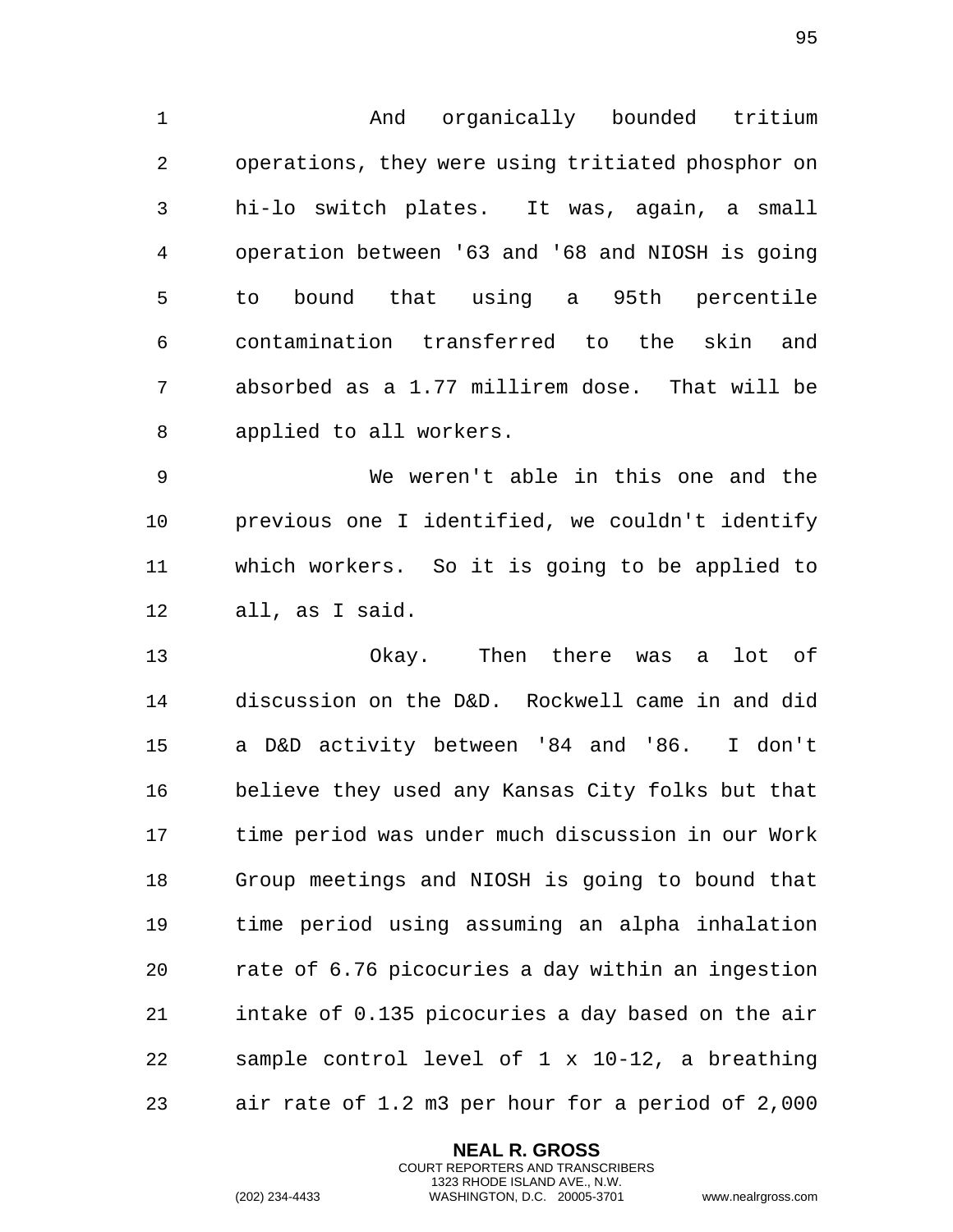hours per year. This is all in Rockwell's report. They did air sampling during that time, Rockwell did, and we were able to look at those sample results but we weren't able to determine if any Kansas City people were in and around that area. So again, those rates will be applied to everybody during that time period.

8 Rad handling for the operations associated with routine rad waste handling, rad- area maintenance, housekeeping, D&D bounding doses assigned to all unmonitored workers. They classified their D&D folks. During our interviews, we were able to kind of pinpoint who handled the rad waste. Anyway, so that we are using a coworker model and apply exposure category 2 to workers. And then there is also some occasional exposure there.

18 So now we are going to get into -- these are from the original TBD that was issued in 2013 -- or 2006, excuse me. Some of you will find are somewhat similar.

 So the first one, activities at KCP involved handling substantial quantities of

> **NEAL R. GROSS** COURT REPORTERS AND TRANSCRIBERS 1323 RHODE ISLAND AVE., N.W.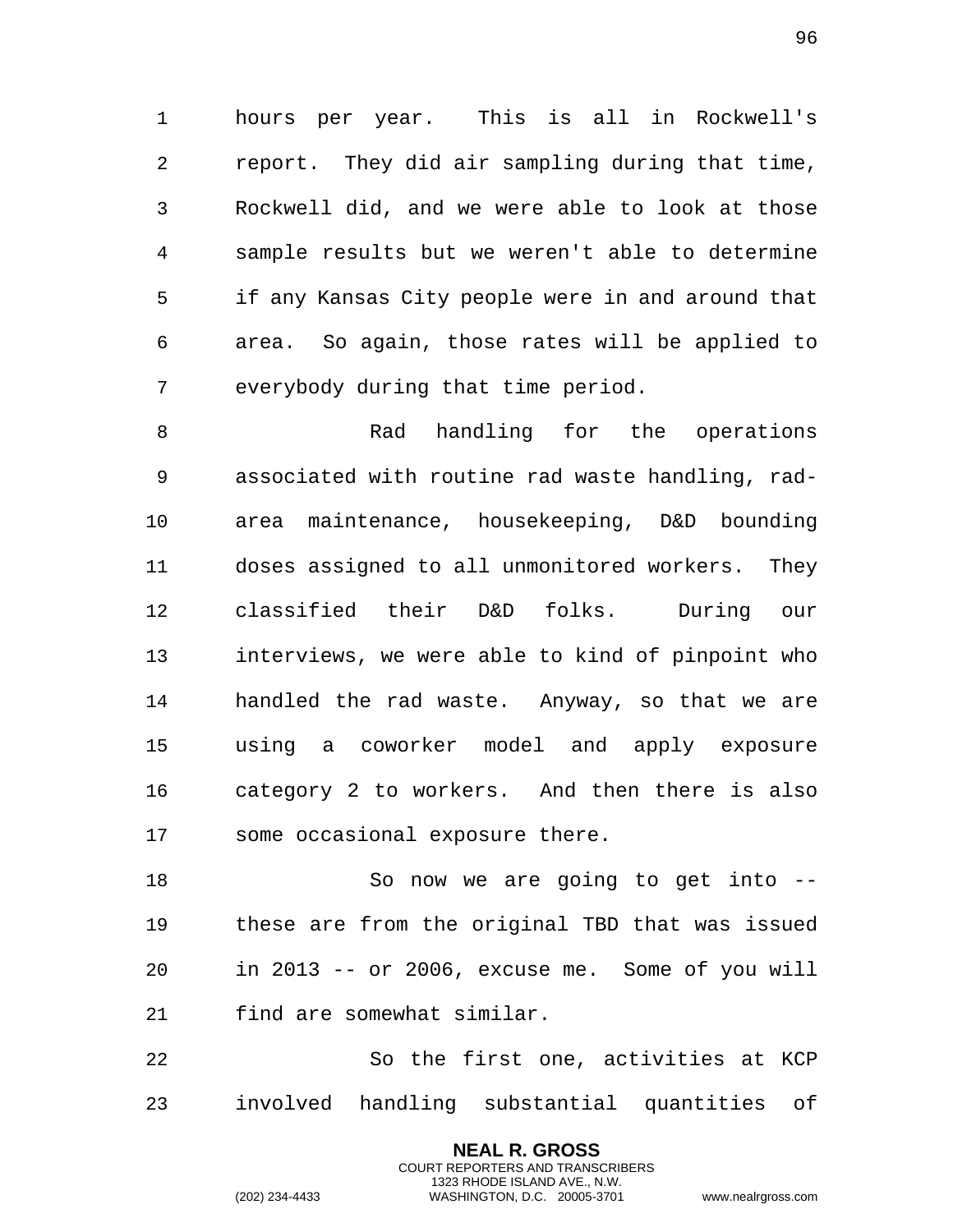uranium oxide powder. Site Profile recommended using a default option of AMAD of 5, which was questioned by SC&A. The revised TBD includes additional guidance and determined specifications for uranium oxide during that period. I believe they are using a smaller number there than the 5.

 The bioassay data appears to be incomplete. That was resolved by revised coworker data and validation and verification that was performed.

 The job codes, the admin job codes, that we handled earlier. That was one of the earlier questions, the approach on how to categorize workers. We were worried about that missed dose.

 So now if you look at the TBD, you will find job categories, placement, different exposure rates of where different individuals would have worked. It is much clearer.

 And then 13 was the mag-thorium alloy operations inhalation and ingestion intake rates by job category. Again, we covered that. I

> **NEAL R. GROSS** COURT REPORTERS AND TRANSCRIBERS 1323 RHODE ISLAND AVE., N.W.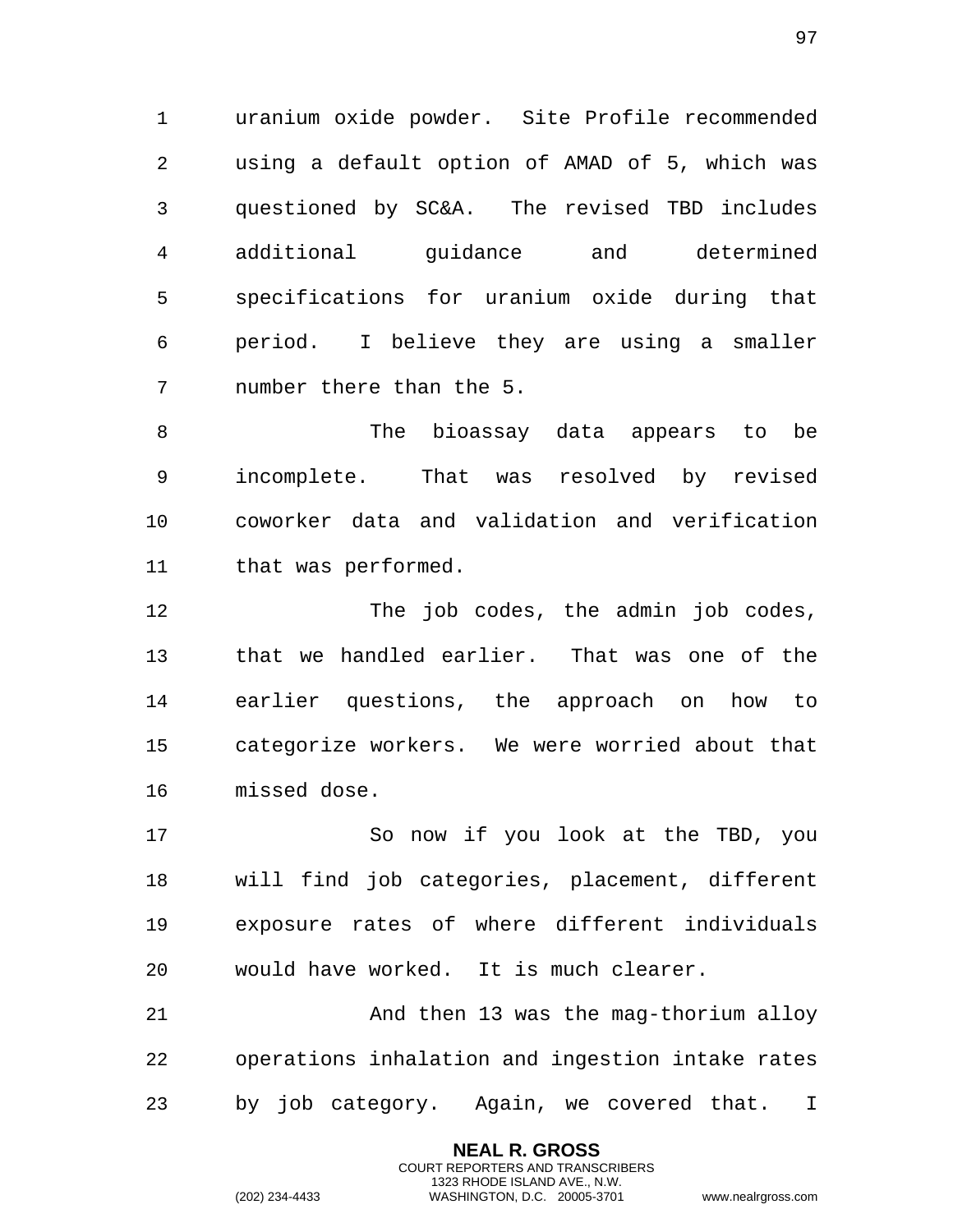1 covered that a little bit earlier. The TBD now 2 provides information on this issue with the 3 inhalation and ingestion rates by job category 4 and time periods. It is much, much clearer.

5 SP20, photon calibration, correction 6 factor for exposures to photon radiation, 7 especially exposure to the skin and shallow 8 organs was found to be needed. In the revised 9 TBD it provides coworker with shallow dose 10 parameters and recommends the use of a completed 11 list of dose conversation factors in the IG-1 12 Rev. 3, which is the External Dose Reconstruction 13 Implementation Guide, instead of the abbreviated 14 list that was in the previous TBD.

15 Now, so that takes care of all of our 16 Site Profile issues. We do have one that NIOSH 17 has agreed to carry forward back to that mag-18 thorium operation, the years between 1963 to 19 1970. We looked and looked but we were never 20 able to find any documentation source term that 21 showed that there was anything happening with 22 mag-thorium during those years. We did have it 23 on both ends. So NIOSH will carry that forward

> **NEAL R. GROSS** COURT REPORTERS AND TRANSCRIBERS 1323 RHODE ISLAND AVE., N.W.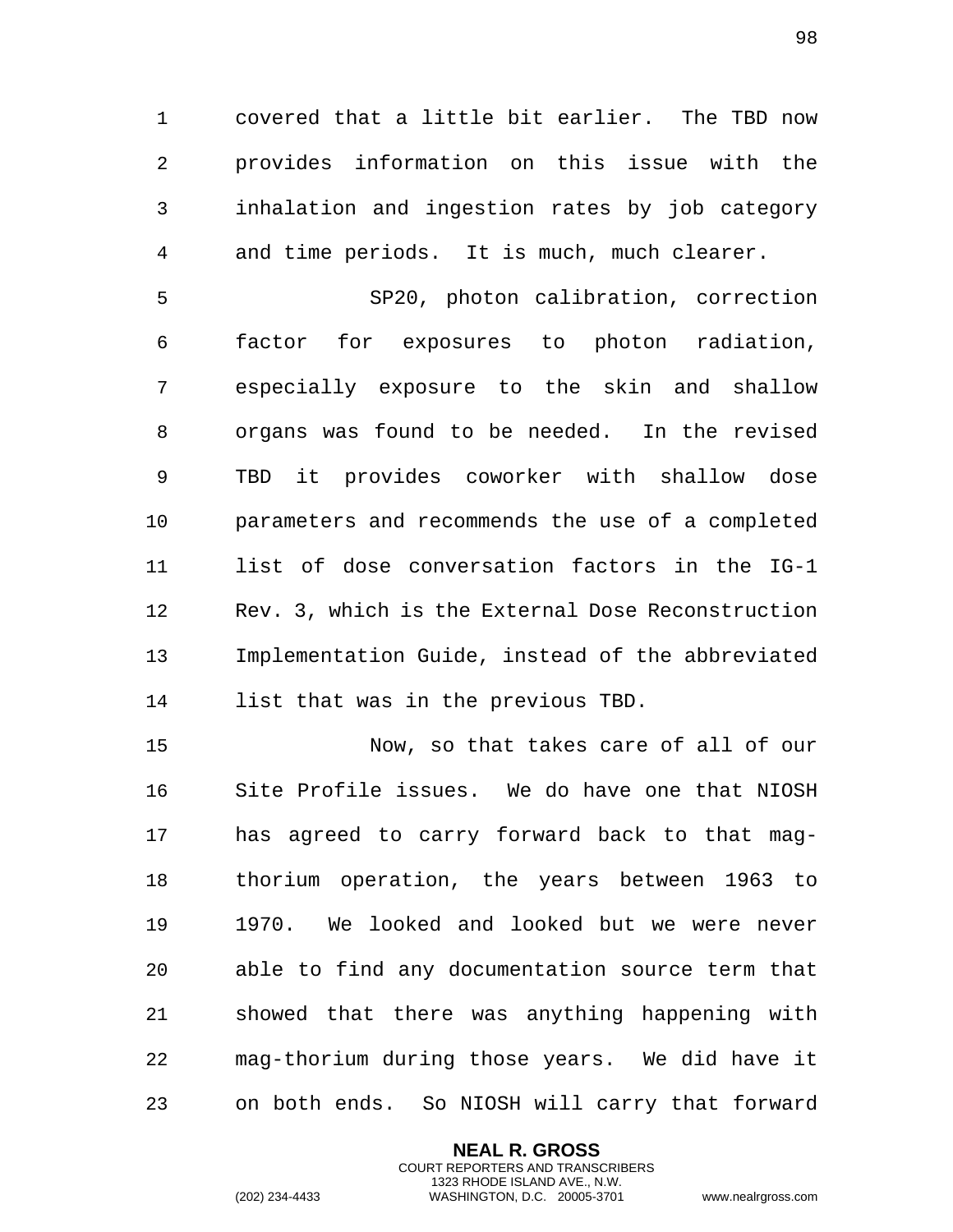1 and if anything comes to light in any document 2 searches, of course, we will move forward with a 3 Rev to the TBDs on that.

4 And I don't have a question slide. So 5 that concludes my presentation. Questions for 6 anyone?

7 The recommendation from the Work 8 Group, I can guess I can say that, is that we 9 recommend closing all the TBD issues for Kansas 10 City at this time. That was a unanimous Work 11 Group recommendation at our March meeting.

12 CHAIR MELIUS: Board Member 13 questions? I'm assuming there are no boxes that 14 we are looking for about magnesium-thorium.

15 MEMBER BEACH: We left no boxes 16 unturned.

17 CHAIR MELIUS: Right, okay.

18 MEMBER BEACH: Each one of these was 19 vetted very rigorously.

20 CHAIR MELIUS: Okay, good. Yes, 21 Phil, go ahead and then Paul.

22 MEMBER SCHOFIELD: Okay, I have got a 23 couple of questions here. One, did they receive

**NEAL R. GROSS**

COURT REPORTERS AND TRANSCRIBERS 1323 RHODE ISLAND AVE., N.W. (202) 234-4433 WASHINGTON, D.C. 20005-3701 www.nealrgross.com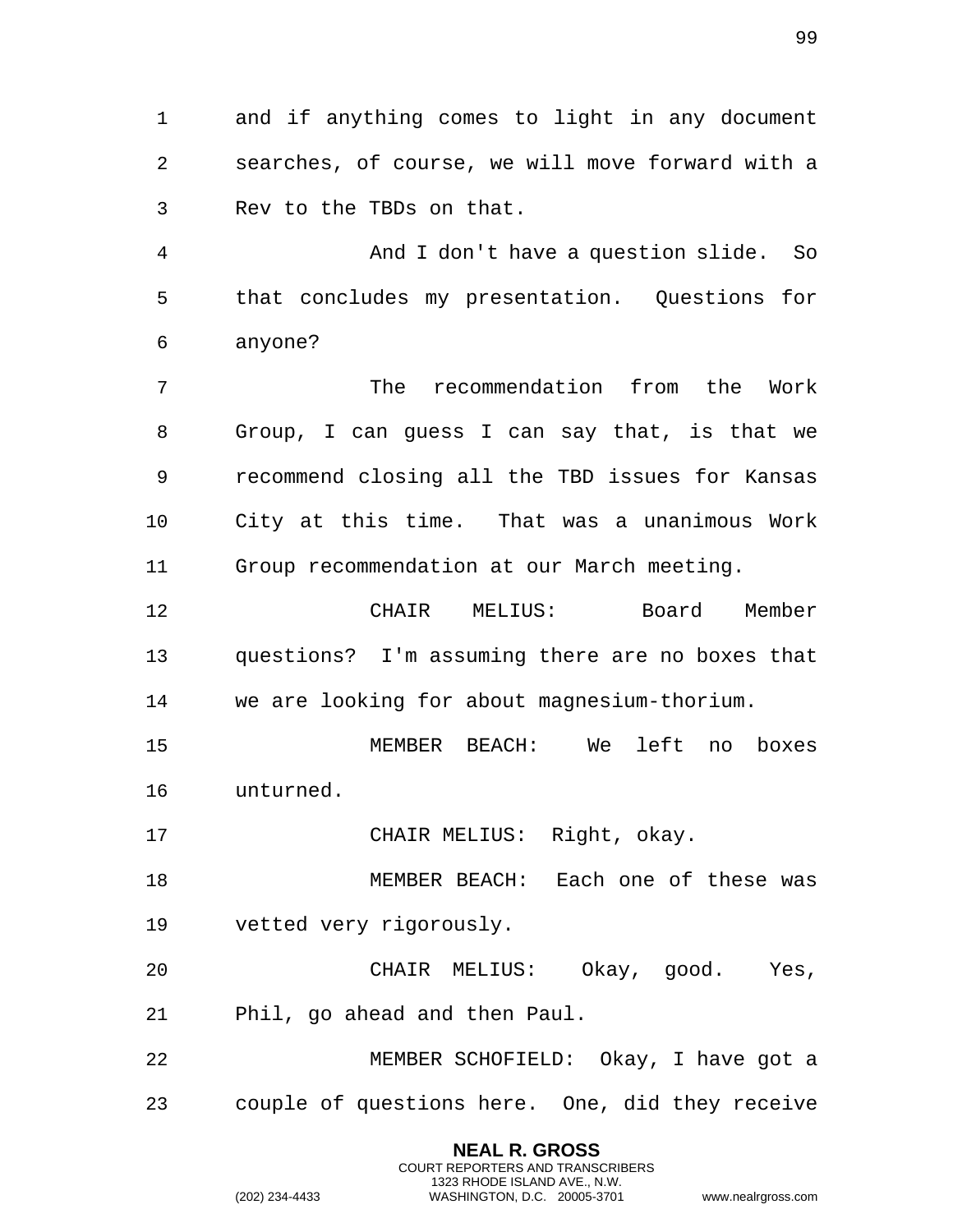their uranium metal as like an ingot? And did they generate their own uranium oxide? And then did they actually have to process it to get it down to the size they wanted or did they receive it as an oxide powder?

 MEMBER BEACH: They machined it. What I remember is that they machined it but that is more technical than --

 MR. HINNEFELD: I am speaking from recollection here and I really wasn't engaged in the Kansas City discussion to a great extent. But we do know that they purchased oxide. We have a purchase specifications of certain requirements on the uranium oxide that they purchased, rather than getting metal and oxidizing it.

 They machined components that included uranium oxide but it came in. You know they didn't manufacture the oxide out of metal. Very early on, they did machine some metal. MEMBER BEACH: And I don't know, Joe, if you have any more information on that. CHAIR MELIUS: Yes, Paul, go ahead.

> **NEAL R. GROSS** COURT REPORTERS AND TRANSCRIBERS 1323 RHODE ISLAND AVE., N.W.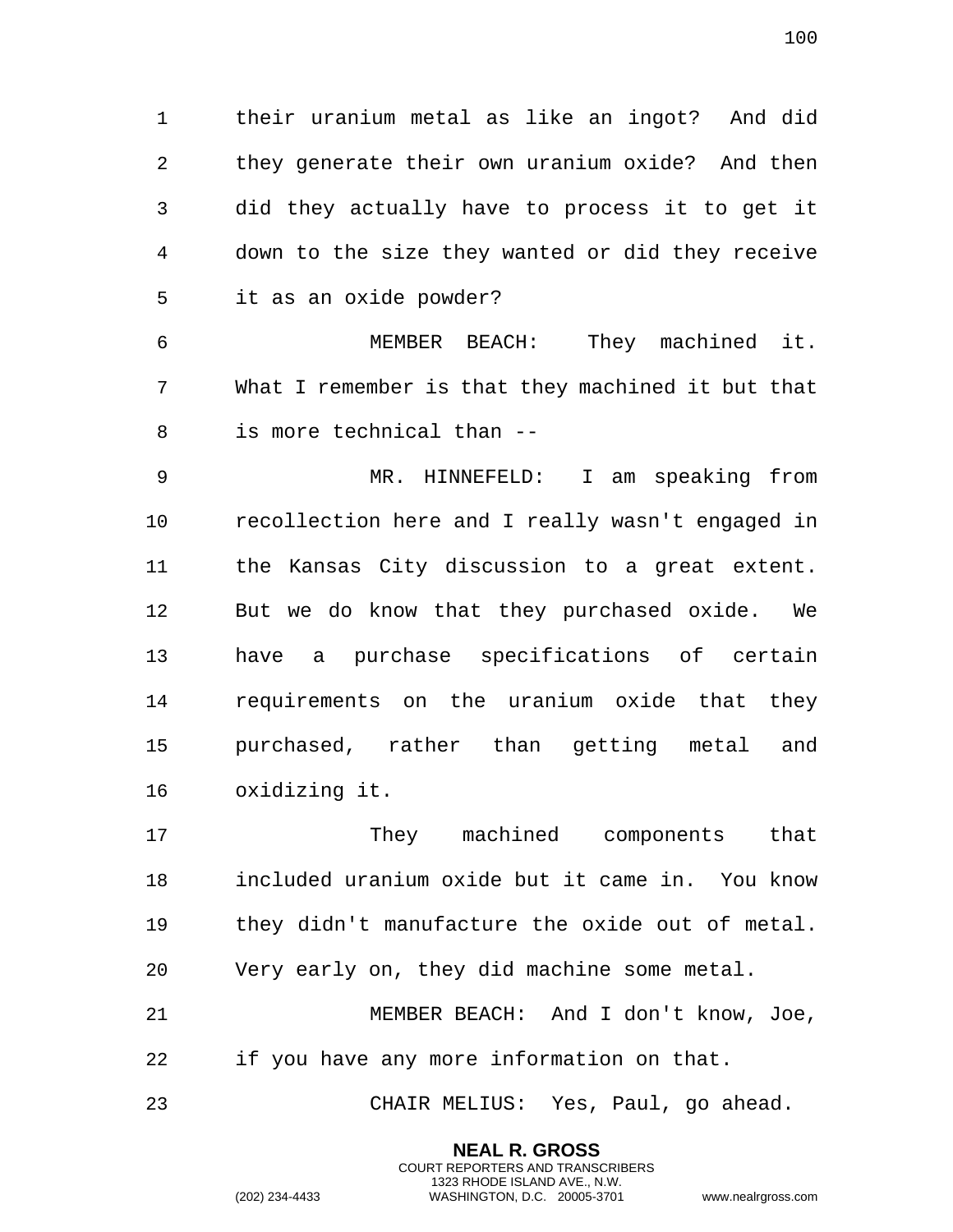MEMBER ZIEMER: So this is sort of a follow-up on Phil's question. It has to do with the powder.

 Originally, NIOSH was going to use a default for the dynamic mean diameter of 5 and then I think you said in slide 9 that they would use detailed specs for the uranium oxide. So where there actually specs for that powder that gives you a different distribution or were there air samples actually done?

 MR. HINNEFELD: There is actually a purchase --

 MEMBER ZIEMER: The purchase specs. 14 MR. HINNEFELD: -- specified things that would give you information about particle size.

17 MEMBER ZIEMER: Okay, thanks.

 CHAIR MELIUS: Any other questions from Board Members?

 MEMBER ANDERSON: So has the Site Profile actually been updated, then?

MEMBER BEACH: Yes.

MEMBER ANDERSON: Okay.

**NEAL R. GROSS** COURT REPORTERS AND TRANSCRIBERS 1323 RHODE ISLAND AVE., N.W. (202) 234-4433 WASHINGTON, D.C. 20005-3701 www.nealrgross.com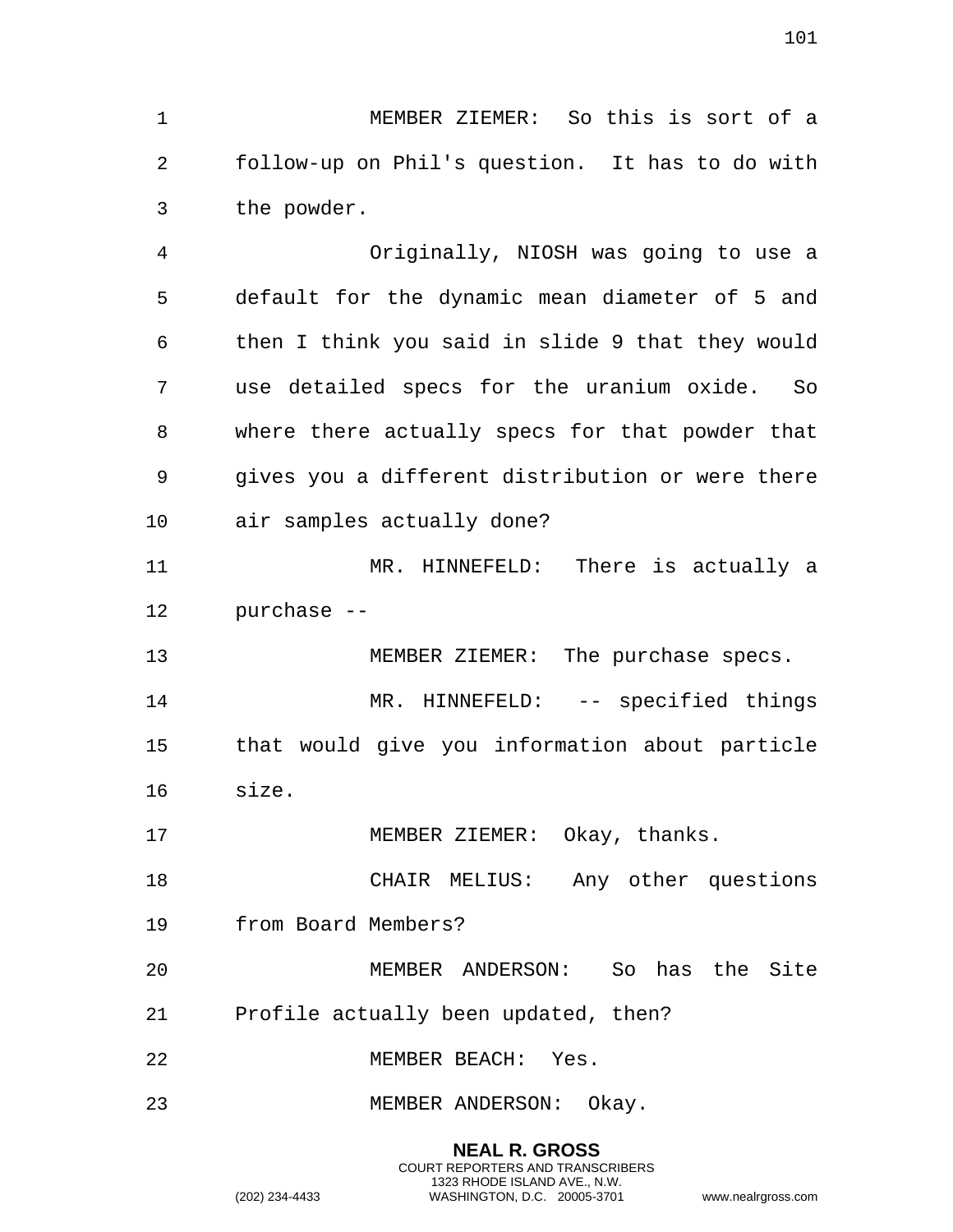| $\mathbf 1$ | MEMBER BEACH: Did I not mention that?            |
|-------------|--------------------------------------------------|
| 2           | It was $-$                                       |
| 3           | MEMBER ANDERSON: Yes, I think --                 |
| 4           | MEMBER BEACH: -- on the very first               |
| 5           | slide. It was updated on November -- January of  |
| 6           | 2017.                                            |
| 7           | MEMBER ANDERSON: So you were just                |
| 8           | describing what transpired --                    |
| 9           | MEMBER BEACH: What went into this.               |
| 10          | MEMBER ANDERSON: -- into it.                     |
| 11          | MEMBER BEACH: Correct.                           |
| 12          | MEMBER ANDERSON: So we don't have to             |
| 13          | worry about waiting for it to come out.          |
| 14          | MEMBER BEACH: Yes, the first one was             |
| 15          | in '06. This one was in 2017 and we reviewed it, |
| 16          | yes.                                             |
| 17          | MEMBER ANDERSON: Okay, good. So                  |
| 18          | then it is done.                                 |
| 19          | MEMBER BEACH: And the thing that                 |
| 20          | amazed me on this was everything that we         |
| 21          | discussed during our Work Group meetings,        |
| 22          | everything we asked for, it was in the new TBD.  |
| 23          | So we were quite satisfied during our meeting,   |

**NEAL R. GROSS** COURT REPORTERS AND TRANSCRIBERS 1323 RHODE ISLAND AVE., N.W.

(202) 234-4433 WASHINGTON, D.C. 20005-3701 www.nealrgross.com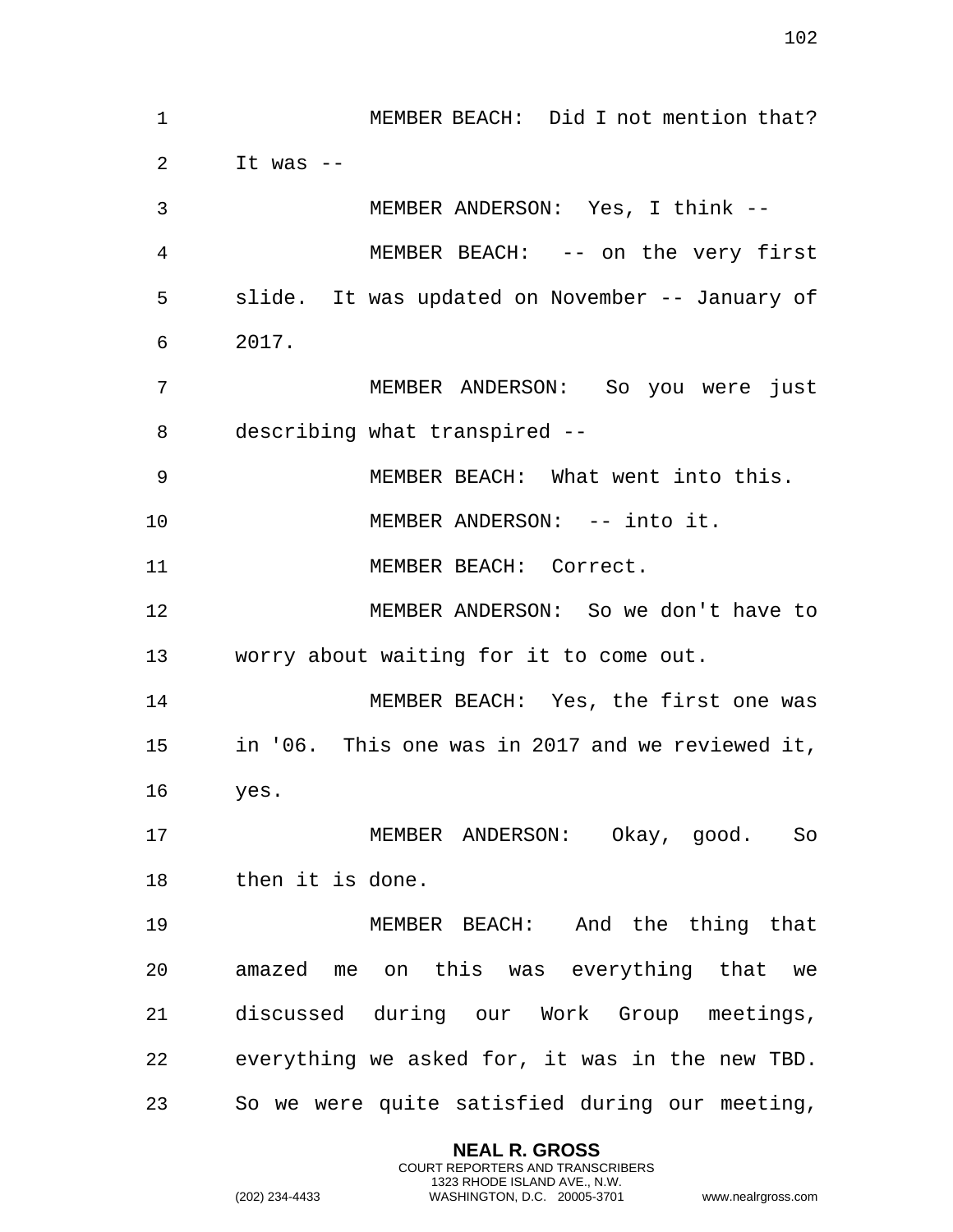**NEAL R. GROSS** 1 which is unusual. I mean it was. 2 CHAIR MELIUS: We often agree. Any 3 further questions? Board Members on the phone 4 with any questions? 5 If not, we have a motion from the Work 6 Group to close out the Site Profile review. 7 So, if no further discussion or 8 questions, Ted. Why don't we do it by voice? 9 Okay, we'll do it by voice. 10 MR. KATZ: Sure. 11 CHAIR MELIUS: Okay, people on the 12 phone, do you have your voice? Board Members, 13 have your voices ready. 14 All in favor say aye. 15 (Chorus of ayes.) 16 CHAIR MELIUS: Opposed? 17 (No audible response.) 18 CHAIR MELIUS: Abstain? 19 (No audible response.) 20 **BOARD WORK SESSION**  21 CHAIR MELIUS: Okay, we're all set. 22 Very good. Thank you, Josie. 23 We want to finish up. I think we have

COURT REPORTERS AND TRANSCRIBERS 1323 RHODE ISLAND AVE., N.W.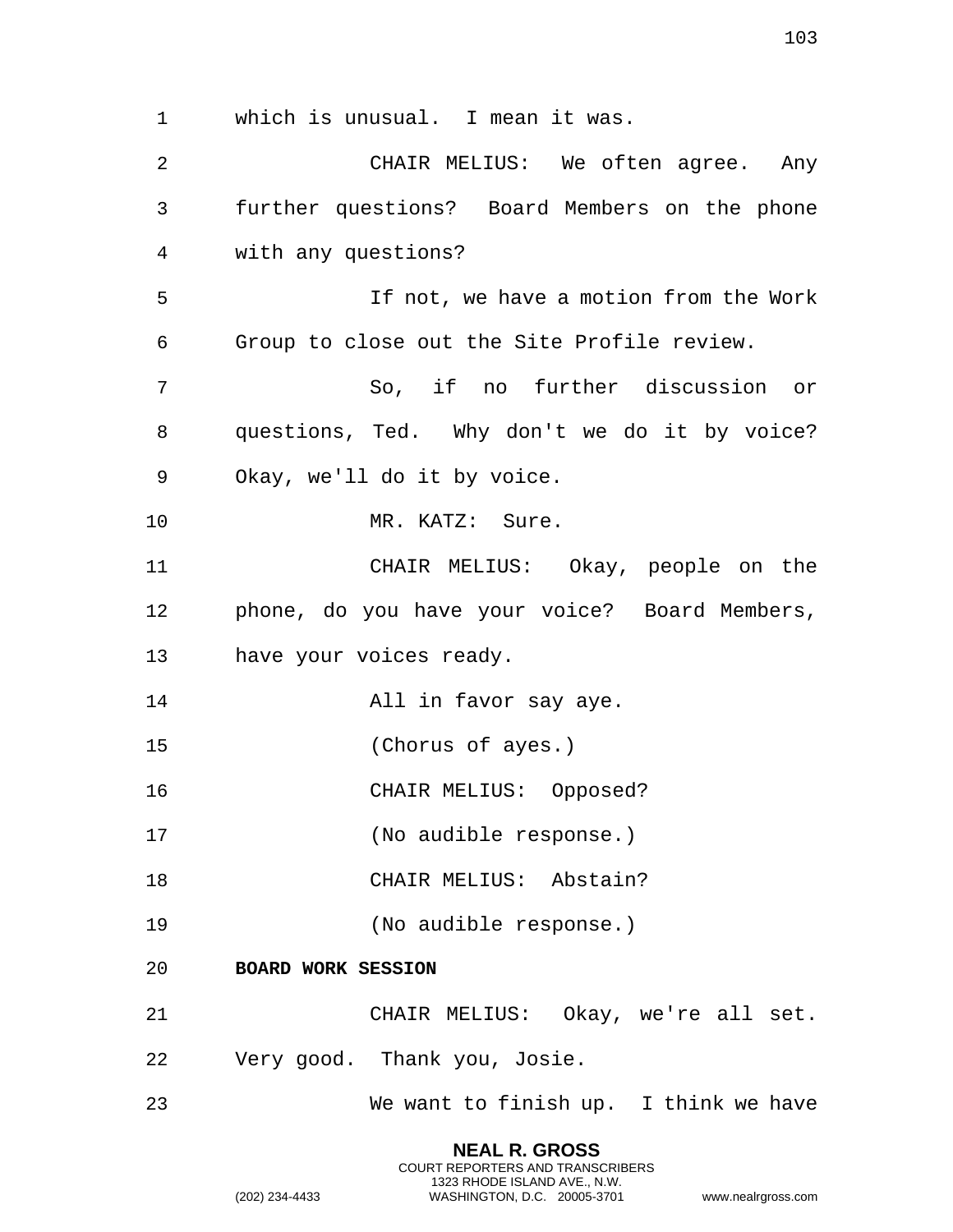1 taken care of our Board Work Session but I did 2 want to mention Pat and I actually talked to -- 3 we will do the letters afterwards. As soon as 4 Stu reports back on the 400 boxes, I will finish 5 the letters. No, seriously, I will do them 6 tomorrow. I already told Jennie. She will hold 7 me to it.

8 On a more somber note, I have already 9 mentioned this to Jim Lockey and Gen Roessler, 10 one of our original Board Members, I believe it 11 was, Roy DeHart, died recently over the Christmas 12 holiday. A sudden illness. He was someone that 13 was very involved on the Board for several years 14 and worked hard. And I had the privilege of 15 serving with him on a number of other Advisory 16 Boards on Occupational and Environmental Health. 17 So he was a very good person to work with.

18 I just wanted to acknowledge. I know 19 many -- all the Board Members, we all knew him or 20 many of us here served with him on the Board and 21 he was always very involved and very thoughtful 22 about reviewing and contributed a lot to the 23 Board. So I just thought we should acknowledge

> **NEAL R. GROSS** COURT REPORTERS AND TRANSCRIBERS 1323 RHODE ISLAND AVE., N.W.